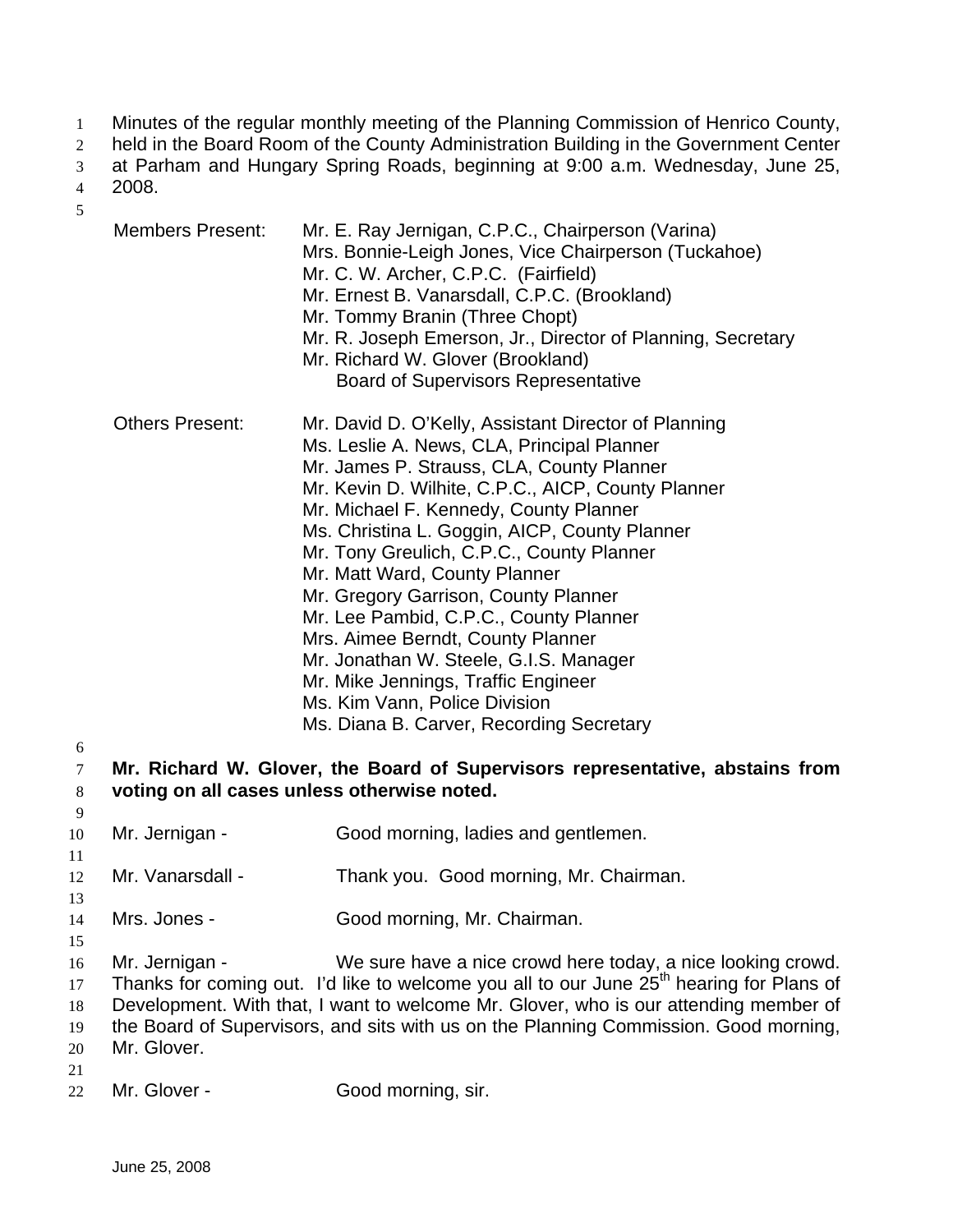Mr. Jernigan - With that, I will turn our program over to Mr. Emerson, our 23

- secretary. 24
- 25

29

26 27 28 Mr. Emerson - Thank you, Mr. Chairman. The first item on your agenda today is the request for deferrals and withdrawals. These will be handled by Ms. Leslie News.

30 31 32 33 34 Ms. News - Good morning, Mr. Chairman, members of the Commission. I have five items on our list of deferrals and withdrawals this morning. The first item is found on page 4 of your agenda, and is located in the Tuckahoe District. This is a landscape and lighting plan LP/POD-03-06 for Gayton Terrace Addition. The applicant is requesting a deferral to the July 23, 2008 meeting.

35

#### 36 **LANDSCAPE PLAN**

37

LP/POD-03-06 Gayton Terrace Addition – 12401 Gayton Road **E. D. Lewis & Associates, P.C. for Aspen Gayton Terrace:** Request for approval of a landscape plan, as required by Chapter 24, Sections 24-106 and 24-106.2 of the Henrico County Code. The 9.874-acre site is located along the east line of Gayton Road, approximately 600 feet south of the intersection of Ridgefield Parkway and Gayton Road on parcel 732-750-7894. The zoning is R-6C, General Residence District (Conditional). **(Tuckahoe)** 

38

41

44

46

- 39 40 Mr. Jernigan - Is there any opposition to the deferral of LP/POD-03-06, Gayton Terrace Addition? There is no opposition.
- 42 43 Mrs. Jones - The Move the deferral of LP/POD-03-06, Gayton Terrace Addition, to the July 23, 2008 meeting, per the applicant's request.
- 45 Mr. Vanarsdall - Second.

47 48 Mr. Jernigan - **Motion by Mrs. Jones, seconded by Mr. Vanarsdall. All in** favor say aye. All opposed say no. The ayes have it; the motion passes.

49

50 51 At the request of the applicant, the Planning Commission deferred LP/POD-03-06, Gayton Terrace Addition, to its July 23, 2008 meeting.

- 52
- 53 54 55 Ms. News - The next item is found on page 10 of your agenda and is located in the Tuckahoe District. This is POD-68-07, The Shire at Short Pump and Church. The applicant is requesting a deferral to the July 23, 2008 meeting.
- 56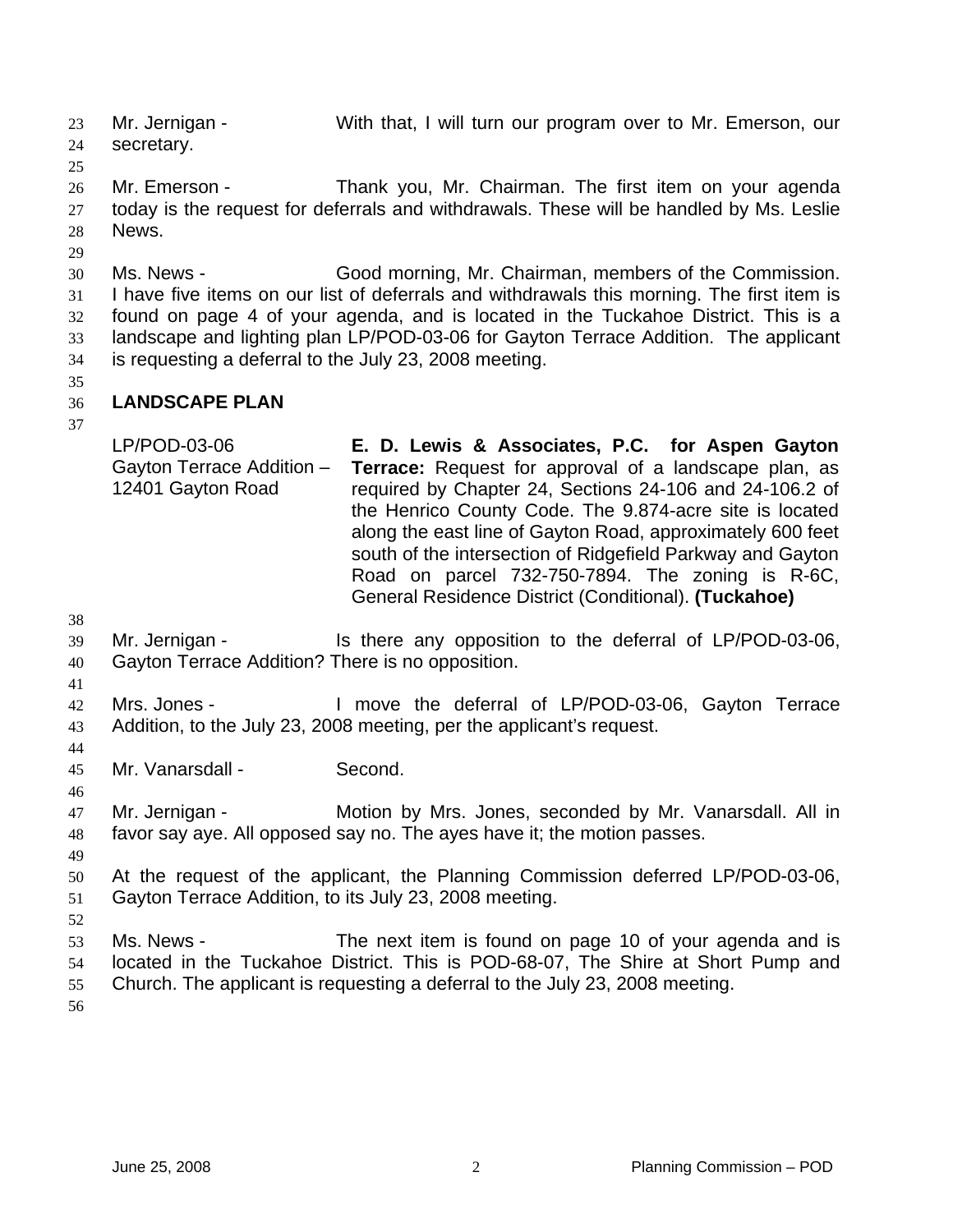# 57 **PLAN OF DEVELOPMENT & MASTER PLAN**

- 58 *(Deferred from the April 23, 2008 Meeting)*
- 59

| JУ<br>60             | POD-68-07<br>The Shire @ Pump and<br>Church - Church Road<br>and Pump Road | Kimley Horn for Kevin McFadden and The Rebkee<br><b>Company:</b> Request for approval of a plan of development<br>and master plan as required by Chapter 24, Section 24-<br>106 of the Henrico County Code, to construct five, one-<br>story retail buildings (Buildings 1-5) totaling 50,480 square<br>feet and a master plan for a future one-story retail building<br>(Building 6) totaling 12,900 square feet. The 21-acre site is<br>located at the southwest corner of the intersection of Pump<br>and Church Roads on parcels 739-754-7156 and 739-753-<br>1396. The zoning is B-2C, Business District (Conditional),<br>C-1C, Conservation District, RTHC, Residential<br>Townhouse District (Conditional) and R-3AC, One-Family<br>Residence District (Conditional), B-3, Business District and<br>R-5A, General Residence District. County water and<br>sewer. (Tuckahoe) |
|----------------------|----------------------------------------------------------------------------|-------------------------------------------------------------------------------------------------------------------------------------------------------------------------------------------------------------------------------------------------------------------------------------------------------------------------------------------------------------------------------------------------------------------------------------------------------------------------------------------------------------------------------------------------------------------------------------------------------------------------------------------------------------------------------------------------------------------------------------------------------------------------------------------------------------------------------------------------------------------------------------|
| 61<br>62<br>63<br>64 | Mr. Jernigan -<br>@ Pump and Church? There is no opposition.               | Is there any opposition to deferral of POD-68-07, The Shire                                                                                                                                                                                                                                                                                                                                                                                                                                                                                                                                                                                                                                                                                                                                                                                                                         |
| 65<br>66<br>67       | Mrs. Jones -                                                               | I move the deferral of POD-68-07, The Shire @ Pump and<br>Church, per the applicant's request, to the July 23, 2008 meeting.                                                                                                                                                                                                                                                                                                                                                                                                                                                                                                                                                                                                                                                                                                                                                        |
| 68<br>69             | Mr. Branin -                                                               | Second.                                                                                                                                                                                                                                                                                                                                                                                                                                                                                                                                                                                                                                                                                                                                                                                                                                                                             |
| 70<br>71<br>72       | Mr. Jernigan -                                                             | Motion by Mrs. Jones, seconded by Mr. Branin. All in favor<br>say aye. All opposed say no. The ayes have it; the motion passes.                                                                                                                                                                                                                                                                                                                                                                                                                                                                                                                                                                                                                                                                                                                                                     |
| 73<br>74<br>75       |                                                                            | At the request of the applicant, the Planning Commission deferred POD-68-07, The<br>Shire @ Pump and Church, to its July 23, 2008 meeting.                                                                                                                                                                                                                                                                                                                                                                                                                                                                                                                                                                                                                                                                                                                                          |
| 76<br>77<br>78<br>79 | Ms. News -                                                                 | Next on page 16 of your agenda, and located in the<br>Tuckahoe District, is POD-39-08, First Market Bank. This is a request by the Planning<br>Commission to defer this case to the July 23, 2008 meeting.                                                                                                                                                                                                                                                                                                                                                                                                                                                                                                                                                                                                                                                                          |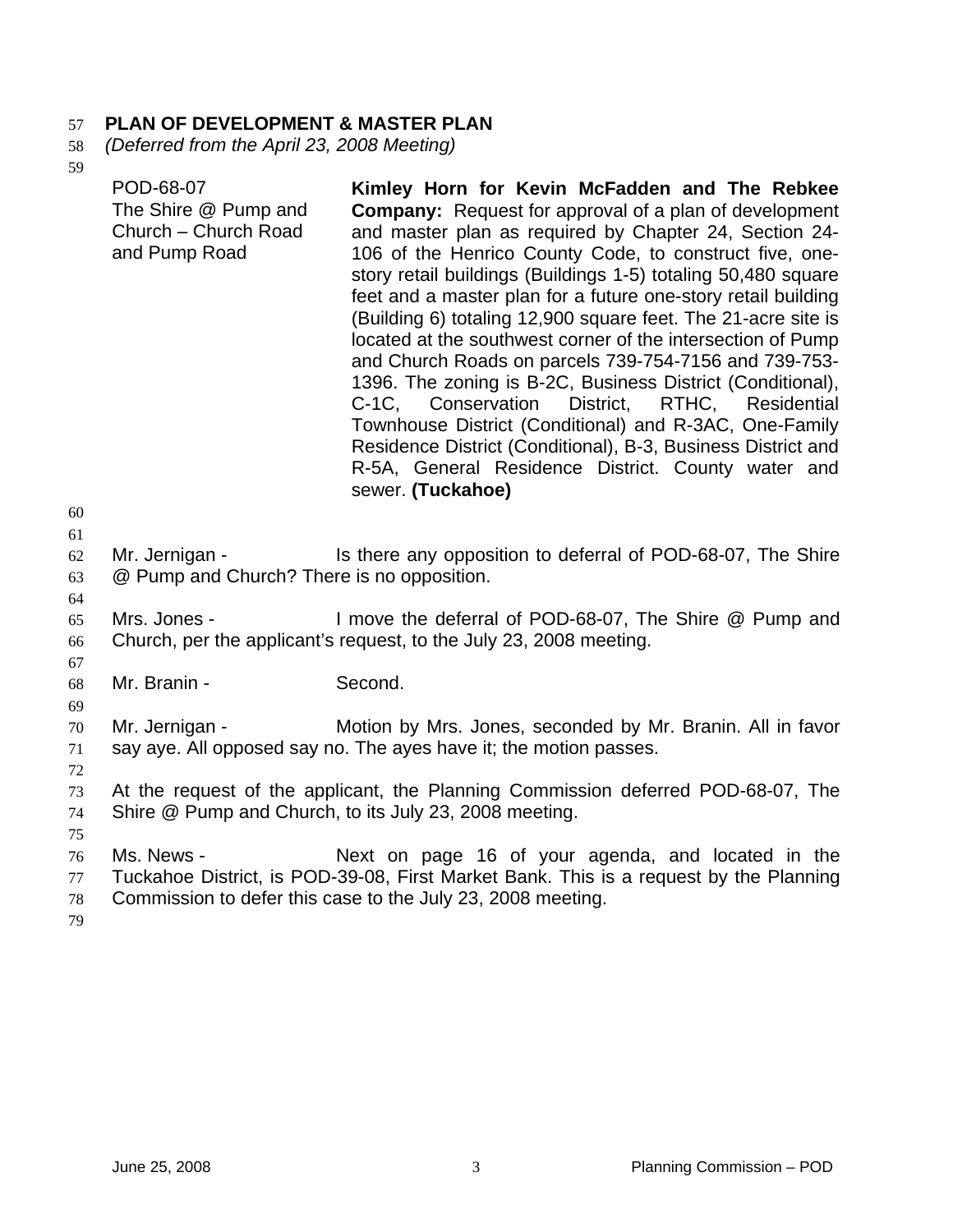## 80 **PLAN OF DEVELOPMENT**

| 81                   |                                                                                                                                                                                                                                         |                                                                                                                                                                                                                                                                                                                                                                                                                                                                                                                                                                                                                                                               |  |  |
|----------------------|-----------------------------------------------------------------------------------------------------------------------------------------------------------------------------------------------------------------------------------------|---------------------------------------------------------------------------------------------------------------------------------------------------------------------------------------------------------------------------------------------------------------------------------------------------------------------------------------------------------------------------------------------------------------------------------------------------------------------------------------------------------------------------------------------------------------------------------------------------------------------------------------------------------------|--|--|
|                      | POD-39-08<br>First Market Bank -<br>Patterson Avenue and<br><b>Gaskins Road</b>                                                                                                                                                         | Timmons Group for First Market Bank: Request for<br>approval of a plan of development, as required by Chapter<br>24, Section 24-106 of the Henrico County Code, to<br>construct a one-story, 2,280 square-foot bank with drive<br>thru facilities. The 0.84-acre site is located along the north<br>line of Patterson Avenue, approximately 300 feet east of<br>its intersection with Gaskins Road on parcels 745-742-<br>8604 and 5710. The zoning is B-1, Business District.<br>County water and sewer. (Tuckahoe)                                                                                                                                          |  |  |
| 82<br>83<br>84<br>85 | Mr. Jernigan -<br>Market Bank? No opposition.                                                                                                                                                                                           | Is there any opposition to deferral of POD-39-08, First                                                                                                                                                                                                                                                                                                                                                                                                                                                                                                                                                                                                       |  |  |
| 86<br>87<br>88       | Mrs. Jones -<br>Commission's request, to the July 23, 2008 meeting.                                                                                                                                                                     | I move deferral of POD-39-08, First Market Bank, per the                                                                                                                                                                                                                                                                                                                                                                                                                                                                                                                                                                                                      |  |  |
| 89                   | Mr. Archer -                                                                                                                                                                                                                            | Second.                                                                                                                                                                                                                                                                                                                                                                                                                                                                                                                                                                                                                                                       |  |  |
| 90<br>91<br>92       | Mr. Jernigan -<br>Motion by Mrs. Jones, seconded by Mr. Archer. All in favor<br>say aye. All opposed say no. The ayes have it; the motion passes.                                                                                       |                                                                                                                                                                                                                                                                                                                                                                                                                                                                                                                                                                                                                                                               |  |  |
| 93<br>94<br>95       | At the request of the Commission, the Planning Commission deferred POD-39-08, First<br>Market Bank, to its July 23, 2008 meeting.                                                                                                       |                                                                                                                                                                                                                                                                                                                                                                                                                                                                                                                                                                                                                                                               |  |  |
| 96<br>97<br>98<br>99 | Ms. News -<br>Next on page 28 of your agenda, and located in the<br>Tuckahoe District, is POD-23-08, Gaskins Professional Offices, Phase II. There is a<br>request by the applicant to defer this case until the July 23, 2008 meeting. |                                                                                                                                                                                                                                                                                                                                                                                                                                                                                                                                                                                                                                                               |  |  |
| 100<br>101           | <b>PLAN OF DEVELOPMENT</b>                                                                                                                                                                                                              |                                                                                                                                                                                                                                                                                                                                                                                                                                                                                                                                                                                                                                                               |  |  |
| 102                  | POD-23-08<br><b>Gaskins Professional</b><br>Offices - Phase II                                                                                                                                                                          | Balzer & Associates, Inc. for Katherman Investments,<br>Inc.: Request for approval of a plan of development, as<br>required by Chapter 24, Section 24-106 of the Henrico<br>County Code, to construct three, one-story buildings, and<br>one, two-story building for office use totaling 31,051<br>square feet and to convert an existing one-story, single-<br>family dwelling containing 1,995 square feet to office use.<br>The 2.17-acre site is located at the southwest corner of<br>Gaskins and Three Chopt Roads on parcels 749-754-<br>5736, 7268 and 7958. The zoning is O-2C, Office District<br>(Conditional). County water and sewer. (Tuckahoe) |  |  |
| 103                  |                                                                                                                                                                                                                                         |                                                                                                                                                                                                                                                                                                                                                                                                                                                                                                                                                                                                                                                               |  |  |

104 105 Mr. Jernigan - The Is there any opposition to the deferral of POD-23-08, Gaskins Professional Offices – Phase II? There is no opposition.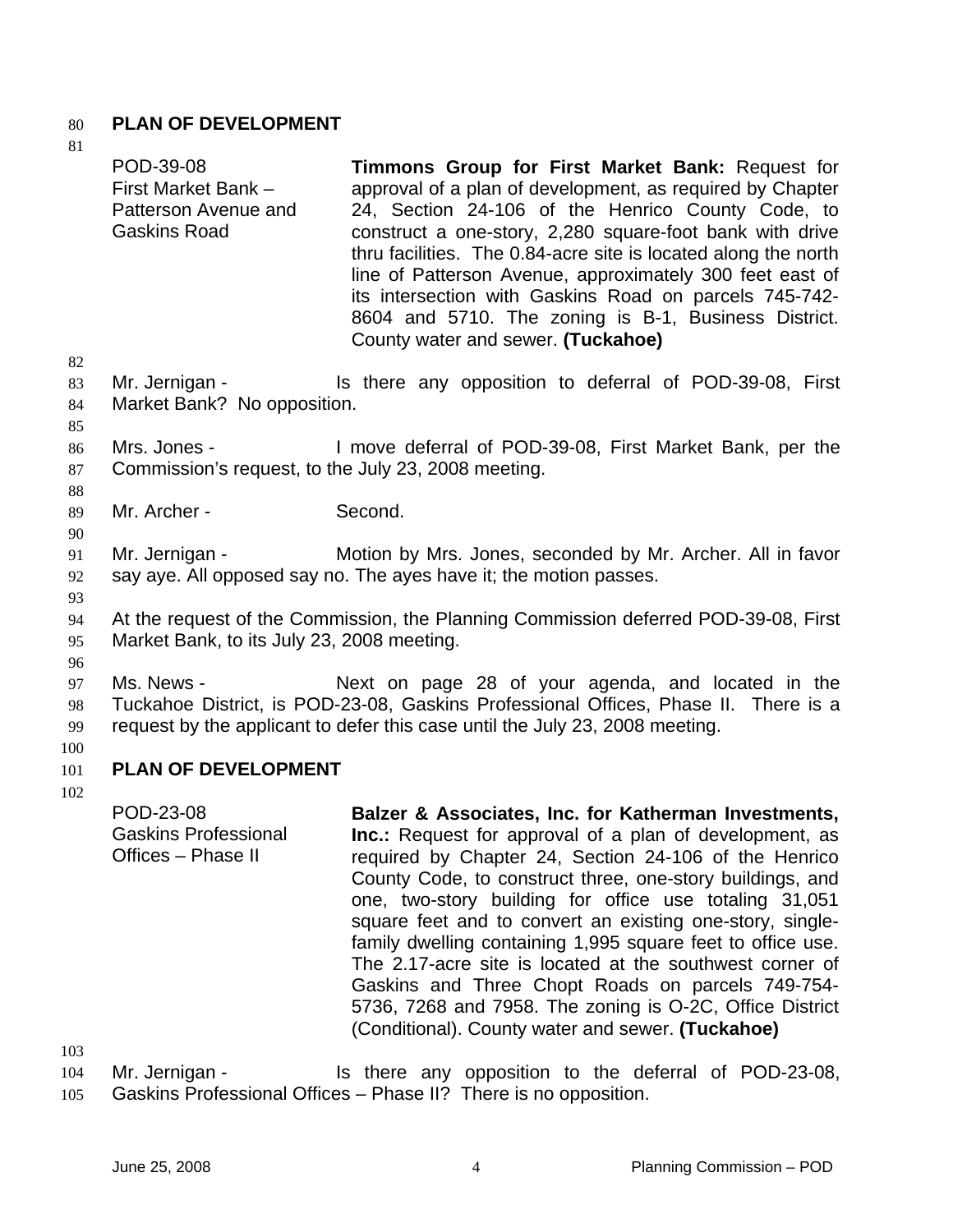Mrs. Jones - I move deferral of POD-23-08, Gaskins Professional Offices – Phase II, to the July 23, 2008 meeting, per the applicant's request. 106 107 108 109 110 111 112 113 114 115 116 117 118 119 120 121 122 123 124 125 126 127 128 129 130 131 132 133 134 135 136 137 138 139 140 Mr. Vanarsdall - Second. Mr. Jernigan - **Motion by Mrs. Jones, seconded by Mr. Vanarsdall. All in** favor say aye. All opposed say no. The ayes have it; the motion passes. At the request of the applicant, the Planning Commission deferred POD-23-08, Gaskins Professional Offices – Phase II, to its July 23, 2008 meeting. Ms. News - The final request is found on page 33 of your agenda, and is located in the Three Chopt District. This is POD-41-07, formerly POD-57-96 revised, Pouncey Place, Phase 1. The applicant is requesting a deferral to the September 24, 2008 meeting. **PLAN OF DEVELOPMENT** *(Deferred from the April 23, 2008 Meeting)* POD-41-07 Pouncey Place, Phase 1 – Twin Hickory Lake Drive and Pouncey Tract Road (POD-57-86 Revised) **Bay Design Group, P.C. for Pouncey Place, LLC:**  Request for approval of a plan of development as required by Chapter 24, Section 24-107 of the Henrico County Code, to construct a shopping center with two one-story buildings for a total of 27,630 square feet. The 5.25-acre site is part of a 10.10-acre parcel and is located on the southeast corner of Pouncey Tract Road (State Route 271) and Twin Hickory Lake Drive on part of parcel 740- 765-2150. The zoning is B-2C, Business District (Conditional) and WBSO, West Broad Street Overlay District. County water and sewer. **(Three Chopt)**  Mr. Jernigan - Is there any opposition to the deferral of POD-41-07, Pouncey Place, Phase 1 (POD-57-86 Revised)? No opposition, Mr. Branin. Mr. Branin - Mr. Chairman, I'd like to move that POD-41-07, Pouncey Place, Phase 1 (POD-57-86 Revised), be deferred to the September 28, 2008 meeting per the applicant's request. Mr. Vanarsdall - Second. Mr. Jernigan - Motion by Mr. Branin, seconded by Mr. Vanarsdall. All in favor say aye. All opposed say no. The ayes have it; the motion passes. Ms. News - Those are all the requests that staff is aware of. Mr. Jernigan - Thank you, Ms. News.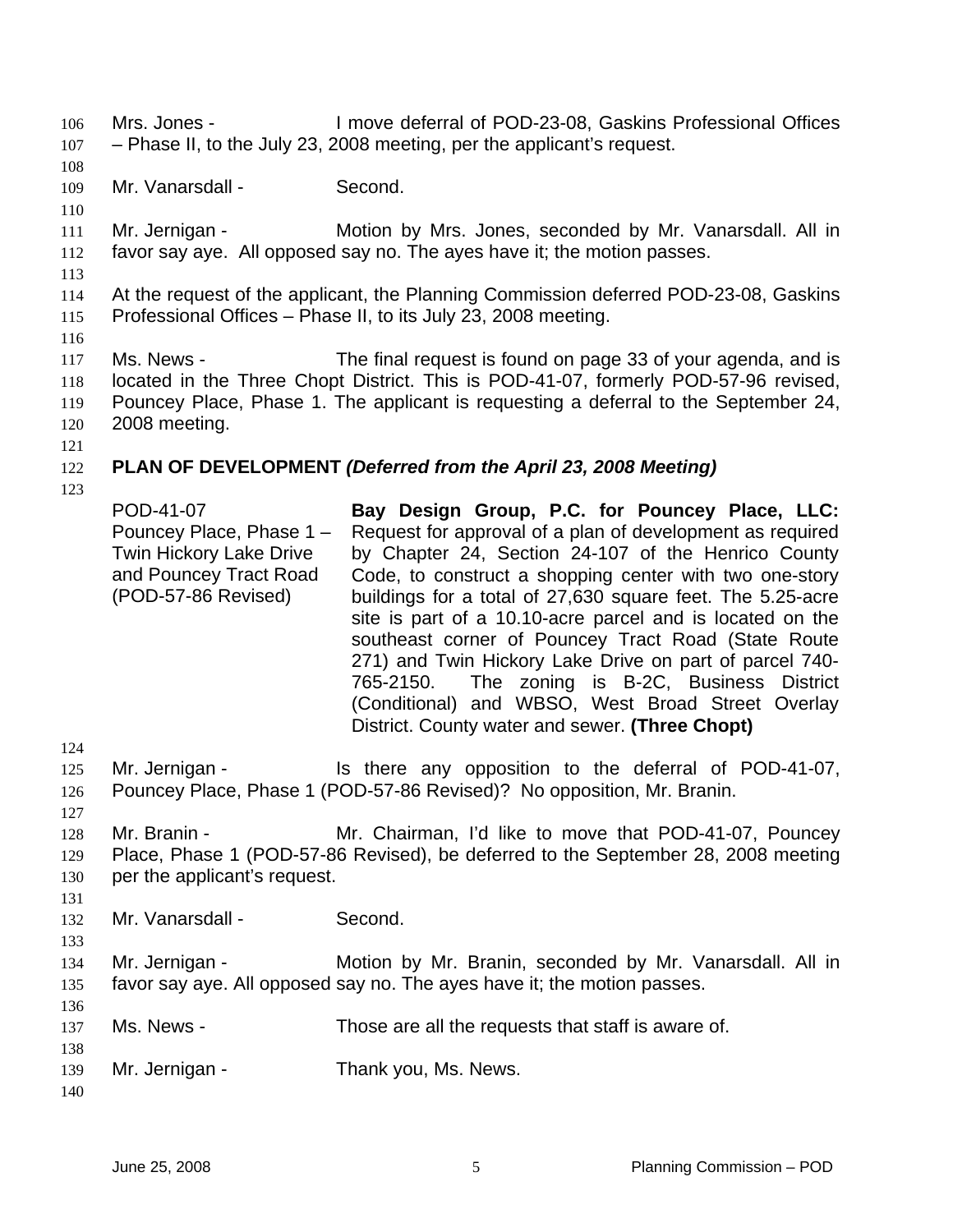Mr. Emerson - The Mr. Chairman, that does conclude the deferrals and withdrawals, unless there are additional items to be brought forth by the Planning Commission. The next item on your agenda is the Expedited Agenda. In order for cases to appear on the Expedited Agenda, staff must be recommending approval, the applicant must submit a letter stating agreement with staff recommendations, conditions, and so forth, and there must be no known opposition. If there is opposition, the item will be removed from the expedited agenda and heard in the order as it appears on the regular agenda. Any member of the Commission can also request the item be removed from the Expedited Agenda. Ms. News will be presenting the Expedited Agenda. 141 142 143 144 145 146 147 148 149 150

151

### 152

Mr. Jernigan - While we're here, would you explain the time limits?

153

154 155 156 157 158 159 160 161 Mr. Emerson - Sure, I can do that. Before we move into the public hearing portion of the meeting, there are regulations that are adopted by the Commission that govern public hearings. For public hearings, the applicant is allowed ten minutes to present the request, and they may reserve time for responses to testimony. The opposition is allowed ten minutes to present its concerns. Commission questions do not count into the time limit, so if the Commission asks a question, we will stop the clock and not count that against either party. The Commission may waive the limits for either party at its discretion.

162

163 164 165 166 Mr. Jernigan - Thank you, Mr. Emerson. Ms. News, before we go on, I would like to recognize—and I didn't see the young lady. We have somebody from the Times-Dispatch with us this morning. Welcome. All right, Ms. News, thank you. Would you continue?

167

168 169 170 171 172 173 Ms. News - There are six items on our expedited agenda this morning. The first item is found on page 3 of your agenda, and is located in the Tuckahoe District. This is a transfer of approval for POD-27-86, Children's World. There is an addendum item on page 1 of your addendum, with some added information indicating that three light poles and a mounted wall fixture will replace the five lights that were missing from the plan. Staff can recommend approval.

174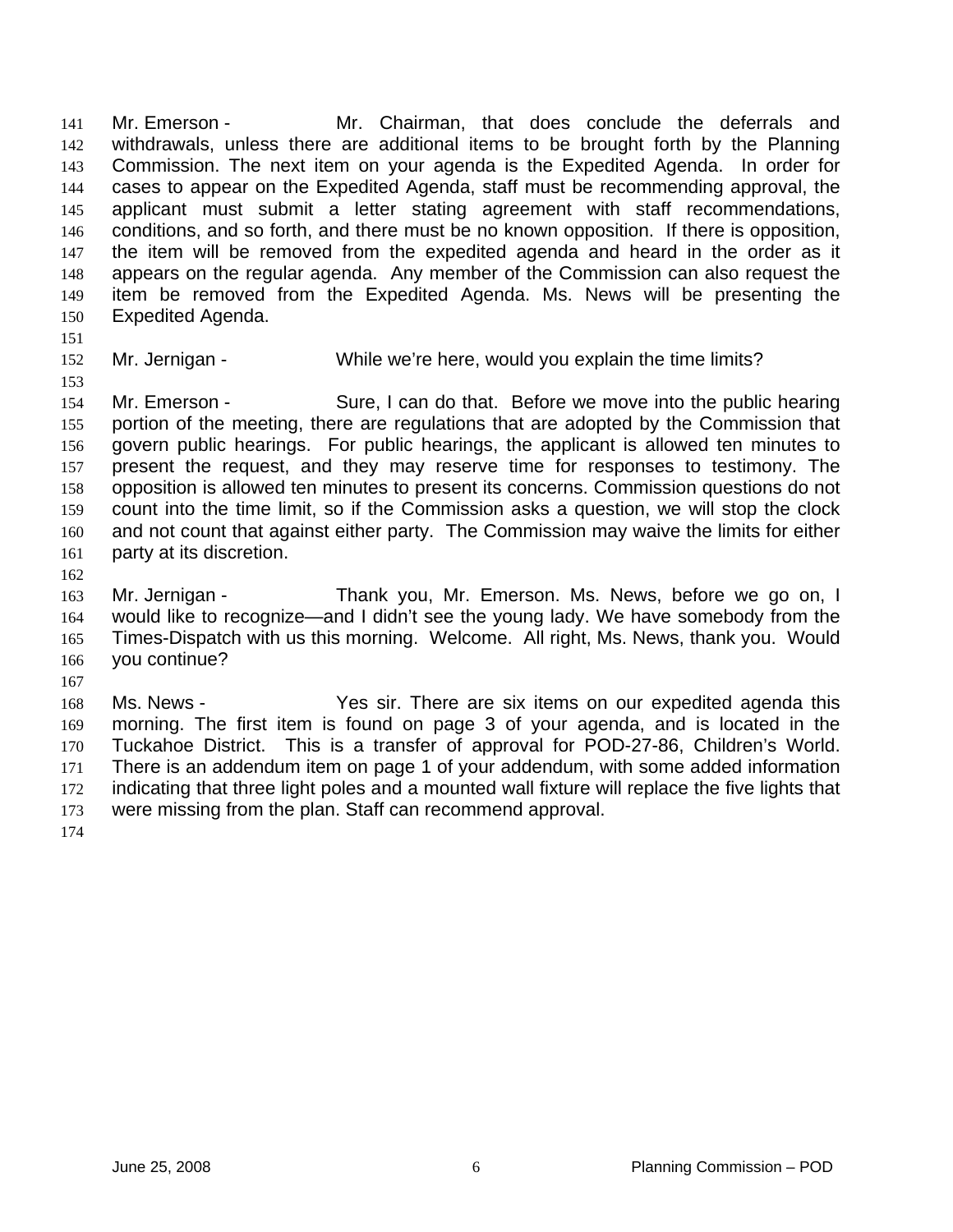# 175 **TRANSFER OF APPROVAL**

176

|                                 | POD-27-86<br>Children's World<br>11155 Ridgefield Parkway                                                                                                                                                                                                                                   | Cowan Gates PC for KMD, LLC: Request for transfer of<br>approval as required by Chapter 24, Section 24-106 of the<br>Henrico County Code from Dwayne E. Russell Trust and<br>Darlene E. Russell Trust to KMD, LLC. The 0.687-acre site<br>is located on the south line of Ridgefield Parkway,<br>approximately 160 feet east of the intersection of Gayton<br>Road on parcel 732-751-7770. The zoning is R-5, General<br>Residence District. County water and sewer. (Tuckahoe) |  |
|---------------------------------|---------------------------------------------------------------------------------------------------------------------------------------------------------------------------------------------------------------------------------------------------------------------------------------------|---------------------------------------------------------------------------------------------------------------------------------------------------------------------------------------------------------------------------------------------------------------------------------------------------------------------------------------------------------------------------------------------------------------------------------------------------------------------------------|--|
| 177<br>178<br>179<br>180        | Mr. Jernigan -<br>Children's World? There is no opposition.                                                                                                                                                                                                                                 | Is there any opposition to transfer of approval POD-27-86,                                                                                                                                                                                                                                                                                                                                                                                                                      |  |
| 181<br>182<br>183<br>184<br>185 | Mrs. Jones -<br>item on page 1 of the addendum.                                                                                                                                                                                                                                             | With that, I would like to move approval of transfer of<br>approval POD-27-86, Children's World on Ridgefield Parkway on the expedited agenda<br>with the additional condition #1 about the bond on page 3 of the agenda, and the added                                                                                                                                                                                                                                         |  |
| 186<br>187                      | Mr. Vanarsdall -                                                                                                                                                                                                                                                                            | Second.                                                                                                                                                                                                                                                                                                                                                                                                                                                                         |  |
| 188<br>189                      | Mr. Jernigan -                                                                                                                                                                                                                                                                              | Motion by Mrs. Jones, seconded by Mr. Vanarsdall. All in<br>favor say aye. All opposed say no. The ayes have it; the motion passes.                                                                                                                                                                                                                                                                                                                                             |  |
| 190<br>191<br>192<br>193<br>194 | The Planning Commission approved the transfer of approval request for POD-27-86,<br>Children's World, from Dwayne E. Russell Trust and Darlene E. Russell Trust to KMD,<br>LLC, subject to the standard and added conditions previously approved and the<br>following additional condition: |                                                                                                                                                                                                                                                                                                                                                                                                                                                                                 |  |
| 195<br>196<br>197<br>198<br>199 | 1.<br>by August 31, 2008.                                                                                                                                                                                                                                                                   | A bond shall be posted to cover the site deficiencies as identified in the<br>inspection report, dated June 2, 2008, and such deficiencies shall be corrected                                                                                                                                                                                                                                                                                                                   |  |
| 200<br>201<br>202<br>203        | Ms. News -<br>Independent Living. Staff recommends approval.                                                                                                                                                                                                                                | The next item is on page 6 of your agenda and is located in<br>the Fairfield District. This is a landscape plan, LD/POD-20-05 for Brook Run                                                                                                                                                                                                                                                                                                                                     |  |
|                                 |                                                                                                                                                                                                                                                                                             |                                                                                                                                                                                                                                                                                                                                                                                                                                                                                 |  |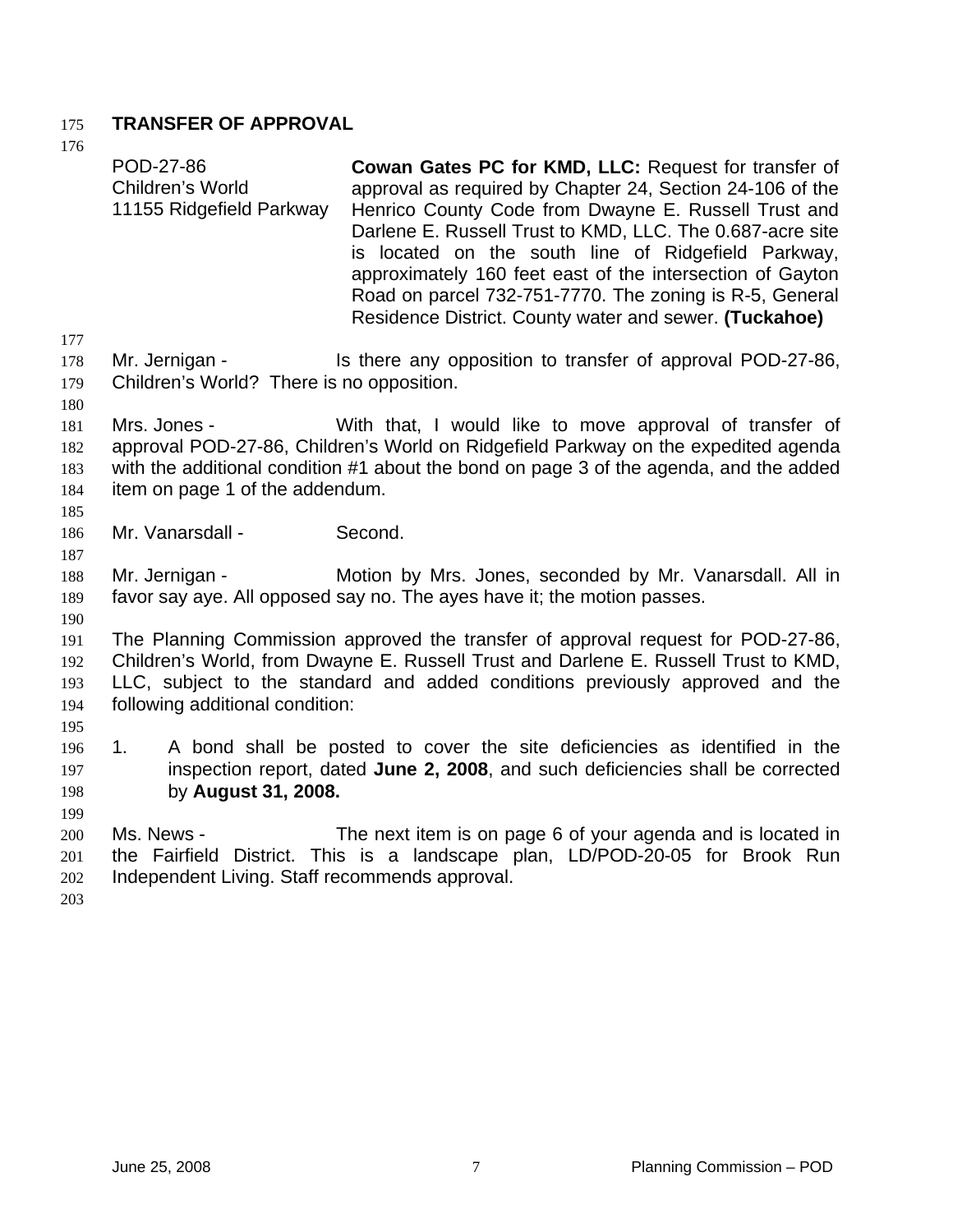### 204 **LANDSCAPE PLAN**

| 205                      |                                                                     |                                                                                                                                                                                                                                                                                                                                                                                                                                                                                             |
|--------------------------|---------------------------------------------------------------------|---------------------------------------------------------------------------------------------------------------------------------------------------------------------------------------------------------------------------------------------------------------------------------------------------------------------------------------------------------------------------------------------------------------------------------------------------------------------------------------------|
|                          | LP/POD-20-05<br><b>Brook Run Independent</b><br>Living - Brook Road | Townes Site Engineering for Brook Run Somerset,<br>LLC: Request for approval of a landscape plan, as<br>required by Chapter 24, Sections 24-106 and 24-106.2 of<br>the Henrico County Code. The 8.63-acre site is located on<br>the west line of Brook Road (U. S. Route 1), approximately<br>365 feet north of Wilmer Avenue and adjacent to the Brook<br>Run Shopping Center on parcels 784-748-0982 and 784-<br>749-1627. The zoning is R-5C, General Residence District.<br>(Fairfield) |
| 206<br>207<br>208<br>209 | Mr. Jernigan -                                                      | Is there any opposition to landscape plan LP/POD-20-05,<br>Brook Run Independent Living? No opposition, Mr. Archer.                                                                                                                                                                                                                                                                                                                                                                         |
| 210<br>211<br>212<br>213 | Mr. Archer -                                                        | All right, Mr. Chairman. With that, I will move for approval on<br>the expedited agenda of LP/POD-20-05, Brook Run Independent Living, subject to the<br>annotations on the plan, and standard conditions for landscape plans.                                                                                                                                                                                                                                                              |
| 214<br>215               | Mr. Vanarsdall -                                                    | Second.                                                                                                                                                                                                                                                                                                                                                                                                                                                                                     |
| 216<br>217<br>218        | Mr. Jernigan -                                                      | Motion by Mr. Archer, seconded by Mr. Vanarsdall. All in<br>favor say aye. All opposed say no. The ayes have it; the motion passes.                                                                                                                                                                                                                                                                                                                                                         |
| 219<br>220<br>221<br>222 | landscape plans.                                                    | The Planning Commission approved the landscape plan for LP/POD-20-05, Brook Run<br>Independent Living, subject to the standard conditions attached to these minutes for                                                                                                                                                                                                                                                                                                                     |
| 223<br>224<br>225<br>226 | Ms. News -<br>Village. Staff recommends approval.                   | The next item is on page 7 of your agenda and is located in<br>the Varina District. This is a landscape plan, LP/POD-58-06, for the Shops at White Oak                                                                                                                                                                                                                                                                                                                                      |
| 227<br>228               | <b>LANDSCAPE PLAN</b>                                               |                                                                                                                                                                                                                                                                                                                                                                                                                                                                                             |
|                          | LP/POD-58-06<br>The Shops @ White Oak<br>Village                    | Hagen, Brustlin, Inc. for Forest City<br>Vanasse,<br>Commercial Development: Request for approval of a<br>landscape plan, as required by Chapter 24, Sections 24-                                                                                                                                                                                                                                                                                                                           |

Overlay District. **(Varina)**

106 and 24-106.2 of the Henrico County Code. The 136.5 acre site is located at the intersection of I-64 and Laburnum Avenue, north of the intersection of Audubon Drive on parcels 815-718-5710, 813-718-8188, 814-718- 2788 and 0855 and 816-718-0130. The zoning is B-3C, Business District (Conditional) and ASO, Airport Safety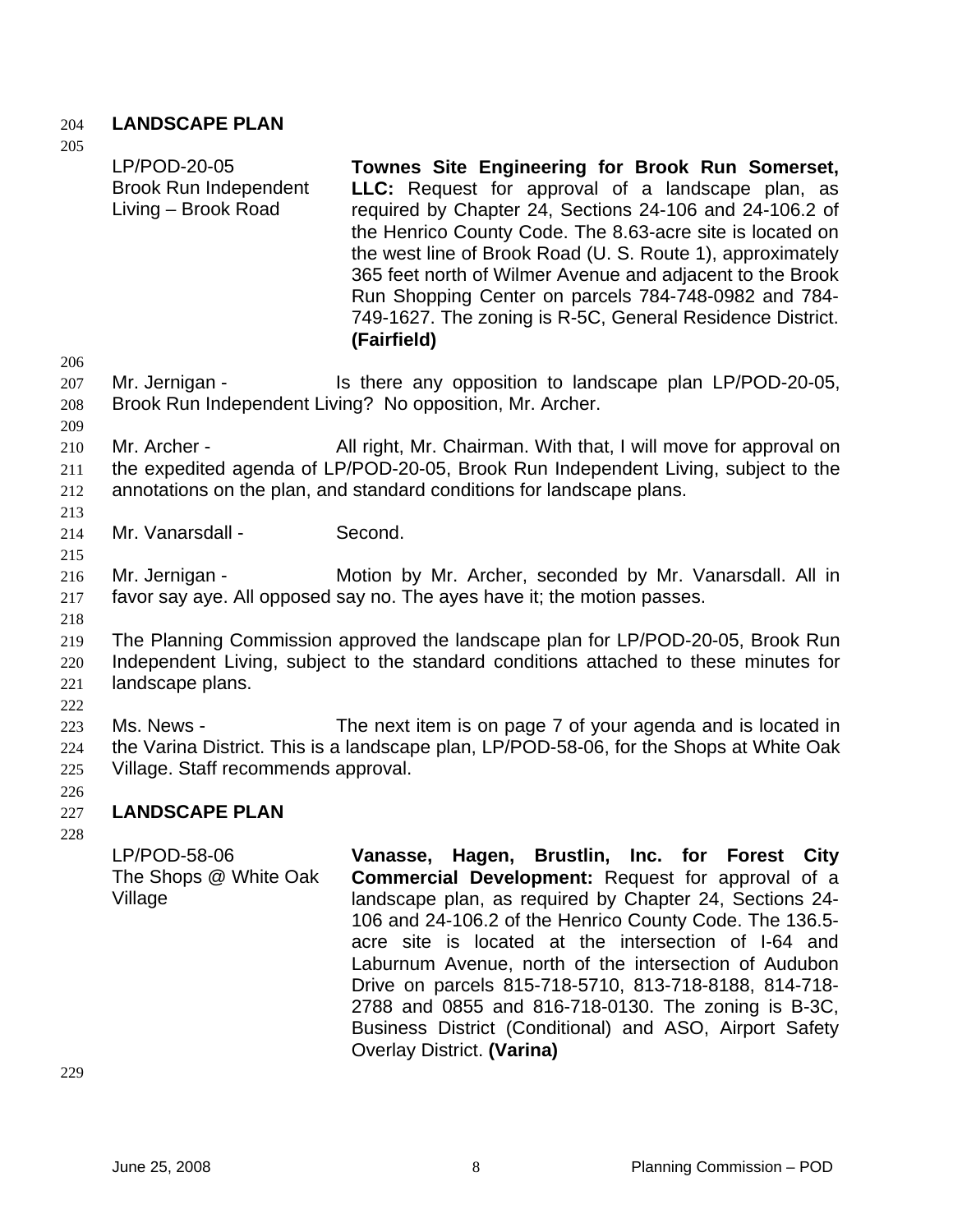Mr. Jernigan - The Is there any opposition to landscape plan LP/POD-58-06, The Shops @ White Oak Village? There is no opposition. With that, I will move for approval of landscape plan LP/POD-58-06, The Shops @ White Oak Village, subject to the annotations on the plans, and the standard conditions for landscape plans. 230 231 232 233

234 235

236

Mr. Vanarsdall - Second.

237 238 Mr. Jernigan - **Motion by Mr. Jernigan, seconded by Mr. Vanarsdall.** All in favor say aye. All opposed say no. The ayes have it; the motion passes.

239

240 241 242 The Planning Commission approved the landscape plan for LP/POD-58-06, The Shops @ White Oak Village, subject to the standard conditions attached to these minutes for landscape plans.

243

244 245 246 Ms. News - Next on page 8 of your agenda, and located in the Varina District, is POD-35-08, Longhorn @ the Shops @ White Oak Village Shopping Center. Staff can recommend approval.

247

#### 248 **PLAN OF DEVELOPMENT**

249

POD-35-08 Longhorn @ The Shops @ White Oak Village Shopping Center **HGBD, Inc. for Laburnum Associates and Darden Restaurant:** Request for approval of a plan of development, as required by Chapter 24, Section 24-106 of the Henrico County Code, to construct a one-story, 5570 square foot restaurant on an outparcel in the Shops @ White Oak Village Shopping Center. The 1.43-acre site is located on the north line of S. Laburnum Avenue, approximately 450 feet south of I-64 on parcel 814-718- 0855. The zoning is B-3C, Business District (Conditional) and ASO, Airport Safety Overlay District. County water and sewer. **(Varina)** 

250

251 252 253 254 255 Mr. Jernigan - Is there any opposition to POD-35-08, Longhorn @ The Shops @ White Oak Village Shopping Center? There is no opposition. With that, I will move for approval of POD-35-08, Longhorn @ The Shops @ White Oak Village Shopping Center, subject to the annotations on the plans, the standard conditions for developments of this type, and the following additional conditions #29 through #37.

256

257 Mr. Vanarsdall - Second.

- 258 259 260 Mr. Jernigan - **Motion by Mr. Jernigan, seconded by Mr. Vanarsdall.** All in favor say aye. All opposed say no. The ayes have it; the motion passes.
- 261

262 263 The Planning Commission approved POD-35-08, Longhorn @ The Shops @ White Oak Village Shopping Center, subject to the annotations on the plans, the standard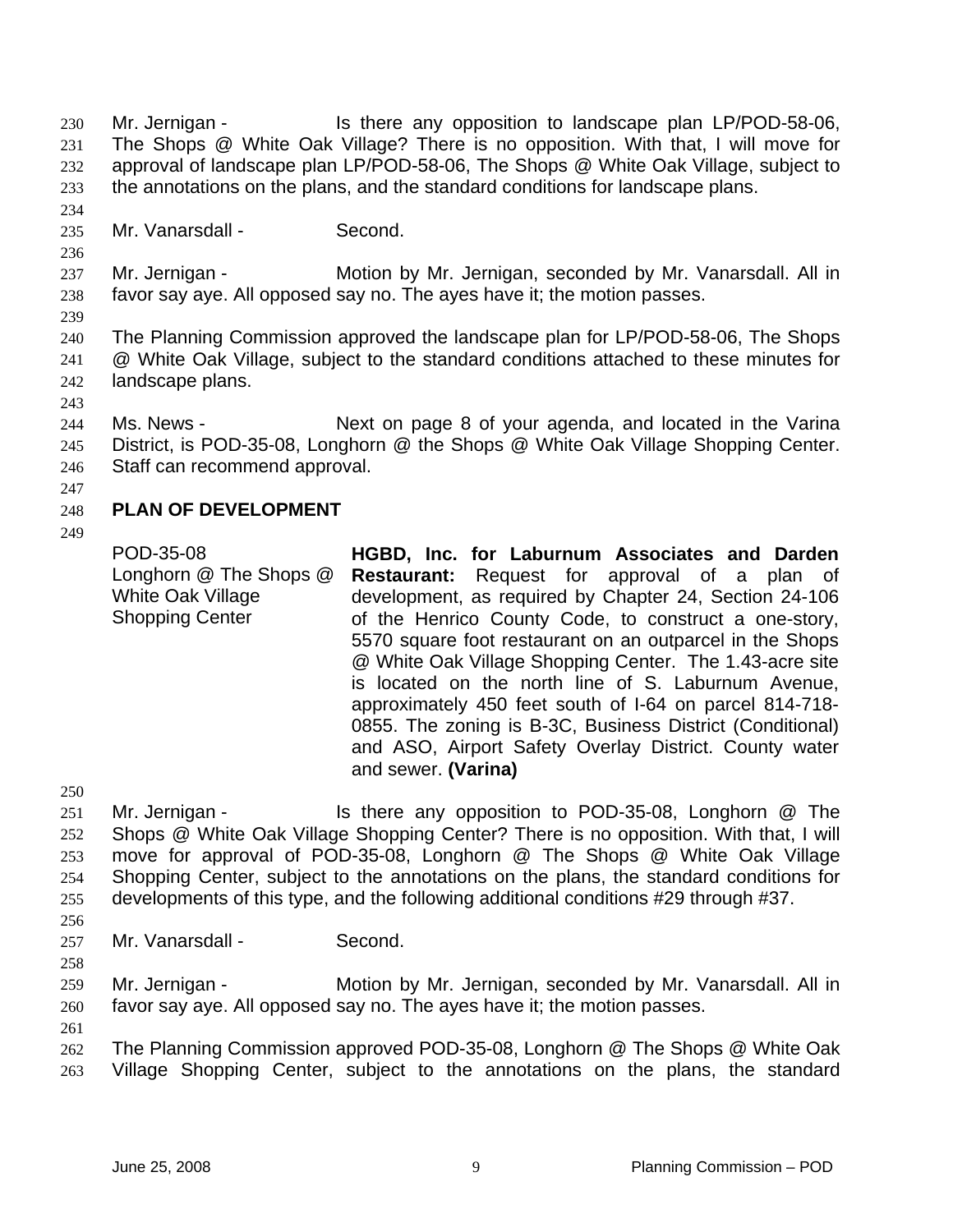- conditions attached to these minutes for developments of this type, and the following additional conditions: 264 265
- 267 268 29. Only retail business establishments permitted in a B-3 zone may be located in this center.
- 269 270 30. The ground area covered by all the buildings shall not exceed in the aggregate 25 percent of the total site area.
- 271 272 31. No merchandise shall be displayed or stored outside of the building(s) or on sidewalk(s).
- 273 32. Outside storage shall not be permitted.
- 274 275 33. The proffers approved as a part of zoning case C-29C-06 shall be incorporated in this approval.
- 276 277 278 279 280 281 34. The developer shall install an adequate restaurant ventilating and exhaust system to minimize smoke, odors, and grease vapors. The plans and specifications shall be included with the building permit application for review and approval. If, in the opinion of the County, the type system provided is not effective, the Commission retains the rights to review and direct the type of system to be used.
- 282 283 284 35. Approval of the construction plans by the Department of Public Works does not establish the curb and gutter elevations along the Henrico County maintained right-of-way. The elevations will be set by Henrico County.
- 285 286 287 36. Evidence of a joint ingress/egress and maintenance agreement must be submitted to the Department of Planning and approved prior to issuance of a certificate of occupancy for this development.
- 288 289 290 291 292 37. The location of all existing and proposed utility and mechanical equipment (including HVAC units, electric meters, junction and accessory boxes, transformers, and generators) shall be identified on the landscape plans. All equipment shall be screened by such measures as determined appropriate by the Director of Planning or the Planning Commission at the time of plan approval**.**
- 294 295 296 Ms. News - The next item is found on page 32 of your agenda, and is located in the Fairfield District. This is POD-38-08, Partners Financial Federal Credit Union (POD-38-04 Revised). Staff recommends approval.
- 297

293

266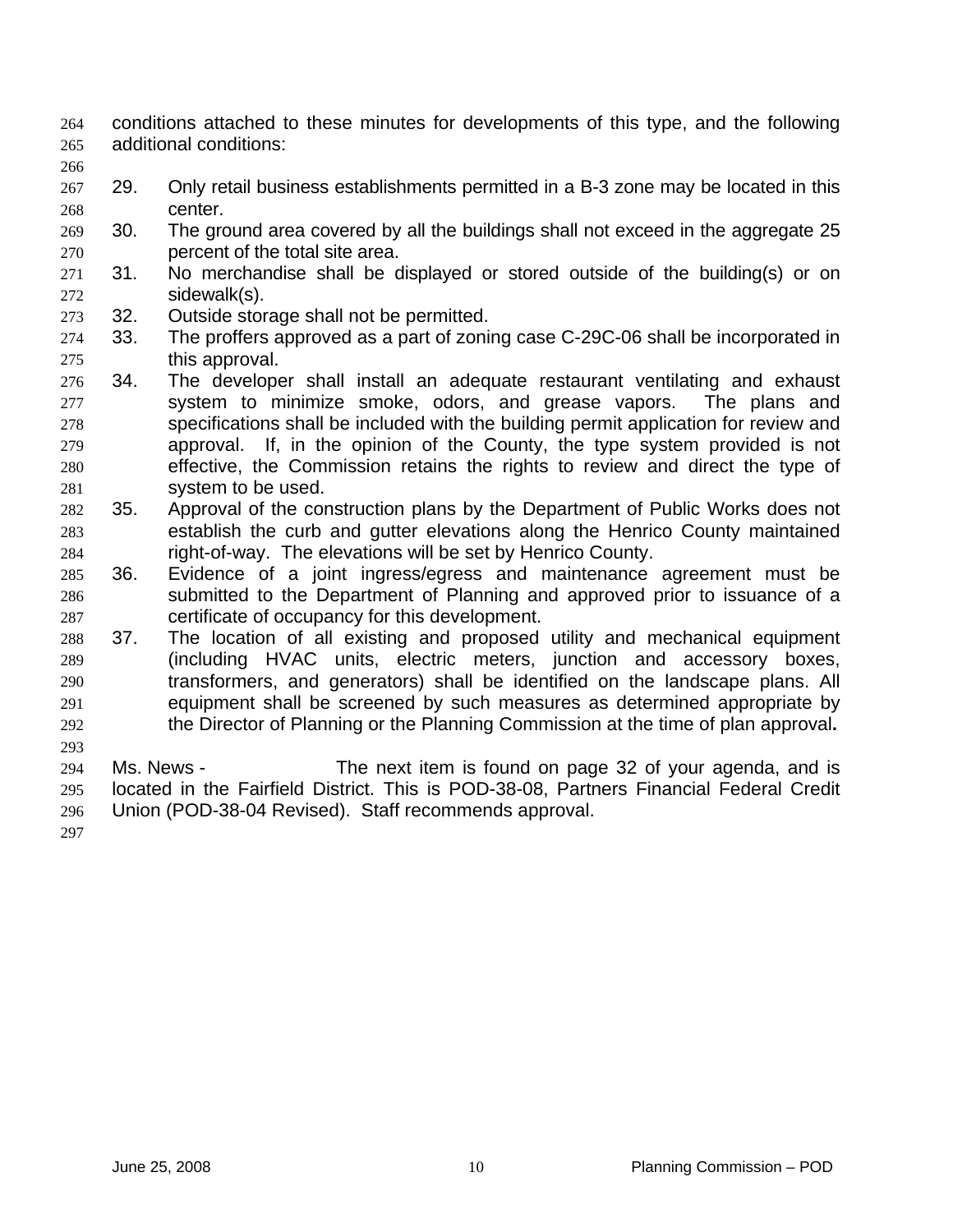### 298 **PLAN OF DEVELOPMENT**

299

320

| 299                             | Avenue | POD-38-08<br><b>Partners Financial Federal</b><br><b>Credit Union</b><br>(POD-38-04 Rev.) -<br><b>Brook Road and New York</b> | Keith Engineering, Inc. for Partners Financial Federal<br>Credit Union and Debs Construction: Request for<br>approval of a plan of development, as required by Chapter<br>24, Section 24-106 of the Henrico County Code, to<br>renovate an existing one-story building for credit union<br>administrative office use and the addition of one ATM<br>drive-through lane and one teller service lane. The 1.15-<br>acre site is located on the northwest corner of Brook Road<br>(U.S. Route 1) and New York Avenue on parcels 783-762-<br>7854 and 9359. The zoning is O-2C, Office District<br>(Conditional). County water and sewer. (Fairfield) |
|---------------------------------|--------|-------------------------------------------------------------------------------------------------------------------------------|---------------------------------------------------------------------------------------------------------------------------------------------------------------------------------------------------------------------------------------------------------------------------------------------------------------------------------------------------------------------------------------------------------------------------------------------------------------------------------------------------------------------------------------------------------------------------------------------------------------------------------------------------|
| 300                             |        |                                                                                                                               |                                                                                                                                                                                                                                                                                                                                                                                                                                                                                                                                                                                                                                                   |
| 301                             |        | Mr. Jernigan -                                                                                                                | Is there any opposition to POD-38-08, Partners Financial                                                                                                                                                                                                                                                                                                                                                                                                                                                                                                                                                                                          |
| 302                             |        |                                                                                                                               | Federal Credit Union (POD-38-04 Revised)? There is no opposition.                                                                                                                                                                                                                                                                                                                                                                                                                                                                                                                                                                                 |
| 303                             |        |                                                                                                                               |                                                                                                                                                                                                                                                                                                                                                                                                                                                                                                                                                                                                                                                   |
| 304<br>305<br>306<br>307<br>308 |        | Mr. Archer -<br>the additional conditions #29 through #33.                                                                    | Mr. Chairman, I move approval on the expedited agenda of<br>POD-38-08, Partners Financial Federal Credit Union (POD-38-04 Revised), subject to<br>the annotations on the plan, the standard conditions for developments of this type, and                                                                                                                                                                                                                                                                                                                                                                                                         |
| 309<br>310                      |        | Mr. Vanarsdall -                                                                                                              | Second.                                                                                                                                                                                                                                                                                                                                                                                                                                                                                                                                                                                                                                           |
| 311<br>312<br>313               |        | Mr. Jernigan -                                                                                                                | Motion by Mr. Archer, seconded by Mr. Vanarsdall. All in<br>favor say aye. All opposed say no. The ayes have it; the motion passes.                                                                                                                                                                                                                                                                                                                                                                                                                                                                                                               |
| 314                             |        |                                                                                                                               | The Planning Commission approved POD-38-08, Partners Financial Federal Credit                                                                                                                                                                                                                                                                                                                                                                                                                                                                                                                                                                     |
| 315                             |        |                                                                                                                               | Union (POD-38-04 Revised), subject to the annotations on the plans, the standard                                                                                                                                                                                                                                                                                                                                                                                                                                                                                                                                                                  |
| 316                             |        |                                                                                                                               | conditions attached to these minutes for developments of this type, and the following                                                                                                                                                                                                                                                                                                                                                                                                                                                                                                                                                             |
| 317                             |        | additional conditions:                                                                                                        |                                                                                                                                                                                                                                                                                                                                                                                                                                                                                                                                                                                                                                                   |
| 318                             |        |                                                                                                                               |                                                                                                                                                                                                                                                                                                                                                                                                                                                                                                                                                                                                                                                   |
| 319                             | 29.    |                                                                                                                               | The proffers approved as a part of zoning case C-7C-08 shall be incorporated in                                                                                                                                                                                                                                                                                                                                                                                                                                                                                                                                                                   |
| 320                             |        | this approval.                                                                                                                |                                                                                                                                                                                                                                                                                                                                                                                                                                                                                                                                                                                                                                                   |
| 321                             | 30.    |                                                                                                                               | In the event of any traffic backup which blocks the public right-of-way as a result                                                                                                                                                                                                                                                                                                                                                                                                                                                                                                                                                               |
| 222                             |        |                                                                                                                               | of connection caused by the drive-un teller facilities the owner/occupant shall                                                                                                                                                                                                                                                                                                                                                                                                                                                                                                                                                                   |

- 322 323 324 of congestion caused by the drive-up teller facilities, the owner/occupant shall close the drive-up teller facilities until a solution can be designed to prevent traffic backup.
- 326 327 325 31. Approval of the construction plans by the Department of Public Works does not establish the curb and gutter elevations along the Henrico County maintained right-of-way. The elevations will be set by Henrico County.
- 329 330 331 328 32. The location of all existing and proposed utility and mechanical equipment (including HVAC units, electric meters, junctions and accessory boxes, transformers, and generators) shall be identified on the landscape plan. All building mounted equipment shall be painted to match the building, and all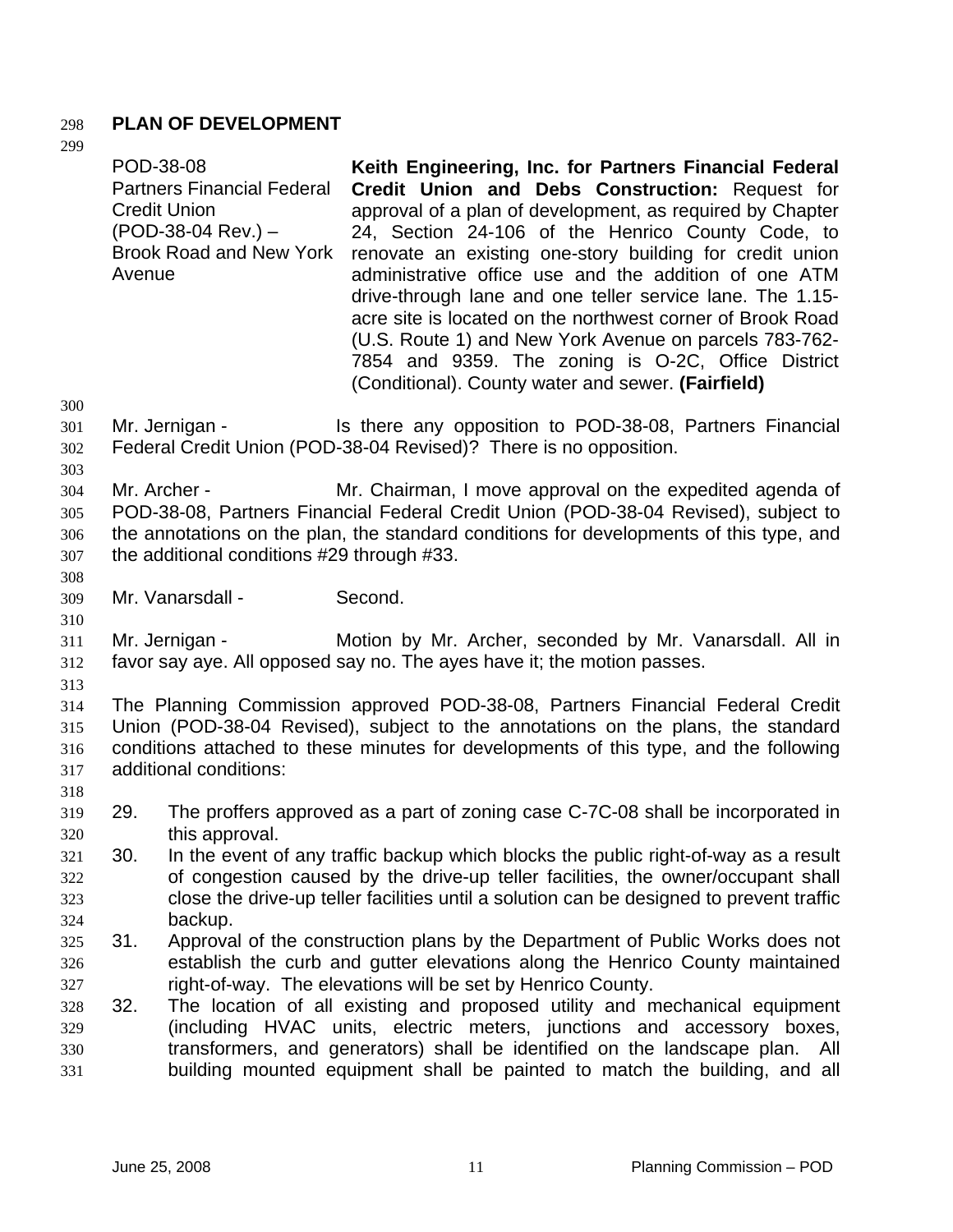equipment shall be screened by such measures as determine appropriate by the Director of Planning or the Planning Commission at the time of plan approval 332 333

- 334 335 336 337 338 33. The limits and elevations of the Special Flood Hazard Area shall be conspicuously noted on the plan and labels **"**Limits of Special Flood Hazard Area." In addition, the delineated Special Flood Hazard Area must be labeled "Variable Width Drainage and Utility Easement." The easement shall be granted to the County prior to the issuance of any occupancy permits.
- 340 341 342 Ms. News - The final item is on page 34 of your agenda, and is located in the Fairfield District. This is SUB-13-08, Turner Mountain (June 2008 Plan) for 21 lots. Staff can recommend approval.
- 343 344 **SUBDIVISION**
- 345

339

SUB-13-08 Turner Mountain (June 2008 Plan) **E. D. Lewis & Associates for Eugertha Minnicks and Curnow Development, Inc.:** The 7.23-acre site proposed for a subdivision of 21 single-family homes is located on the east line of Mountain Road, approximately 150 feet south of Mountain Run Drive on parcels 779-763-2659 and 2342. The zoning is R-4, One-Family Residence District. County water and sewer. **(Fairfield) 21 Lots** 

346

349

347 348 Mr. Jernigan - The Is there any opposition to SUB-13-08, Turner Mountain (June 2008 Plan)? There is no opposition, Mr. Archer.

- 350 351 352 Mr. Archer - **Mr. Chairman, with that, I'll move for approval of SUB-13-08,** Turner Mountain (June 2008 Plan), subject to the plan annotations, standard conditions for subdivisions served by public utilities, and the additional conditions #13 through #16.
- 353

354 Mr. Vanarsdall - Second.

355

- 356 357 Mr. Jernigan - **Motion by Mr. Archer, seconded by Mr. Vanarsdall. All in** favor say aye. All opposed say no. The ayes have it; the motion passes.
- 358

359 360 361 362 The Planning Commission granted conditional approval to SUB-13-08, Turner Mountain (June 2008 Plan), subject to the standard conditions attached to these minutes for subdivisions served by public utilities, the annotations on the plans, and the following additional conditions:

- 363
- 364 13. Each lot shall contain at least 8,000 square feet.
- 365 366 367 14. The details for the landscaping to be provided within the 25-foot-wide planting strip easement along Mountain Road shall be submitted to the Department of Planning for review and approval prior to recordation of the plat.
- 368 369 15. A County standard sidewalk shall be constructed along the north side of Mountain Road.
- 370 16. The following note shall be added to the construction plans: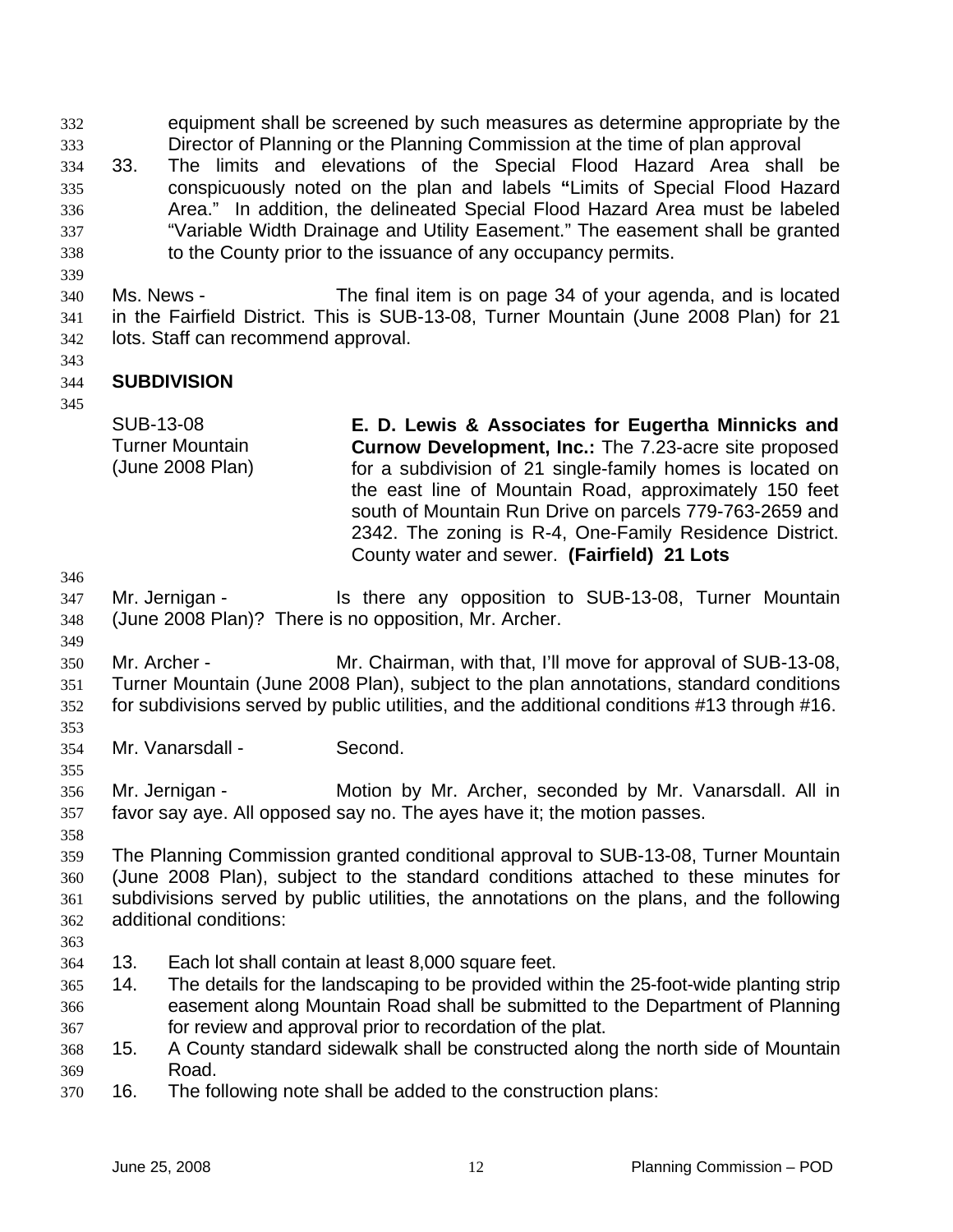"NOTICE: The subject property may contain a burial ground of unknown location. Any graves identified during construction activities shall be left undisturbed, unless reburial of the remains is approved in accordance with applicable laws. Any known cemetery, burial ground, or graveyard shall be platted as a cemetery lot with either public street frontage or an access easement 16 feet in width." 371 372 373 374 375

- 377 Ms. News - That completes our expedited agenda.
- 379 Mr. Jernigan - Thank you, Ms. News.

380

378

376

381 382 383 Mr. Emerson - Mr. Chairman, that takes you to the next item on your agenda, which is subdivision extensions for conditional approval. Those will be presented by Lee Pambid.

384

#### 385 **SUBDIVISION EXTENSIONS OF CONDITIONAL APPROVAL**

386

#### 387 **FOR INFORMATIONAL PURPOSES ONLY**

388

| <b>Subdivision</b>                                           | Original No.<br>οf<br>Lots | Remaining<br>Lots | <b>Previous</b><br><b>Extensions</b> | <b>Magisterial</b><br><b>District</b> | Recommended<br><b>Extension</b> |
|--------------------------------------------------------------|----------------------------|-------------------|--------------------------------------|---------------------------------------|---------------------------------|
| Banbury Park @<br>Greenbrooke<br>(Jan. 2006 Plan)            | 27                         | 27                |                                      | <b>Three Chopt</b>                    | 06/23/2009                      |
| <b>Midview Farms</b><br>(June 2005 Plan)                     | 95                         | 47                | 2                                    | Varina                                | 06/23/2009                      |
| <b>SUB-17-07</b><br><b>Nature's Way</b><br>(June 2007 Plan)  | 8                          | 8                 | 0                                    | <b>Fairfield</b>                      | 06/23/2009                      |
| <b>Tech Park</b><br>(June 2005 Plan)<br>(Road Dedication)    | 0                          | $\bf{0}$          | $\mathbf{2}$                         | Varina                                | 06/23/2009                      |
| <b>SUB-38-07</b><br><b>Winston Trace</b><br>(June 2007 Plan) | 12                         | 12                | 0                                    | <b>Brookland</b>                      | 06/23/2009                      |
| <b>DELETE</b>                                                |                            |                   |                                      |                                       |                                 |

389

391

| 390 | Mr. Jernigan - | Good morning, Mr. Pambid. |
|-----|----------------|---------------------------|
|     |                |                           |

392 Mr. Pambid - Good morning.

393

394 Mr. Jernigan - Christen in the first page of the agenda, the subdivision extensions.

395 You may proceed.

396

397 398 Mr. Pambid - Chay. I just have one item. One of the cases has been removed, Winston Trace; that's found on the addendum. That has actually been granted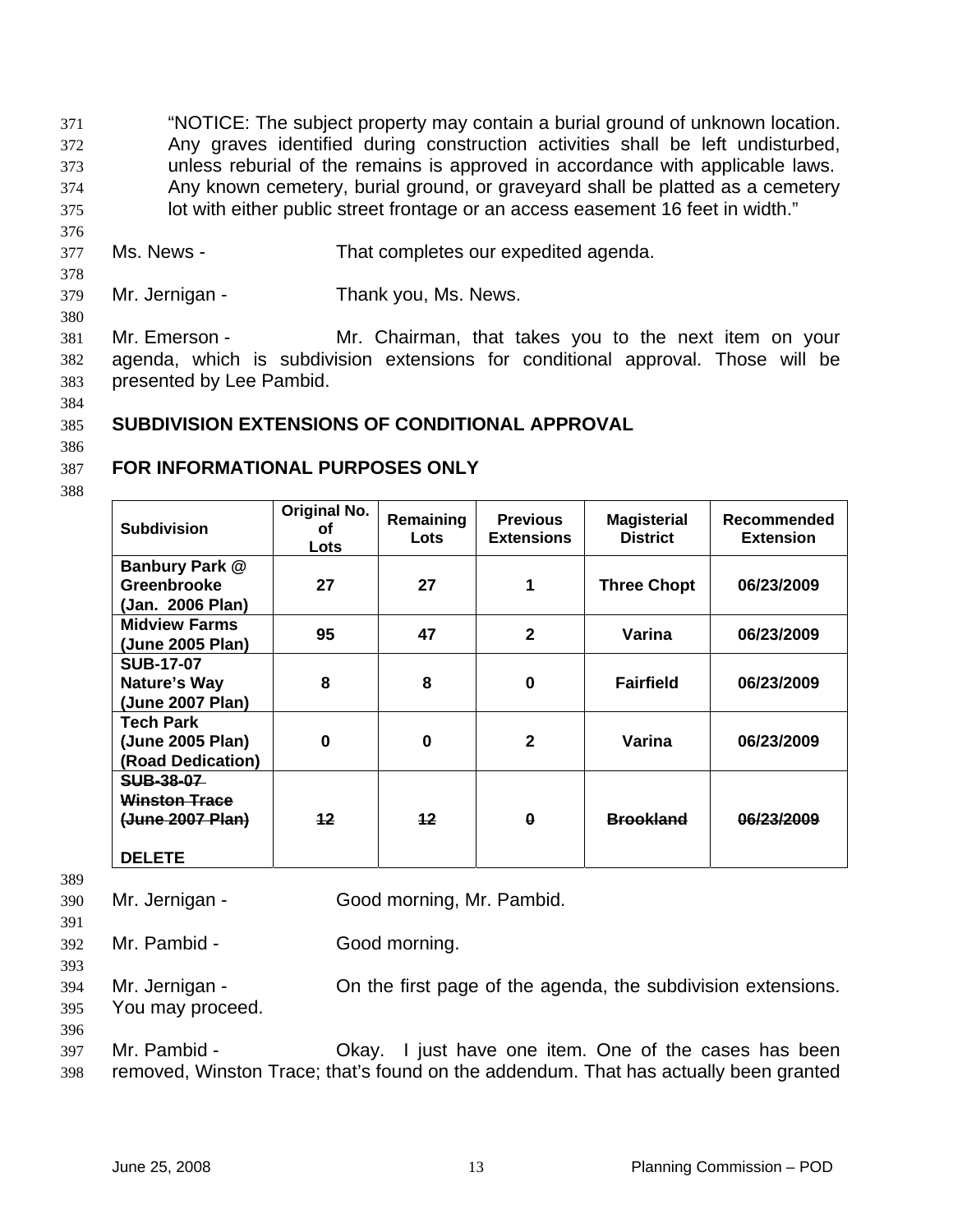final. If there are any other questions about these other items, I'll be more than happy to try to answer them. 399 400

| 40 I       |                  |                                                           |
|------------|------------------|-----------------------------------------------------------|
| 402        | Mr. Vanarsdall - | That was on there last time, wasn't it?                   |
| 403        |                  |                                                           |
| 404<br>405 | Mr. Pambid -     | Sir?                                                      |
| 406        | Mr. Vanarsdall - | The bottom one.                                           |
| 407        |                  |                                                           |
| 408        | Mr. Pambid -     | Yes, but that's been granted final approval.              |
| 409<br>410 | Mr. Jernigan -   | Any other questions for Mr. Pambid? Thank you, sir.       |
| 411        |                  |                                                           |
| 412        | Mr. Pambid -     | Thank you.                                                |
| 413        |                  |                                                           |
| 414        | Mr. Emerson -    | Mr. Chairman, that moves us into the regular agenda where |

- 415 you have, I believe, 12 cases to be heard this morning.
- 416

 $401$ 

#### 417 **LANDSCAPE & LIGHTING PLAN**

418

LP/POD-60-05 Comfort Suites @ Virginia Commons – 10601 Telegraph Road **Parker Design, Inc. for Kalan III, Inc.:** Request for approval of a landscape and lighting plan, as required by Chapter 24, Sections 24-106 and 24-106.2 of the Henrico County Code. The 3.57-acre site is located along the east line of Telegraph Road, adjacent to I-95, approximately 1,130 feet north of the intersection of JEB Stuart Parkway and Telegraph Road on parcels 786-770-7883 and 9586. The zoning is B-2C, Business District (Conditional). **(Fairfield)**

- 419
- 420 421 Mr. Jernigan - The Do we have any opposition to LP/POD-60-05, Comfort Suites @ Virginia Commons? There is no opposition. Good morning, Mr. Garrison.
- 422
- 423 Mrs. Jones - Good morning.

424 425 426 427 428 429 430 Mr. Garrison - Good morning. The applicant is requesting approval of the landscape and lighting plan for two hotels at Virginia Center Commons. As you know, Henrico County has received numerous requests to construct hotels, and most, if not all, desire to illuminate their building façade with lights. Staff has started to receive inquiries regarding the use of up-lights on other hotels in lieu of a white light, as is proposed at this hotel.

431

432 433 434 435 This plan before you today uses white up-lights mounted above the first floor of the building. Staff originally had concerns with the intensity of the up-lighting, which is greater than projects we have seen in the past. Although current lighting guidelines do not specifically address lighting levels and the use of up-lighting, the applicant has been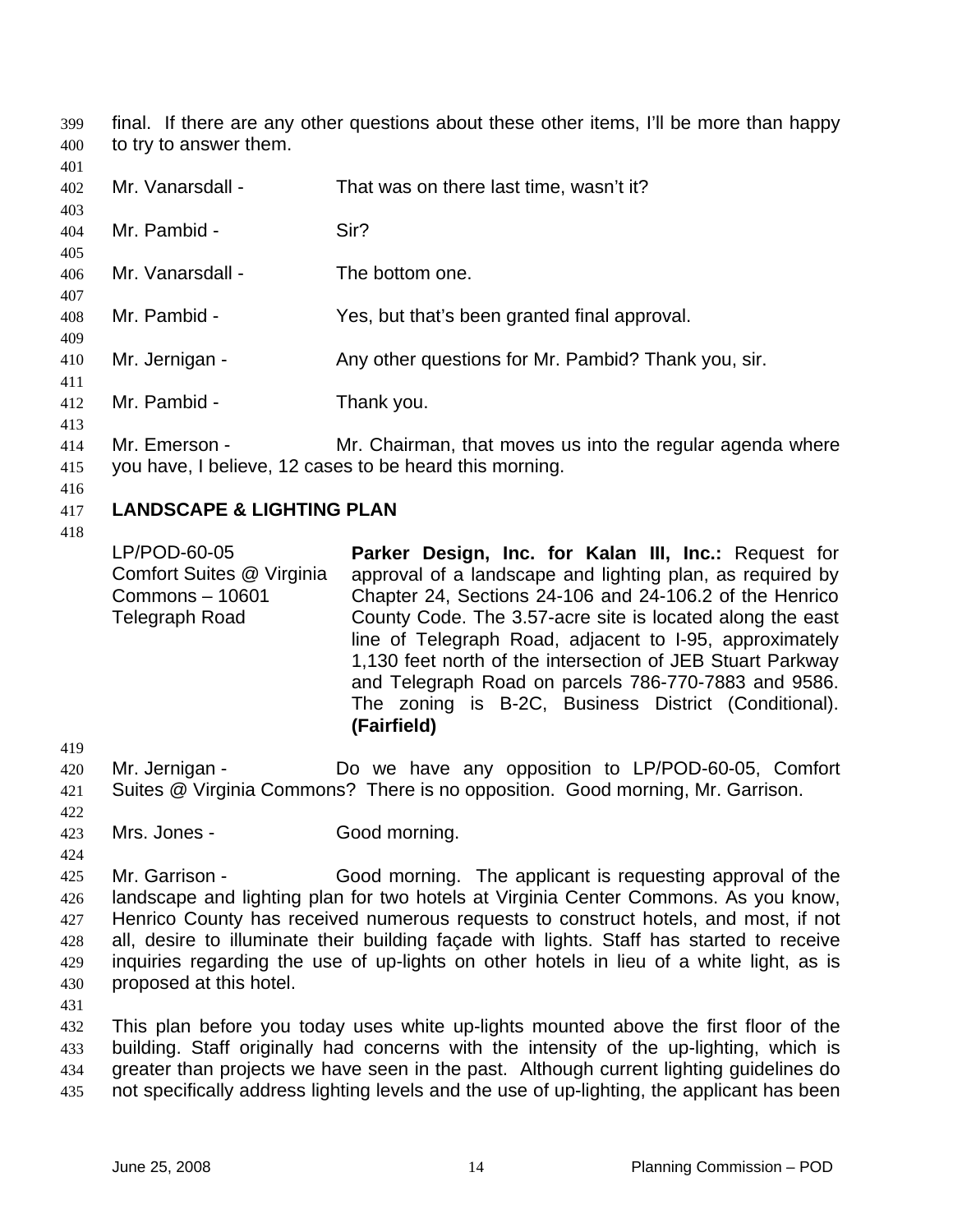working with staff to reduce the wattage and meet the .5-foot candles at the eave. Therefore, staff can recommend approval subject to the annotations on the plan, and standard conditions for landscape and lighting plans. Staff and representatives of the applicant are available to answer any questions that you may have. 436 437 438 439 440

- 441 442 443 444 445 446 447 448 449 450 451 452 453 454 455 456 457 458 459 460 461 462 463 464 465 Mr. Jernigan - Any questions for Mr. Garrison from the Commission? Mrs. Jones - No. Mr. Jernigan - **Okay. Thank you, Mr. Garrison.** Mr. Archer - We had quite a bit of discussion on this, and we were finally able to bring it to fruition. Thank you, Mr. Garrison, for your hard work on this. With that, Mr. Chairman, I would like to move for approval of LP/POD-60-05, Comfort Suites @ Virginia Commons, subject to the annotations on the plan, and standard conditions for landscape and lighting plans. Mr. Vanarsdall - Second. Mr. Jernigan - **Motion by Mr. Archer, seconded by Mr. Vanarsdall. All in** favor say aye. All opposed say no. The ayes have it; the motion passes. The Planning Commission approved the landscape and lighting plan for LP/POD-60-05, Comfort Suites @ Virginia Commons, subject to the standard conditions attached to these minutes for landscape and lighting plans. **PLAN OF DEVELOPMENT (Deferred from the May 28, 2008 Meeting)**  POD-30-08 CVS Pharmacy # 1991 @ Patterson Avenue and Lauderdale Drive **Kimley-Horn & Associates, Inc. for Ridgeview Incorporated and The Rebkee Company:** Request for approval of a plan of development, as required by Chapter 24, Section 24-106 of the Henrico County Code, to construct a one-story, 13,540 square foot pharmacy with drive-thru facilities. The 2.59-acre site is located on the northeast corner of Patterson Avenue (State Route 6) and Lauderdale Drive on parcels 738-742-5943, 6844 and 9542. The zoning is B-2C, Business District (Conditional). County water and sewer **(Tuckahoe)**  Mr. Jernigan - Is there any opposition to POD-30-08, CVS Pharmacy
- 468 Mrs. Jones - Yes sir.
- 470 471 Mr. Jernigan - Ckay, we do have opposition. Sir we'll get to you after Mr. Garrison. Mr. Garrison, you may proceed.

#1991?

466 467

469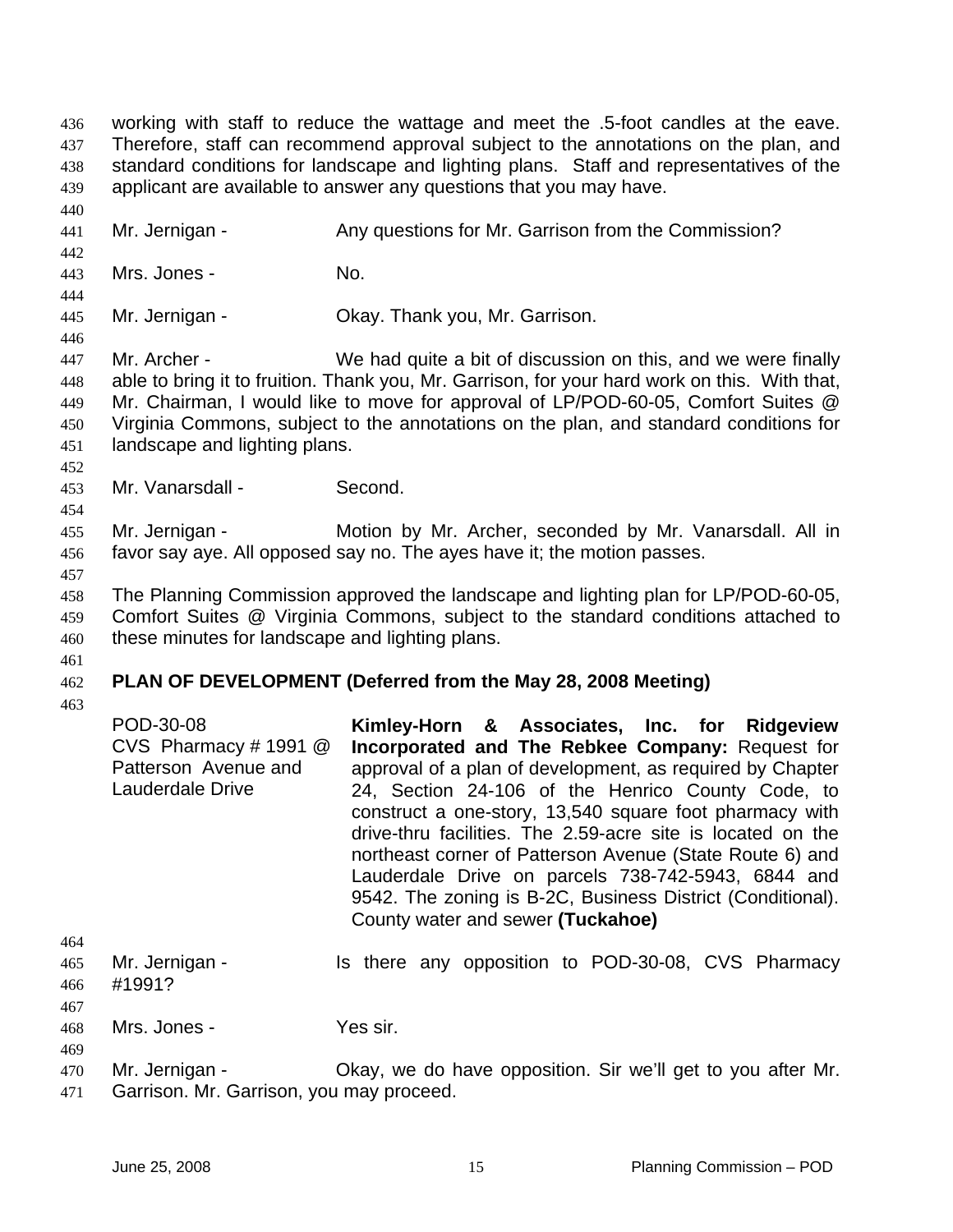Mr. Garrison - Good morning again. The applicant is requesting approval of a one-story retail building with approximately 13,000 square feet, and an alternative transitional buffer to reduce the 25-foot buffer north of the proposed building. Staff has received a revised layout showing a conceptual landscape plan that addresses staff's concerns regarding landscaping west of the BMP, on top of the retaining wall, and parking lot landscaping. 472 473 474 475 476 477 478 479 480 481 482 483 484 485 486 487 488 489 490 491 492 493 494 495 496 497 498 499 500 501 502 503 504 505 506 507 508 509 510 511 512 513 514 515 516 Staff has received phone calls from nearby residents expressing concern regarding sight distance on Careybrook, height of the wall to the north, and increased traffic. However, staff has advised the use is permitted, the wall meets the required height of six feet, and both VDOT and the traffic engineer can recommend approval. With that, staff can recommend approval subject to the annotations on the plan, the standard conditions for developments of this type, conditions 9 and 11 amended, and added conditions #29 through #40. Staff is available to answer any questions you may have. Mr. Jernigan - The Any questions for Mr. Garrison from the Commission? Mrs. Jones - Mr. Garrison, we have all of the details about the fencing and the walls worked out with the applicant at this point, right? Mr. Garrison - The Yes ma'am. Mrs. Jones - Chay. The questions that were asked by a citizen last evening, have you had a chance to discuss that with him? Mr. Garrison - Thave this morning. Mrs. Jones - Ckay. Are his concerns met, do you think? Mr. Garrison - T'm not sure at this point. Mrs. Jones - The Mrs. You did show him the Mr. Garrison - The I did show it, yes. Mrs. Jones - Ckay. All right. Just so you all have had a chance. I was going to send you out to talk in the hall if you hadn't had a chance to talk yet. All right, I'd like to go ahead and hear from the opposition, and then we may call you back. Mr. Jernigan - Do you want to hear from the developer? Mrs. Jones - I'd like to hear from the opposition first.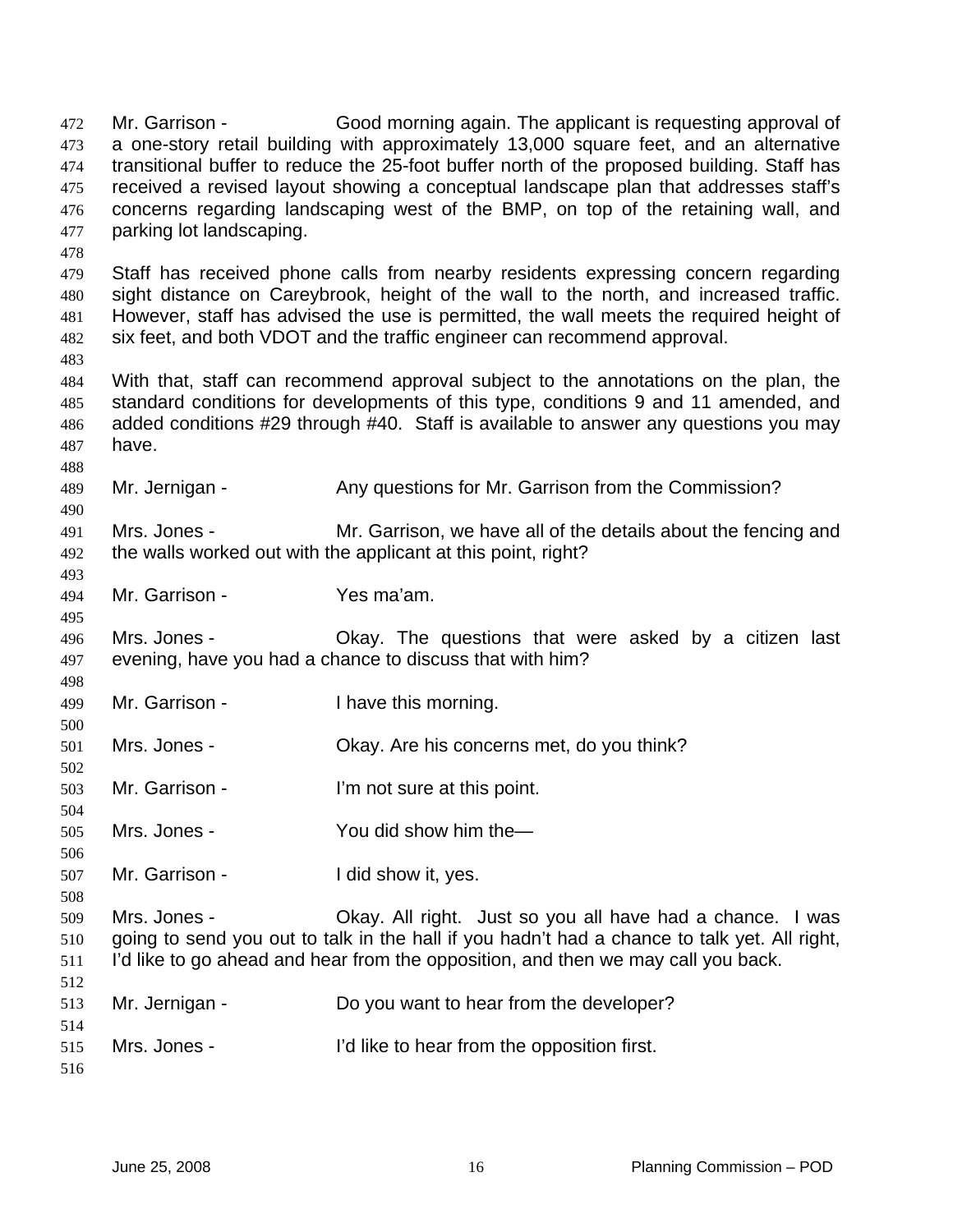- 517
- Mr. Jernigan Okay. Sir, you can come on down to the podium. You're the opposition, yes sir. I'd asked her if she wanted to hear from the applicant first. 518
- 519
- 520 521 Mrs. Jones - I thought it might be easier to address your concerns directly.
- 522
- 523 524 Mr. Jernigan - Good morning. Would you state your name for the record, please?
- 525
- 526 527 528 529 530 531 Mr. Dallas - My name is David Dallas. Excuse my allergies. I'm a homeowner in the vicinity, but not adjacent to the property. I was able to contact—and I have some flimsy excuses for not being a little bit quicker to get them to you, Mrs. Jones, and I apologize for that; I wish I could have. I've come over and looked at these plans, and looked over them carefully—or at least looked over part of them carefully. Some of those parts leave a lot of questions in my mind.
- 532

533 534 535 536 537 538 539 540 541 542 543 544 545 546 547 548 One is, they're showing it five-foot high on one side. I understand now that that's a typo, but on this wall in contention, it's a zoning requirement and it's required to reduce the buffering zone. I'm of that opinion. I'm almost sure that's the case. What they're presenting on the POD is not following very carefully what was put in the zoning, in that they're moving it over close and all this sort of stuff. That wall is to buffer the B-3 from the R-5. If they're going to move it over there and go downhill like they're showing, a 3 to 1 ratio, first of all, what they show on the plan has been considered as a typo, so I don't know what they're planning to do. They also have a wall over a pipeline. In this material, it says it's a Plantation pipeline. A signpost out there says it's Colonial Gas transmission. So, I don't know whose it is, but it is a pipeline. It's marked as a pipeline on the property. That's an owner of property on the property that apparently hasn't been notified. This plan intends to build a wall overtop of the pipeline. Historically, the pipeline's people police it right carefully, and they are very, very sensitive about you building something on their line, you messing with it. My point is, they haven't cleared this with the pipeline. They're putting off a lot of stuff for the landscape.

- 549 550 551 552 553 My major point here is they need a landscape architect. This is quite an unusual project. They need a qualified landscape architect to get here before you try to fix everything with a bunch of plants after multitudes of money, talent, and resources have been spent on the project. You think you're going to resolve a bunch of ugly stuff with a few plants. It just won't do it. You may as well give up on it and accept it as not well planned.
- 554
- 555 I'll try to answer of your questions.
- 556
- 557 558 559 560 Mrs. Jones - **Mr.** Dallas, I'm not concerned at all about you contacting us last night; that's fine. I just want to make sure your concerns are addressed here, as you have raised questions. As I understand it, your concerns are about the wall. Your concern is the gas line, and your concern is the landscaping plan.
- 561
- 562 Mr. Dallas - Overall.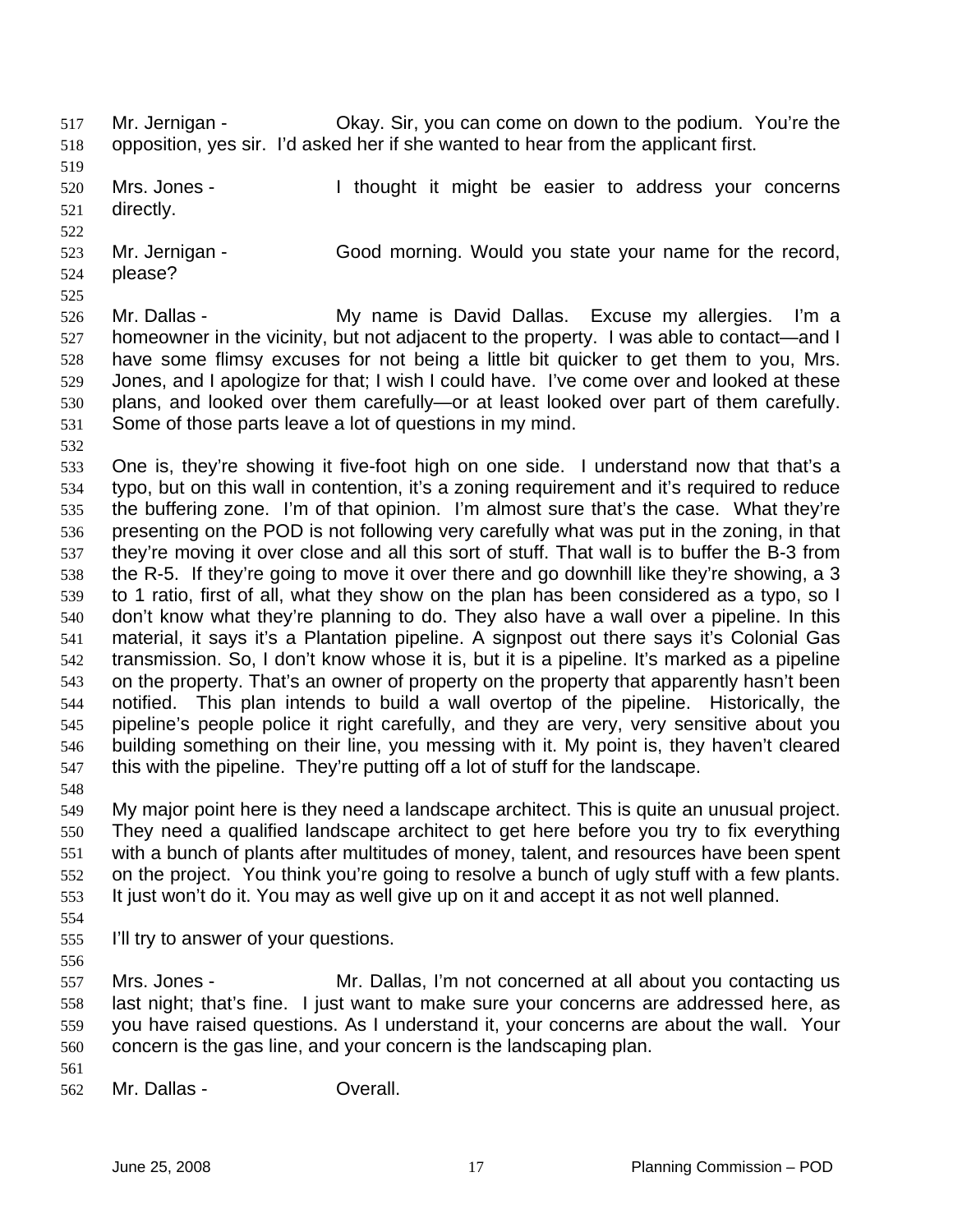Mrs. Jones - Ckay. Your third concern is answered by #9 amended. What this means is that the landscaping that you see outlined on this plan is conceptual in nature, basically where plantings may go. The exact species and the layout will be determined at landscape plan review by a set of professional landscape architects here at the County in concert with the applicant. The landscaping that you see before you is a concept, and it will guide the discussion of later landscaping specifics. That's how we work through the POD to the landscape and lighting plan. We'll have very professional scrutiny and we will certainly have your concerns, I would hope, answered with that. 563 564 565 566 567 568 569 570 571 572 573 574 575 576 577 578 579 580 581 582 583 584 585 586 587 588 589 590 591 592 593 594 595 596 597 598 599 600 601 602 603 604 605 606 607 608 On the others, I will let the applicant answer those two concerns for you. If you don't mind just letting them come up and respond to your concerns. Then we'll make sure that any further questions you have are answered. Mr. Dallas - **May I ask you if that landscape plan presented now was** done by a landscape architect, professionally registered. Mrs. Jones - I'll let the applicant speak to that, as to exactly who has worked on this landscape plan on their part. It's just a general concept. Mr. Dallas - That's a wide range of definitions of "landscape architect," versus "landscape plans." A landscape architect has to do with the whole project to the environment. Mrs. Jones - Yes. Mr. Dallas - Landscape plan is basically arranging plants around near the end. A landscape architect— Mrs. Jones - I would disagree with you on that point. Mr. Dallas - The state of the very beginning of the project. Mrs. Jones - Thank you. I'd like to call on the applicant at this point. You're welcome to take a seat in the front, if you'd like to. Mr. Jernigan - Thank you, Mr. Dallas. Mr. Branin - Was that the only opposition? Mr. Jernigan - Yes. Ms. Willis - Good morning. I'm Christina Willis with the Rebkee Company. I'm project manager for the developer. Mr. Jernigan - Good morning.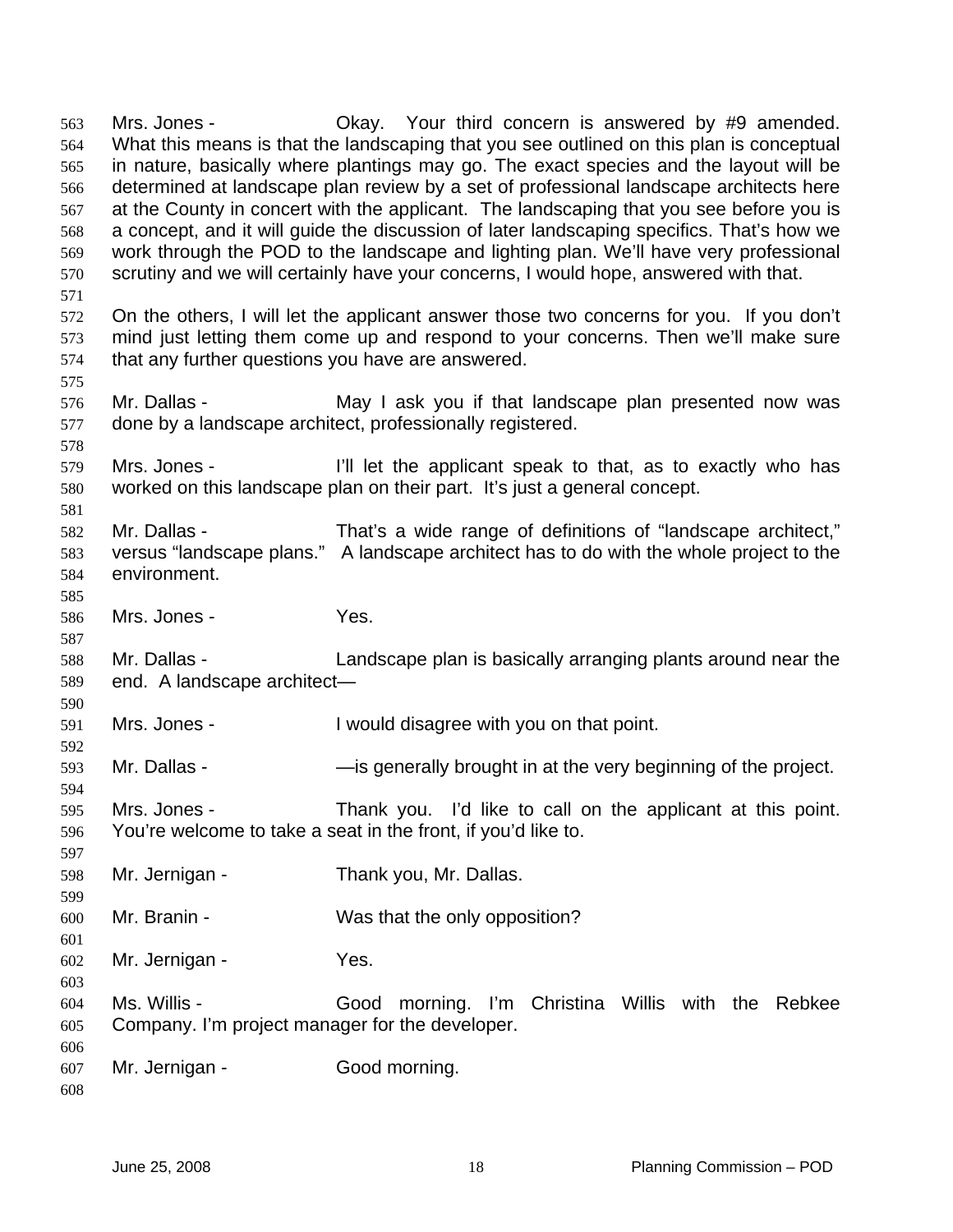| 609<br>610                                    | Mrs. Jones -                                 | Good morning.                                                                                                                                                                                                                                                                                                                                                                                                          |
|-----------------------------------------------|----------------------------------------------|------------------------------------------------------------------------------------------------------------------------------------------------------------------------------------------------------------------------------------------------------------------------------------------------------------------------------------------------------------------------------------------------------------------------|
| 611<br>612                                    | Mr. Perkins -                                | I'm Ryan Perkins with Kimley-Horn.                                                                                                                                                                                                                                                                                                                                                                                     |
| 613<br>614<br>615                             | Ms. Willis -<br>through his discussion.      | Just to address, I've made a few notes as he was going                                                                                                                                                                                                                                                                                                                                                                 |
| 616<br>617<br>618<br>619<br>620               | We will, obviously, go through that process. | The landscape plan was done by a landscape architect. We've worked several<br>gyrations with our planner on this. Although not a requirement for POD, we're trying to<br>work through those and make sure that we're complying with all the proper conditions.                                                                                                                                                         |
| 621<br>622<br>623                             | on the detail of the plans.                  | Regarding the wall, I'll let you speak to the height of the wall and what's actually shown                                                                                                                                                                                                                                                                                                                             |
| 624<br>625<br>626<br>627<br>628<br>629        | Mr. Perkins -<br>eight feet tall on the-     | On the plans on the site layout sheet, it's called out as a six-<br>foot high wall. It will be six feet high on the CVS side. On the opposite side, on the<br>residential side, because we're raising the site up due to the floodplain, the wall in some<br>places will serve as a retaining wall at the bottom. Essentially, it'll be between six and                                                                |
| 630<br>631<br>632                             | Mrs. Jones -<br>illustrate that.             | Let me stop you there. Could you-Yes. I'd like you to                                                                                                                                                                                                                                                                                                                                                                  |
| 633<br>634<br>635<br>636                      | Mr. Perkins -                                | This (referring to slide) is the retaining wall that's within the<br>pond area and the floodplain, but the back wall is going to be a brick wall six feet high<br>on the CVS side, and anywhere between six and eight feet on the residential side.                                                                                                                                                                    |
| 637<br>638                                    | Mrs. Jones -                                 | Do you have illustrations of those?                                                                                                                                                                                                                                                                                                                                                                                    |
| 639<br>640                                    | Mr. Perkins -                                | We do not.                                                                                                                                                                                                                                                                                                                                                                                                             |
| 641<br>642<br>643<br>644<br>645<br>646<br>647 | Ms. Willis -<br>discrepancy on the question. | On the plans, we have a detail called out. What the<br>discrepancy was is along the whole rear of the property, the retaining wall is shown—<br>excuse me—the brick wall is shown as six feet. When we were asked to provide<br>additional detail, there was a typo that was pulled down, and instead of the six feet<br>where it's labeled the length of the property, it's called out at five feet. So, that was the |
| 648<br>649                                    | Mrs. Jones -                                 | Have you corrected that on the plan?                                                                                                                                                                                                                                                                                                                                                                                   |
| 650<br>651<br>652<br>653<br>654               | Ms. Willis -<br>required.                    | We will on our next, I guess, through our site plan process<br>we would. We've called it out correctly along the entire length of the fence, the wall-<br>excuse me. On the plans, it's called out six feet along the entire back, and it was just<br>the detail in the corner that it listed five feet. Our intent is to do the six feet, which is                                                                    |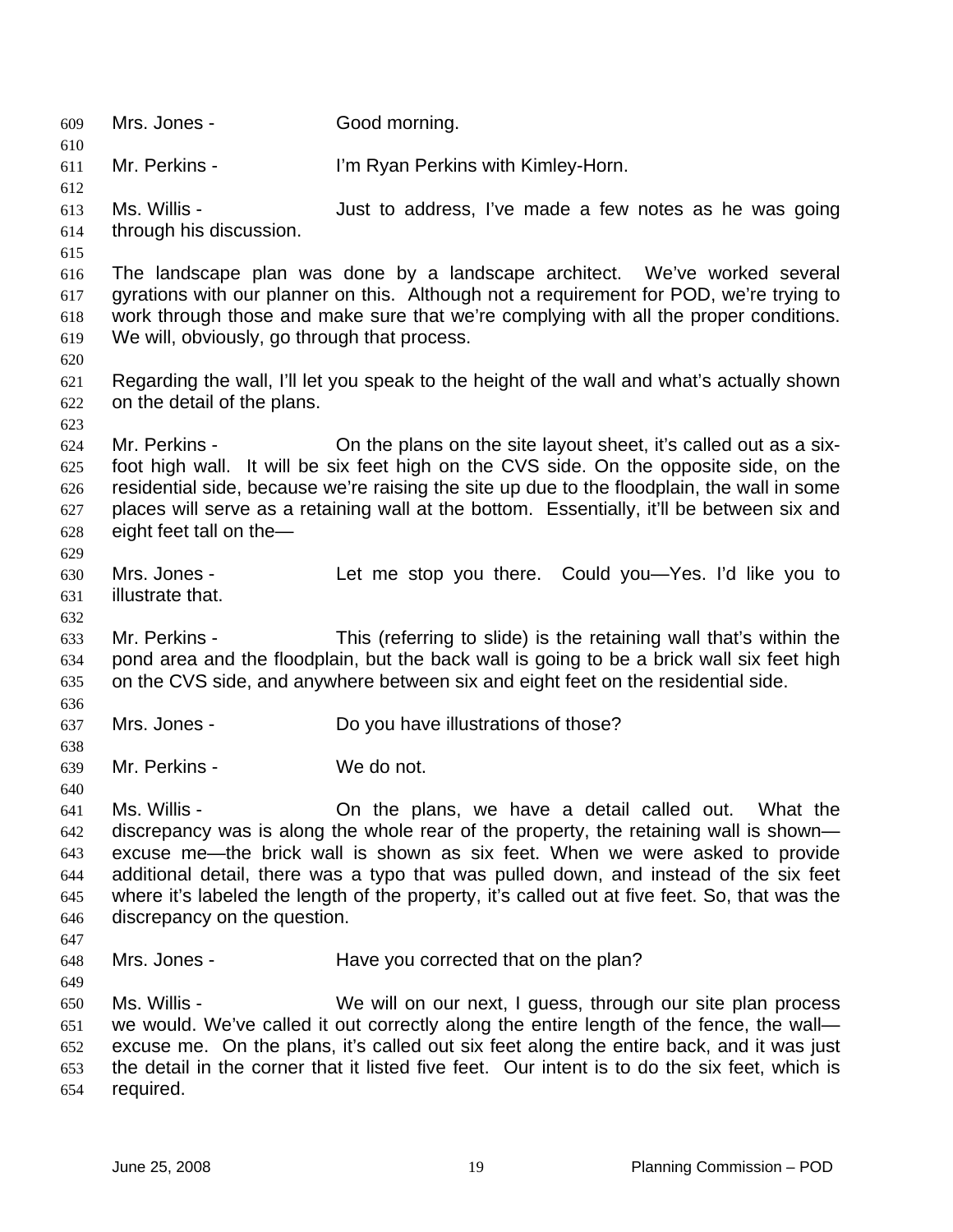| 655<br>656                             | Mrs. Jones -                              | We don't have an illustration of that wall to show?                                                                                                                                                                                                                                                                             |
|----------------------------------------|-------------------------------------------|---------------------------------------------------------------------------------------------------------------------------------------------------------------------------------------------------------------------------------------------------------------------------------------------------------------------------------|
| 657<br>658<br>659                      | Ms. Willis -                              | I don't think there's one to show up there. I have one I could<br>show you on the plans. I think it'll be a lot easier once you see it.                                                                                                                                                                                         |
| 660<br>661<br>662                      | Mrs. Jones -<br>about the gas line.       | Okay. While they're doing that, could you address the point                                                                                                                                                                                                                                                                     |
| 663<br>664<br>665<br>666               | Ms. Willis -                              | There is a gas line there. We're very much aware of it. It is<br>so many feet from the building, which is allowed. We've worked with the gas company,<br>and as far as we're concerned, it's to remain in place.                                                                                                                |
| 667<br>668<br>669                      | Mrs. Jones -<br>no objection to the plan. | They're aware that this project is underway and they have                                                                                                                                                                                                                                                                       |
| 670<br>671                             | Ms. Willis -                              | No ma'am.                                                                                                                                                                                                                                                                                                                       |
| 672<br>673                             | Mrs. Jones -                              | What will actually cross the gas line?                                                                                                                                                                                                                                                                                          |
| 674<br>675                             | Ms. Willis -                              | The parking lot will be over it.                                                                                                                                                                                                                                                                                                |
| 676                                    | Mrs. Jones -                              | There will not be a wall over it?                                                                                                                                                                                                                                                                                               |
| 677<br>678<br>679                      | Mr. Perkins -                             | The wall's going to be stopped short of the gas line.                                                                                                                                                                                                                                                                           |
| 680<br>681<br>682                      | Mrs. Jones -                              | Okay. I also wanted to ask you about the landscaped<br>islands in the parking area that we talked about. Could you explain your plan for that?                                                                                                                                                                                  |
| 683<br>684<br>685<br>686               | Ms. Willis -                              | Per all of your suggestions, we went through and<br>incorporated additional landscaping in each of the islands where we had previously<br>shown concrete, as well as the front entrance feature. We added a tree as well.                                                                                                       |
| 687<br>688<br>689<br>690               | Mrs. Jones -<br>be?                       | Okay. The decision on the safety factor that we needed to<br>address with the post and cable along Patterson. Could you describe where that will                                                                                                                                                                                |
| 691<br>692<br>693<br>694<br>695<br>696 | Ms. Willis -<br>proffers.                 | We were working with Mike Jennings, and determined that<br>on Patterson Avenue a post with cable was going to be required, which we have shown<br>on the plans. Then along the BMP, there was no guardrail or additional fencing that<br>would be required other than the decorative fencing that we were committed to from the |
| 697<br>698                             | Mrs. Jones -                              | That was the decorative fencing on top of the wall.                                                                                                                                                                                                                                                                             |
| 699<br>700                             | Ms. Willis -                              | Yes ma'am.                                                                                                                                                                                                                                                                                                                      |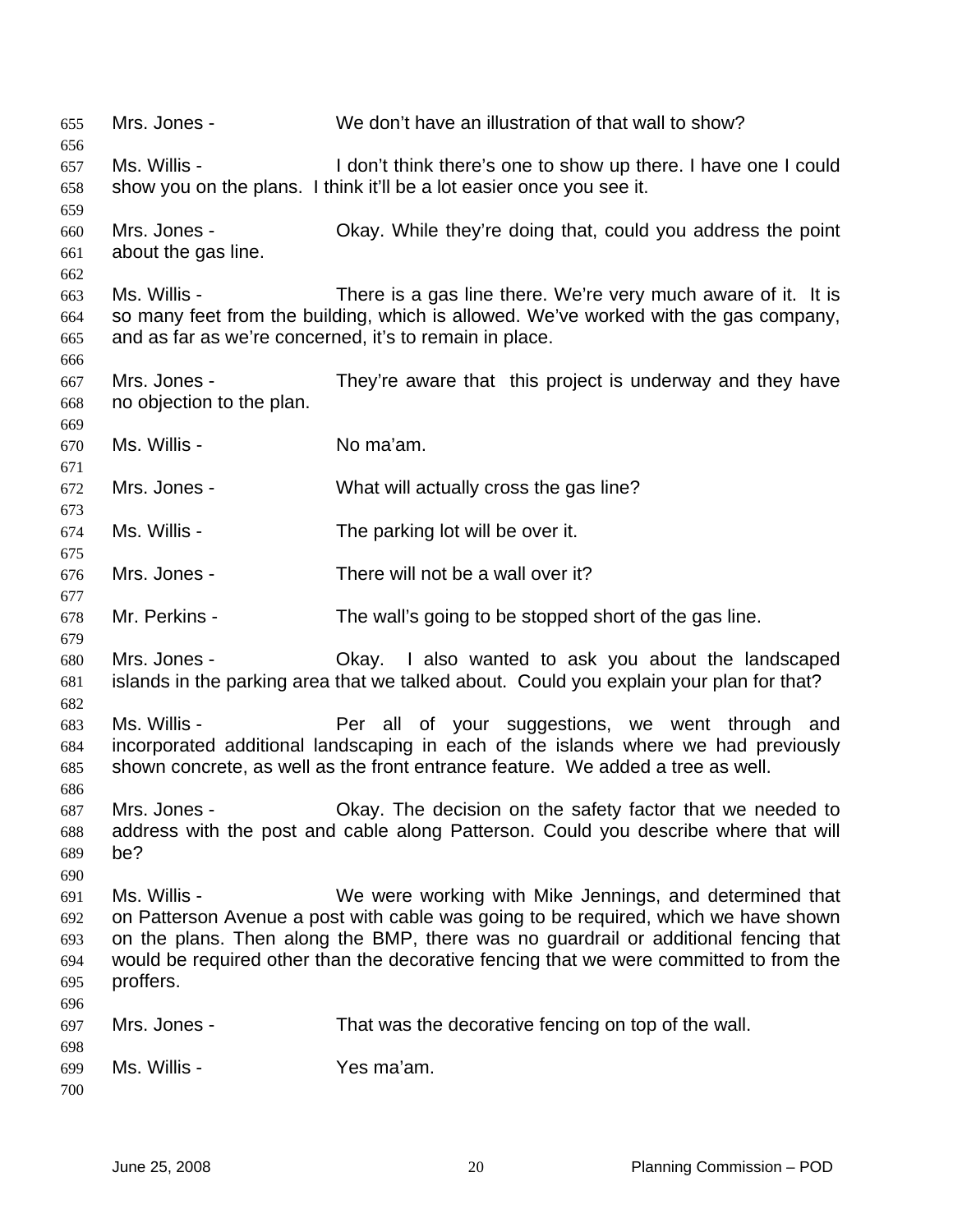Mrs. Jones - Okay. The post and cable around the project at Mayland and Gaskins is what I'm using as my guideline for what will be used here. Is that correct? 701 702 703 704 705 706 707 708 709 710 711 712 713 714 715 716 717 718 719 720 721 722 723 724 725 726 727 728 729 730 731 732 733 734 735 736 737 738 739 740 741 742 743 744 745 746 Ms. Willis - We were provided that picture, I believe, from Mr. Garrison. Mrs. Jones - This is not the same scale as the project at Mayland and Gaskins, however, is it? Or is it? Mr. Perkins - This is-Mrs. Jones - Ckay, all right. It looked different than when I went out there the other day. That's fine then. Okay. Thank you very much. Anybody else have questions? Mr. Jernigan - Any other questions? Okay, thank you. Mrs. Jones - Okay. I'd like to ask if there are any further questions from the audience? This would be the time. If you don't mind, just have a seat in the front or whatever. Mr. Jernigan - Good morning, ma'am. Ms. Miller - Good morning. Mrs. Jones - Good morning. Ms. Miller - Kathleen Miller. I am west and south of this project. I have a concern I don't think has ever been answered about the traffic on Patterson. At one point, we were told there were going to be two lanes on Careybrook coming out. I never could see how you could have a right-hand lane and two other lanes, in other words, three lanes on Careybrook. Mrs. Jones - I'm going to have Mr. Jennings, our Traffic Engineer, speak to that point. Ms. Miller - Chav. That would be great. Mrs. Jones - Thank you. Mr. Jernigan - Good morning. Mr. Jennings - Good morning. I'm Mike Jennings, Traffic Engineer for Henrico County. Mrs. Jones - Good morning, Mr. Jennings.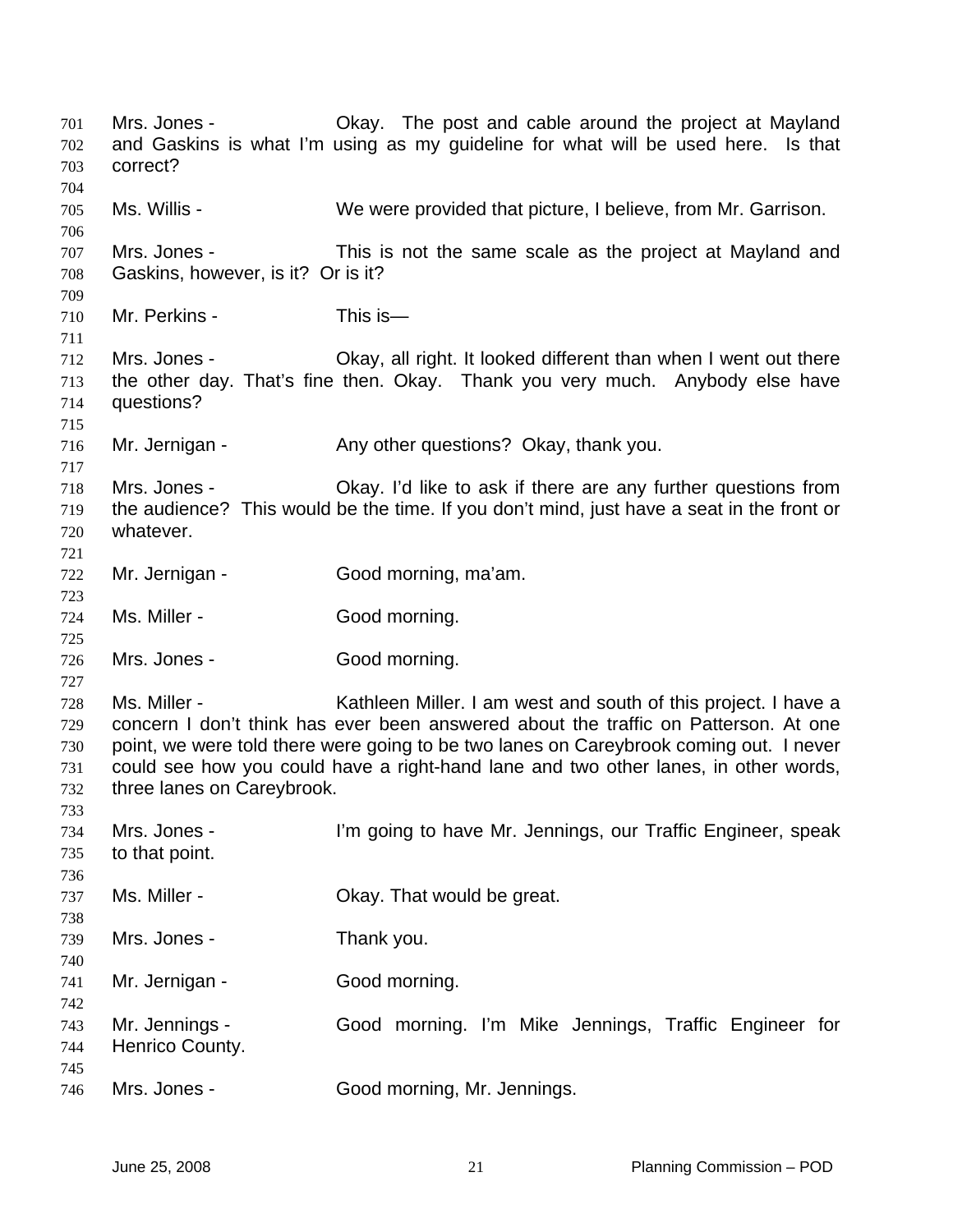| 747<br>748                             | Mr. Jennings -                                                                  | Good morning. How are you, Mrs. Jones?                                                                                                                                                                                                                                                                                                    |
|----------------------------------------|---------------------------------------------------------------------------------|-------------------------------------------------------------------------------------------------------------------------------------------------------------------------------------------------------------------------------------------------------------------------------------------------------------------------------------------|
| 749<br>750<br>751                      | Mrs. Jones -<br>address that.                                                   | Well, I'm fine. We did talk about this at a community<br>meeting. There was a problem with doing this; however, I'd like you to go ahead and                                                                                                                                                                                              |
| 752<br>753<br>754<br>755<br>756        | Mr. Jennings -<br>lane from Careybrook.                                         | Actually, I'm working with their engineer. It wasn't shown on<br>the POD right here, but they are going to re-stripe Careybrook Drive for a 14-foot lane of<br>ingress, and two 11-foot lanes coming out, so they'll be able to stripe a right and left turn                                                                              |
| 757<br>758<br>759<br>760               | Mrs. Jones -<br>street.                                                         | There's no widening, there's no changing of the current                                                                                                                                                                                                                                                                                   |
| 761<br>762                             | Mr. Jennings -                                                                  | No ma'am.                                                                                                                                                                                                                                                                                                                                 |
| 763<br>764                             | Mrs. Jones -                                                                    | It's simply a re-striping.                                                                                                                                                                                                                                                                                                                |
| 765<br>766<br>767                      | Mr. Jennings -<br>two lanes of egress getting onto Patterson.                   | Yes ma'am. It's a 36-foot street that we'll be able to stripe for                                                                                                                                                                                                                                                                         |
| 768<br>769                             | Mrs. Jones -                                                                    | Okay. That was quite a while ago.                                                                                                                                                                                                                                                                                                         |
| 770<br>771                             | Mr. Jennings -                                                                  | Yes ma'am, it was.                                                                                                                                                                                                                                                                                                                        |
| 772<br>773<br>774<br>775               | Mrs. Jones -<br>answer your question?<br>You'll have to come to the microphone. | Your memory is wonderful. Thank you. Okay. Does that<br>Okay. All right, folks. I have no more questions, unless<br>someone from the Commission does. Yes sir, you have a minute or so left of your time.                                                                                                                                 |
| 776<br>777<br>778                      | Mr. Branin -                                                                    | You'll have to come to the microphone.                                                                                                                                                                                                                                                                                                    |
| 779<br>780                             | Mrs. Jones -                                                                    | Didn't mean to yell at you like that.                                                                                                                                                                                                                                                                                                     |
| 781<br>782<br>783<br>784<br>785        | Mr. Dallas -<br>way, as the condition proposes they do?                         | They're putting up plans I haven't seen before of the<br>retaining wall with a decorative fence above—and as if that's going to solve the required<br>wall. I have another question. If they're saying they're going to stop the wall before<br>they get to the gas line, how far are they going to stop before they get to the right-of- |
| 786<br>787<br>788<br>789<br>790<br>791 | Mrs. Jones -<br>conform to all of the proffers of the rezoning?                 | All right, thank you so much. I'm going to have Mr. Garrison<br>come up, please, and answer the question that Mr. Dallas seems to be raising in<br>several aspects. Does this plan meet all the requirements of the Code, and does it                                                                                                     |
| 792                                    | Mr. Garrison -                                                                  | Yes ma'am, it does.                                                                                                                                                                                                                                                                                                                       |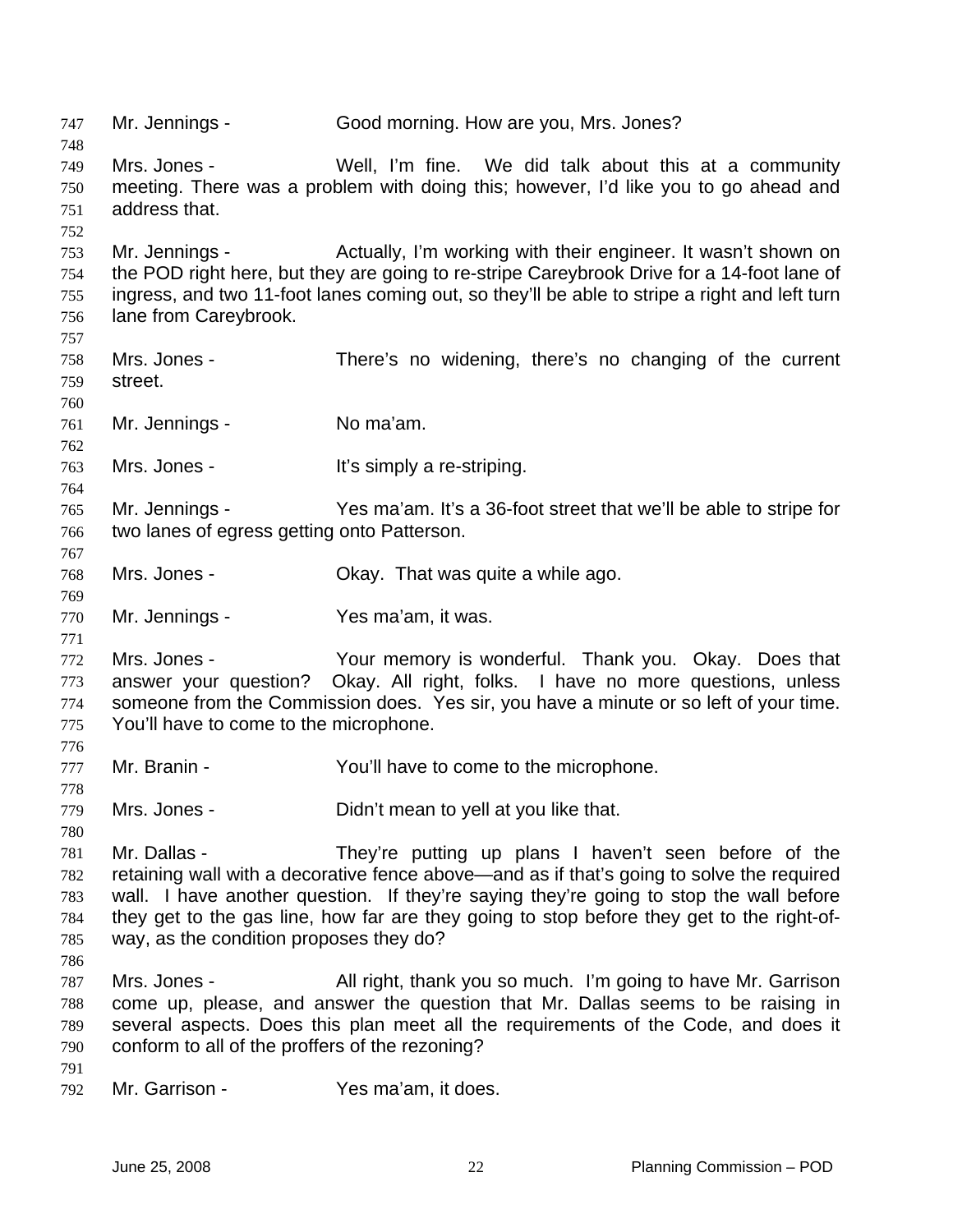- Mrs. Jones Ckay. Now, on the plan, would you please show the limits of the wall as he was questioning, please? 793 794
- 795

799

805

796 797 798 Mr. Garrison - The retaining wall in this location right here tapers down to Careybrook eventually until there is no wall, it's just a fence, the decorative faux wrought iron fence that is proffered.

800 Mrs. Jones - The How about the distance from right-of-way?

801 802 803 804 Mr. Garrison - I believe he's referring to this screen wall in this location. The Traffic Engineer did not see a sight distance issue. The wall terminates before it gets into this sight distance.

- 806 807 808 809 810 811 812 813 814 815 816 817 818 819 Mrs. Jones - Ckay, thank you. There has been a lot of oversight of this plan through the POD process. It has been scrutinized to meet the requirements. It has been analyzed to make the project attractive and as functionally good as it can be, and I'm really quite comfortable with it. Having been through this process with CVS, we know the product that they have, we know the other projects in the area and the way in which they've been built, so we have a very specific example of the proposals that are going onto this site. This is not the full presentation with the color elevations of the building and this kind of thing. We've shown those previously, and there will be follow-up to this project with 9 amended and 11 amended, which are the landscaping and lighting plans. That will be much more detailed. Unless there are other questions? Then I'd like to move for approval of POD-30-08, CVS Pharmacy #1991@ Patterson and Lauderdale, subject to the standard conditions for developments of this type, and the additional conditions #9 amended, #11 amended, and #29 through #40, with the addendum item referencing a revised plan.
- 820

822

824

- 821 Mr. Jernigan - We have a motion by Mrs. Jones.
- 823 Mr. Vanarsdall - Second.

825 826 Mr. Jernigan - **Motion by Mrs. Jones, seconded by Mr. Vanarsdall. All in** favor say aye. All opposed say no. The ayes have it; the motion passes.

827

828 829 830 831 The Planning Commission approved POD-30-08, CVS Pharmacy #1991@ Patterson and Lauderdale , subject to the annotations on the plans, the standard conditions attached to these minutes for developments of this type, and the following additional conditions:

- 832
- 833 834 835 9. **AMENDED** - A detailed landscaping plan shall be submitted to the Department of Planning for review and Planning Commission approval prior to the issuance of any occupancy permits.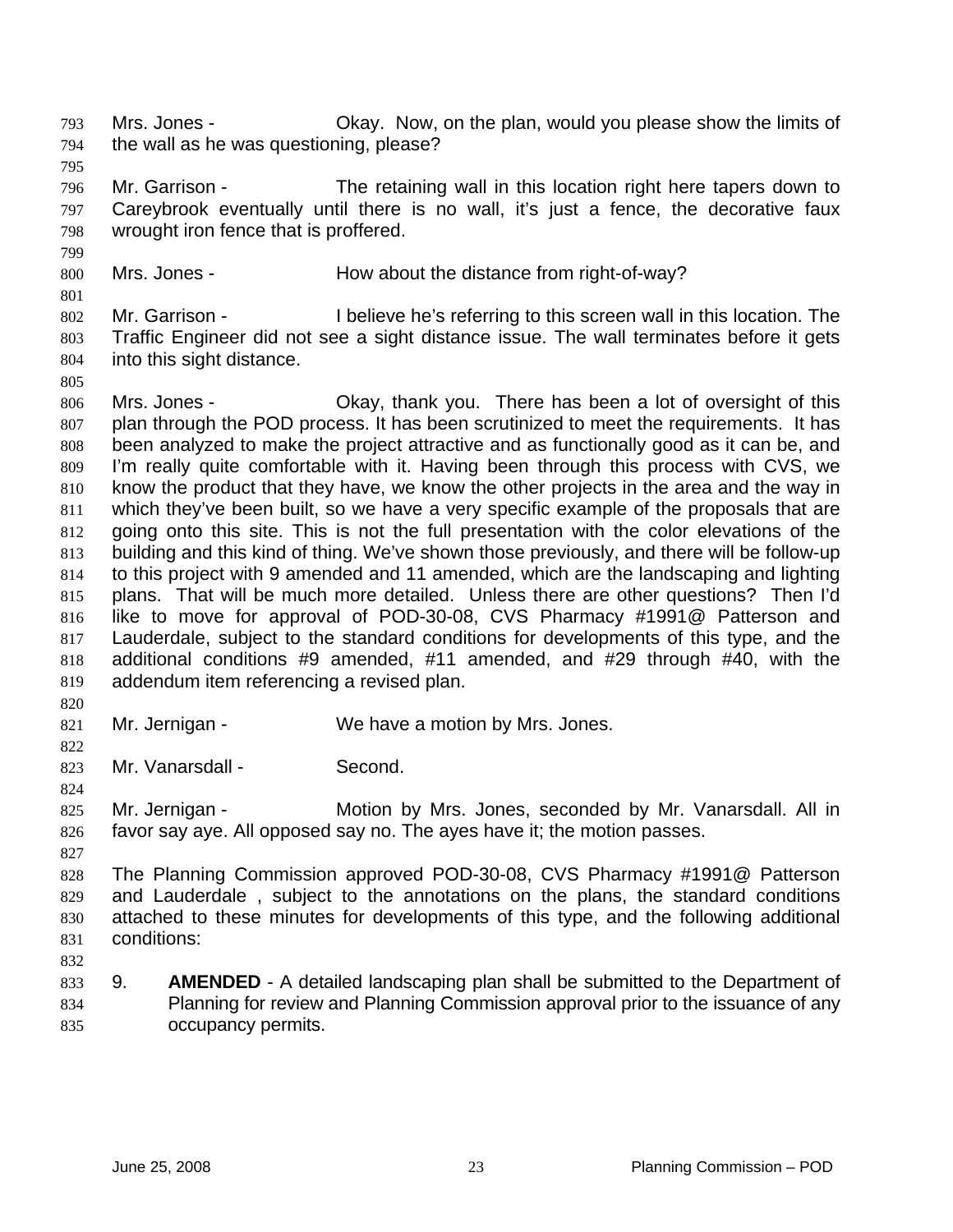11. **AMENDED** - Prior to the approval of an electrical permit application and installation of the site lighting equipment, a plan including depictions of light spread and intensity diagrams, and fixture specifications and mounting height details shall be submitted for Department of Planning review and Planning Commission approval. 836 837 838 839

- 840 841 842 843 844 29. The right-of-way for widening of Lauderdale Drive as shown on approved plans shall be dedicated to the County prior to any occupancy permits being issued. The right-of-way dedication plat and any other required information shall be submitted to the County Real Property Agent at least sixty (60) days prior to requesting occupancy permits.
- 845 846 30. The entrances and drainage facilities on Patterson Avenue (State Route 6) shall be approved by the Virginia Department of Transportation and the County.
- 847 848 849 850 31. A notice of completion form, certifying that the requirements of the Virginia Department of Transportation entrances permit have been completed, shall be submitted to the Department of Planning prior to any occupancy permits being issued.
- 851 852 853 32. A concrete sidewalk meeting County and VDOT standards shall be provided along the east side of Lauderdale Drive, the north side of Patterson Avenue and the west side of Careybrook Drive.
- 854 33. Outside storage shall not be permitted.
- 855 856 34. The proffers approved as a part of zoning case C-21C-07 shall be incorporated in this approval.
- 857 858 859 35. Prior to issuance of a building permit, the developer must furnish a letter from Plantation Pipeline stating that this proposed development does not conflict with their facilities.
- 860 861 36. The loading areas shall be subject to the requirements of Chapter 24, Section 24-97(b) of the Henrico County Code.
- 862 863 864 37. Approval of the construction plans by the Department of Public Works does not establish the curb and gutter elevations along the Henrico County maintained rightof-way. The elevations will be set by Henrico County.
- 865 866 867 868 38. Approval of the construction plans by the Department of Public Works does not establish the curb and gutter elevations along the Virginia Department of Transportation maintained right-of-way. The elevations will be set by the contractor and approved by the Virginia Department of Transportation.
- 869 870 871 872 873 874 39. The location of all existing and proposed utility and mechanical equipment (including HVAC units, electric meters, junctions and accessory boxes, transformers, and generators) shall be identified on the landscape plan. All building mounted equipment shall be painted to match the building, and all equipment shall be screened by such measures as determine appropriate by the Director of Planning or the Planning Commission at the time of plan approval**.**
- 875 876 877 878 879 40. The limits and elevations of the Special Flood Hazard Area shall be conspicuously noted on the plan and labels "Limits of Special Flood Hazard Area." In addition, the delineated Special Flood Hazard Area must be labeled "Variable Width Drainage and Utility Easement." The easement shall be granted to the County prior to the issuance of any occupancy permits.
- 880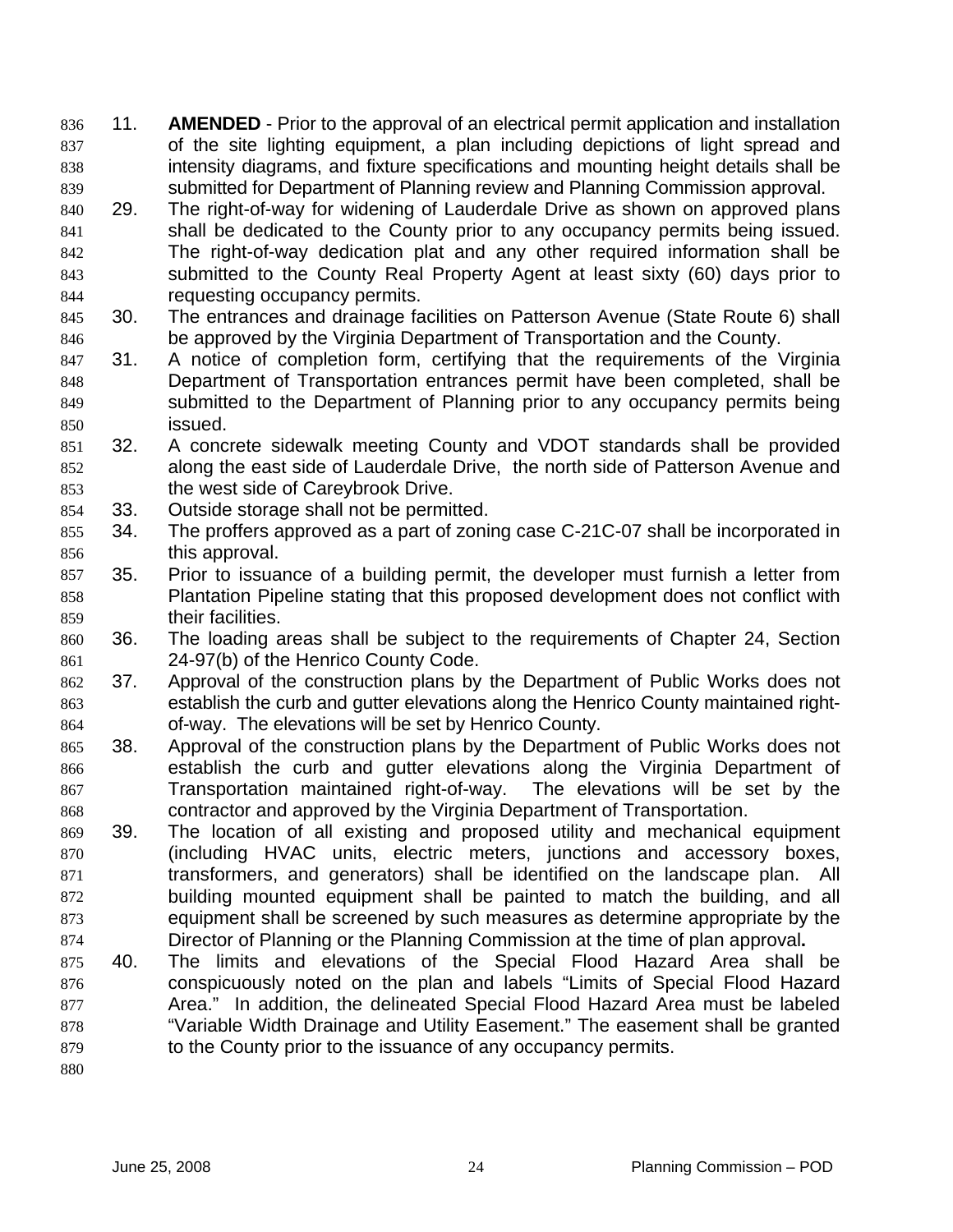### 881 **PLAN OF DEVELOPMENT ARCHITECTURALS**

#### 882 *(Deferred from the May 28, 2008 Meeting)*

883

884

| POD-21-08                | <b>Timmons Group for Towne Center West, LLC: Request</b>  |
|--------------------------|-----------------------------------------------------------|
| Towne Center West -      | for approval of a plan of development, as required by     |
| Apartments over Retail - | Chapter 24, Section 24-106 of the Henrico County Code,    |
| W. Broad Street          | to construct a five-story, mixed-use building with 25,400 |
|                          | square feet of retail/restaurant space and 72 apartment   |
|                          | units with a 3,115 square foot clubhouse. The 4.85-acre   |
|                          | site is located at the northwest intersection of W. Broad |
|                          | Street (U.S. Route 250) and Towne Center West             |
|                          | Boulevard (private) on part of parcel 734-764-9340. The   |
|                          | zoning is R-6C, General Residence District (Conditional)  |
|                          | and WBSO, West Broad Street Overlay District. County      |
|                          | water and sewer. (Three Chopt)                            |

885 886 Mr. Jernigan - **Do** we have any opposition to POD-21-08, Towne Center West – Apartments over Retail? There is no opposition. Good morning, Mr. Wilhite.

887 888 889 890 891 892 893 894 895 896 897 898 899 Mr. Wilhite - Good morning, Mr. Chairman and Commission members. The site plan for this project was approved two months ago at your April  $23<sup>rd</sup>$  meeting. At that time, the applicant had requested deferral of the architectural plans for them to look at making some possible changes. On Friday, we did receive a second revised set of architectural plans; they are in your addendum packet that you received this morning. This plan adds additional standing metal seam material at the roofline in a couple areas to meet the proffer requirements for a varied roofline. They also demonstrated that they meet the percentage brick requirements that were also proffered. The other additional materials, primary materials in this building are EIFS, Hardyboard siding, and split-face block. There was a proffer that dealt with the square footage of finished area of the bedrooms in the one- and two-bedroom units. They also demonstrate they meet that as well.

900

902

901 Staff is in the position to recommend approval of the revised architectural elevations.

903 904 905 906 907 908 909 Mr. Jernigan - The Are there any questions for Mr. Wilhite from the Commission? Mr. Branin - Thave none. Mr. Jernigan - **CKay. Thank you, Mr. Wilhite. Mr. Branin**?

910 911 912 913 Mr. Branin - Mr. Chairman, I'd like to compliment the Breeden Company for working with staff and working with myself to get the quality of this project to where it needs to be. With that, I'd like to move that POD-21-08, Towne Center West – Apartments over Retail, be approved.

914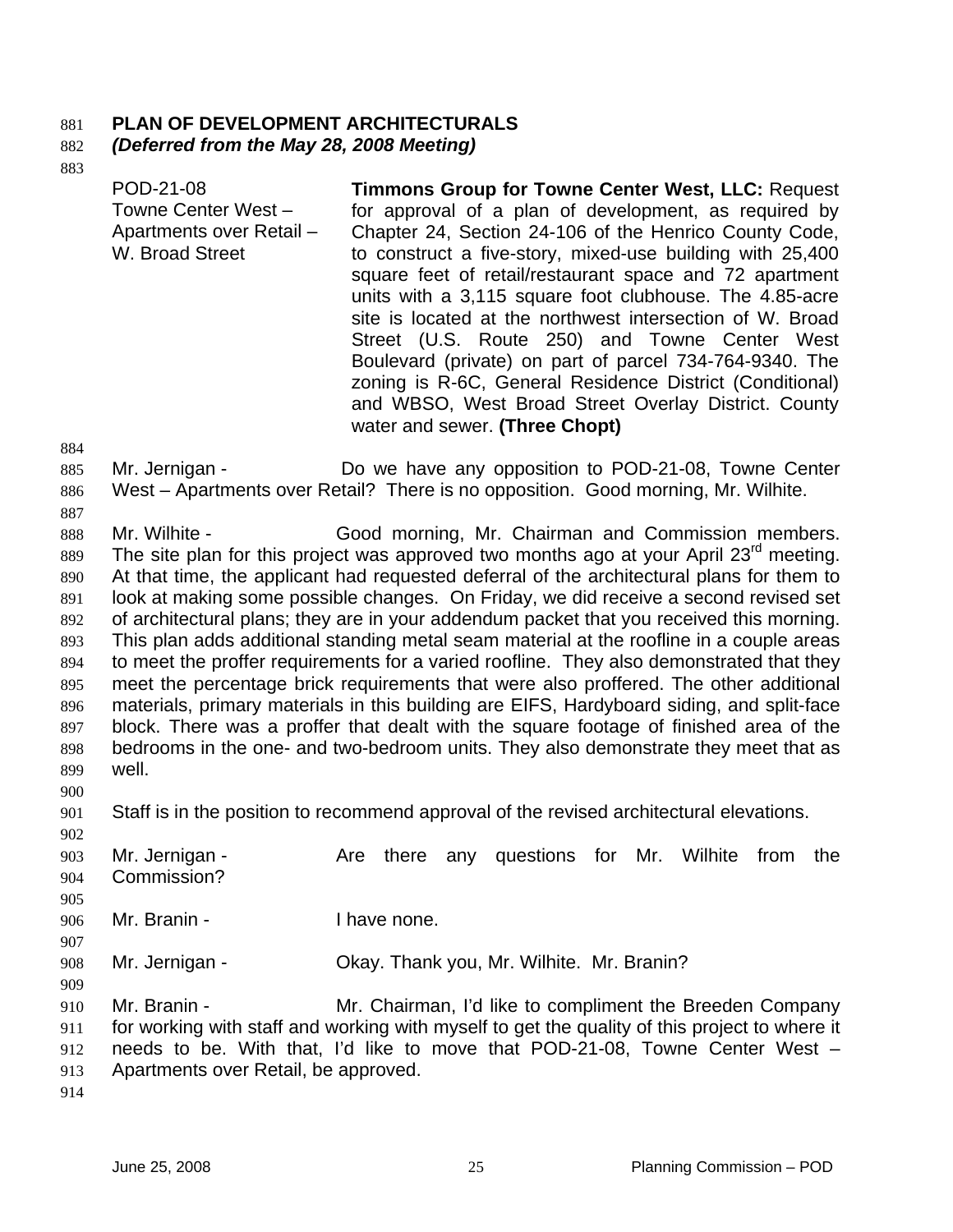915 Mrs. Jones - Second.

917 918 Mr. Jernigan - **Motion by Mr. Branin, seconded by Mrs. Jones. All in favor** say aye. All opposed say no. The ayes have it; the motion passes.

919

916

920 921 922 The Planning Commission approved POD-21-08, Towne Center West – Apartments over Retail, subject to the annotations on the plans, and the standard conditions attached to these minutes for developments of this type.

923

#### 924 **PLAN OF DEVELOPMENT & SPECIAL EXCEPTION**

925

POD-43-08 Henrico Doctors Hospital Renovation – Forest and Skipwith Roads (POD-1-73, POD-1-76, POD-81-78 and POD-4-81 Revised) **Littlejohn Engineering Associates for HCA Healthcare:**  Request for approval of a plan of development, and special exception for relocating the existing emergency helipad, as required by Chapter 24, Sections 24-106 and 24-50.12(c) of the Henrico County Code, and to construct a five-story, 143,996 square-foot addition to an existing hospital building to convert semi-private rooms to private rooms. The 30.45-acre site is located at the southwestern corner of the intersection of Forest and Skipwith Roads on parcels 761-744-3004 and 760-745-1480. The zoning is O-3, Office District and O-3C, Office District (Conditional). County water and sewer. **(Three Chopt)** 

926

- 927 928 Mr. Jernigan - Is there any opposition to POD-43-08, Henrico Doctors Hospital Renovation? There is no opposition. Good morning, Ms. Goggin.
- 929

930 931 932 933 934 935 936 937 938 Ms. Goggin - Good morning. As previously mentioned, this application is to construct a five-story, sixty-foot addition to an existing hospital. The first floor is an emergency department and 10-bed critical decision unit, a new lobby, and a waiting area. The second floor is a 12-bed intensive care unit, and 12-bed intensive care stepdown unit. The third floor is a 12-bed cardiac care unit, and 12-bed cardiac step-down unit. The fourth floor is a 24-bed second-phase heart attack recovery unit. The fifth floor is elevator, mechanical penthouse, and future hospital office expansion. The addition will enable the hospital to convert semi-private rooms to private rooms with no net increase in beds.

939

940 941 942 943 944 945 The original use permit for the emergency medical helipad was approved in 1986. The new helipad is crossing onto an adjacent parcel, which was owned by the hospital at the time of approval, but was not on the same parcel number and is located approximately 105 feet southwest of the existing helipad. You can see it better on this screen up here. It is now in this area. If I take it to the first staff plan, the helipad is shown right here, where currently it's located up here.

946

947 948 The applicant has met with the Deputy Director of Construction and Maintenance for Henrico County Public Schools, as well as the Principal from Three Chopt Elementary.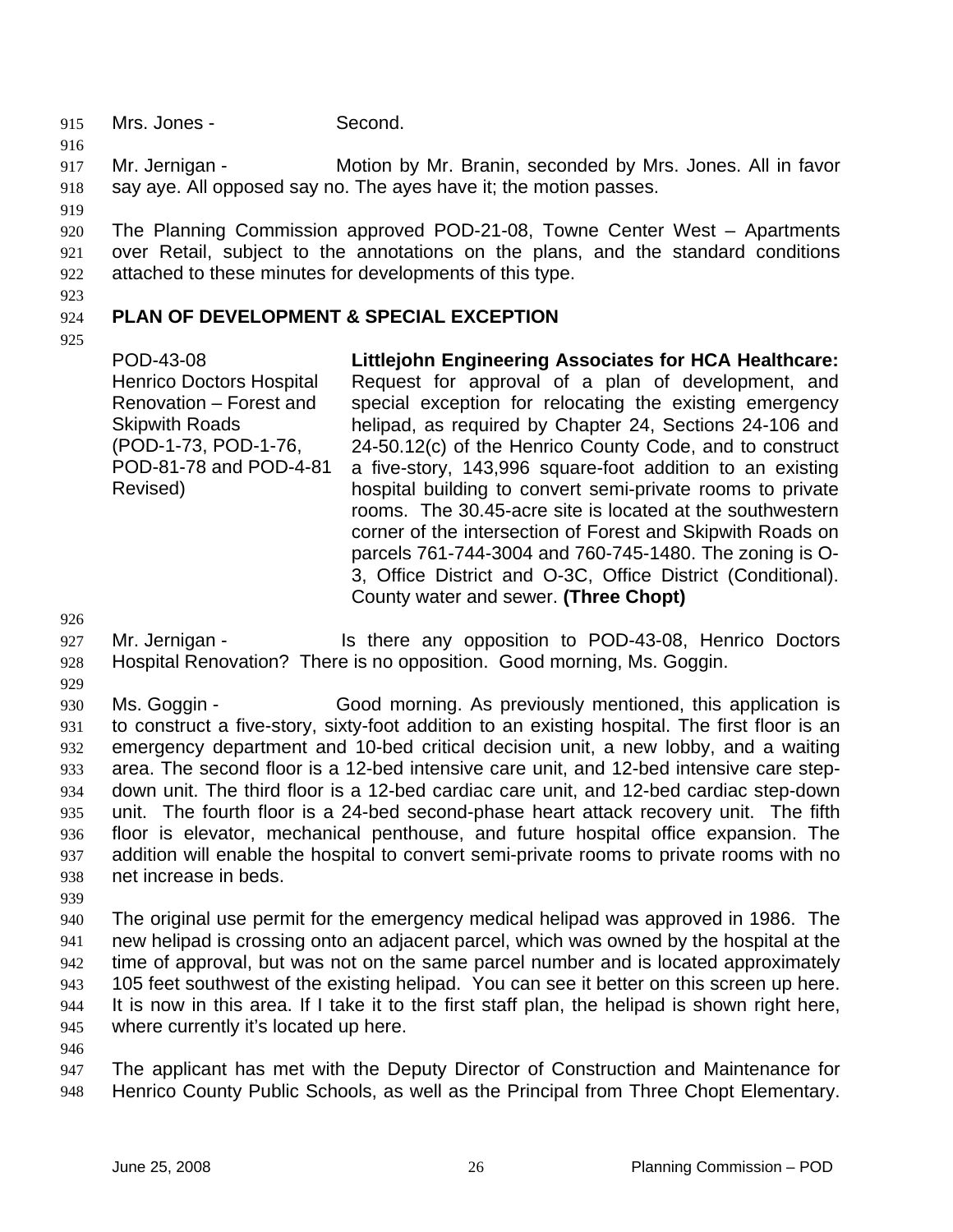They went through the information with them, and they were very supportive of the request and did not anticipate any problems. 949 950

951

952 953 954 955 956 A neighborhood meeting was held June  $19<sup>th</sup>$ . The overall plan that is in your packet labeled as Sheet 1—the original one, though, not the one that was copied and not very visible in your packet—was available for the attendees to see the proposed expansion and helipad relocation. Staff has not been contacted since notice letters were sent out concerning this request.

957

958 959 The applicant has also provided color renderings of the proposed addition, utilizing earth tones to match the existing hospital.

960

967

969

971

973

976

979

961 962 963 964 965 966 Staff recommends approval of the POD and special exception, subject to the annotations on the plan, the standard conditions for developments of this type, and conditions 29 through 39 in the agenda. I would be happy to answer any questions from the Commission. Lenny Arnold, the applicant's engineer, is happy to answer any technical questions concerning the project, and the architect is here, but I don't see the applicant's attorney, should you have any questions of him.

- 968 Mr. Jernigan - Any question for Ms. Goggin from the Commission?
- 970 Mr. Branin - The Muslim Con't have any questions for Ms. Goggin.
- 972 Mr. Jernigan - I do have one, but you can go first.
- 974 975 Mrs. Jones - I am simply curious. Tell me, do you have any idea how many times the helipad is actually used?
- 977 978 Ms. Goggin - I thought I put that in here, but from what I understand, it was used about three or four times in the last seven months.
- 980 981 982 983 984 985 986 987 988 989 990 991 992 993 994 Mrs. Jones - Chay. Ms. Goggin - Fortunately, they don't have to use it often. Mrs. Jones - That's good. I found it interesting in Condition 38 that all landings and takeoffs are to be scheduled between the hours of 7 a.m. and 9 p.m. Mr. Jernigan - Now, that does not make sense. Mrs. Jones - Except for emergencies. Ms. Goggin - Except for emergencies. Mrs. Jones - Which is what they all are.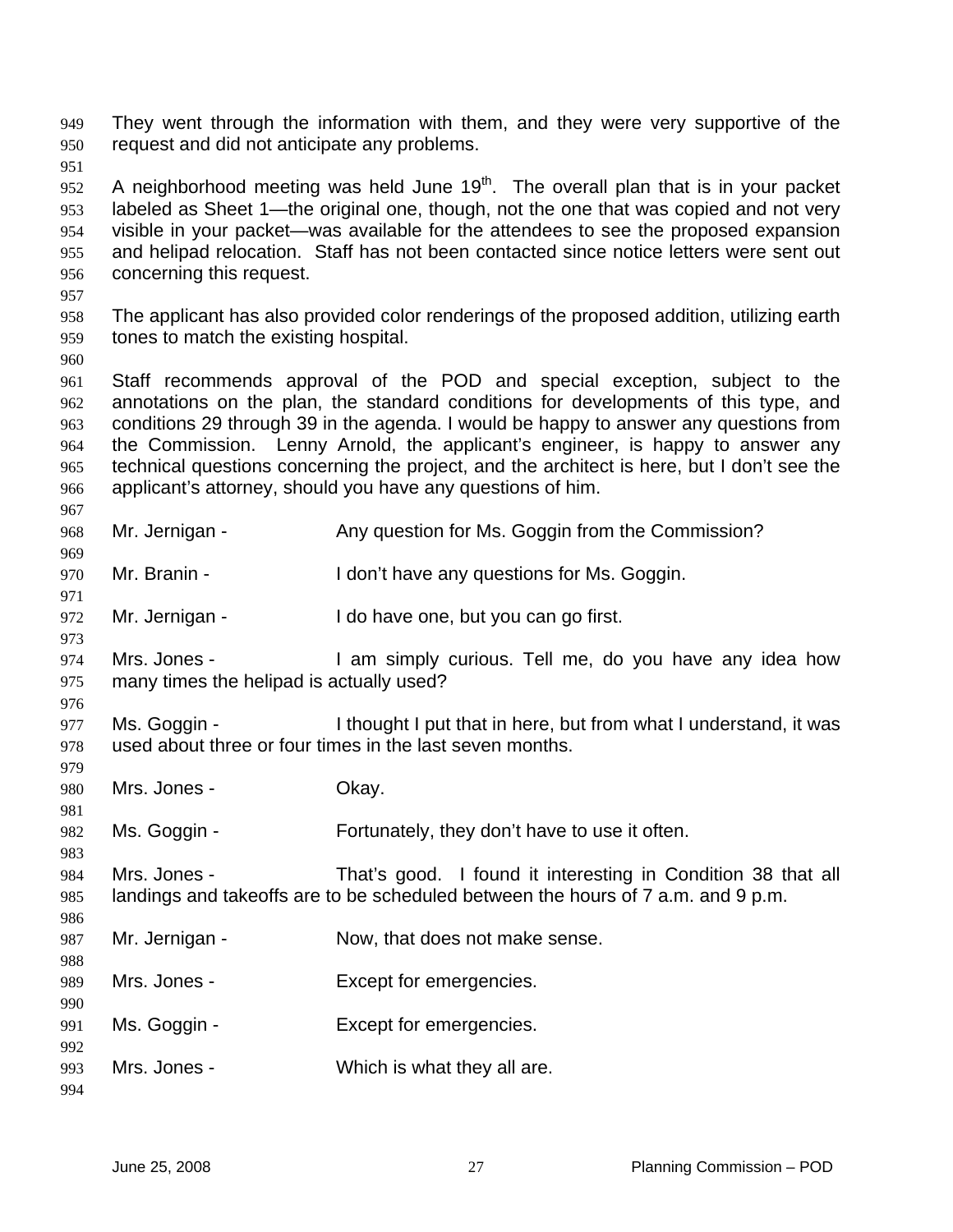Ms. Goggin - Well, that is just in case they have to bring somebody from a more remote hospital— Mrs. Jones - The Rise of the Isee. Ms. Goggin - — —that needs more intensive care, and it would be easier to fly them in. Mrs. Jones - And they have discretion as to the timing. Ms. Goggin - Yes. Versus putting them in an ambulance and driving them six hours. Mr. Branin - When I looked into how many flights and how it would affect the school and so forth and so on, what information I was given was a lot of the critical accident care doesn't come to Henrico. It's a three-minute difference in flight time to MCV, and MCV's better suited for it. Mrs. Jones - That's good. Okay. Mr. Jernigan - **MCV** is busy. We will assume that any chopper coming in will be an emergency. Ms. Goggin - Yes. Mr. Jernigan - Che question I wanted to ask you. On the parking codes, is it still one parking place per two beds? Ms. Goggin - Yes sir. As previously mentioned, this is no net increase in beds, and we all love semi-private rooms, so these are going to private rooms. Mr. Jernigan - Ckay. Any more questions for Ms. Goggin? Mr. Vanarsdall - The you saying when they go to private rooms that the parking will still stay the same? Ms. Goggin - The parking will still stay the same because the semi-private rooms are being converted to private rooms, and they'll now have more private rooms. Mr. Jernigan - Thank you, Ms. Goggin. Ms. Goggin - You're welcome. Mr. Branin - No sir, I do not need to hear from the applicant. Mr. Jernigan - You're a mind reader, too. Go ahead.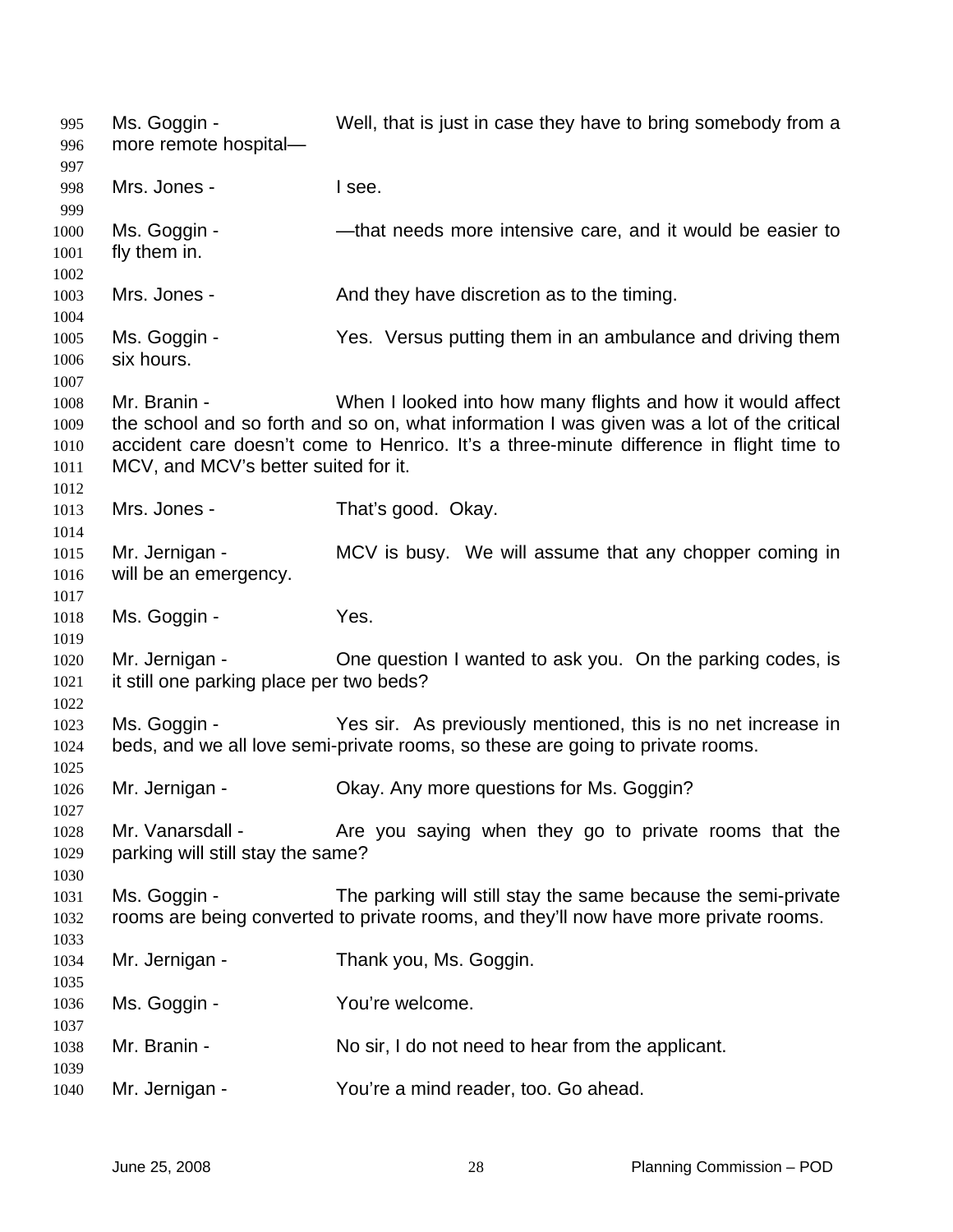Mr. Branin - Mr. Chairman, I'd like to move that POD-43-08, Henrico Doctors Hospital Renovation, be approved subject to the annotations on the plan, standard conditions for developments of this type, and the following conditions 29 through 39. 1041 1042 1043 1044 1045

- 1046 Mrs. Jones - We had a special exception?
- 1048 Mr. Jernigan - The special exception is included in-
- 1050 Mr. Branin - The Including the special exception.
- 1052 Mrs. Jones - Second.

1054 1055 Mr. Jernigan - Motion by Mr. Branin, seconded by Mrs. Jones. All in favor say aye. All opposed say no. The ayes have it; the motion passes.

1056

1047

1049

1051

1053

1057 1058 1059 1060 1061 The Planning Commission approved POD-43-08, and special exception for Henrico Doctors Hospital Renovation, subject to the annotations on the plans, the standard conditions attached to these minutes for developments of this type, and the following additional conditions:

- 1063 1064 1065 1066 1062 29. The right-of-way for widening of Forest Avenue as shown on approved plans shall be dedicated to the County prior to any occupancy permits being issued. The right-of-way dedication plat and any other required information shall be submitted to the County Real Property Agent at least sixty (60) days prior to requesting occupancy permits.
- 1067 1068 30. A concrete sidewalk meeting County standards shall be provided along the east side of Forest Avenue.
- 1069 31. Outside storage shall not be permitted.
- 1070 1071 32. The proffers approved as a part of zoning cases C-59C-03, C-31C-07 and C-26C-08 shall be incorporated in this approval.
- 1072 1073 1074 1075 33. The certification of building permits, occupancy permits and change of occupancy permits for individual units shall be based on the number of parking spaces required for the proposed uses and the amount of parking available according to approved plans.
- 1076 1077 1078 34. Approval of the construction plans by the Department of Public Works does not establish the curb and gutter elevations along the Henrico County maintained right-of-way. The elevations will be set by Henrico County.
- 1079 1080 1081 1082 1083 35. The location of all existing and proposed utility and mechanical equipment (including HVAC units, electric meters, junction and accessory boxes, transformers, and generators) shall be identified on the landscape plans. All equipment shall be screened by such measures as determined appropriate by the Director of Planning or the Planning Commission at the time of plan approval**.**
- 1084 1085 1086 36. A building permit to construct a building in excess of 50 feet in height shall not be issued until such time as an amendment is approved by the Board of Supervisors to C-59C-03 to permit a building over 50 feet in height.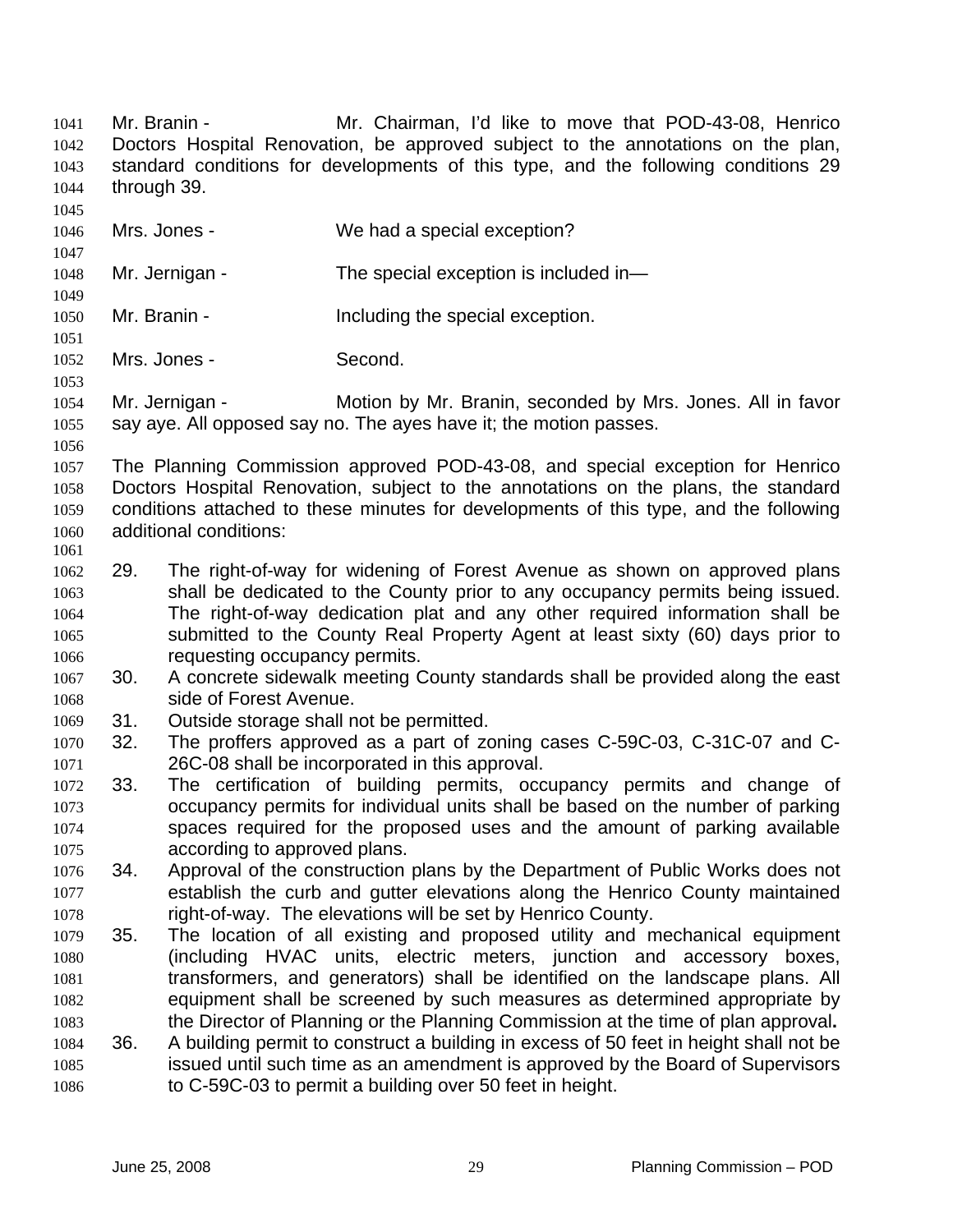- 37. The applicant shall operate the helistop authorized by this Special Exception only for medically related purposes. 1087 1088
- 1089 1090 38. All landings and takeoffs shall be scheduled between the hours of 7:00 am and 9:00 p.m. except for emergency situations.
- 1091 1092 39. The helistop shall be located, designed and operated in accordance with all rules of the Federal Aviation Administration and Virginia Department of Aviation.

#### 1094 **PLAN OF DEVELOPMENT**

1095

1093

POD-36-08 North Parham Offices **M-Squared Engineering, LLC for Georgi Georgiev & Aleksandar Aleksandrov:** Request for approval of a plan of development, as required by Chapter 24, Section 24- 106 of the Henrico County Code, to convert two existing single-family dwellings into office buildings totaling 2,465 square feet including an accessory residential unit. The 0.79-acre site is located along the north line of N. Parham Road, approximately 125 feet west of its intersection with Skipwith Road on parcels 760-754-8425 and 9225. The zoning is O-2C, Office District (Conditional). County water and sewer. **(Three Chopt)** 

1096

1097 1098 Mr. Jernigan - The Is there any opposition to POD-36-08, North Parham Offices? There is no opposition. Good morning, Mr. Ward.

1099

1100 1101 1102 1103 Mr. Ward - Good morning. The revised plan as stated in your addendum on page 3 does conform to the proffered concept plan. Also, appropriate right-of-way dedication, interior curb, gutter, and sidewalk were provided along the north side of Parham Road to meet the Department of Public Works requirements.

1104

1105 1106 1107 1108 The plan for 3110 North Parham Road shows offices on the first floor, and residential on the second floor. The adjacent building at 3112 North Parham will be strictly office. Per the proffers, the building will remain as shown. We have pictures of each of the buildings.

- 1109 1110 1111 1112 1113 Should the Commission act on the request, staff recommends approval subject to the standard conditions for developments of this type, the annotations on the plan, and the following additional conditions 29 through 33. Mike Morgan, the engineer, is here for questions, and I'm happy to answer any questions you may have of me.
- 1114
- 1115 1116 1117 Mr. Jernigan - Are there any questions for Mr. Ward from the Commission? Thank you, Mr. Ward.

| 1118 | Mr. Ward - | You're welcome. |
|------|------------|-----------------|
| 1119 |            |                 |

| .    |                |             |
|------|----------------|-------------|
| 1120 | Mr. Jernigan - | Mr. Branin? |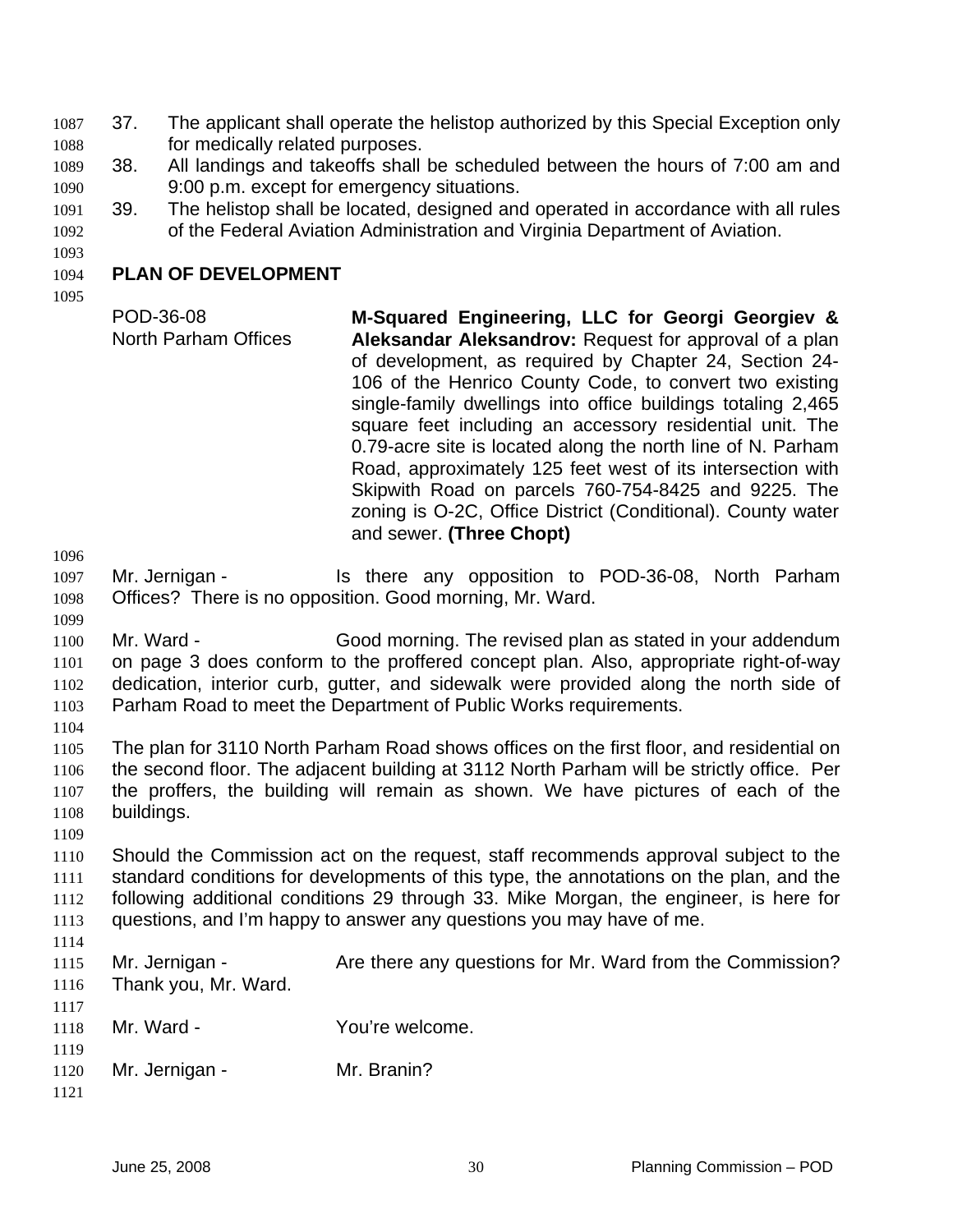Mr. Branin - **Mr.** Chairman, this is a good project that's really come along, and this is the beginning of the continued progress of renewal of that area. I'm pretty excited about this project. I'd like to move for approval of POD-36-08, North Parham Offices, with standard conditions for developments of this type, and the following additional conditions 29 through 33. 1122 1123 1124 1125 1126

1127 1128

1129

Mr. Vanarsdall - Second.

1130 1131 Mr. Jernigan - **Motion by Mr. Branin, seconded by Mr. Vanarsdall. All in** favor say aye. All opposed say no. The ayes have it; the motion passes.

1132

1133 1134 1135 The Planning Commission approved POD-36-08, North Parham Offices subject to the standard conditions attached to these minutes for developments of this type, and the following additional conditions:

- 1136
- 1138 1139 1140 1141 1137 29. The right-of-way for widening of N. Parham Road as shown on approved plans shall be dedicated to the County prior to any occupancy permits being issued. The right-of-way dedication plat and any other required information shall be submitted to the County Real Property Agent at least sixty (60) days prior to requesting occupancy permits.
- 1143 1142 30. A concrete sidewalk meeting County standards shall be provided along the north side of N. Parham Road.
- 1144 31. Outside storage shall not be permitted.
- 1146 1145 32. The proffers approved as a part of zoning case C-3C-08 shall be incorporated in this approval.
- 1148 1149 1150 1147 33. The certification of building permits, occupancy permits and change of occupancy permits for individual units shall be based on the number of parking spaces required for the proposed uses and the amount of parking available according to approved plans.
- 1151

1153

#### 1152 **PLAN OF DEVELOPMENT** *(Deferred from the April 10, 2008 Meeting)*

POD-3-08 Third Presbyterian Church Addition **Rummel Klepper & Kahl, LLP for Trustees of Third Presbyterian Church:** Request for approval of a plan of development, as required by Chapter 24, Section 24-106 of the Henrico County Code, to construct a two and a half story, 46,268 square foot addition to an existing church, a tot lot and parking area improvements. The 3.34-acre site is located at on the west line of Forest Avenue at its intersection with Silverspring Drive on parcels 756-737- 8569, 7779, 7986 and 757-737-0393. The zoning is R-3, One-Family Residence District and R-2, One-Family Residence District. County water and sewer. **(Tuckahoe)** 

1154

1155 Mr. Jernigan - Is there any opposition to POD-3-08, Third Presbyterian

1156 Church Addition?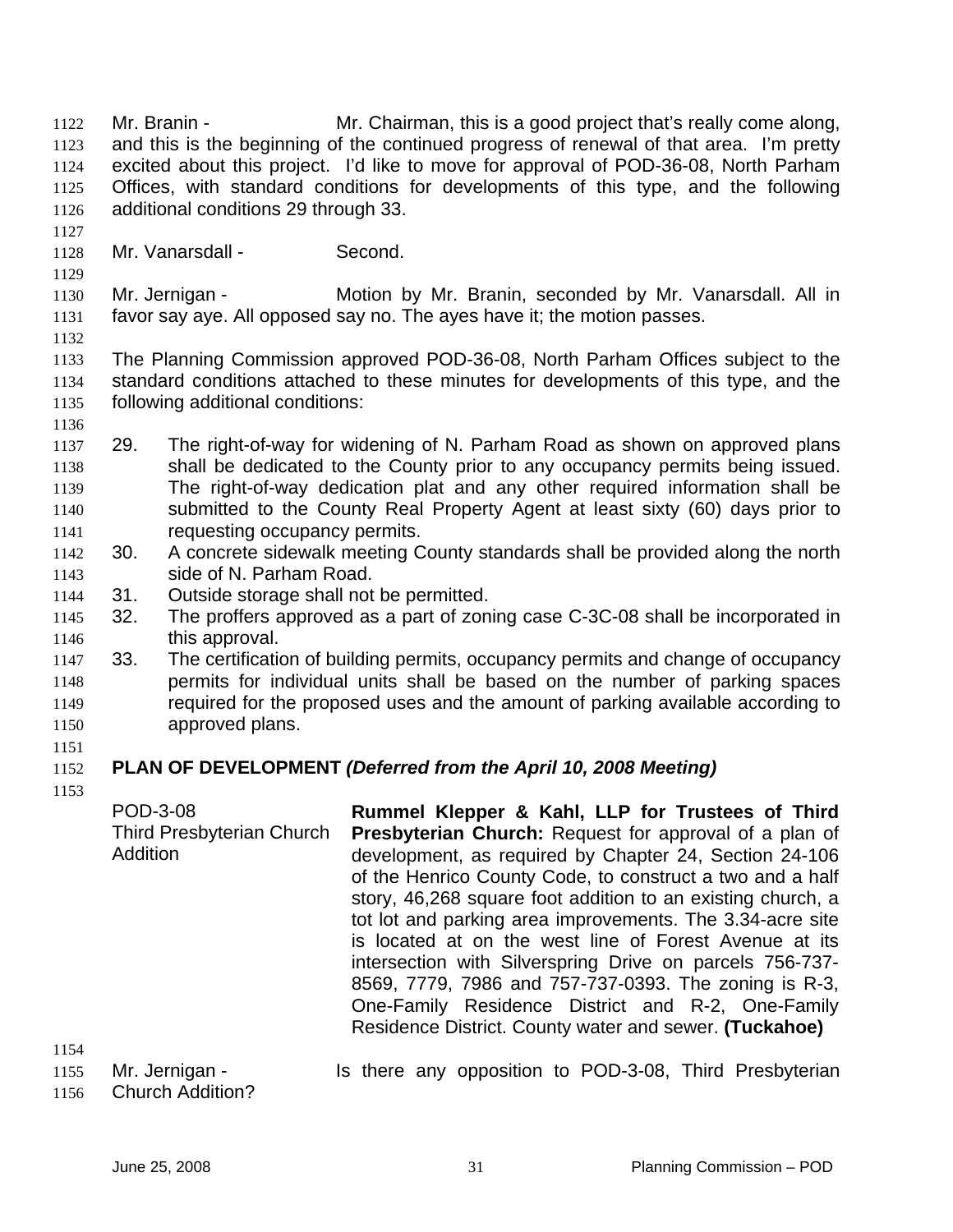1157 Male - [Off mike.] Yes sir, there is. 1158 1159 1160 1161 1162 1163 1164 1165 1166 1167 1168 1169 1170 1171 1172 1173 1174 1175 1176 1177 1178 1179 1180 1181 1182 1183 1184 1185 1186 1187 1188 1189 1190 1191 1192 1193 1194 1195 1196 1197 1198 1199 1200 1201 1202 Mr. Jernigan - **Okay. Good morning, Mr. Strauss.** Mr. Strauss - Good morning. The Trustees of the Third Presbyterian Church are proposing to build an addition to their existing church at the corner of Forest Avenue and Silverspring Drive. As you can see from the area plan, the church is located in an existing residential area, the Spottswood Park neighborhood. This church addition has been the subject of concern by many of the neighbors, including Spottswood Park. The case was originally submitted for review in January of this year. Since that time there have been many community meetings in the neighborhood, to discuss a variety of issues including the addition itself, and the drainage impact and traffic and parking. We think it would be useful to reflect upon the recent history of the church. The original building—including a chapel, and an education building now referred to as the Fellowship Hall—was built in 1958. The sanctuary was added in 1969, and I have an aerial photo here. This is the Fellowship Hall, this is the sanctuary, this is Forest Avenue, and Silverspring Drive is here. Since that time, as the congregation grew, the church has expanded with other construction. In 1987 a two-story 17,800-square-foot addition was built—that would be here. An adjacent lot across the street—which is over on this side—was approved with a variance for offsite parking. That was in 1987. This parking lot was constructed in 1998. The reason for the additional parking lot was to meet the minimum requirements for parking at that time. And as a result of neighborhood discussions at that time, a private agreement was made between the Spottswood Park Civic Association and the church. This is a private agreement between the neighborhood and the church, but it is relevant, for with this agreement, the church agreed there would not be any further expansion of the proposed accessory parking lot site, nor of the existing church parking into any adjoining residential property in the neighborhood. The current proposal before us today is due in part to what the church can and can't do with regards to its expansion. The proposed building addition this morning is to approve a POD for construction of a building addition, and not parking by agreement, on two lots that the church has purchased—and that would be over here. I'm going to switch back to the overall graphic for a minute. There are two residential lots in here that the church plans to use for this building addition. As was said before, the addition is a two and a half story building. I'm going to have the architect speak in a few minutes in more detail on this. Staff has reviewed the addition and it meets the setbacks. It is below the maximum height of 45 feet for this zoning district. The addition will contain classrooms and office space for the expanding church operations, and a multi-use room which the church has indicated will be used for their contemporary church service on Sunday morning.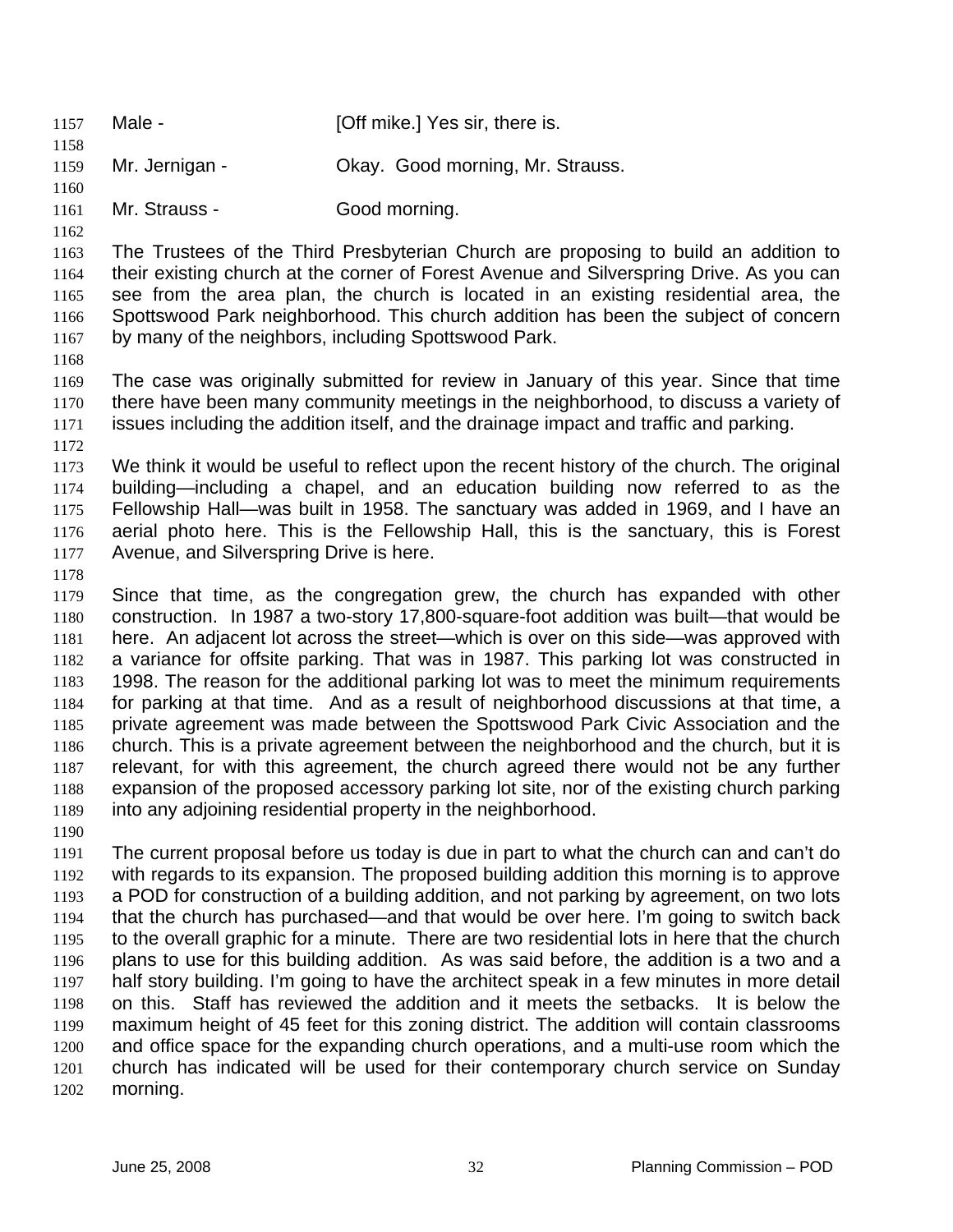The site improvements will include parking re-grading in two locations—here and here. There will be underground storm drainage structures in both parking areas, which is part of an overall plan to improve the drainage situation in the vicinity. I'm going to have Mr. Woodburn of our Public Works Department speak to this in more detail in a few minutes on this. I can tell you that the Department of Public Works has approved an exception to allow the church to over detain on the site in combination with some of the offsite storm drainage improvements along Silverspring drive. 1203 1204 1205 1206 1207 1208 1209

1210

1211 1212 1213 1214 1215 This concept for handling storm runoff from the church and the proposed addition was the subject of a great deal of discussion with the neighborhood over the last five months. Several options to improve the situation were discussed. Our understanding of the consensus is that the option chosen is Option C. Mr. Woodburn can expound on that.

1216

1217 1218 1219 1220 1221 The staff has carefully reviewed this application over a period of six months. There have been many meetings with the church and the neighborhood. The main concerns of the neighborhood relate to the parking issue and the building itself. You are going to hear from the opposition shortly, but I'd like the Commission to know that we have listened to their concerns, and I'd like to address some those.

1222

1223 1224 1225 1226 1227 1228 1229 1230 1231 1232 1233 1234 1235 In evaluating the required parking for churches, the staff looked carefully at the exiting sanctuary and the proposed addition. The minimum required parking for churches is based on fixed seats. The sanctuary has 380 fixed seats and requires, by Code, 95 parking spaces. The addition has a multi-use room, which will be used for a church service once it is completed. The contemporary service is to be relocated from the existing fellowship hall to this new multi-use room. We have proposed a condition (#32) that will require the church to provide parking at an assembly rate, since there are no fixed seats. That rate is one per 100 square feet, which would be 60 spaces. Therefore, the required minimum required parking per the Ordinance is 155 spaces. The applicant's plan proposes 176 spaces. During peak usage on Sunday, 360 to 401 cars have been observed by the neighbors. With this development providing 176 parking spaces on site, the neighbors contend that would leave about 165 cars that must park off site.

1236

1237 1238 1239 1240 1241 1242 1243 1244 The staff would remind everyone that many churches that have been through the POD process. In every case, the minimum requirements of the Ordinance for parking for churches, is one space for four fixed seats. The minimum required parking was to be provided and is to be provided on site. We have a graphic here from the applicant that shows available parking in the area. There are parking spaces around the vicinity that would provide an additional 230 spaces off site. There were no additional parking requirements for classrooms on any of these reviews of other churches, or any accessory uses subordinate to the principal use.

1245

1246 1247 1248 In reviewing this case, staff is being consistent with the way parking is viewed for churches, and in looking at many other jurisdictions, they use the very same requirement— one parking space for four fixed seats. The Ordinance does not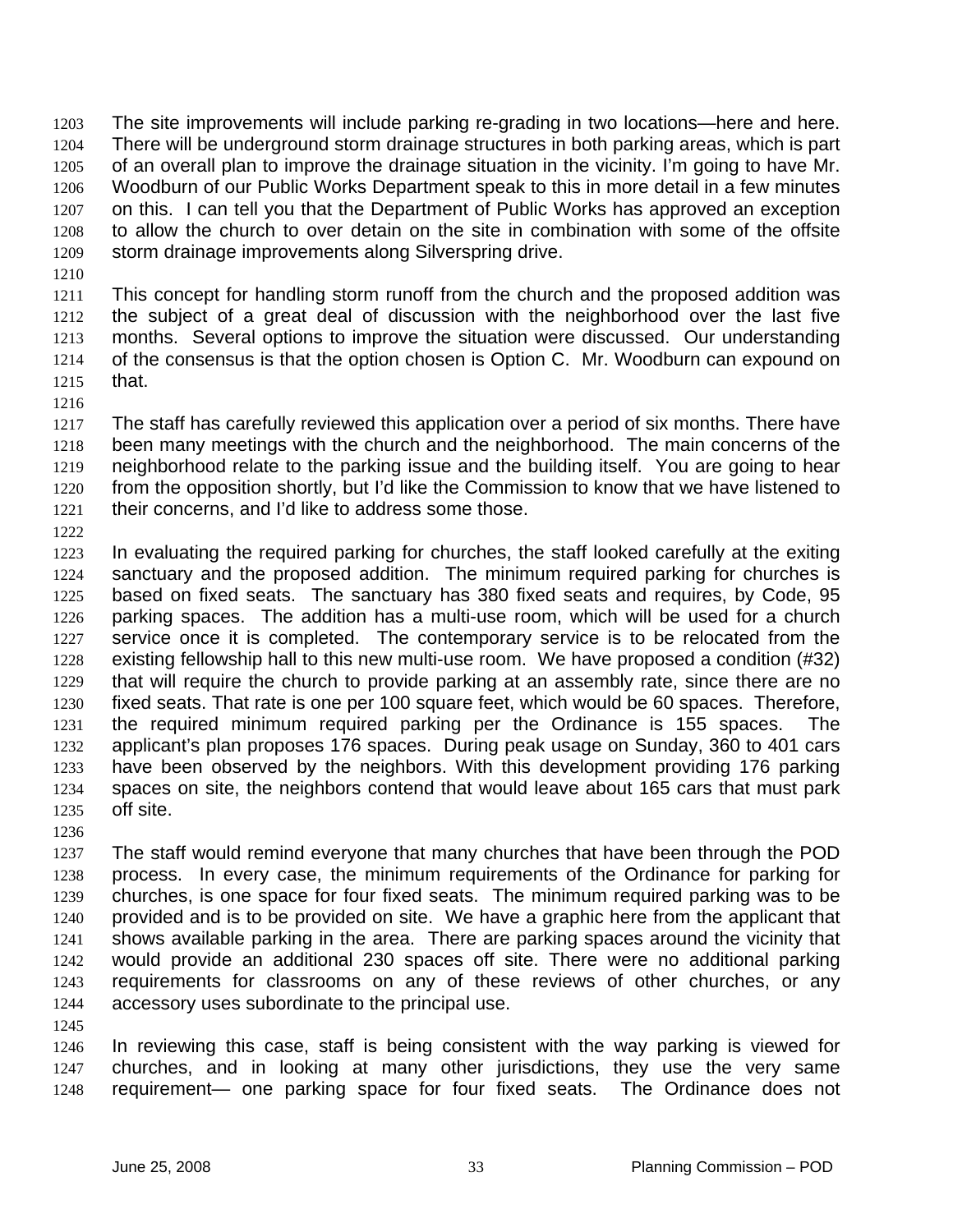discriminate between a popular large church or a small church; the parking rate is the same. 1249 1250

1251

1252 1253 1254 1255 1256 1257 1258 1259 In the POD process, we do encourage sufficient parking be provided to account for overflow peak uses. The need for overflow parking on peak use days like Sunday can vary with any church at any time of year. It is a need that would have to be evaluated on a case-by-case basis. How churches handle their peak use/overflow varies. Up the street from this church is Trinity United Methodist. They use adjacent public streets on Sunday. Some churches like River Road Baptist Church use adjacent parking lots as well as public streets, and some, like Grove Avenue Baptist Church, use public streets as well as a shuttle bus service.

1260

1261 1262 1263 1264 One can imagine, that if we required churches to provide all of the parking spaces they would conceivably need on the site as opposed to using available public street parking or available lots nearby, it would increase the amount of paving required when our overall goal and objective is to preserve more open space.

1265

1266 1267 1268 1269 1270 1271 1272 The neighbors have also made the observation that the Fellowship Hall could seat as many as 500, and perhaps as many as 600 persons, which would, require an additional 150 spaces if it was to be used concurrently with the church services. Staff was aware of this concern as well, and the effect it would have on the ability of the church to meet the minimum requirements of the Ordinance for church for parking, which is why we have recommended a Condition 33 in your agenda to prohibit a third church service being held concurrently with the other church services.

1273

1274 1275 1276 1277 1278 1279 1280 1281 The neighborhood has indicated that they believe that the staff has suggested that variances be sought for future offsite parking areas to handle the overflow parking, and that many of the offsite lots the church members use on Sunday is too far to walk, since some of the adjacent parking lots are located more than 400 feet away. This church has a variance in place now for some of the minimum required parking they have to be providing, and that's 84 spaces across the street, which was approved by variance in 1987. A variance would typically be required if they needed the parking lot to meet the minimum requirement for parking spaces.

1282

1283 1284 1285 1286 1287 1288 As for the walking distance, 400 feet doesn't seem unreasonable when considered in the context of other walking distances in the County. For instance, our schools have policies and regulations for walking distances for students. The walking distance for middle or high school is 2,640 feet, and the walking distance for elementary schools is 1,584 feet. So it hardly seems unreasonable to expect a church member to walk greater than 400 feet, if we ask our elementary school children to walk 1,584 feet.

1289

1290 1291 1292 1293 1294 The neighbors provided their own parking study; they put a lot of effort into this. They felt that if the parking standards of the Code could not be met, then the size of the building should be reduced. Staff will make two observations here: the parking requirements of Code have been met; and secondly, the building as proposed meets the height and setbacks per Code. Further, while the neighbors imply that the church is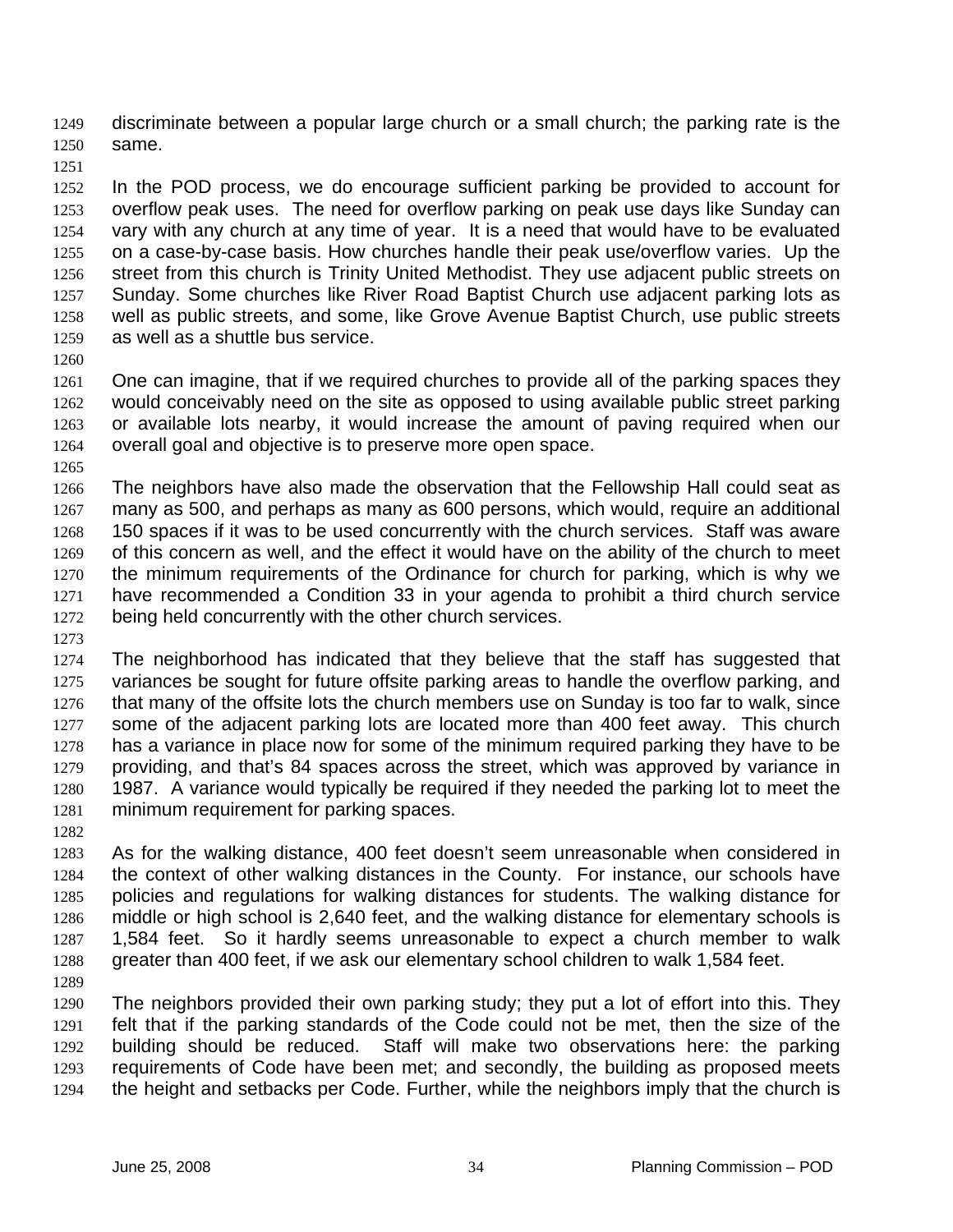using provisions for substitute parking contained in Code, staff does not agree with this since those provisions are clearly for mixed use/dual use facilities and the shared parking scenario in the Ordinance is for employees and not patrons. So this part of the ordinance is not even applicable to this case. 1295 1296 1297 1298

1299

1300 1301 1302 1303 1304 1305 The neighborhood also contends that staff's application of parking code is too liberal, and it conflicts with the documentation the neighborhood has observed. While it doesn't address the use of Sunday school classrooms, staff would like to point out that while the proposed addition has classrooms, classrooms in churches are accessory uses, and therefore by Code are not required to be parked. The new multi-use room shall be parked, since we were made aware that the church could use this for a church service.

1306

1307 1308 1309 1310 1311 1312 1313 1314 1315 1316 The neighbors have also mentioned two concerns, which are, in a sense, actually related; they involve enforcement questions. One is the conditioning out of the fellowship hall—which exists and is located here—for a third church service. This is viewed as a problem. The Traffic Department installed some "No Parking" signs along Silverspring Drive in an effort to address sight distance issues. The neighbors are concerned about the likelihood of churchgoers continuing to park in areas that have been signed for no parking. Staff has considered this possibility, but we feel the concern about enforcement of these is outweighed by having these conditions on the POD, if it were better off with these conditions than not having them. In summary, we operate on a complaint basis and we will act on and investigate any complaint filed.

1317

1318 1319 1320 With respect to the building, the architect will be showing you some details shortly of the building addition, but this may be a good time to mention something about the POD process itself. The Plan of Development process is different from the rezoning process.

1321 1322 1323 1324 1325 1326 1327 1328 1329 When a POD application is filed and comes before this Commission, the Commission's role is to review the plan to determine whether or not it meets the zoning requirements. This is set forth very clearly in State Code, which is the enabling authority for a plan of development review. Because this is an administrative process, a ministerial process if you will, the Commission's scope is not a discretionary scope to review the case. The criteria for denial of a POD would be non-compliance with the zoning ordinance. In other words, during the POD review process, once the ordinance requirements have been found to be met, this Commission does not have discretion to deny the application.

1330

1331 1332 1333 1334 Now we know many of the neighbors feel that this building addition is inappropriate, but I can tell you, as well as the architect can tell you, that the proposed building addition and the use is allowed in the R-2 district, and that the proposed addition does meet the setbacks and is well within the height limit of the R-2 District, which is 45 feet.

1335

1336 1337 1338 1339 1340 I'm going to have the architect speak to the building design shortly, but I'd like to conclude my presentation by stating that the staff has reviewed the application and we can recommend approval, with the additional conditions on your agenda. I can go over those in more detail if you like, but that would be conditions #31 through #35. Number 31 requires a phasing plan during construction, #32 requires additional parking for the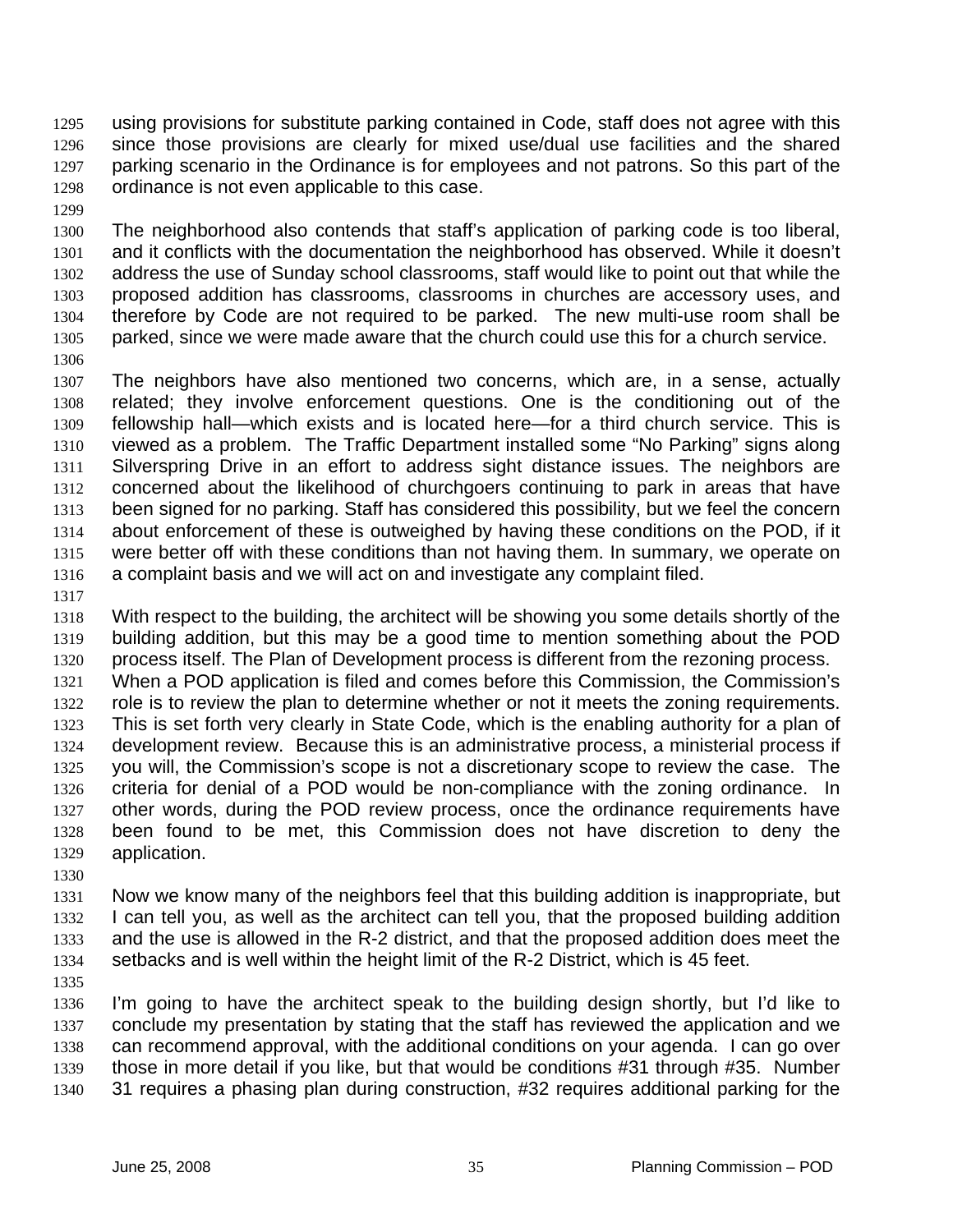multi-use room at the assembly rate; #33 requires that the existing fellowship hall not be used for a third concurrent church service; #34, drainage improvements detailed as Option C shall be provided as approved by the Director of Public Works; and finally #35, the applicant continue to pursue methods to handle current and future traffic to and from the church during peak use, and update their parking analysis prior to approval of the construction plans. We're also recommending 9 amended and 11 amended. That would be for landscaping and lighting, and I'll be happy to answer any questions. 1341 1342 1343 1344 1345 1346 1347 1348 1349 1350 1351 1352 1353 1354 1355 1356 1357 1358 1359 1360 1361 1362 1363 1364 1365 1366 1367 1368 1369 1370 1371 1372 1373 1374 1375 1376 1377 1378 1379 1380 1381 1382 1383 1384 1385 We have John Woodburn here from Public Works, and Mike Jennings from Traffic. We have the Architect here. We have Mr. Wilson, who represents the church, and Mr. Malachi Mills. Thank you. Mr. Jernigan - All right. Are there any questions for Mr. Strauss from the Commission? Very well presented, sir. Mr. Strauss - Thank you. Mr. Branin - The Mr. Strauss, I have one while they're chatting. Can you pull up the picture—I believe I saw it just for a flash—that had outer areas that people park in? No, not that one. It was actually an aerial photo. That one. Now, in regards to like the medical office building and all of these optional parking areas, does the church have agreements with these locations that they're— Mr. Strauss - We have asked several times that agreements be provided. The neighborhood is interested in having those agreements. We have an agreement for one lot, which is over here, and we've asked for additional documentation. Mr. Branin - The Mr. Branin - Are we to assume that they don't have agreements? Mr. Strauss - I know they're parking there now. The neighborhood did a pretty good job of observing the parking taking place. To my knowledge, we don't have written agreements for all of those. Mr. Emerson - Mr. Branin, I don't know that that would be material based on the fact that the church is providing the parking that's required by Code on site. Mr. Branin - Chay. Mr. Vanarsdall - Mr. Strauss, how far did you say the shopping center is from the church? Mr. Strauss - My quess is a little over 400, but I didn't scale, so I may have to get some help on that one. Mr. Vanarsdall - Four hundred feet.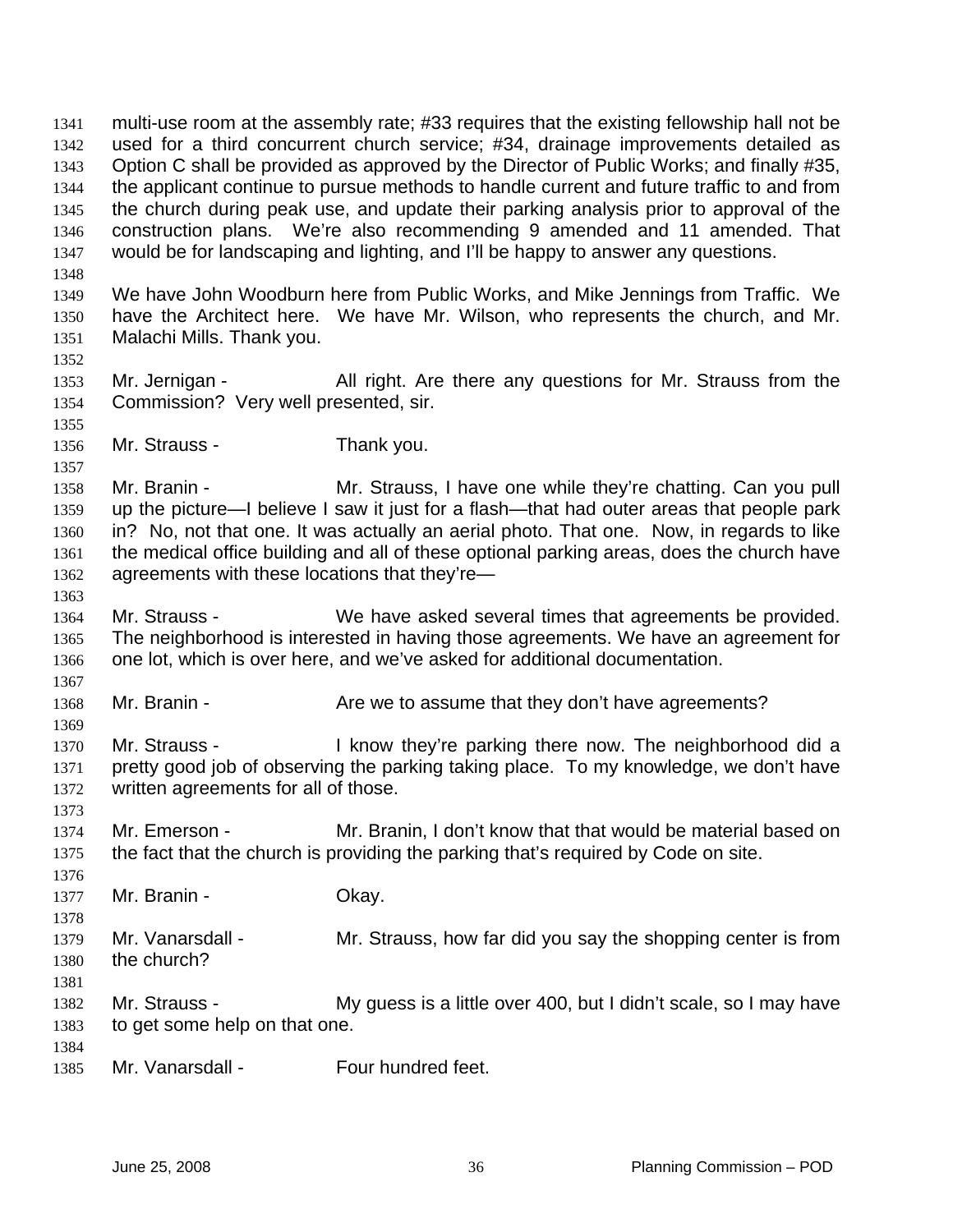Mrs. Jones - It's not far, but it's far enough that I'm sure folks would look for other alternatives. 1386 1387 1388 1389 1390 1391 1392 1393 1394 1395 1396 1397 1398 1399 1400 1401 1402 1403 1404 1405 1406 1407 1408 1409 1410 1411 1412 1413 1414 1415 1416 1417 1418 1419 1420 1421 1422 1423 1424 1425 1426 1427 1428 1429 1430 1431 Mr. Vanarsdall - Right. Mrs. Jones - Did you want to ask— Mr. Jernigan - Well, Mr. Branin. I'm-Mrs. Jones - Ckay. Mr. Jernigan - Mr. Strauss? Mrs. Jones - Mr. Strauss, could you come back, please? Mr. Jernigan - In the beginning of your presentation when you were talking about the agreement that they had, this was an agreement between the church and the neighborhood? Mr. Strauss - This occurred during the variance hearing in 1987. It was a covenant between the church and the neighborhood. Mr. Jernigan - It was a covenant. Mr. Strauss - Yes. Now, that's not enforceable by the County, but it does have a bearing on what the church can and can't do with the lots they've provided. In other words, the building has to be there because the parking can't. I'll just summarize it that way. Mr. Jernigan - I want to make everybody aware of something because I've hit this in a zoning case before. We have certain laws that we have to follow for POD cases, and this is mandated by the State. Now, if there is agreement between the neighborhood and the church, that is a civil case, not a POD case. What we do here today is what we have to do. I don't know what we're doing yet, but whatever we do is what we have to do according to the law. I want you to know if there is a binding agreement between the neighborhood, that has to be handled in a civil court and not here. I just want to make everybody aware of that. Mrs. Jones - We are treating that as a private agreement. Mr. Jernigan - Whatever it is, we have to handle what we have to handle here, and that comes under a separate jurisdiction. Okay? All right. Thank you, Mr. Strauss. Any more questions for Mr. Strauss? Mr. Woodburn - Good morning. I'm John Woodburn. I work for Public Works. I'm the review engineer for the Third Presbyterian project. I've been looking at this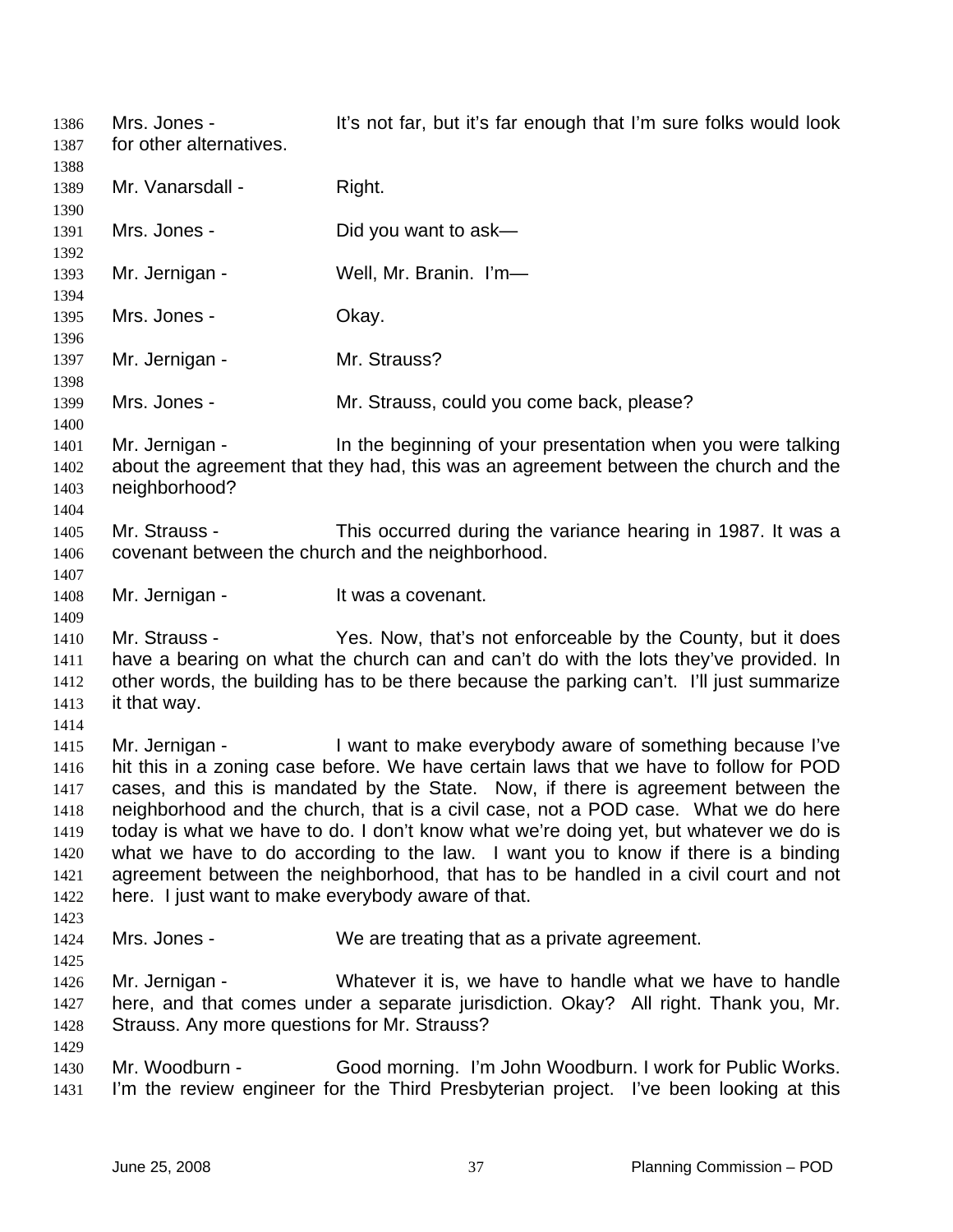project over the last three or four months, primarily focusing in on all site drainage issues for the project. 1432 1433

1434

1435 1436 1437 1438 1439 1440 1441 Just to give you a brief overview, it became pretty apparent early on in the project that all site drainage was going to be a great concern due to the increased runoff that a new development generates, coupled with the fact that there was already a lot of community concern about existing drainage problems in the area, particularly along Silverspring Drive. Early on, the engineer and the County met the community to discuss what might be the best strategy for addressing the drainage issues. We put forth, basically, three options for the community to consider.

1442

1443 1444 1445 1446 1447 The first option is onsite detention only. It really didn't address, of course, any of the existing inadequacies primarily along Silverspring Drive. There are some sections where there is really little or no existing ditch section. I think they were having problems with water washing over the road during larger storm events and that sort of thing. Even with onsite detention, that did not address what was coming there already.

1448

1449 1450 1451 1452 1453 1454 1455 1456 Secondly, we looked at doing just full downstream improvements. Not detaining on site, just looking at can we just improve the existing drainage along Silverspring Drive, under Spottswood Road, and so forth. In looking at that, it also became apparent that the degree of improvements that would be required for the proposed discharges would be fairly extensive. We're talking about large ditch sections, riprap, probably having to replace pipe and large pipe under Spottswood Road. Even on down from there, some existing channel or stream almost that goes through the Chase property. That really didn't seem like doing downstream improvements would solve the problem.

1457

1458 1459 1460 1461 1462 1463 1464 1465 1466 1467 1468 1469 1470 1471 1472 1473 1474 1475 1476 From there, we went to what we refer to as Option C, which is a combination of onsite detention with limited downstream improvements. That's what's illustrated on the drawing I put on the projector. It's mainly focused on the improvements along Silverspring Drive, replacing a couple of driveway culverts—12 inch with 15 inch—then some, basically, restoration of ditch section in front of the Frayser and Hotchkiss property. I can show you those on one of the overheads. I'm not a master of the technology here. I just need to get back to the overhead. This is kind of just a blowup rendering of the improvements proposed in front of the Frayser and Hotchkiss properties, which consist of a ditch section, triangular in nature, about a foot to a foot and a half deep, graded with more or less a two-foot to three-foot shoulder along the side of the existing pavement. So, really a minor ditch in keeping with kind of the appearance of the neighborhood. That's Frayser, and then down to Hotchkiss. The engineer has proposed that he'll need to get a 10-foot construction easement to do this, and there is, at least in this current proposal, some indication of some grading outside of right-of-way to tie in the grade of the ditch with the existing yard. That's kind of illustrated down in this area here. I'm talking grading on the order of six inches. Still, the County recognizes that when you go outside of right-of-way, any type of work outside of right-of-way requires the permission of the property owner. It's been made clear to the engineer that that will be required to do this work.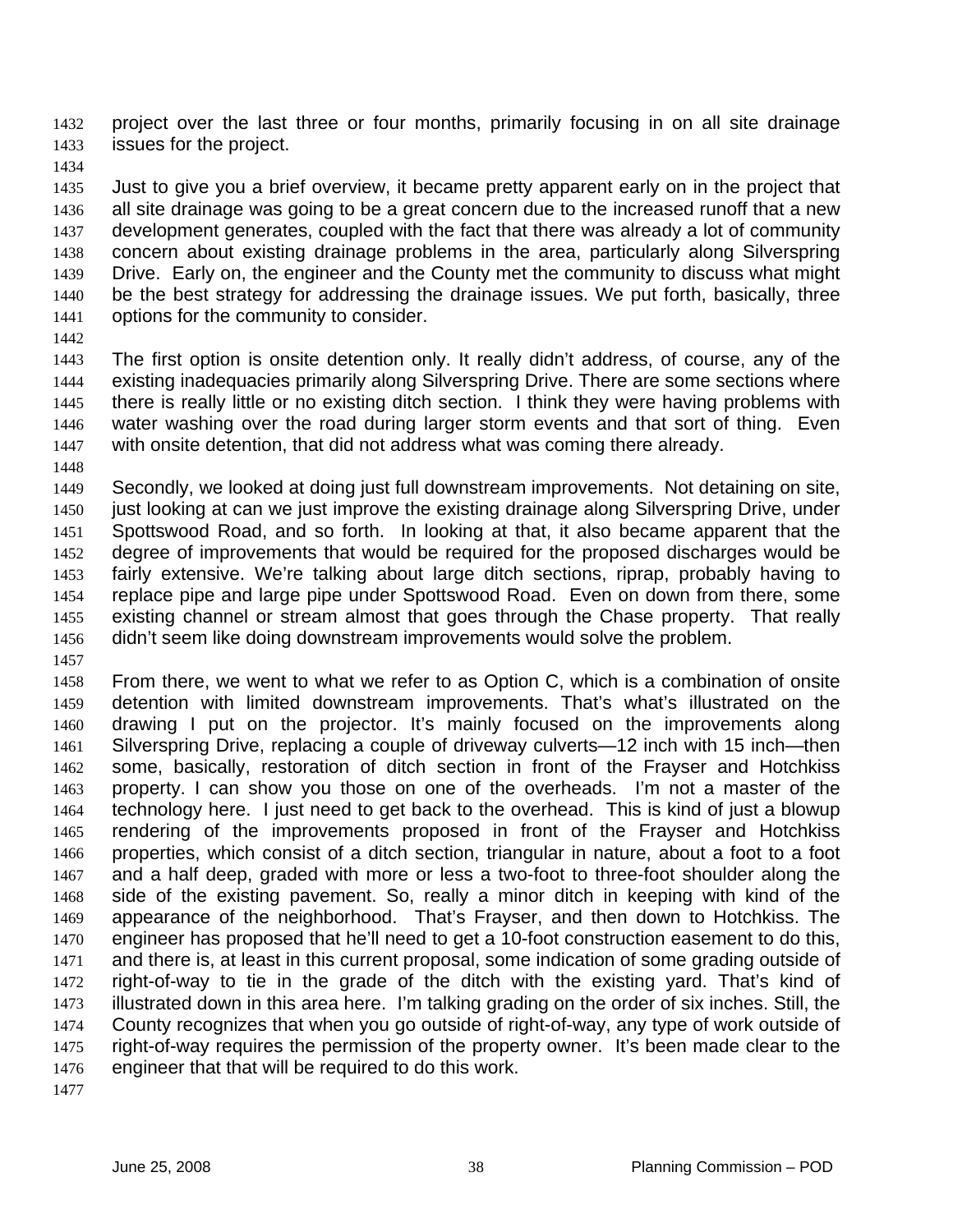Public Works is satisfied with the drainage strategy proposed by the engineer consisting of onsite detention with limited downstream improvements. It's the best method to address the drainage concerns of the project in the adjacent neighborhood. 1478 1479 1480

1482 1483 1484 1485 1486 1487 1488 1489 To summarize, with the onsite detention proposed by the church, the overall combined peak discharge from church property for the proposed development will be less than what is coming off the church now in its existing state. The existing roadside ditch will be improved along Silverspring Drive, and runoff from the north parking area—and I didn't touch on that. But the north parking area currently drains into the backyards of several properties along Silverspring. With the proposed improvements that the church is proposing, that parking lot will be drained toward Forest Road and will no longer be draining off into those backyards.

- 1491 I'll be happy to answer any questions or provide additional exhibits.
- 1493 Mr. Jernigan - Any questions for Mr. Woodburn from the Commission?

1495 1496 1497 1498 1499 Mrs. Jones - The Yes. Mr. Woodburn, as you go down Silverspring with the improvements that have been proposed as part of Option C, and you meet the properties that will require homeowner permission in order to accomplish the plan as it stands now, if that permission is not granted, will the improvements be able to accomplish the goal that we envisioned with the engineer?

- 1501 1502 Mr. Woodburn - I believe that it's possible to either modify the ditch section or perhaps propose some other solution that will meet the requirements.
- 1504 1505 1506 1507 Mrs. Jones - The impact on these two properties to the curve on Silverspring, while you do need permission from the owner to work in a fairly large area, the impact to their property, would you consider that to be minimal or extensive when these particular improvements are in place?
- 1509 1510 1511 Mr. Woodburn - When the work is done, the ditch itself will be full in right-ofway. What we're envisioning is only if there is some grading to basically tie in the crown of the ditch with the existing slope.
- 1513 Mrs. Jones - So, it's—
- 1515 1516 Mr. Woodburn - So you don't have kind of an abrupt transition from the ditch section to the existing.
- 1518 1519 1520 Mrs. Jones - So it's functionally, as well as aesthetically in everyone's best interest to allow the County to gently slope that back so that there is a rounded contour to the ditch, not abrupt.
- 1522 Mr. Woodburn - I generally don't speak to aesthetics, but—
- 1523

1521

1481

1490

1492

1494

1500

1503

1508

1512

1514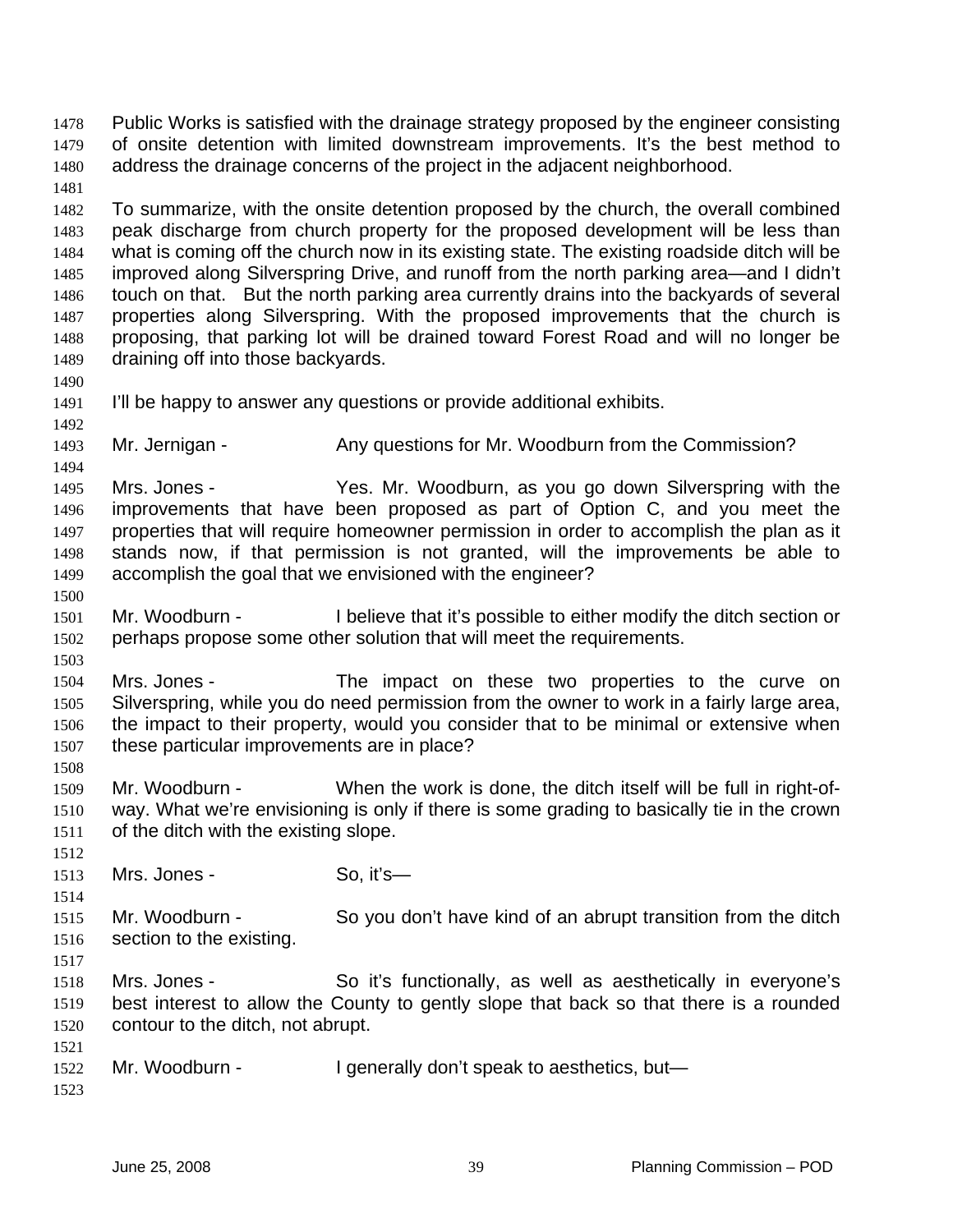| 1524<br>1525                                                                 | Mrs. Jones -                                   | I'd like you to, please.                                                                                                                                                                                                                                                                                                                                                                                                                                                                                                                                                                                                                                                                                                                    |
|------------------------------------------------------------------------------|------------------------------------------------|---------------------------------------------------------------------------------------------------------------------------------------------------------------------------------------------------------------------------------------------------------------------------------------------------------------------------------------------------------------------------------------------------------------------------------------------------------------------------------------------------------------------------------------------------------------------------------------------------------------------------------------------------------------------------------------------------------------------------------------------|
| 1526<br>1527                                                                 | Mr. Woodburn -                                 | Okay.                                                                                                                                                                                                                                                                                                                                                                                                                                                                                                                                                                                                                                                                                                                                       |
| 1528<br>1529<br>1530                                                         | Mrs. Jones -<br>will function better. Correct? | I realize that. But that's the reason. It will look better and it                                                                                                                                                                                                                                                                                                                                                                                                                                                                                                                                                                                                                                                                           |
| 1531<br>1532                                                                 | Mr. Woodburn -                                 | Mmm-hmm.                                                                                                                                                                                                                                                                                                                                                                                                                                                                                                                                                                                                                                                                                                                                    |
| 1533<br>1534                                                                 | Mrs. Jones -                                   | Okay. Thank you.                                                                                                                                                                                                                                                                                                                                                                                                                                                                                                                                                                                                                                                                                                                            |
| 1535<br>1536<br>1537                                                         | Mr. Woodburn -<br>architect is-                | If it would please the Commission, I think the applicant's                                                                                                                                                                                                                                                                                                                                                                                                                                                                                                                                                                                                                                                                                  |
| 1538<br>1539                                                                 | Mr. Glover -                                   | I can't hear you.                                                                                                                                                                                                                                                                                                                                                                                                                                                                                                                                                                                                                                                                                                                           |
| 1540<br>1541<br>1542                                                         | Mr. Woodburn -                                 | If it would please you all, I think the architect is ready to talk,<br>so we can have the applicant address some questions.                                                                                                                                                                                                                                                                                                                                                                                                                                                                                                                                                                                                                 |
| 1543<br>1544<br>1545<br>1546<br>1547<br>1548<br>1549<br>1550                 | Mr. Loving -                                   | Good morning. I'm Bill Loving, Cox and Associates<br>Architects. A little over two years ago, we worked with the church through a space<br>needs study to look at the existing church situation and hear from them what they<br>needed. There were three main things that came out of that. One was circulation. The<br>other one was a safe, secured area for their children. The third one was a third larger<br>space. Let me go to the plans and show you what that ended up looking like.<br>With this plan, this is the existing church building here. This is the addition. Thirty<br>percent of the addition is circulation. Currently, their church has very little informal                                                       |
| 1551<br>1552<br>1553<br>1554<br>1555                                         | devoted to that.                               | fellowship space, just space for people to hang out in between church services, in<br>between Sunday school, things like that. So, a significant amount of this addition is                                                                                                                                                                                                                                                                                                                                                                                                                                                                                                                                                                 |
| 1556<br>1557<br>1558<br>1559<br>1560<br>1561<br>1562<br>1563<br>1564<br>1565 | better classrooms.                             | The classrooms that are over to the rear of the church toward Silverspring, that has<br>been developed as a two-story with a basement area for the children. It is secured so<br>that to get into that area, you have to pass through a secure area. Currently, all their<br>children's Sunday school classes are just along the hall, and anybody can walk down<br>and walk into them. Also, for them to go and use toilets, things like that, they have to<br>take the children out of the hall. The teacher has to leave the classroom. This provides<br>toilets in between classrooms, storage between classrooms, things like that. That's part<br>of the reason for the size and scope of what we're doing. We're trying to make much |
| 1566<br>1567<br>1568<br>1569                                                 |                                                | The multipurpose room, located here. One of their difficulties is because they do run<br>two church services, their only fellowship space is set up on Sunday mornings for a<br>church service. Therefore, if they want to do any after-church socials, they have to<br>break that down, set up tables, and do all that that. By the time they do all that, it's a                                                                                                                                                                                                                                                                                                                                                                          |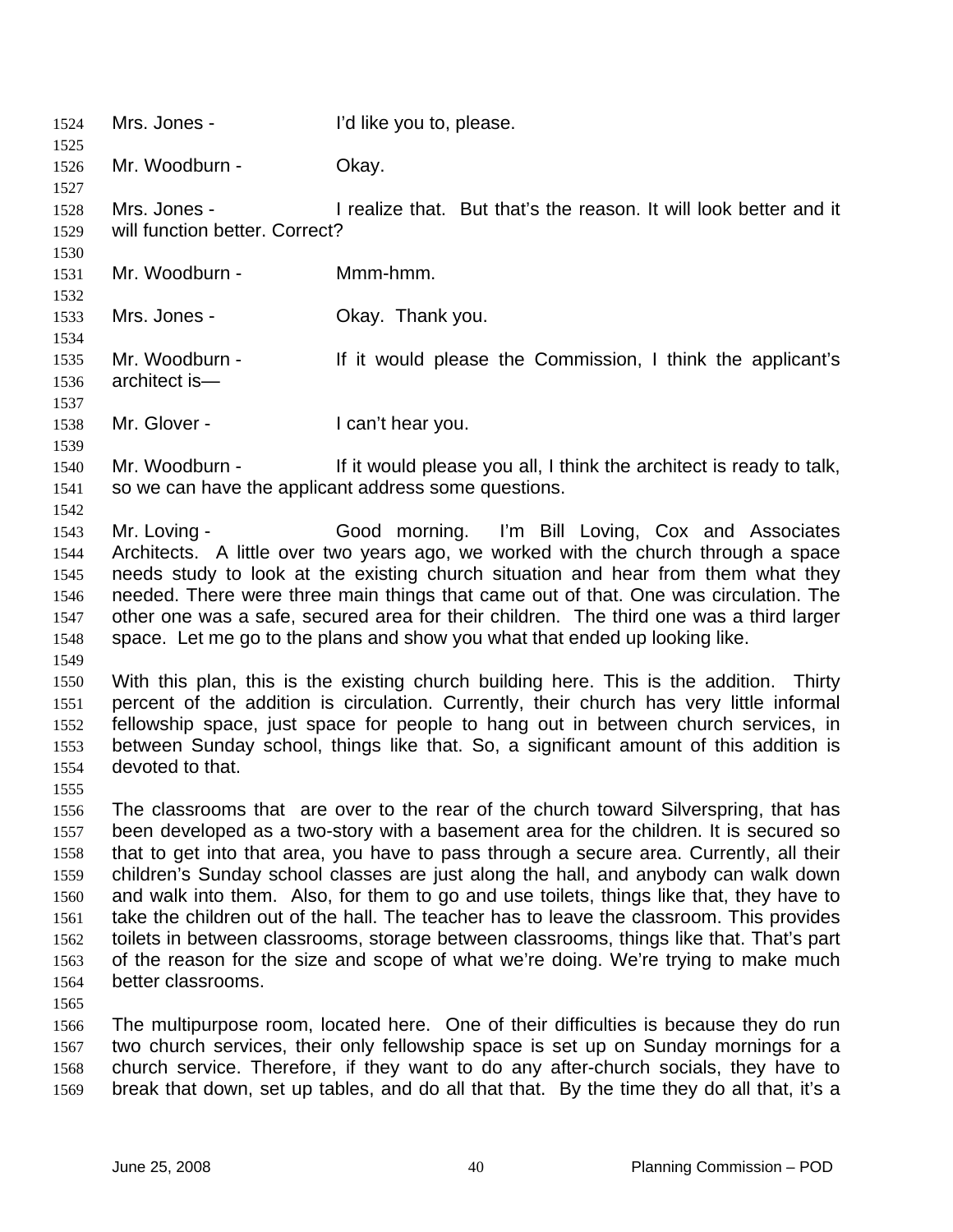half hour later. It makes it very difficult for them to do any sort of church socials. The purpose of doing this is to move the contemporary service, and then they would be able to use their fellowship hall for fellowship on Sunday mornings. 1570 1571 1572

1573

1574 1575 1576 1577 1578 1579 1580 1581 The second floor, again, we have the children's area. Ground floor plan. Part of the circulation effort is—Like many churches, the church has been built on two different floor levels. We include a significant amount of ramp area within that circulation to make it all handicap accessible. As such, we wanted to align the addition with the existing floor levels of the majority of the church. When we do that, with the lay of the land, we pick up a basement. So, we're utilizing the lowest portion of that for some additional children's classroom space, and also some indoor recreation space so that on rainy days the kids have a place to be able to play.

1582

1583 1584 1585 1586 1587 1588 1589 1590 1591 1592 1593 1594 To review the outside of the building. This is the existing church and steeple here, shown through some—we've sort of done a rendering that shows the landscape. The existing landscape, these crape myrtles, we made them a little bit see-through so you can see the building. The existing building is two-story colonial architecture, very typical church architecture. Where we tie into the church, we continue that architecture. As soon as we move away from the church proper, we move away from this covered entry that we've provided for handicap accessibility, we start breaking the church building down into smaller masses that are about 30 feet wide, more residential scale. We've added residential elements onto the building. This is as you'd look from Silverspring looking up the street. We've put shutters on the building. We've lowered the roofline so that it has more the appearance of a story and a half, rather than a full two-story building.

1595

1596 1597 1598 1599 1600 1601 1602 We've also added significant landscape in front of the building to shield the neighborhood from the building. The landscaping that's shown in the rendering is accurate, according to the landscape plan. We've tried to be careful in pulling out cryptomeria, Nellie Stevens hollies, and maple trees, and accurately showing those in our renderings. From the neighborhood, between the existing landscape and the new landscape, this is the house next door, the Tice's house. This is really what you would see from the majority of the neighborhood area.

1603

1604 1605 1606 1607 1608 1609 1610 1611 1612 The building itself, just to show the building elevations, this is the existing sanctuary, this is the addition. The addition up on this level, the building height is about 28 feet to the average of the roof height. As we go along on Silverspring, you can see where we start to break the building down into parts. Our building height is 33-1/2 feet; we're allowed 45 feet. Then as we go around over to the portion that faces the neighbors, we, again, try to bring the building down even further with lowering the eaves on these boxes here, lowering the eave on the multipurpose room so that, again, it's brought down to about a story and a half. The height above the grade at the portion is, again, about in the mid 20's.

- 1613
- 1614 Are there any questions?
- 1615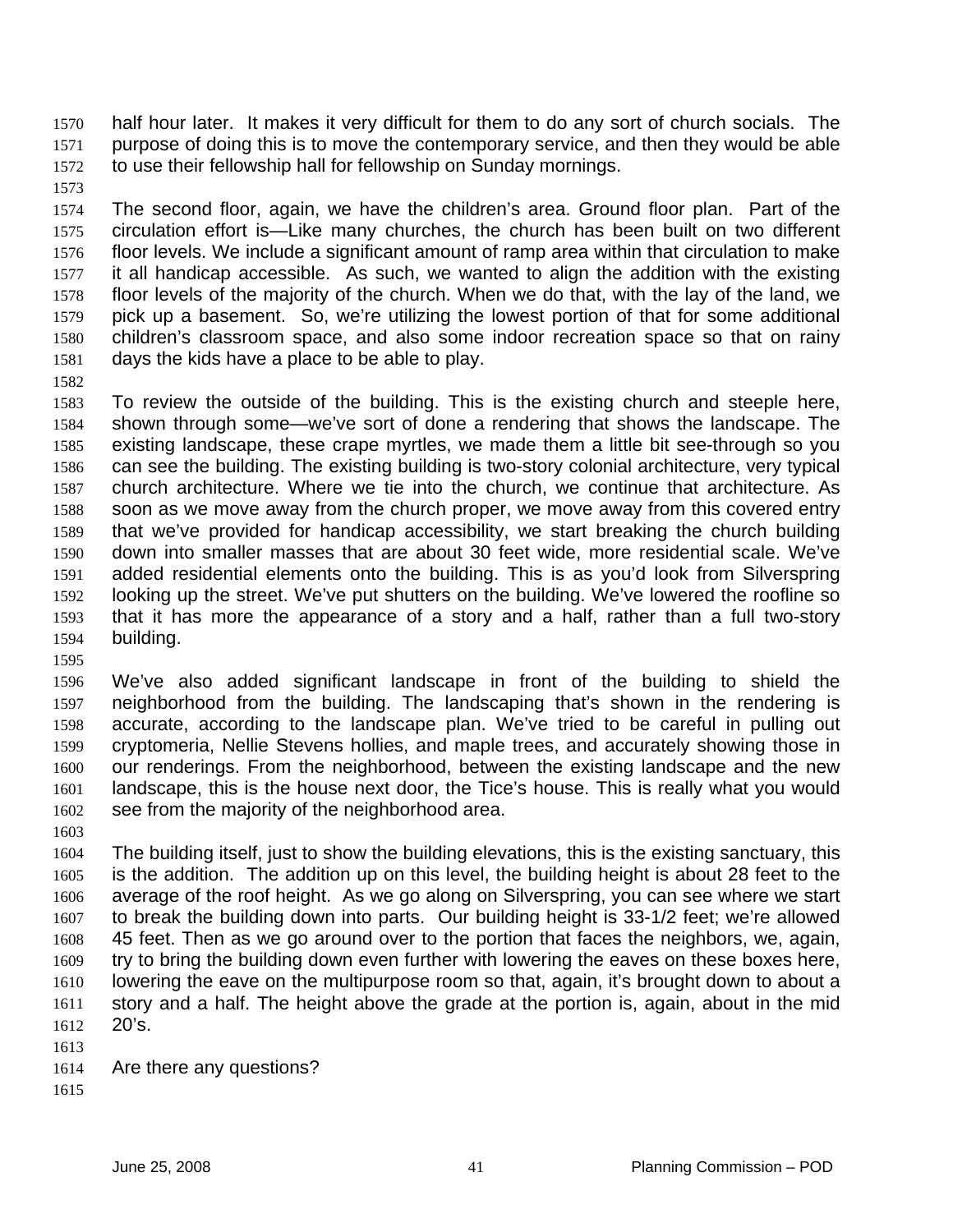1616 Mr. Jernigan - Any questions for Mr. Loving from the Commission? 1617 1618 1619 1620 1621 1622 1623 1624 1625 1626 1627 1628 1629 1630 1631 1632 1633 1634 1635 1636 1637 1638 1639 1640 1641 1642 1643 1644 1645 1646 1647 1648 1649 1650 1651 1652 1653 1654 1655 1656 1657 1658 1659 1660 1661 Mrs. Jones - Mr. Loving, do you have any rendering where you can point out the playground and how it fits into the plan? Mr. Loving - Let's see. Yes. This is—Actually, I'm going to go to the ground floor cover plan, I think. This is Silverspring here. This is the addition. As part of the architectural character of breaking the building mass up, we moved a portion of the building further away from the setback line. In that, we created a playground area. That playground area is recessed down at the ground-floor level. This is the playground area. The play equipment is outside of the setback area. Mrs. Jones - Is there any rendering of the elevation that would show that? Mr. Loving - Let's see, that is—This fence area here, that is the playground area. It's recessed down behind that fence. Now, one thing that has been changed about the landscape, the plantings have not been changed, but at the neighborhood's request, a berm area has been added between this fence and the street to raise the grade in that area. Mrs. Jones - Could you show where that berm will be construction from point A to B? Mr. Loving - Basically, from this upper portion down to right around in this area here. It's about a two- to three-foot berm. I don't see a grading plan that shows the berm itself, but it has been put into the grading plan and the landscape plan, and looked at, and it still works with it. Mrs. Jones - Ckay. Mr. Loving - The Any other questions? Mr. Jernigan - **Anymore questions?** Mr. Glover - Mr. Chairman, I have a question of the engineer. Mr. Jernigan - Mr. Strauss. Mr. Glover- Well, then they can pass it to who they want to. I was listening to the—First of all I want to say that I'd be the first one to encourage new membership and new attendance at churches, but unfortunately or fortunately, all developments have to meet the same standards. I want to find out—It's Mr. Woodburn, right? Mr. Jernigan - Yes.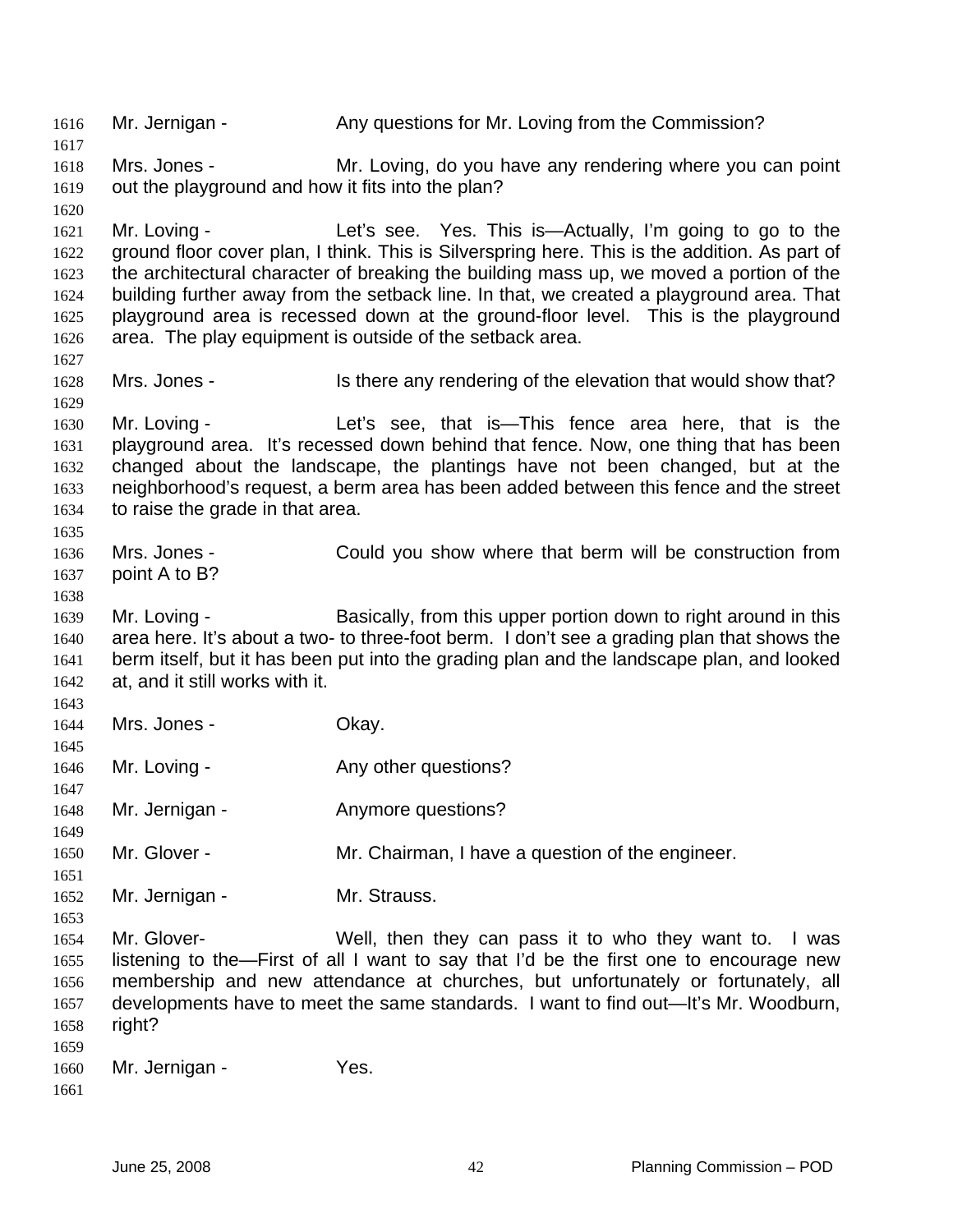Mr. Glover - He's the drainage engineer. He's the one I think can answer my questions. The question is, it sounded like the County was going to do some improvements on Silverspring Drive in order to accommodate this development. Did I hear that correctly? 1662 1663 1664 1665 1666 1667 1668 1669 1670 1671 1672 1673 1674 1675 1676 1677 1678 1679 1680 1681 1682 1683 1684 1685 1686 1687 1688 1689 1690 1691 1692 1693 1694 1695 1696 1697 1698 1699 1700 1701 1702 1703 1704 1705 Mr. Woodburn - Right now, the County's not proposing doing any work along Silverspring Drive. Mr. Glover - Does that mean that the drainage outfall is a problem? It sounded like you said it would be better than it is now. Mr. Woodburn - Yes it would. Mr. Glover - But yet it's still not up to the standards that we would require? Mr. Woodburn - That is correct. Mr. Glover - **How do we then approve something, and we can't make the** developer go off site. We can't, by law, make him go off site, I believe. Is that correct? Can't make him, can't require it. Mr. Woodburn - I'm required in doing my reviews for construction plans to determine if they have an adequate outfall, and if they do not, to require them to make improvements. Mr. Glover - Then my question would go to someone else then. Can we require an applicant that's developing—Can we require the developer of any development to go off site to make improvements? Can we require it? Mr. Emerson - No sir, in most cases we would not. Mr. Glover - So then if we have a situation—And again, I'm not against the church improving their membership, good gracious. I don't want to have to answer to that when I leave this earth. But I can tell you that I think what I do have to answer to is the citizen. I think I'm required to do that, and that's why I speak up. I normally don't speak at these cases at all. When I hear that the outfall is not creating anything other than an impact that's adverse to that area, how can we approve? I know Mr. Strauss recommended approval and that it meets all the requirements, but do we meet all the requirements when we allow a drainage situation to exist? Mr. Woodburn - The proposed improvements that the applicant has proposed to make are to make the outfall adequate.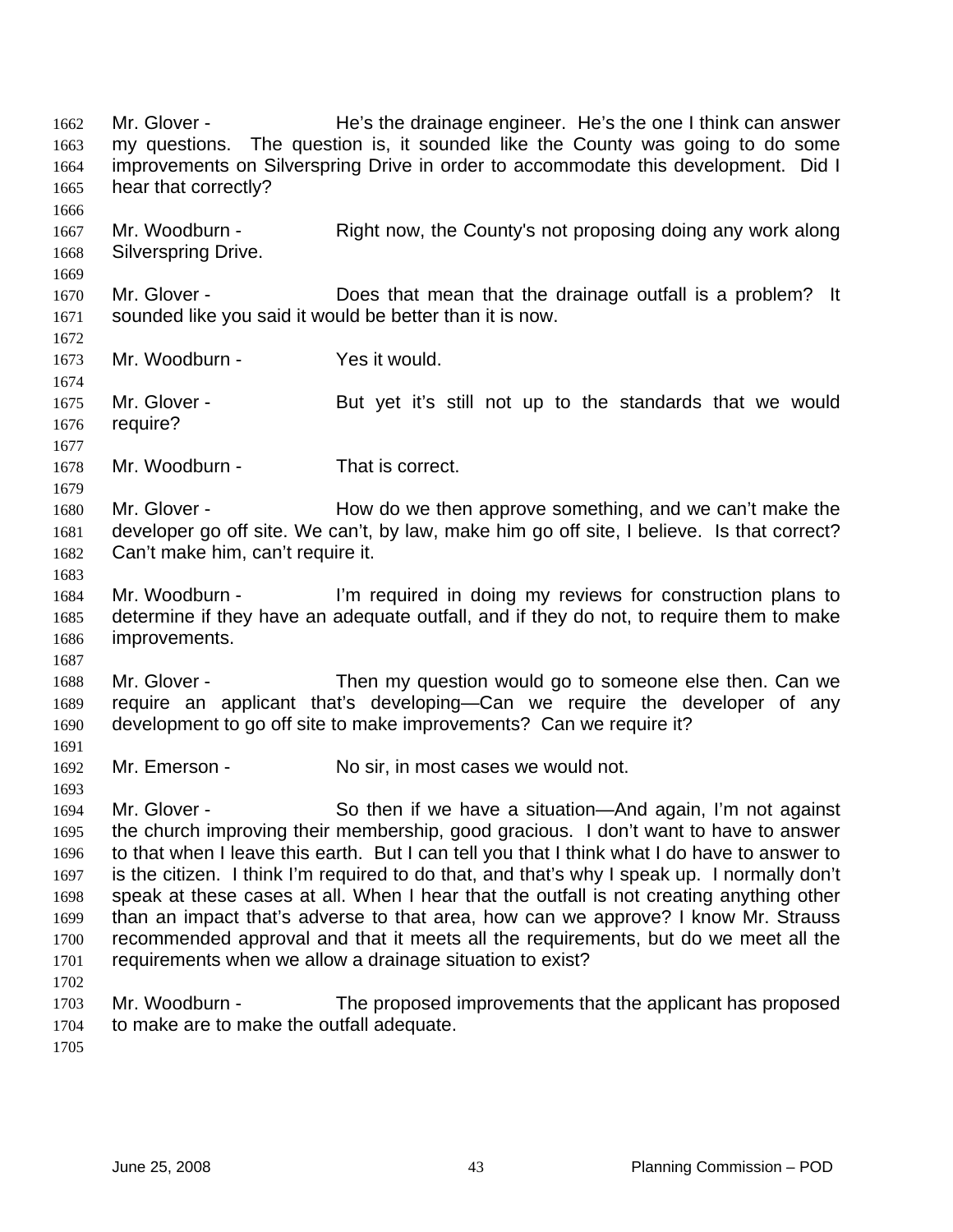Mr. Glover - The Statement that it isn't as good as it should be? When you say "adequate," I think I need you to define the word "adequate" as you hear it. Mr. Woodburn - In its current condition, it is not adequate. Mr. Glover - Chay. Mr. Woodburn - But under the proposals made by the applicant, it will be adequate. Mr. Glover - Is that because you're requiring them to go off site to improve it? Mr. Woodburn - Yes. He's going off site. He is making improvements in County right-of-way to— Mr. Glover - That brings it up to the standard that we require. Mr. Woodburn - Yes. It will convey a 10-year storm. Mr. Glover - Ckay. So, we are requiring that they go off site. Mr. Woodburn - Yes. Mr. Glover - We can't do that, can we, Mr. Strauss? Mr. Strauss - I think I understand you correctly. The applicant happily has agreed to do it. I think you're right in saying we can't make him do it— Mr. Glover - I'm asking— Mr. Strauss - **-**but is-Mr. Glover - The South Clouse Harace we requiring it? Mr. Strauss - The Music Strauss - The It is a condition, yes. Mr. Glover - The How can we make it a condition, is my question. I'm not against—I'm going to say it over and over. I'm not against them improving and doing what they want to do, but I don't think the County should require something that they're not capable of doing. When you put it as a condition on the case, isn't that a requirement? Mr. Strauss - Yes. I guess it's up to the Commission whether they think that this condition is merited.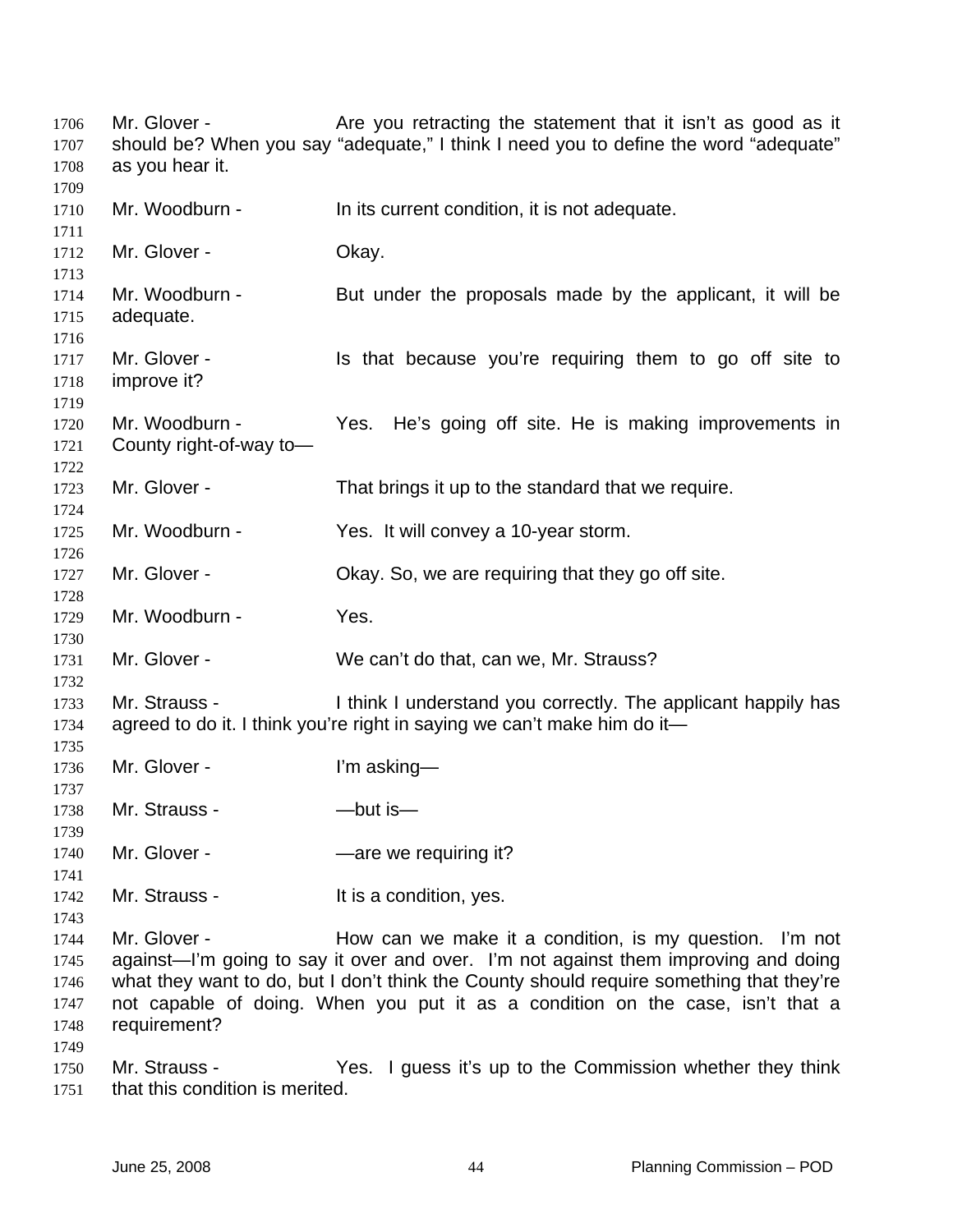Mr. Glover - I understand that, but I think we depend on our professional staff to make recommendations that meet the Code as required. My question is, is this being required by the condition being on the case, or are they giving you an agreement that they'll do it because they want to go ahead. 1752 1753 1754 1755

1757 Mr. Strauss - Ithink it's both, actually.

1759 1760 1761 1762 1763 Mr. Glover - Well, I don't think you can have it as a condition on the case. You can answer that if you want to. If you tell me you can, I'm not against it. But so far, what I've heard is hesitations of uncertainty. I just want to be sure that when we do this, that we're not putting ourselves in a position at sometime in the future, because this isn't the only church that has a parking problem.

1764 1765

1766

1777

1756

1758

Mr. Strauss - The Understand.

1767 1768 1769 1770 1771 1772 1773 1774 1775 1776 Mrs. Jones - Mr. Glover, I'd like to just speak to your question, if I could. The drainage issue and the neighborhood participation in the options has been a pivotal part of a lot of the time spent in the past number of months. The condition on this case is a mutually-agreed-to condition. It is part of the County case because it's important that we go ahead and define what the option is that has been mutually acceptable to the neighborhood, to the applicant, and to meet County standards. We are improving with this condition the drainage situation in what is a difficult area for drainage. We are doing it by virtue of a condition, which should be viewed as a mutually acceptable agreement, and we want to be very clear that it is part of the case in that definition of what we're calling Option C.

1778 1779 1780 1781 1782 1783 1784 1785 1786 Mr. Glover - The Indon't disagree that the improvement is needed. According to what I've heard staff say is that we cannot require, and the condition on this case is as if it's a requirement. You can get it done. Isn't that right, Mr. Strauss? But it has to be a letter of agreement that they'll go off site and do it on their own, and that the County's not requiring it. I think the next thing they do as a church, if this is approved, or the people, is they appeal it. You know where it comes, don't you? It comes to the Board of Supervisors. As soon as it does, we'll have the Code with the legal department sitting here telling us what we can and can't do. All I'm asking is, is it legal? If it's legal, keep the condition. If it's not, get an agreement.

- 1788 1789 Mr. Branin - Because it's been set into a condition, that's the question. If it was just a letter of agreement, that's a lot different than a condition.
- 1790

1787

1791 1792 1793 1794 1795 Mr. Glover - The Mustage of the case—I'll let staff, Mr. Emerson, answer this if he wants to, or Mr. O'Kelly. If we approve a case as it sits with the condition, I don't think we can legally do that and require it. However, if we approve it without the condition, then it's up to the County to go in there and improve the drainage to meet the requirements that doesn't inundate the neighborhood. Is that correct?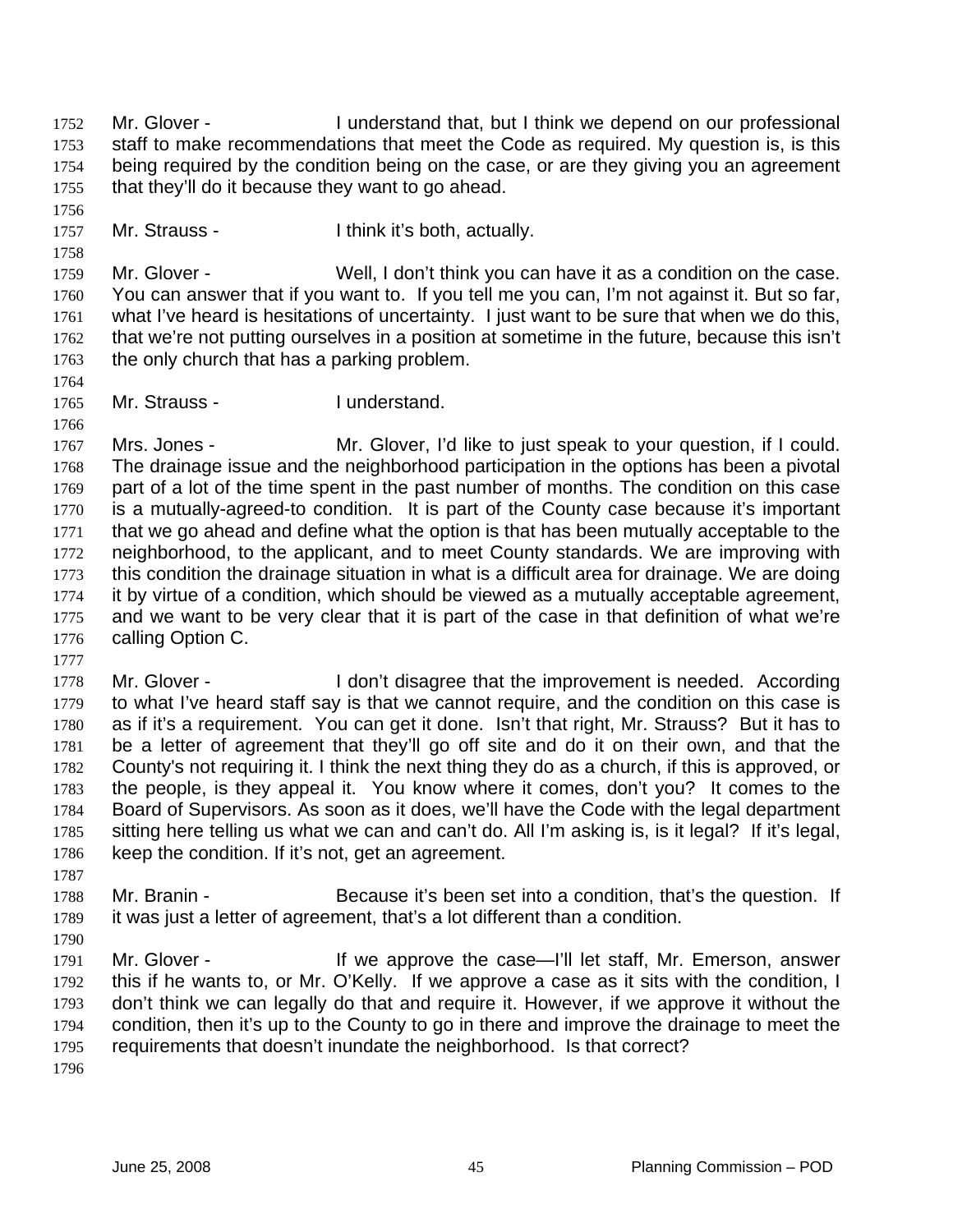move forward without the improvement taking place. As far as who would be responsible for the improvement, I couldn't respond to that right now. I'd have to look into that. We definitely would not let the project move forward without the drainage being handled adequately. 1798 1799 1800 1801 1802 1803 1804 1805 1806 1807 1808 1809 1810 1811 1812 1813 1814 1815 1816 1817 1818 1819 1820 1821 1822 1823 1824 1825 1826 1827 1828 1829 1830 1831 1832 1833 1834 1835 1836 1837 1838 1839 1840 1841 1842 Mr. Glover - And we can't require it. We can't require it by the applicant. I want to get that straight before I leave here today. Mr. Emerson - We cannot place it as a condition, I don't believe, on the case. However, if the applicant is in agreement and came forward and stated their agreement with the condition, I believe we would probably be— Mr. Glover - And could the applicant give you a letter of agreement. Mr. Emerson - Yes sir, he could, and that has been done in the past. Mr. Glover - That has to be binding. Mr. Emerson - Yes sir. Mr. Glover - It wouldn't put you in a legal position. Mrs. Jones - Could we include this in #34 as, "Drainage improvements will be provided by letter of agreement along Silverspring Drive," so that it is part of the case, but by letter of agreement? Would that be suitable? Mr. Glover - Ithink, Mr. Emerson, if you want to address it, but I think it's been done before, that the case can be approved subject to a letter of agreement. Mr. Emerson - Yes sir, it can. That has happened on several occasions. Mr. Jernigan - Mr. Glover? Mr. Glover - Yes. Mr. Jernigan - I'll throw this in. I'm not sure that we're right on not being able to make somebody do downstream improvements, because after Gaston, there was a developer that had some property and had an approved set of plans from Public Works. But after Gaston came through, he had to make downstream improvements that were not on his property. I also had another case within the last— Mr. Glover - The strong the person at the County ran at the Indian strong the person at the County ran at the man to tell him he had to do something, because I don't think we have the legal right to make anyone do anything off site.

Mr. Emerson - Mr. Glover, I believe that we wouldn't allow the project to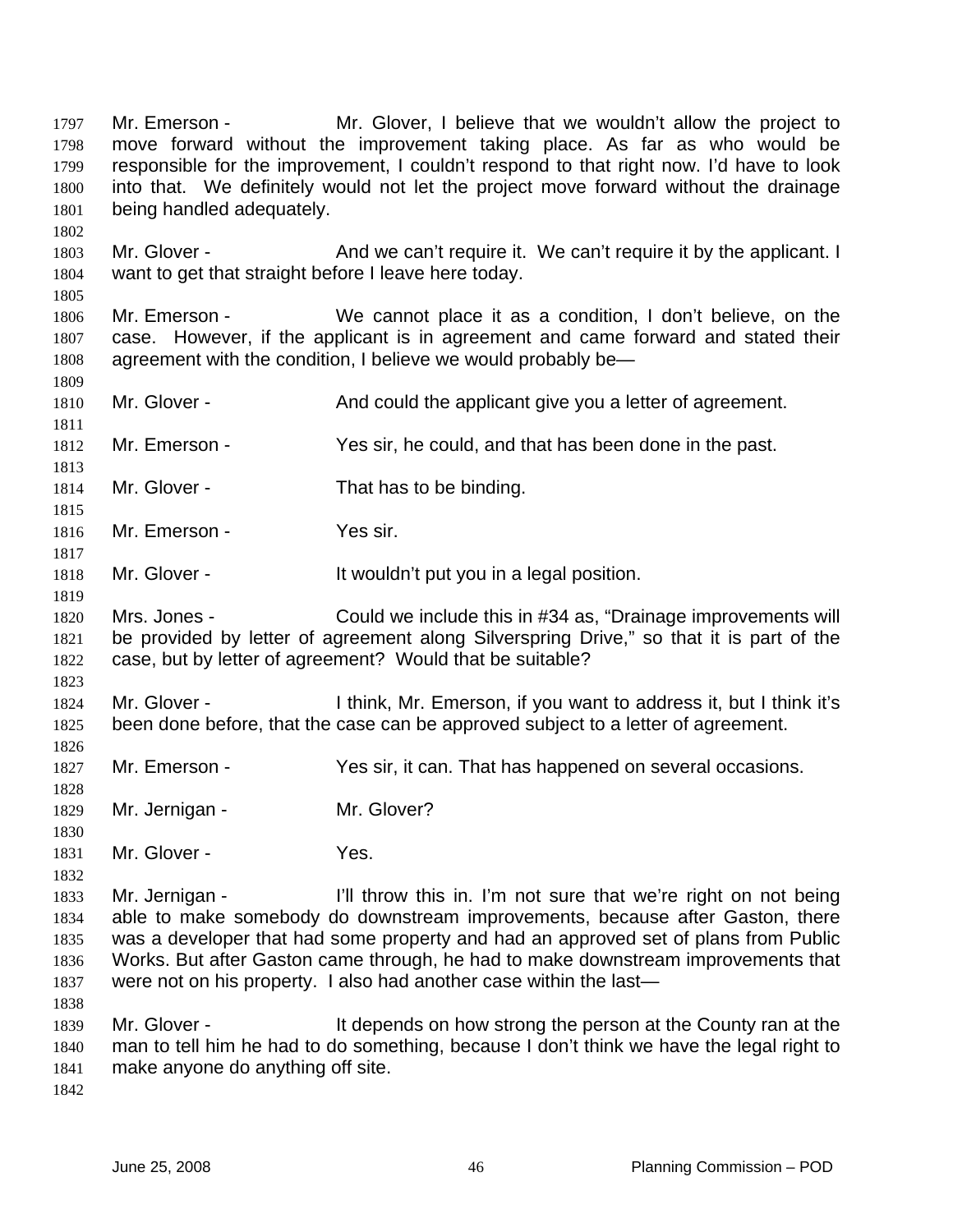Mr. Jernigan - Do you want me to get somebody down here from the legal staff? 1843 1844 1845 1846 1847 1848 1849 1850 1851 1852 1853 1854 1855 1856 1857 1858 1859 1860 1861 1862 1863 1864 1865 1866 1867 1868 1869 1870 1871 1872 1873 1874 1875 1876 1877 1878 1879 1880 1881 1882 1883 1884 1885 1886 1887 1888 Mr. Glover - The Muslim Collection of It I did, I would ask. Mr. Jernigan - Ckay. Mr. Branin - The Mrs. Jones, you may be able to answer this, or Mr. Strauss. If these downstream improvements are agreed upon, if the homeowners that have to agree for their property to be impacted—whether it's extreme or, I don't know the words, I don't remember the words that you were trying to get Public Works nailed down to don't agree, then the work can't be performed, correct? Mrs. Jones - That was the question I posed to Mr. Woodburn. Mr. Strauss - I would think that the improvements are confined to the County right-of-way, and with a letter of agreement from the applicant, they could be done. Anything involving the neighbor's own property, outside the right-of-way, could be in contention. Mrs. Jones - The drainage improvements could be accomplished without homeowner permission, however— Mr. Branin - Because it's County right-of-way. Mrs. Jones - **However, the ideal situation would be we would be able to** do that with access to incorporating some of the grading on the owner's property. Mr. Branin - **Canada Contact Contact Contact Contact Contact Contact Contact Contact Contact Contact Contact Contact Contact Contact Contact Contact Contact Contact Contact Contact Contact Contact Contact Contact Contact C** Mrs. Jones - Mr. Strauss, have I summarized that correctly? Mr. Strauss - Yes, I think so. If I could, I just want to mention there is an opposition group here that has been patiently waiting. So, if we could move on, if we think we have that handled. Mrs. Jones - I think it probably would be wise to go ahead, unless there are further questions. Mr. Archer - Mr. Strauss, condition 34 says, "Approval of Option C as outlined in Public Works letter dated June 5, 2008." Mr. Strauss - That letter-Mr. Archer - Does that speak to-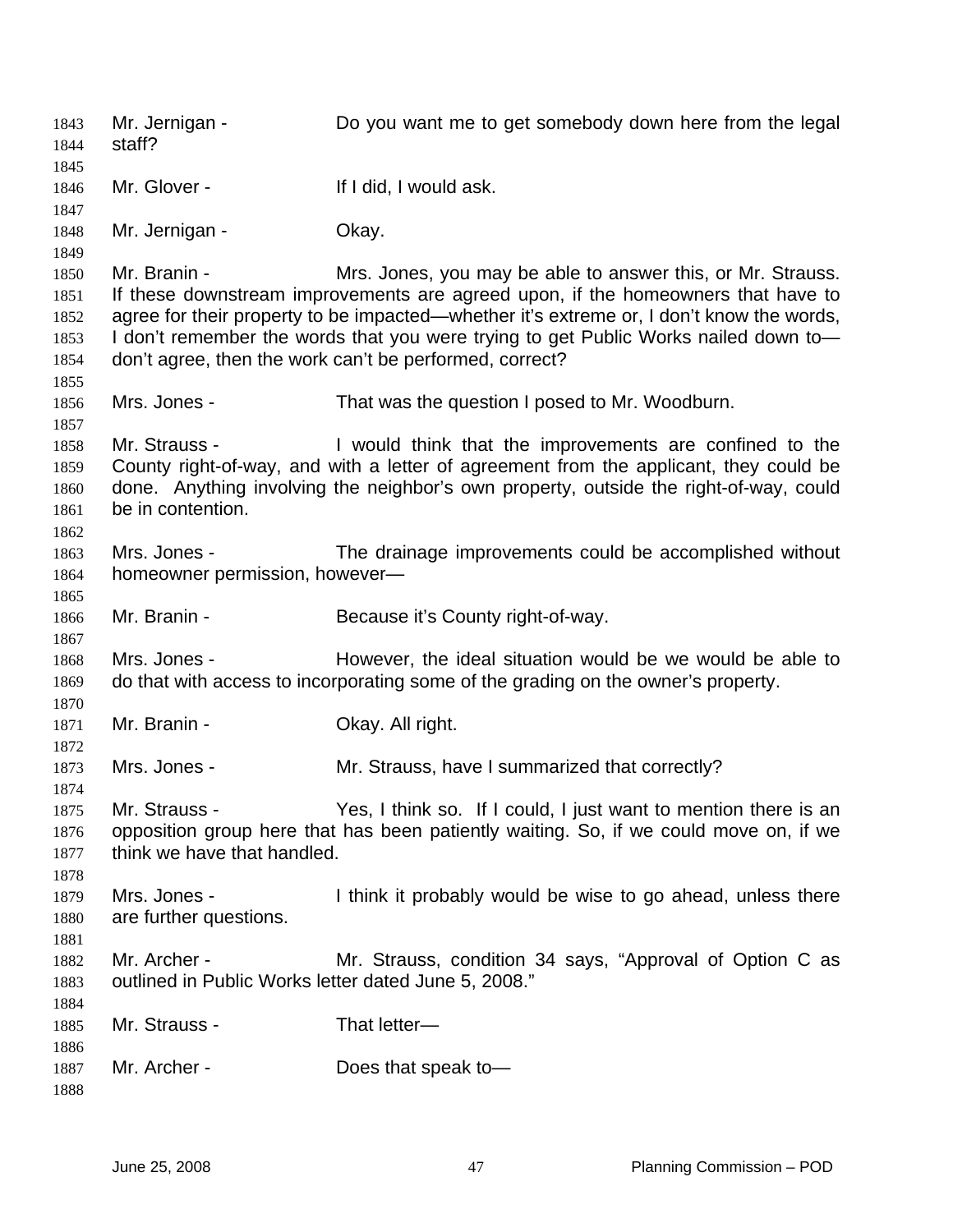Mr. Strauss - That letter is not necessarily what I would call a letter of agreement. That letter specified the details of the drainage improvements, but it wasn't phrased in a way that the applicant of his own volition agrees to do these improvements. I think that's the kind of letter we would be looking for. 1889 1890 1891 1892 1893 1894 1895 1896 1897 1898 1899 1900 1901 1902 1903 1904 1905 1906 1907 1908 1909 1910 1911 1912 1913 1914 1915 1916 1917 1918 1919 1920 1921 1922 1923 1924 1925 1926 1927 1928 1929 1930 1931 1932 1933 1934 Mr. Archer - Seems to me like that's what Mr. Glover's speaking to. Mr. Strauss - Yes. Mr. Archer - We can't require it, but if the person says, "I'll do it," and signs something saying that they do agree to do it— Mr. Strauss - That June  $5<sup>th</sup>$  letter wasn't phrased in that manner. Mr. Archer - **Okay.** I just— Mr. Strauss - But I guess we could revise it and have a letter that does that. Mr. Branin - Well, then—Mr. Chairman, I have one more thing then. If that's the case, before we move on to possibly other issues that will be discussed by the opposition, can we put this one to bed? I know Mr. Glover and I have been discussing the legality of it. If it is a letter, can we address that and get that off the table now? Mrs. Jones - Think we probably can have a phrasing that will be suitable to all concerned. Mr. Branin - The And that would be by the applicant. Mrs. Jones - By the applicant. Mr. Branin - Can we see the applicant? Mr. Strauss - I think Malachi Mills will be best to get that question. Mr. Mills - Good morning, members of the Commission. My name is Malachi Mills. I'm with RK&K Engineers, and I represent the applicant. Mr. Jernigan - Good morning. Mr. Mills - We've talked quite a bit and trying to keep things short. With the initial design, we recognized from a site plan design the issues of parking and drainage. Our initial design provided onsite detention. One was an underground storage detention that was collecting portions of the existing rooftop, portions of the existing parking, the new proposed rooftop, and the increased impervious cover into an underground storage detention facility under the western parking lot that is over by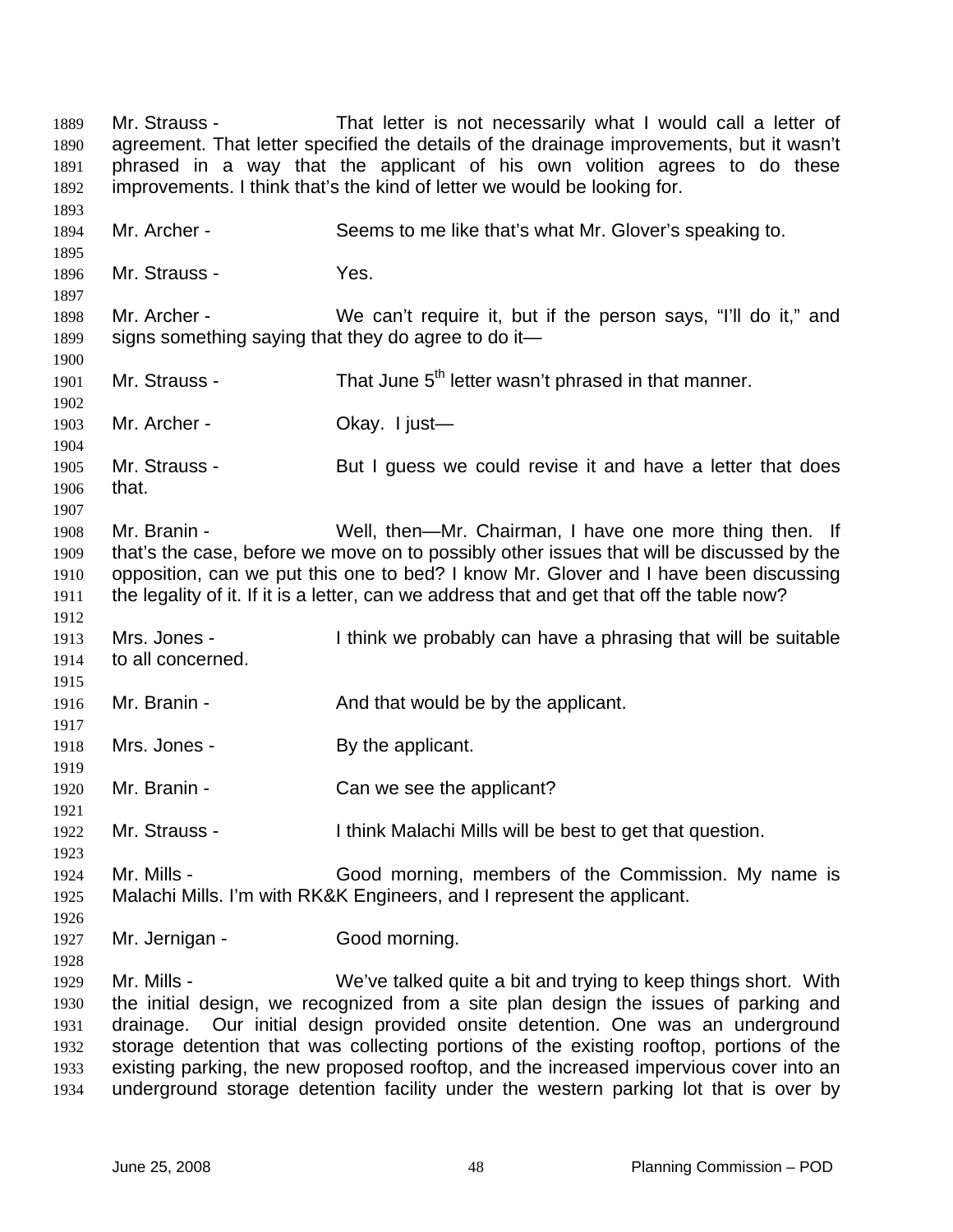Silverspring. We choked back that drainage to reduce its outfall to less than what it does today, knowing that there are concerns and being aware that's there's a hodgepodge of pipes, culverts, ditches, and no ditches that are further downstream on Silverspring. That was our initial approach. 1935 1936 1937 1938

1939

1940 1941 1942 1943 1944 1945 1946 1947 1948 1949 1950 On the north parking lot area where we were going to expand and add approximately 18 or 20 spaces, we provided onsite detention which was in an open basin. We continued to discharge it out of the back towards the neighborhood where it goes to today. We had choked that back from 2.8 CFS to 1 CFS. As we got further with neighborhood meetings and getting more into the technical background on drainage, the best solution that I saw—and at the leading of the neighborhood, specifically Mr. Hotchkiss and Frayser—was that north parking lot pavement. We looked at the 15-inch pipe that's along Forest Avenue. We were able to grade the existing parking lot and the expansion into it. Now we're going to be underground in that facility and piping it to the pipe that's in Forest Avenue. The net result is a decrease across the board from our existing condition.

1951

1952 1953 1954 1955 1956 1957 1958 1959 1960 1961 1962 1963 1964 1965 1966 1967 1968 1969 1970 1971 1972 Clarification, Mr. Glover, on drainage—or I feel it's a clarification. When we look at the existing conditions, our receiving pipes—there aren't channels, there are existing culverts, 15-inch culverts. Those are adequately sized to receive existing and our improved drainage without detention. The concern is further downstream there are some conditions that within the County's right-of-way are lacking the standard minimum ditch section. I think over time it's just gone away. Law-wise, yes, we must have, as a developer, an adequate receiving channel and it could be off site. No questions. And we would have to either choke back to that condition, or attempt easements and engineering exercises to improve that downstream channel. What we've looked at in Option C is the County Public Works gave us permission to do onsite detention, but we recognize that 2 to 300 feet downstream when the pipe sections and ditches essentially go away along Silverspring, it won't carry today's drainage, it doesn't meet the normal standard today. Listening to the neighborhood and their concerns, we proposed Option C as also doing a downstream improvement, but that's approximately 4 or 500 feet further downstream. Normally, we look at about 150 feet of downstream channelization and conveyances. If they're adequate, normally we're done. But we've gone further and further downstream. I could look at it and say it's really a standard maintenance issue if the shoulder and a one-foot ditch were put in to maintain the existing conditions that it should have. We would be fine with that adequacy. Our receiving channels, our pipes, are adequate to take our development. We've added this detention to improve the situation as much as we can. I've tried to capture the drainage.

- 1973
- 1974 Are there any questions?
- 1975

1978

1976 1977 Mr. Branin - The Mr. Mills, all I asked was if you would clarify that you will state it in a letter so we can clear up the legality.

1979 1980 Mr. Mills - Yes sir. From our side's standpoint of the application, we've given those conditions as we've approached it. If we can come to an agreement on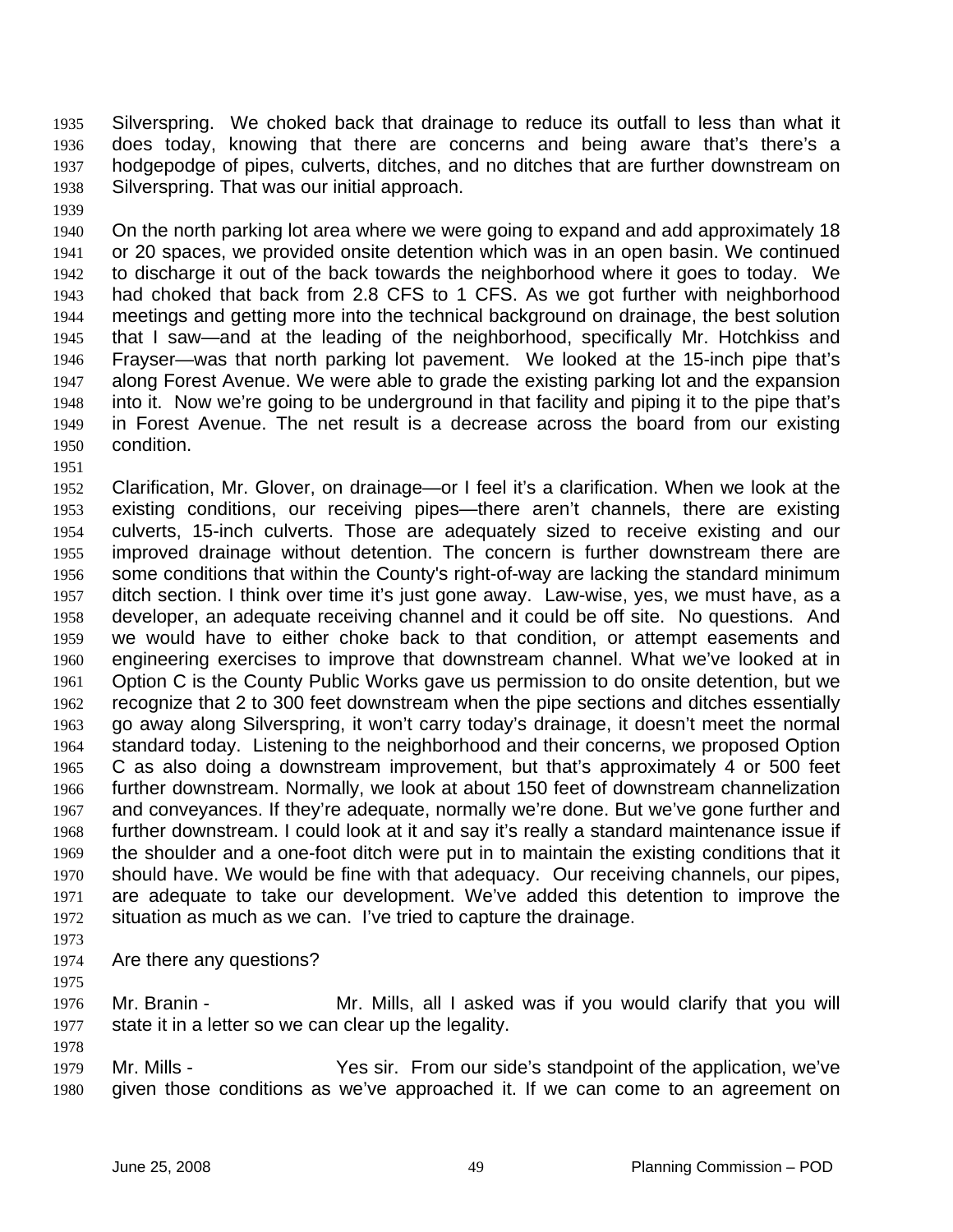Option C to do those downstream improvements, we're happy to do those, to effectively do the work within the right-of-way. 1981 1982

1984 1985 Mr. Jernigan - The All the downstream improvements would be in County rightof-way.

1987 1988 1989 1990 1991 1992 1993 Mr. Mills - Yes sir. The ditch line, the shoulder. But I will say in trying to be straight in my discussions with the neighborhood, I would like to go, say, four or five over just to soften the grade to transition. It's about a six-inch softening. But we could achieve it all within right-of-way. In listening to them, I see what you're saying, there's this high hump. We could certainly flatten it and be about four feet onto the property. I've said ten feet just for the sake of laying it and just very nominal fine grading. We could proceed as an agreement within County right-of-way.

- 1995 1996 Mr. Branin - Mrs. Jones, would you state the way it should probably be read so Mr. Mills can agree to it?
- 1998 1999 2000 2001 2002 2003 Mrs. Jones - My question before was whether the drainage improvements condition, which is #34, should be struck completely and notes made elsewhere, such as on the plan, or do we keep condition #34 and state that the drainage improvements will be provided per a letter of agreement, or how that wording should be stated so that #34 remains as a condition simply to note the agreement that has been reached. I need some direction from staff or the director on how best to handle that.
- 2005 2006 2007 2008 2009 2010 Mr. Emerson - Mrs. Jones, #34 may already be in accordance, if you read it. "Drainage improvements will be provided along Silverspring Drive in accordance with the Director of Public Works. Approval of Option C is outlines in Public Works letter dates June 5<sup>th</sup>." Maybe if you just said, "Drainage improvements will be provided along Silverspring Drive in accordance with a letter of agreement between the Director of Public Works and the developer."
- 2012 2013 Mrs. Jones - With respect, isn't that all accomplished by inserting the words, "by letter of agreement," between—
- 2015 Mr. Emerson - Yes.

1983

1986

1994

1997

2004

2011

2014

2016

2018

2020

- 2017 Mrs. Jones - **—**"provided" and "along"?
- 2019 Mr. Emerson - You could, yes.
- 2021 2022 Mrs. Jones - The Mr. Mills, would you agree to draw up a letter of agreement to accomplish this goal?

| ----- |              |              |
|-------|--------------|--------------|
| 2024  | Mr. Mills -  | Yes ma'am.   |
| 2025  | Mrs. Jones - | Dated today? |
| 2026  |              |              |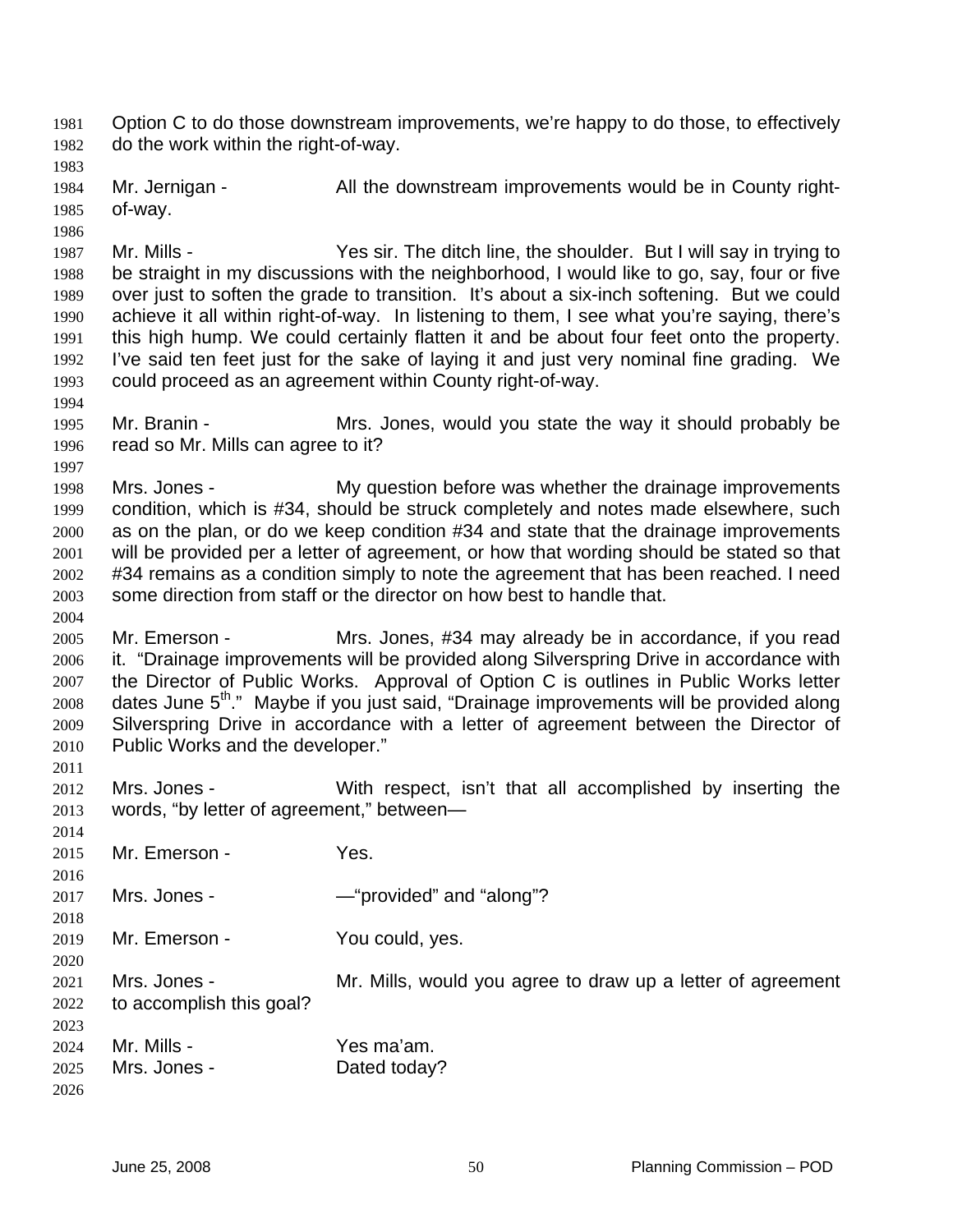| 2028                                                                 |                                                                                                                                                                                                                                                                                                                                                                                                                                                                                                                                                                  | Yes ma'am.                                                                                                                                                                                                                                                                                                                                                                                                                                                                                                                                                                                                                                                                                                                                                                                             |
|----------------------------------------------------------------------|------------------------------------------------------------------------------------------------------------------------------------------------------------------------------------------------------------------------------------------------------------------------------------------------------------------------------------------------------------------------------------------------------------------------------------------------------------------------------------------------------------------------------------------------------------------|--------------------------------------------------------------------------------------------------------------------------------------------------------------------------------------------------------------------------------------------------------------------------------------------------------------------------------------------------------------------------------------------------------------------------------------------------------------------------------------------------------------------------------------------------------------------------------------------------------------------------------------------------------------------------------------------------------------------------------------------------------------------------------------------------------|
| 2029<br>2030<br>2031<br>2032                                         | Mrs. Jones -<br>issues. No?                                                                                                                                                                                                                                                                                                                                                                                                                                                                                                                                      | All right. Now, at this point, would you like to continue with<br>your comments? I know Mr. Strauss is going to ask you to discuss a number of other                                                                                                                                                                                                                                                                                                                                                                                                                                                                                                                                                                                                                                                   |
| 2033<br>2034                                                         | Mr. Jernigan -                                                                                                                                                                                                                                                                                                                                                                                                                                                                                                                                                   | We have opposition. We need to hear from them.                                                                                                                                                                                                                                                                                                                                                                                                                                                                                                                                                                                                                                                                                                                                                         |
| 2035<br>2036                                                         | Mrs. Jones -<br>All right. We do have—Excuse me, Mr. Strauss?                                                                                                                                                                                                                                                                                                                                                                                                                                                                                                    | All right. We'll call on you if needed. Don't go away please.                                                                                                                                                                                                                                                                                                                                                                                                                                                                                                                                                                                                                                                                                                                                          |
| 2037<br>2038<br>2039<br>2040                                         | Mr. Strauss -<br>the neighbors have worked on.                                                                                                                                                                                                                                                                                                                                                                                                                                                                                                                   | Let the control room know that there is a PowerPoint show                                                                                                                                                                                                                                                                                                                                                                                                                                                                                                                                                                                                                                                                                                                                              |
| 2041<br>2042                                                         | Mrs. Jones -                                                                                                                                                                                                                                                                                                                                                                                                                                                                                                                                                     | Okay. We'd like to call on the opposition at this time.                                                                                                                                                                                                                                                                                                                                                                                                                                                                                                                                                                                                                                                                                                                                                |
| 2043<br>2044                                                         | Mr. Jernigan -                                                                                                                                                                                                                                                                                                                                                                                                                                                                                                                                                   | Yes sir. Would you come to the podium please?                                                                                                                                                                                                                                                                                                                                                                                                                                                                                                                                                                                                                                                                                                                                                          |
| 2045<br>2046                                                         | Mr. Dickinson -                                                                                                                                                                                                                                                                                                                                                                                                                                                                                                                                                  | Thank you.                                                                                                                                                                                                                                                                                                                                                                                                                                                                                                                                                                                                                                                                                                                                                                                             |
| 2047<br>2048                                                         | Mr. Jernigan -                                                                                                                                                                                                                                                                                                                                                                                                                                                                                                                                                   | Good morning.                                                                                                                                                                                                                                                                                                                                                                                                                                                                                                                                                                                                                                                                                                                                                                                          |
| 2049<br>2050<br>2051<br>2052<br>2053<br>2054<br>2055<br>2056         | Good morning. My name is Ken Dickenson. I am a resident<br>Mr. Dickinson -<br>of Spottswood Park, and I'm also here on behalf of Spottswood Park Civic Association. I<br>would request of the Board a waiver of the 10-minute timeframe, simply because of the<br>magnitude of what's been discussed this morning. I have another neighbor who is<br>directly affected adjacent to this project that would like to speak for a few minutes. I'll<br>try to be as brief as possible, but you have to understand this has been going on 18 to<br>24 months for us. |                                                                                                                                                                                                                                                                                                                                                                                                                                                                                                                                                                                                                                                                                                                                                                                                        |
| 2057<br>2058                                                         | Mrs. Jones -                                                                                                                                                                                                                                                                                                                                                                                                                                                                                                                                                     | What kind of timeframe were you requesting?                                                                                                                                                                                                                                                                                                                                                                                                                                                                                                                                                                                                                                                                                                                                                            |
| 2059<br>2060                                                         | Mr. Dickinson -                                                                                                                                                                                                                                                                                                                                                                                                                                                                                                                                                  | Maybe an addition five minutes.                                                                                                                                                                                                                                                                                                                                                                                                                                                                                                                                                                                                                                                                                                                                                                        |
| 2061<br>2062                                                         | Mrs. Jones -                                                                                                                                                                                                                                                                                                                                                                                                                                                                                                                                                     | I think there's certainly no problem with that.                                                                                                                                                                                                                                                                                                                                                                                                                                                                                                                                                                                                                                                                                                                                                        |
| 2063<br>2064<br>2065<br>2066<br>2067<br>2068<br>2069<br>2070<br>2071 | Mr. Dickinson -                                                                                                                                                                                                                                                                                                                                                                                                                                                                                                                                                  | Okay, thank you. What I'd like to do initially is to present to<br>the Commission copies of our PowerPoint and copies of petitions that we have signed.<br>Let me just address this initially, some questions that were raised and brought up. I just<br>want the Board to know that we met with the Session of the church and expressed our<br>willingness to modify that civil agreement that you referred to on occasions. We met<br>with complete resistance. I can say that in all sincerity. In deference to Mr. Loving's<br>comments regarding the space needs basis for the church when this initial plan was<br>coming to fruition prior to getting the neighborhood involved, we asked for the space<br>needs available basis, this plan that they wanted to come up with, and we were never |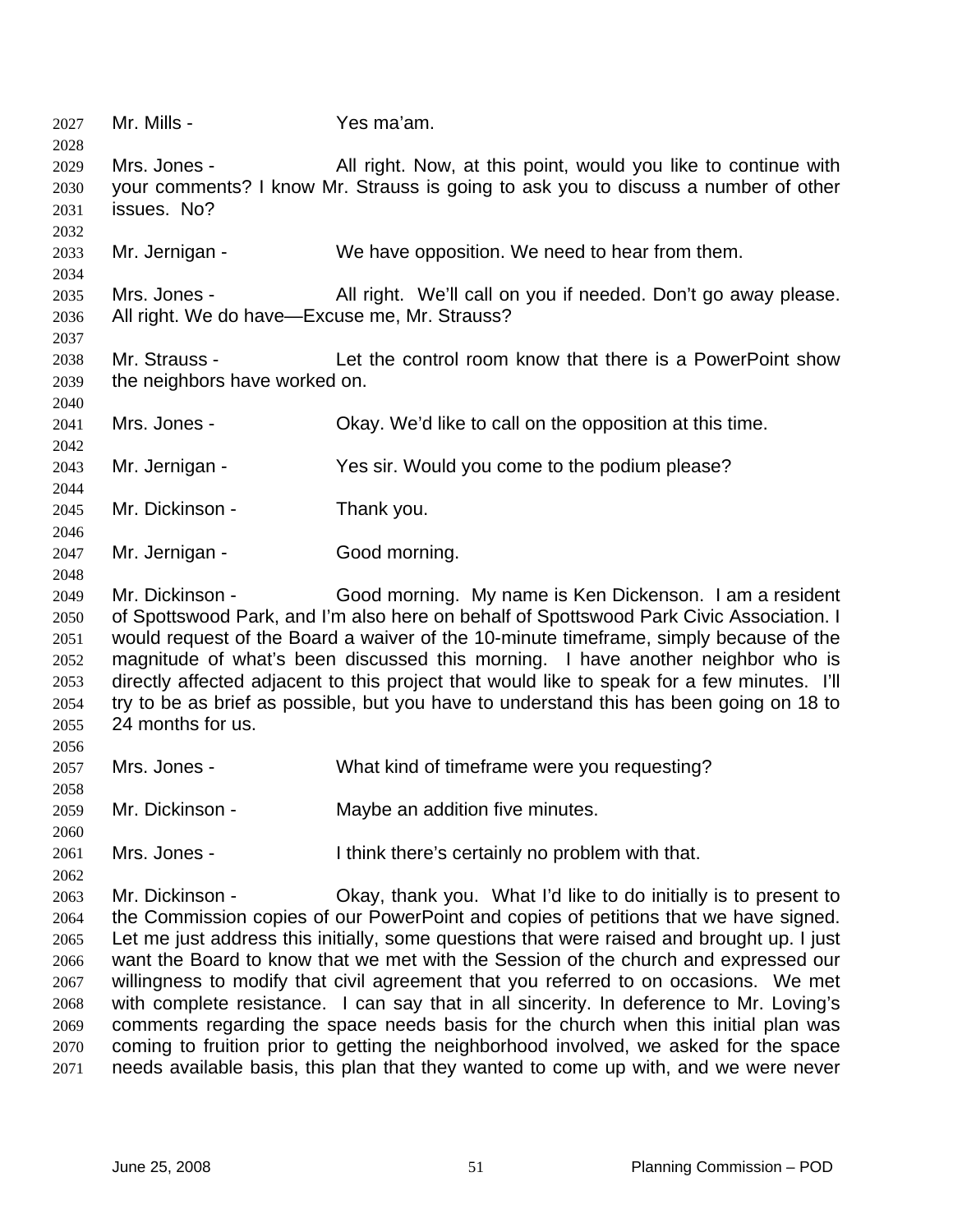provided a copy. So, we really have been in the dark for quite a period of time as to what the church was planning on doing. 2072 2073

2074

2075 2076 2077 2078 2079 2080 2081 2082 2083 As I said, on the behalf of the Spottswood Park Association, let me give you a little history. The Park was established in 1939. This is a picture of our children at their Easter party. We have a number of events. It's a close-knit community. It was established in 1939. We have 62 households. We raise 67 children. We have a \$23 million tax bases, and we pay the County in tax revenues on real estate alone approximately \$200,788 a year. There are a number of members from our Spottswood Park ownerships in our neighborhood here this morning—if you'd please stand. A number of them could not be here because of the time constraints of it being during the day. I want to thank everybody for attending.

2084

2090

2096

2085 2086 2087 2088 2089 I just presented to the Commission 163 signatures of many households in and around the neighborhood of Spottswood Park. I want you to know that we live here 24/7. We don't come in just on Sundays and Wednesdays during the week; we're there 24/7. We're not just there on Sundays and Wednesdays when they have many things going on at the church.

2091 2092 2093 2094 2095 Obviously, we don't support this POD plan as it stands right now. The size of the structure is too large for the neighborhood. We have opposed this from the get-go, once we found out what the church had planned to do. We have a long history with the church, unfortunately. We just think it's too big for the neighborhood, and we don't think it should be approved under its current design.

2097 2098 2099 2100 2101 2102 2103 2104 2105 2106 2107 2108 The first picture depicts the existing church structure, which is here. What the church wants to do, as we understand it, is demolish 605 and 607 Silverspring, and to bring an addition completely out here behind the church with a portico right here on the rear parking lot of the church. For reference, I live right here, so I look right across the back church parking lot. These two houses I just showed you—605 and 607—are 1-1/2 story Cape Cods, approximately 2200 square feet. What the church is planning on doing, as has been mentioned, is putting in a 46,268-square-foot addition. This is what you're going to see when it comes on the back end of Silverspring Drive—if I can find the arrow here. Right here. This is what the church is proposing to put, if on an overlay. The existing houses should lie right along in here somewhere, which are about 2200 square feet. In essence, they're taking two houses of 2200 square feet—4400 square feet—and increasing an area tenfold over what the existing has.

2109

2110 2111 2112 2113 2114 2115 2116 2117 Now, the applicant—No, I think it was Mr. Strauss who gave some history of the church. Well, this is a picture of the existing structure. This is 605. This is what the neighbors across Silverspring see right now. The adjacent house, 607, is immediately adjacent there, too. The church sanctuary, as I think Mr. Strauss mentioned, was built in 1968; in '87, the offices, classroom, and basement, and in '94, the fellowship hall, classrooms, the music room, and the parlor. The agreement that was referred to was struck in 1998 to built the ancillary parking lot across from Tuckahoe Shopping Center, which was the old Hubel Robbins tract that the church developed into a parking lot to alleviate the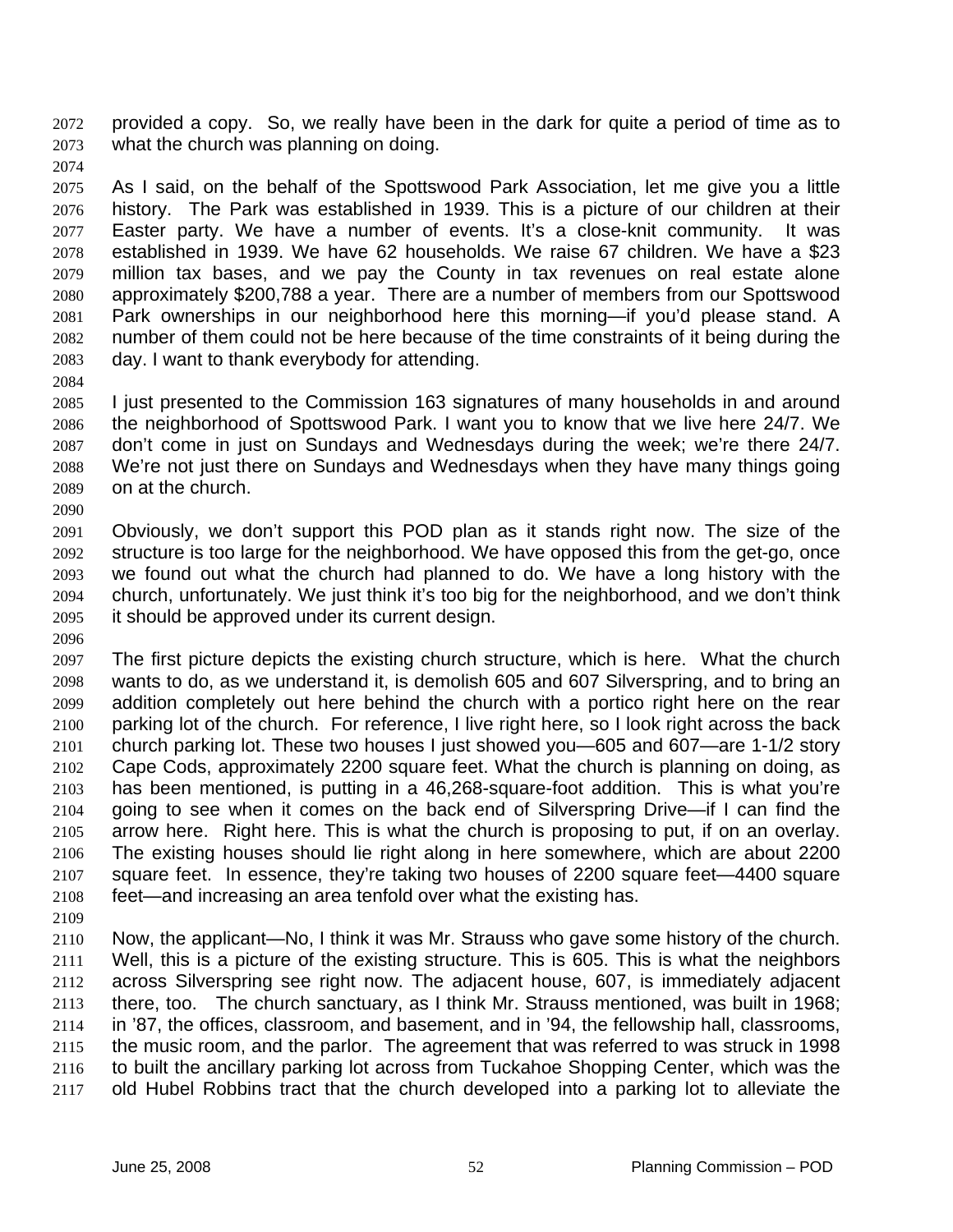parking issue. Well, nothing has really changed since that time, and I'll talk about parking in just a minute. 2118 2119

2120

2121 2122 2123 2124 2125 Now, this being 605 Silverspring, this is what the neighbors across the street are going to see. In lieu of 605, this is what the neighbors across the street at 606, 604, and 602 are going to see. Mr. Tice's house is here at 701, which is directly adjacent to the church proposed addition. We're talking about 46,000 square feet here, a 2-1/2-story building which will rise approximately 18-1/2 feet above the apex of the Tice home.

2126

2127 2128 2129 2130 2131 This is a current view that you see from I think my neighbor's home at 807 Silverspring Drive, and you can see across the back of the church parking lot, and you can see—this is 605. This is what you'll see right now if you walk out on Silverspring Drive in my neighbor's front yard, and this is what he will see, or my neighbor adjacent to me at 801, this is what they're going to see once the building is completed.

2132

2133 2134 2135 2136 2137 2138 2139 2140 2141 This is the surface that is going to be taken up by the church. If this POD is approved, the character and the intrusion into a typically 2,000-square-foot Cape Cod neighborhood will make it 1-1/2 times the size of Tuckahoe Elementary School on the two to three acres of land that the church has, compared to Tuckahoe Elementary School, which has 10 acres and is directly across the street. What happens is, it's going to be bigger than River Road Baptist Church by approximately 10,000 square feet with 110 less parking spaces. In the neighborhood to the left of the proposed expansion, the Tice's have obtained an appraisal of the diminution of value of their property. This POD is approved, the structure goes up—and I'm going let Mr. Tice deal with that.

2142

2143 2144 2145 2146 2147 2148 2149 2150 2151 2152 In all candor, we view this as an elephant on a postage stamp. In deference to Mr. Loving, you can't hide that elephant that sits across Silverspring Drive. You can put up all the screenings and all. You might make him lay down, but you're not going to be able to hide it. I don't care what you put up there, these people across on Silverspring Drive are going to see it. Even though it meets the County setback, it meets the County height and massing requirements—is it reasonable? I know that's a definition that's very subject to interpretation. Is it reasonable for this neighborhood to allow the church to put a 46,000-square-foot addition, with all this impervious surface, this roof, in our neighborhood? Unfortunately, we have asked the church to downsize, downscale, or what have you, and it has not been amenable to the church.

2153

2154 2155 2156 2157 In addition to what the Tice's will see next door to them, it's going to be a downtown effect, I call it. They're going to look out their bathroom window upstairs and they're going to see a brick wall. It's a downtown effect, is what I'm afraid they're going to experience.

2158

2159 2160 2161 2162 2163 In addition to the size and mass of the structure, I'd like to discuss really four other issues regarding the neighbors, which are the drainage and parking that have been briefly discussed, and the playground, and the property values. For the playground, the church proposes a tot lot—and I'll get to the drainage in a second. The church proposes a tot lot, which in essence sits in the alcove area of the two wings of the church. Due to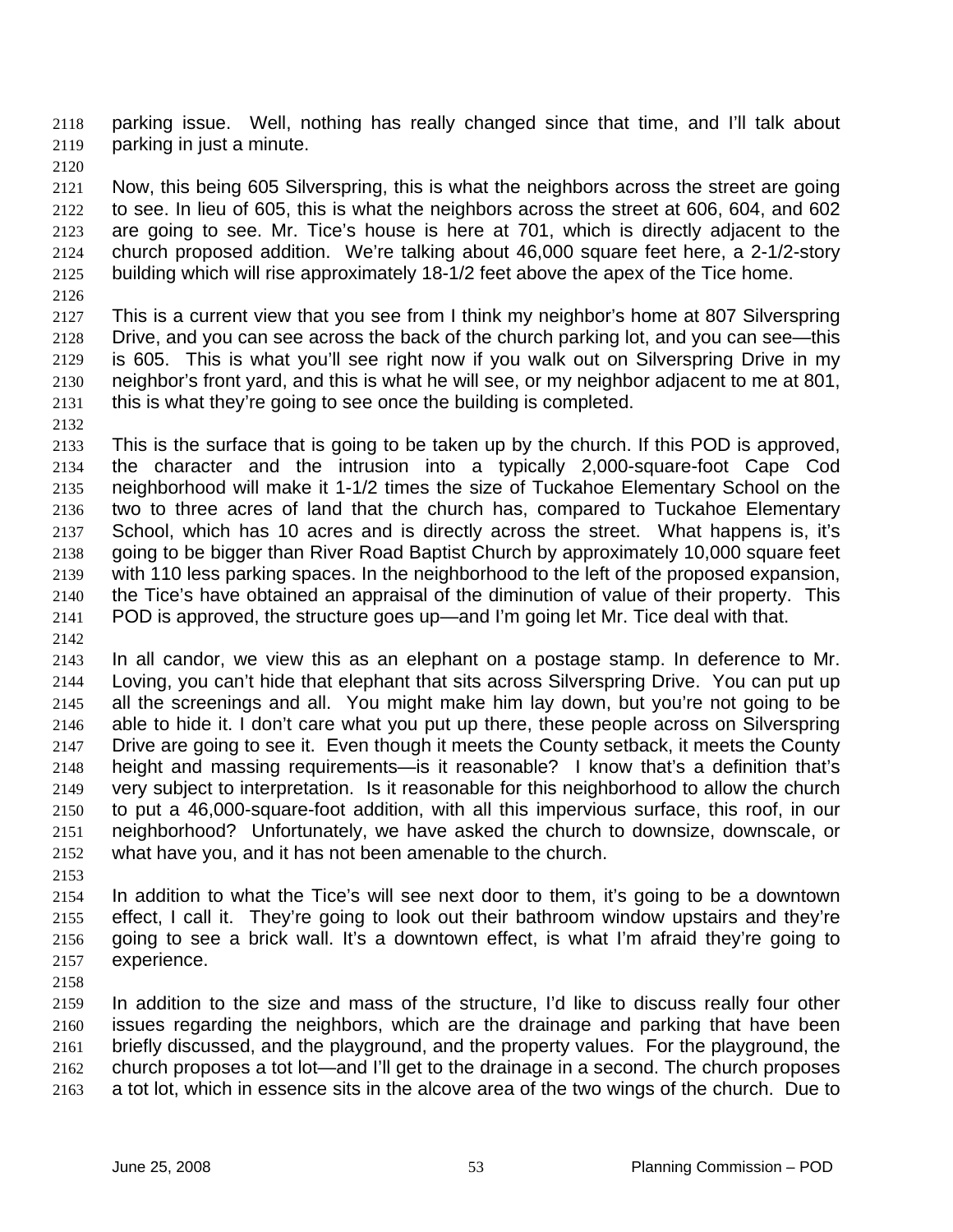the location, it's going to create an amphitheater impact. In essence, we feel that it's going to be a nuisance to the neighbors, in particular across the street. It's going to be a noise problem with kids yelling and screaming. And it's going to reverberate into the neighborhood. This is going to really directly affect the neighbors across the street at 604, 606, and the neighbors oppose this tot lot. 2164 2165 2166 2167 2168

2169

2170 2171 2172 2173 2174 I've been asked to mention that Sylvia Martinez Cazon and her family have lived in the neighborhood for 20 years. They live at 606, which they're going to be directly across from the tot lot. They've expressed their concerns to the County and to the applicant, and unfortunately, they tell me they haven't been responded to. They just want the Board to know that.

2175

2182

2176 2177 2178 2179 2180 2181 Another issue is property values. Mr. Tice is going to deal with that issue. All the adjacent property owners, while not having gone out and received actual appraisals, certainly they feel their property values will be diminished by allowing this structure to be built across the street and adjacent to their properties. I think the Tice's have already filed, and there should be a file record of their appraisal that shows the diminution of value of 10% of their property.

- 2183 2184 2185 2186 2187 2188 2189 Drainage. We've talked about drainage. Spottswood Park already experiences drainage issues. Here's a picture taken on November 16, 2006, at 706 Silverspring Drive. In essence, 45 acres of Spottswood Park flows down Silverspring Drive. This is what we experience. This is a major concern that we have, whether the additional 46,000 square of impervious surface is going to create additional drainage issues for Spottswood Park. I know the engineers have said that they're going to be able to handle it. Well, we question that.
- 2190

2191 2192 2193 2194 2195 In February of '08, this is 2.5 inches of rain at 707 and 709 Silverspring Drive. This is coming from the north parking lot located on the back of the church along Forest Avenue. This is running across I think Mr. Hotchkiss' property. This is a river—or stream, I guess I should say—that comes across his property. This is 704 Silverspring Drive with 1.55 inches of rain that fell in November of '06.

2196

2197 2198 2199 2200 2201 2202 We question whether your onsite detention is appropriate to ensure that the outflow is kept at or below the predevelopment outflow rates. We believe that much of this can either be engineered away, or should be achieved by making the proposed improvements or expansions smaller, with less square footage of impervious space, therefore cutting back on the amount of roofing that the church will be placing upon the property.

2203

2204 2205 2206 2207 2208 2209 Parking and traffic. The significant increase in impervious square footage will obviously be devastating to the parking that we've already been experiencing. This has been a problem for 15 years. That's why the church came in in 1997 and bought the Hueble Robbins piece, to alleviate some parking issues. Nothing has changed since then. It already overflows into the neighborhood. It's continuing to overflow. And I guess the old phrase is, if you build it, they will come. If you allow this to be built, obviously we're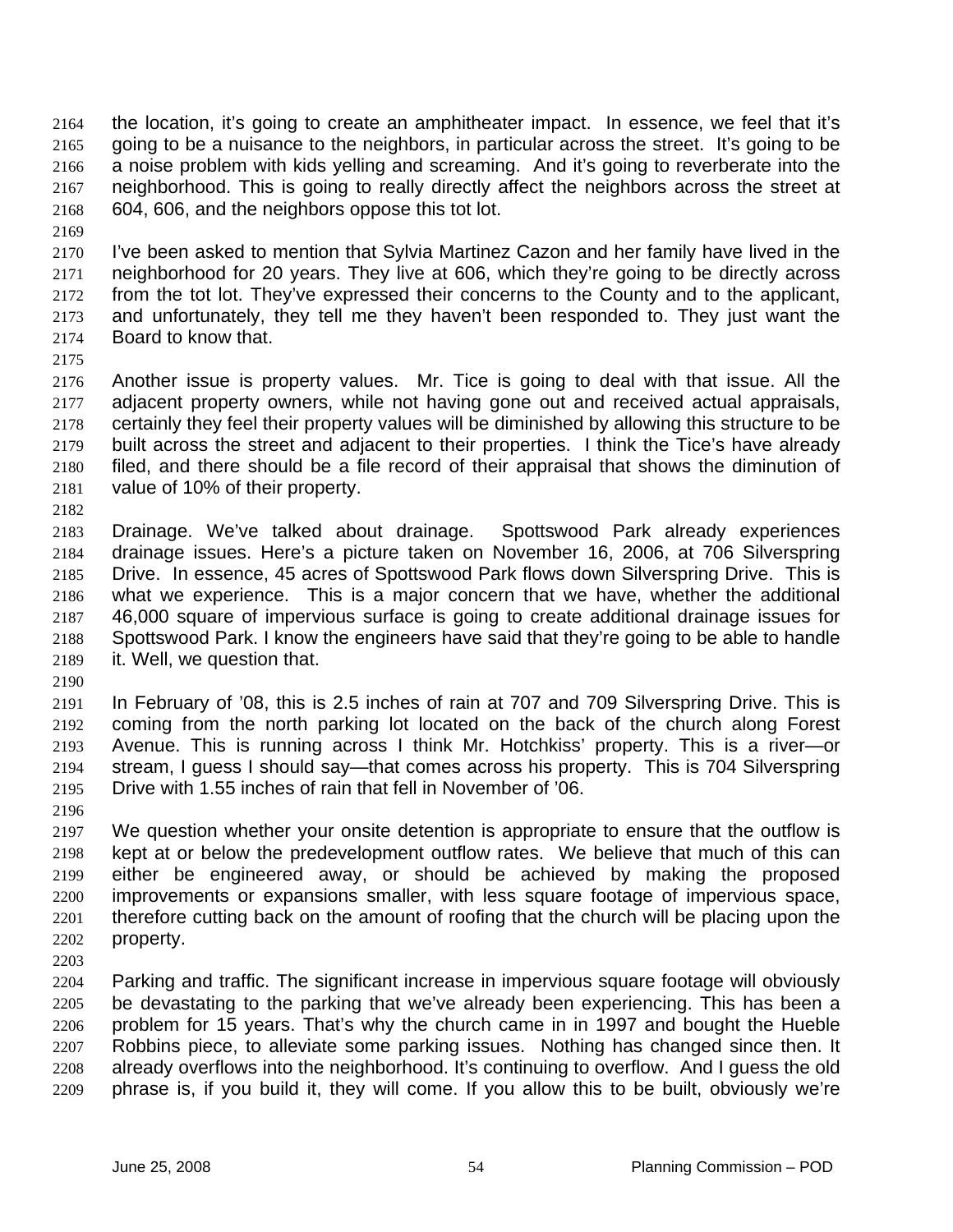going to have a more significant traffic problem than we already have, and I'm going to show you some pictures. 2210 2211

2212

2213 2214 2215 2216 2217 2218 2219 This is the church's own recognition. This is from a statement from the POD that was done in 1997 of Mr. Kay, who was the chairman of the Parking Lot Committee. This is where he acknowledges they have a problem. That problem has persisted. I'm not going to read it to you, since I'm limited on time, but I want you to be aware that it is in the prior minutes of the POD. The situation ten years ago is the same as it exists today. As was pointed out earlier, the church on its own website points out, "If you come to church here, this is where you need to park."

2220

2221 2222 2223 2224 2225 The one issue that we've already raised, and has been brought up today, is what agreements does the applicant have in place to handle this overflow parking. Are they going to shuttle people? Do they have written agreements? What do they have to deal with the parking issue that, as I said, has been in existence for over ten years?

2226 2227 2228 2229 2230 2231 2232 Some ladies in our neighborhood have done a wonderful job. They went out and counted cars that parked around the applicant's property. Right now, they have 194 onsite parking spots. This is including the ancillary lot. Post-development they're going to lose 18 spaces, so therefore they're going to have a total of 176. When we went out and counted cars for eight consecutive Sundays, you can see the average cars at peak service. In other words, a 205% increase. It's an average of over 165 cars that have to park off site.

2233

2235

- 2234
- Mr. Emerson Mr. Dickinson, you are at 14 minutes.

2236 2237 2238 2239 2240 2241 2242 2243 2244 2245 2246 2247 2248 Mr. Dickinson - Okay. Just quickly, I want to show you another picture. This is what it looks like on Sunday morning. This is in front of Tuckahoe Elementary School and how the cars are parked. This is reality. This is what actually exists. This is overflow parking onto Carriage Lane. This is a sketch of post-development, pre- and postdevelopment. What we feel is if the County's going to require the church to have this condition that they can't do a service in that new facility or that new fellowship hall, how are we going to monitor that? How is the County going to monitor that? They could have three services and nobody would know the difference. That is a major concern. Who's going to enforce that? Is a rock concert going to be considered there? Is that going to be a use of the facility? When we talk about usage and space, the Code deals with the usage of the space, not when it's used. So, what we're concerned about is how it's going to be used and when it's going to be used, and is this a pertinent or good use of this space for the expansion.

2249

2250 2251 2252 2253 2254 2255 These are just additional pictures. As we said, are there any agreements in place for additional parking. We have a major, major parking problem. It's a major issue that we have been trying to deal with with the church. We have reached no resolution, and now we're talking about adding another multipurpose assembly hall, an additional 46,000 square feet. We as a neighborhood have a major problem with what's happening here, and I can't emphasize that any more.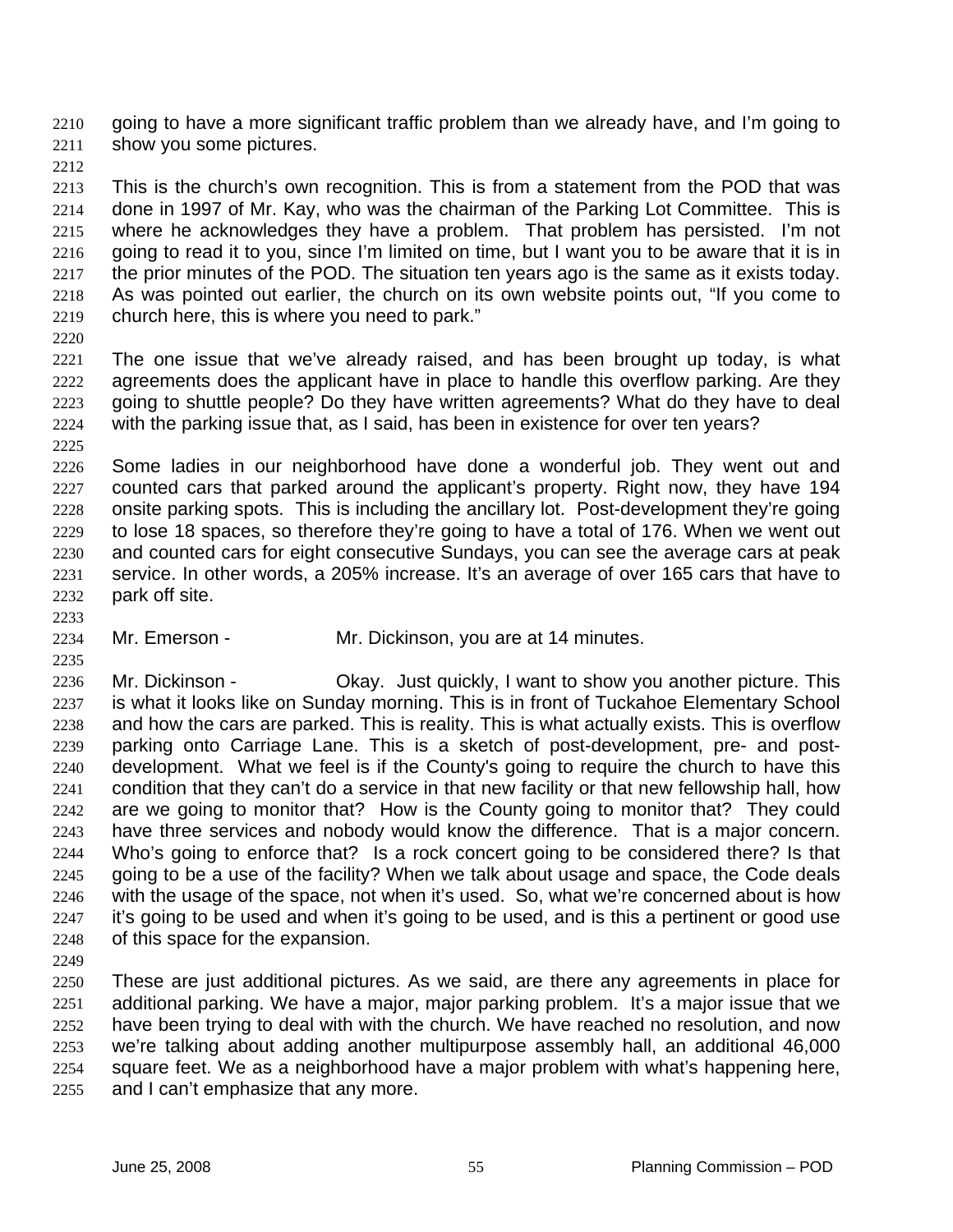| 2256 |                                                  |                                                                                              |
|------|--------------------------------------------------|----------------------------------------------------------------------------------------------|
| 2257 |                                                  | For the record, we would like to make sure that all our correspondence—the appraisals,       |
| 2258 |                                                  | e-mails, all the stuff that's gone on for the last almost two years—is made a part of this   |
| 2259 | record.                                          |                                                                                              |
| 2260 |                                                  |                                                                                              |
| 2261 |                                                  | I'll be happy to answer any questions. I'm sorry I've gone over a couple minutes, but this   |
| 2262 | is major issue with our neighborhood. Thank you. |                                                                                              |
| 2263 |                                                  |                                                                                              |
| 2264 | Mr. Jernigan -                                   | Are there any questions for Mr. Dickinson from the                                           |
| 2265 | Commission?                                      |                                                                                              |
| 2266 |                                                  |                                                                                              |
| 2267 | Mrs. Jones -                                     | Not from me. I do think we need to hear from Mr. Jennings at                                 |
| 2268 |                                                  | some point to address the parking and signing of various areas.                              |
| 2269 |                                                  |                                                                                              |
| 2270 | Mr. Jernigan -                                   | In the last chart they just showed, it was required 194                                      |
| 2271 | spaces by Code. And Mr. Strauss-                 |                                                                                              |
| 2272 |                                                  |                                                                                              |
| 2273 | Mrs. Jones -                                     | No. It's required 155.                                                                       |
| 2274 |                                                  |                                                                                              |
| 2275 | Mr. Jernigan -                                   | At the bottom of this chart, it says, "Onsite parking                                        |
| 2276 |                                                  | requirement by Henrico County." It says 197. We seem to have a discrepancy here.             |
| 2277 |                                                  |                                                                                              |
| 2278 | Mr. Dickinson -                                  | [Off mike.] If you count—and I'm sorry, I didn't mean to                                     |
| 2279 | interrupt. If you count-                         |                                                                                              |
| 2280 |                                                  |                                                                                              |
| 2281 | Mr. Jernigan -                                   | Mr. Dickinson, you have to speak to the podium. These                                        |
| 2282 | hearings are taped.                              |                                                                                              |
| 2283 |                                                  |                                                                                              |
| 2284 | Mr. Dickinson -                                  | I understand.                                                                                |
| 2285 |                                                  |                                                                                              |
| 2286 | Mr. Jernigan -                                   | So, we have to-                                                                              |
| 2287 |                                                  |                                                                                              |
| 2288 | Mr. Dickinson -                                  | What our position was is that if you take the two, in other                                  |
| 2289 |                                                  | words, the existing fellowship hall, the existing church sanctuary, and what is being        |
| 2290 |                                                  | proposed on a square-footage basis, if you made the 1 to 4 requirement in the church         |
| 2291 |                                                  | seats in the sanctuary, in the existing fellowship hall, and the new fellowship fall, which, |
| 2292 |                                                  | in essence, this could accommodate three concurrent services. That's our point.              |
| 2293 |                                                  |                                                                                              |
| 2294 | Mr. Branin -                                     | Mr. Chairman, also be aware that these are the citizens'                                     |
| 2295 | numbers, not-                                    |                                                                                              |
| 2296 |                                                  |                                                                                              |
| 2297 | Mr. Jernigan -                                   | Well, that's what I'm going to ask Mr. Strauss.                                              |
| 2298 |                                                  |                                                                                              |
| 2299 | Mr. Strauss -                                    | I think he said that correctly. I'd have to agree that if you                                |
| 2300 |                                                  | were to park all three rooms, if you will, it would be—My number was 197. The point is,      |
| 2301 | we conditioned out the fellowship hall.          |                                                                                              |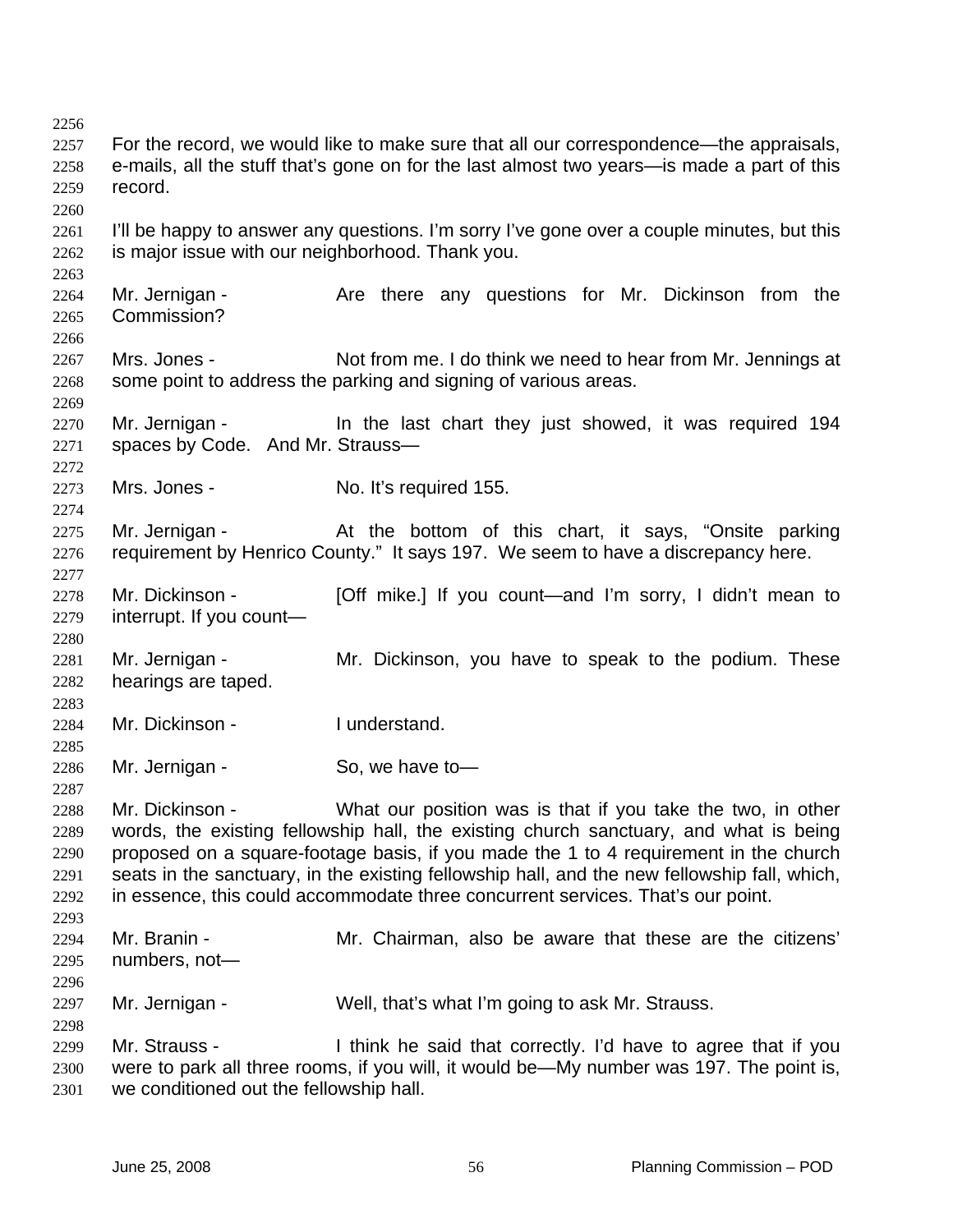2302 2303 2304 2305 2306 2307 2308 2309 2310 2311 2312 2313 2314 2315 2316 2317 2318 2319 2320 2321 2322 2323 2324 2325 2326 2327 2328 2329 2330 2331 2332 2333 2334 2335 2336 2337 2338 2339 2340 2341 2342 2343 2344 2345 2346 2347 Mrs. Jones - The Mr. Straus, while you're at the podium, could you address the enforcement issue? Mr. Strauss - The As best I can. We operate on a complaint basis. I don't think that I would want to be out there monitoring how they use their facility. Mrs. Jones - Chay. Mr. Strauss - But if we received any complaints, we'd investigate them. Mrs. Jones - Thank you. All right. We have other opposition. If we could allow time for some other folks to come talk, please. Mr. Jernigan - Yes, let's give them another five minutes, Mr. Secretary. Mr. Tice - The South Chairman, Mr. Chairman, members of the Commission. My name is Doug Tice. I live at 701 Silverspring Drive. I've been a resident of the Tuckahoe District of Henrico County for most of my life. I went to Tuckahoe Elementary School. I'm very familiar with and love our neighborhood and the area where we live. So that I don't repeat some of the points that Mr. Dickinson made earlier, I just want to say—and I ask that this photograph, this rendering be placed back up on the screen. You can see our house to the left. The window in the upper right-hand corner of my house is where my daughter, my 10-year-old daughter, Christie, has her bedroom. The playground, which is in excess of 40 by 60 feet—probably give or take 25 to 2700 square feet—commercial playground— is, according to the latest rendering, 60 feet from my daughter's bedroom window. That playground currently is used at night until 9:00 or later on certain nights of the week. We already have issues with noise. It's just going to be right on top of us. We believe that that's a public nuisance, potentially, and have great concern about that, not just to mention the sheer scale and size of this facility. It will literally shadow over our house. The last point that I want to make is that your approval this morning—and whether the church goes forward with the addition or not—will reduce the value of our house by approximately \$50,000, not to mention the degradation of the quality of life going through over a year of construction. It may be legal, and they may meet all of the requirements, the County requirements, but we just believe it's wrong. I hope today that that's obvious here. Thank you very much. Mr. Jernigan - Thank you. Mrs. Jones - Thank you, Mr. Tice. I would like to have the applicant come address a number of the points, unless there is other opposition. Okay. We have how many minutes?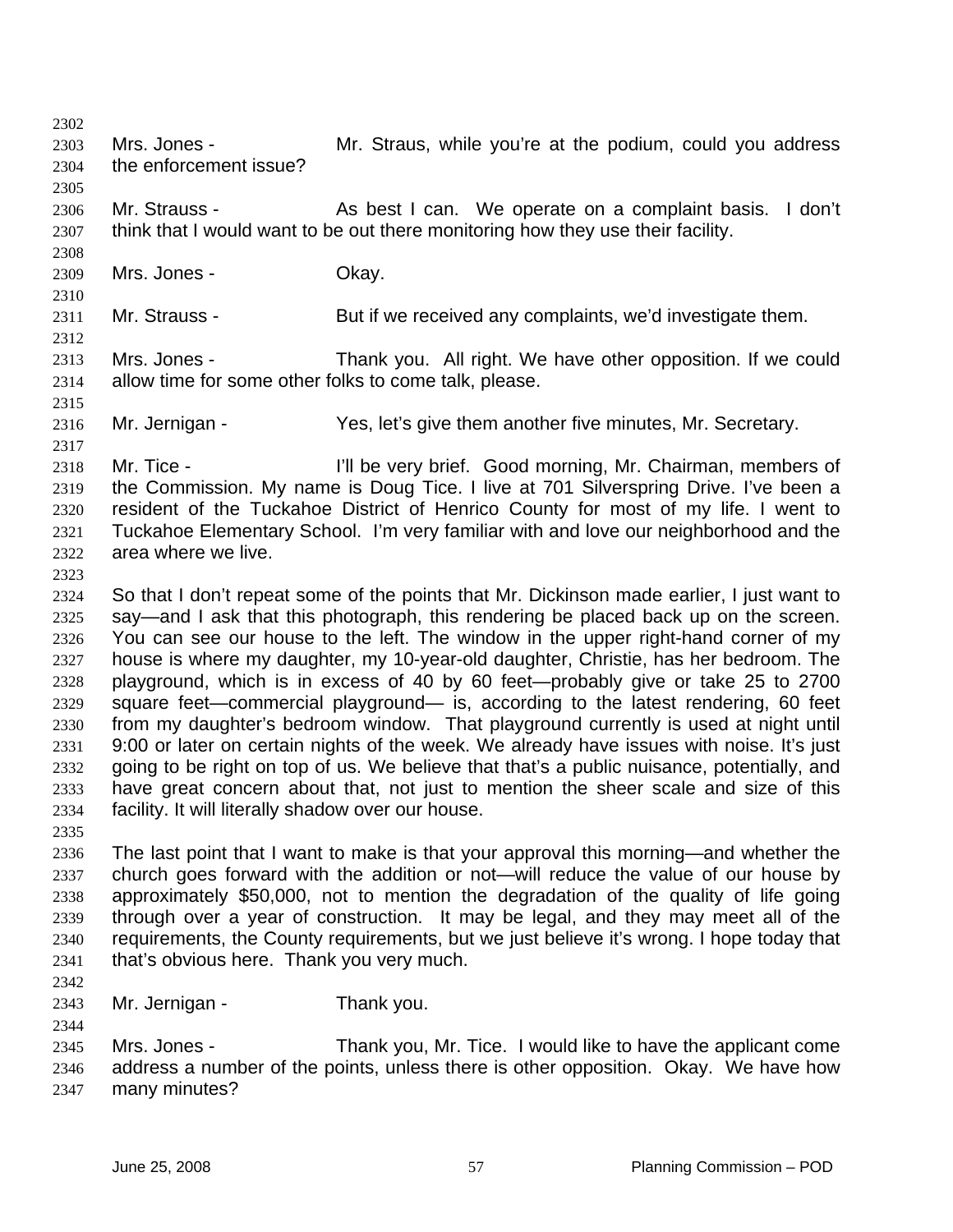| 2348 |                                             |                                                                                                |
|------|---------------------------------------------|------------------------------------------------------------------------------------------------|
| 2349 | Mr. Emerson -                               | You have about three minutes left.                                                             |
| 2350 |                                             |                                                                                                |
| 2351 | Mrs. Jones -                                | Okay.                                                                                          |
| 2352 |                                             |                                                                                                |
| 2353 | Mr. Vanarsdall -                            | Mr. Chairman, since everybody's here, I think if they want to                                  |
| 2354 | speak, they should speak. They're all here. |                                                                                                |
| 2355 |                                             |                                                                                                |
| 2356 | Mr. Jernigan -                              | Let's hear from whoever needs to speak.                                                        |
| 2357 |                                             |                                                                                                |
| 2358 | Mrs. Jones -                                | Folks who would like to come address the Commission are                                        |
| 2359 |                                             | welcome to come on down to this front row so that it's easy access to the podium.              |
| 2360 |                                             |                                                                                                |
| 2361 | Mr. Jernigan -                              | Ladies and gentlemen, one thing. Let's not be repetitious. If                                  |
| 2362 |                                             | there is something somebody else has already stated, let's not state it again.                 |
| 2363 |                                             |                                                                                                |
| 2364 | Mr. Hotchkiss -                             | Thank you. I'm Tom Hotchkiss and I'm the resident of 709                                       |
| 2365 |                                             | Silverspring Drive. I will be brief and will try not to be repetitious. I oppose this project  |
| 2366 |                                             | for several reasons. One, frankly, the project is just too big in scope.                       |
| 2367 |                                             |                                                                                                |
| 2368 |                                             | Secondly, a subset of the parking issue that you have already heard. I would like for this     |
| 2369 |                                             | Commission to consider that some of the seating that exists at the church is                   |
| 2370 |                                             | constructively fixed seating. I think the Commission has a propensity to consider just         |
| 2371 |                                             | the pews in the sanctuary as fixed seating, and the other seating in the fellowship hall       |
| 2372 |                                             | as just assembly space and not fixed seating. I would ask you to broaden your thought          |
| 2373 |                                             | process and consider that the seating in the fellowship hall, in so far as people come         |
| 2374 |                                             | there every week and sit and there are concurrent services. I think there are 380 fixed        |
| 2375 |                                             | seats in the sanctuary and 4 to 500 that we have heard attend a concurrent service in          |
| 2376 |                                             | the fellowship hall. These folks come every week. So, I would like for you to consider         |
| 2377 |                                             | that that seating is, in fact, constructively fixed seating; it is not just temporary assembly |
| 2378 |                                             | kind of space. It is used that way every week. Additionally, the new addition would            |
| 2379 |                                             | probably allow the church to have 1,000 or 1500 people that could possibly come every          |
| 2380 |                                             | week. I think that you should require parking space as if that, too, is constructively fixed   |
| 2381 |                                             | seating, because that's what it is, because that's how it's used.                              |
| 2382 |                                             |                                                                                                |
| 2383 |                                             | Third, the downstream drainage. I've heard some comments today that sort of suggest            |
| 2384 |                                             | that there is agreement between the neighborhood and the downstream folks. I'm at              |
| 2385 |                                             | 709 Silverspring. I am at least one of the properties that is impacted with the County         |
| 2386 |                                             | having to come beyond the right-of-way. I am opposed to the downstream condition               |
| 2387 |                                             | fixes that I have seen so far. I've been very clear. I've tried to make myself available for   |
| 2388 |                                             | communication. I have talked with Mr. Mills about putting underground piping in front of       |
| 2389 |                                             | my property. Mrs. Jones, I think you asked Mr. Woodburn at one point in time whether           |
| 2390 |                                             | he considered the impact to that property as minimal or extreme.                               |
| 2391 | Mrs. Jones -                                | Yes, I put him right on the spot. I did.                                                       |
| 2392 |                                             |                                                                                                |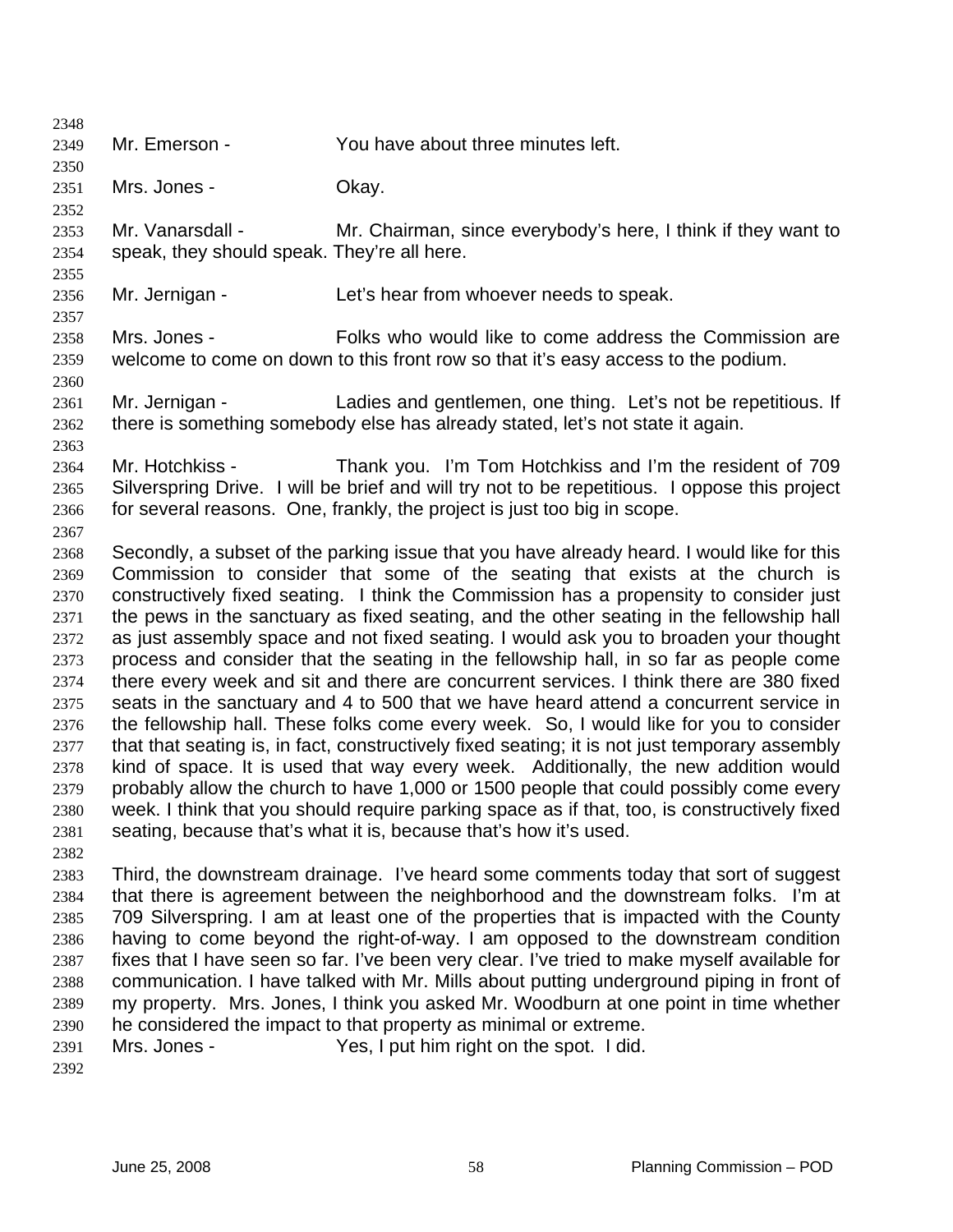Mr. Hotchkiss - You heard him hem and haw for quite a while, and finally you drew it out of him. And he said, well, okay, minimal. The fact of the matter—And he went on to say that he doesn't usually opine on aesthetics and those kinds of things. And clearly there's a reason for that: He's not an expert at it. If the impacts to my property were going to be put on his property, he would consider those extreme and he wouldn't have any hesitation about responding to you and saying that those are going to be extreme. This is a condition of my property that you see quite often after maybe a good rain, a half-inch rain, and if the water table's been up. This is what it looks like, and often it takes five days or longer before I can mow my yard. 2393 2394 2395 2396 2397 2398 2399 2400 2401

2402

2403 2404 2405 2406 2407 2408 2409 2410 2411 2412 2413 2414 2415 2416 2417 2418 2419 2420 The proposed ditch is to come up into my yard 10 feet and take away, basically, 10 feet of my front lawn. I consider that extreme. There's no way that it's going to look nice. One way to deal with that would be to put the piping underground. Options B and C that were attached to documentation you've seen propose that the piping that goes under the driveways uphill from me are increased from 12 inches to 15 inches. The reason why they're proposing that increase is because there's more water that's going to come by my house. There is on the parking lot of the church now probably less than an acre of asphalt parking that collects rain, and it distributes that rain both on the west side of Silverspring Drive and the east side. I am on the east side. What's being proposed is something probably short of another acre under roof that will collect water, put it into two retaining bins, and dispense that water down the east side. So, now we have twice as much water going into those retaining bins, and all of it is being re-engineered to come down the east side of Silverspring in front of my property. I don't think you need to really have a lot of water studies to understand that another acre under roof, and redirecting all that water to one side of the street instead of both sides of the street, is going to put significantly more water on my side of the street in front of my house. Frankly, I consider it nothing short of a double barrel water canon. That's what's coming at 709 Silverspring. Thank you.

2421

2422 2423 2424 2425 2426 Mr. Jernigan - The Mr. Hotchkiss, you do realize by Code, Henrico County Code, that when people come out and do improvements as they plan on doing, they can't worsen your condition, they have to correct it? Assuming that the engineers which has gone through our Public Works. You do have a problem here; we can plainly see that. But it should be better. If this is approved, that should—

2427

2435

2428 2429 2430 2431 2432 2433 2434 Mr. Hotchkiss - But that "better" should include aesthetics. What was discussed at one point in time was putting the ditch and riprap in the ditch. What I think is now, hopefully, being more considered is a ditch with the mesh. But frankly, when that comes up into my yard, it might take away the water problem, but it's going to cause my property to look worse and to be devalued, frankly. It's going to come 10 feet into my front yard. I just ask that you consider what that ditch would look like in front of your own houses.

| 2 T.J.J |                     |                                                         |
|---------|---------------------|---------------------------------------------------------|
|         | 2436 Mr. Jernigan - | Okay, thank you, sir.                                   |
| 2437    | Mrs. Jones -        | Thank you. Is there someone else who'd like to speak in |
| 2438    | opposition?         |                                                         |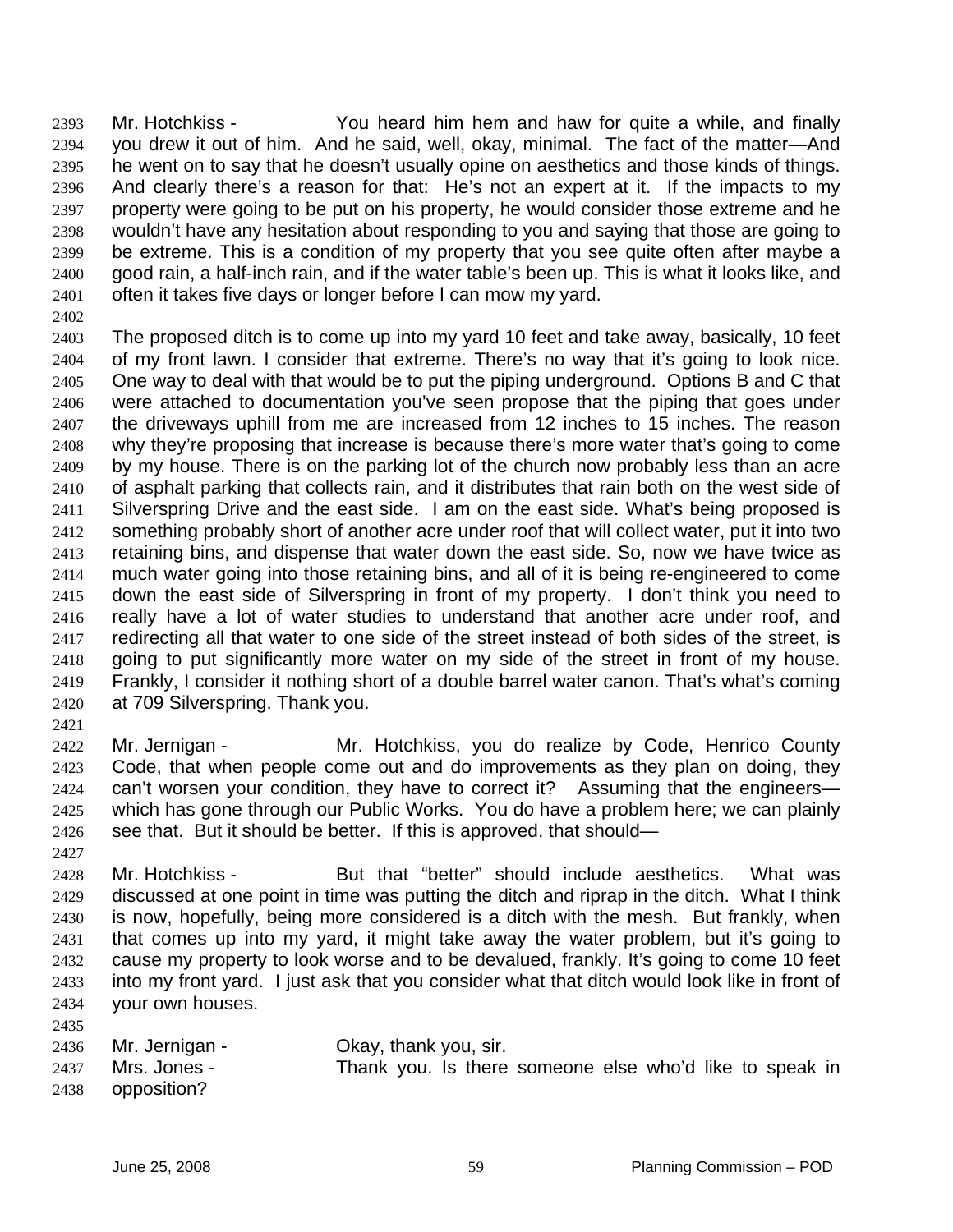2440 2441 2442 2443 2444 2445 2446 2447 2448 Ms. Cazon - Good morning. My name is Sylvia Martinez Cazon. I live at 606 Silverspring Drive. I'd like to go back to the picture of the actual project. I will be very [unintelligible]—no, the other one. That one. My house sits directly across from that project. That's what my family and I will see every day. That playground sits right across from my house. That noise, our bedrooms face that—Silverspring. The County staff observed that the playground should be moved inward into the building. On April  $7<sup>th</sup>$ , I sent an e-mail to the County, to Ms. Jones, with a copy to the church. I see that the project is still to have the playground right across from my house. I'd like an answer. Thank you.

2449 2450

2451

2455

2457

2459

2461

2439

Mrs. Jones - **Okay. All right. Mmm-hmm.** 

2452 2453 2454 Ms. Gilson - I just have one thing really quickly about this analysis. Because of lack of time, we did not really have a chance to go through it. In the third box—

- 2456 Mr. Archer - Excuse me, ma'am.
- 2458 Mr. Vanarsdall - What is your name?
- 2460 Mr. Archer - What is your name, please.
- 2462 2463 2464 2465 2466 2467 2468 2469 2470 2471 2472 Ms. Gilson - The Shangie Gilson. I live at 706 Silverspring Drive. The onsite parking requirement in the third box post-development is what the County is requiring, 155 spaces. Below is what we think should be required. How can you count one assembly hall and not count both, because the Code speaks to "uses" and not "when used." I just wanted to point that out. Assembly halls, use #15 without fixed seats, one for each 100 square feet of floor area. In doing that, that would be 197 spaces would need to be required. And one thing I just wanted to mention is Jim Strauss said that the education hall and classes are an accessory use and were not included here; however, Webster says, "A number of persons gathering together, usually for a particular purposes, whether religious, political, educational, or social," is the definition of assembly. Thanks.
- 2473 2474

2475

2477

- Mr. Jernigan Thank you, ma'am.
- 2476 Mrs. Jones - Thank you, Ms. Gilson. Anyone else?

2478 2479 2480 2481 2482 2483 2484 Ms. Tice - I'll be brief as well. I'm Miriam Tice. One thing that hadn't been mentioned yet is that their church doesn't intend to do this addition immediately. I'm quoting Dr. Harman, who is the head minister there, who in a public, quote unquote, town meeting on January 20<sup>th</sup> said, "We're going to do this, if approved, down the road. First, we're going to do a second site at the Columbian Center," which it's my understanding they have it under contract. So, in the interim, however, if this POD is approved today, our house value goes down by 55 grand, and we do have it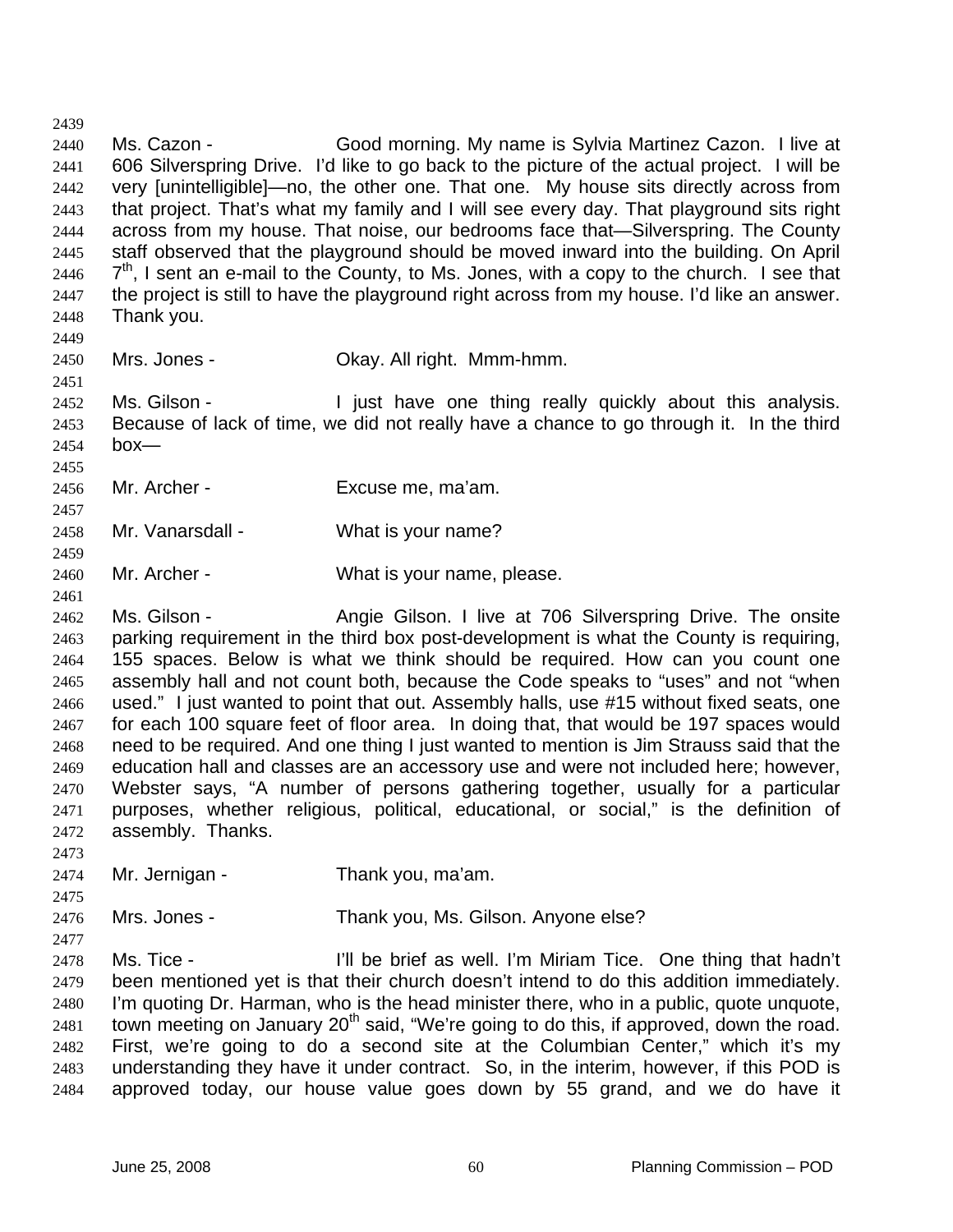documented—it's been turned in to you all—an appraisal. It goes down. We'd have to show it. In case we were to up and move, which we don't want to do, we'd have to show that for the next four or five years to any potential homeowner, or excuse me, potential homebuyers. I just wanted to bring that to your attention that their first priority—and again, to quote Dr. Hartman—is to do the Columbian Center. But in the interim, we have to live with this picture and this proposal—well, not proposal, but if it gets passed, we have to live with the fact that it's passed. That affects not just our home value, but I think it affects the home values of our neighbors as well. That's it. Thank you. 2485 2486 2487 2488 2489 2490 2491 2492 2493 2494 2495 2496 2497 2498 2499 2500 2501 2502 2503 2504 2505 2506 2507 2508 2509 2510 2511 2512 2513 2514 2515 2516 2517 2518 2519 2520 2521 2522 2523 2524 2525 2526 2527 2528 2529 2530 Mr. Jernigan - Thank you, Ms. Tice. Mrs. Jones - Thank you, Miriam. Is there anyone else who'd like to bring comments forward? I would like— Mr. Jernigan - We're going to have to wrap this up. Mrs. Jones - Yes. Mr. Vanarsdall - [Unintelligible.] Mrs. Jones - Excuse me, Mr. Vanarsdall? Mr. Vanarsdall - Go ahead, I'm sorry. Mrs. Jones - I'd like to bring the applicant's representative, as well as Malachi Mills, down to the podium for a moment, please. Next up after that is Mr. Jennings, so we can wrap up answers to questions here. First, for the church, if you could identify yourself, I have a number of questions that have been raised that I'd like you to address. Mr. Wilson - Good morning, my name's Frank Wilson and I'm an elder at Third Presbyterian Church. I'm standing in for Bruce Kay, who's out of the country at the moment. Mrs. Jones - Good morning, Mr. Wilson. Mr. Wilson - Good morning. Mrs. Jones - I'd like you, on behalf of the church, to please make response to the concerns that the neighbors had, starting with the mass and scale of the addition. Mr. Wilson - We've met with the neighbors on many occasions and we have tried to—We have a need. We have done a space needs analysis. We need more space for Sunday schools. The fellowship hall at the moment is being used for both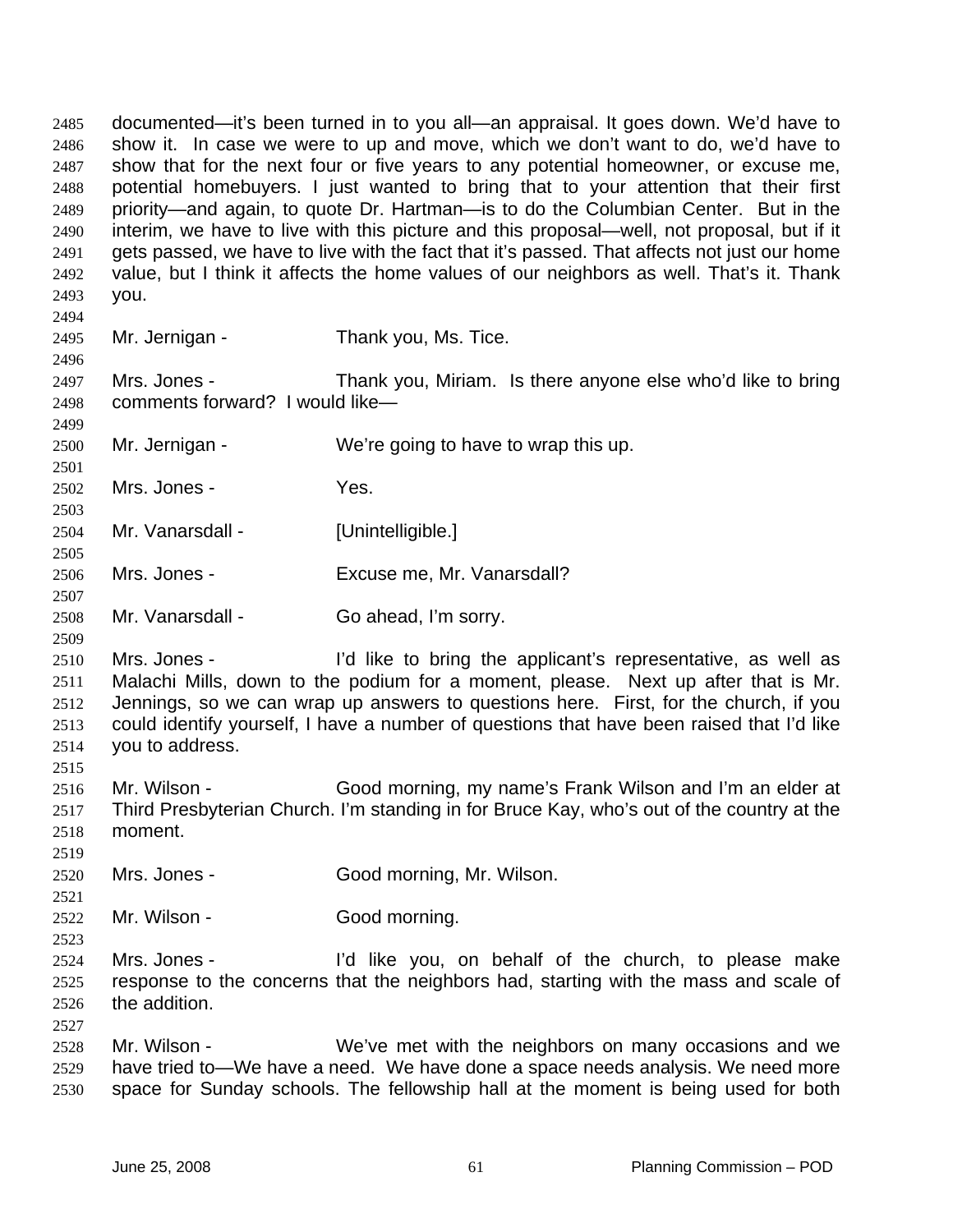worship and special events. It's very, very difficult to use the same space for two events, to try to break down and move chairs all within a very short period of time. We have a problem with very narrow corridors. Because we have multiple worship services, and Sunday school classes, we have children and adults having to pass each other. People want to stop and socialize, and it's very, very difficult in the facility as it is at the moment. So, with the addition and the build-out, about 30% of the total floor area will be dedicated to passageways and public thoroughfare areas. We've tried to minimize the height of the building. The architect has already addressed this. We've tried to break up the façade to smaller elements to try and minimize the aesthetic impact. I believe that we've gone out of our way to try and meet the requirements of the neighborhood. 2531 2532 2533 2534 2535 2536 2537 2538 2539 2540 2541

2542 2543 2544 2545 Mrs. Jones - Can you address the tot lot concerns that have been brought up, the noise and the location of the tot lot. It was suggested that this be brought to the interior of the structure, and I'd like you to tell the Commission why that was not a possibility in your view.

2547 2548 2549 2550 Mr. Wilson - Well, could I just first say that the tot lot is used by the local neighborhood, as well as the church. It's open to anybody, so we think it's a resource for the whole community. The location of the tot lot has been pulled back to within the setback of the building so as not to project into the 40-foot setback.

2552 Mrs. Jones - The And the noise?

2554 2555 2556 2557 Mr. Wilson - Well, tot lots are used mainly during the daytime. I'm not aware of situations where there's been noise at night, where people are not going to be able to sleep because of children playing in the tot lot. It's pretty much a daytime activity and on Sundays during worship services.

2558

2562

2546

2551

2553

2559 2560 2561 Mrs. Jones - All right. I'm going through my list here. The fact that the church has given the indication that they don't want to build what would be approved by this POD right away and are considering other locations, can you speak to that?

- 2563 2564 2565 2566 2567 2568 2569 Mr. Wilson - Well, from a straight economic point-of-view, we are not in a position to do anything. It's not planned to do anything in the short-term. We want to be able to have the right to be able to do this expansion in the future. I think it's been alluded to already—it may happen in a few years time. We are looking at other sites, so we have other options available as well. We do have a need at our present facility, but we don't anticipate anything happening within the next year or so. It's something we plan to do in the future.
- 2570

2571 2572 2573 2574 Mrs. Jones - Ckay. Thank you. If you won't go too far, though. Mr. Mills, I would like you to specifically answer something that hasn't been brought up yet, and that is the phasing of the construction and the plans that are in place to minimize impacts to the neighborhood.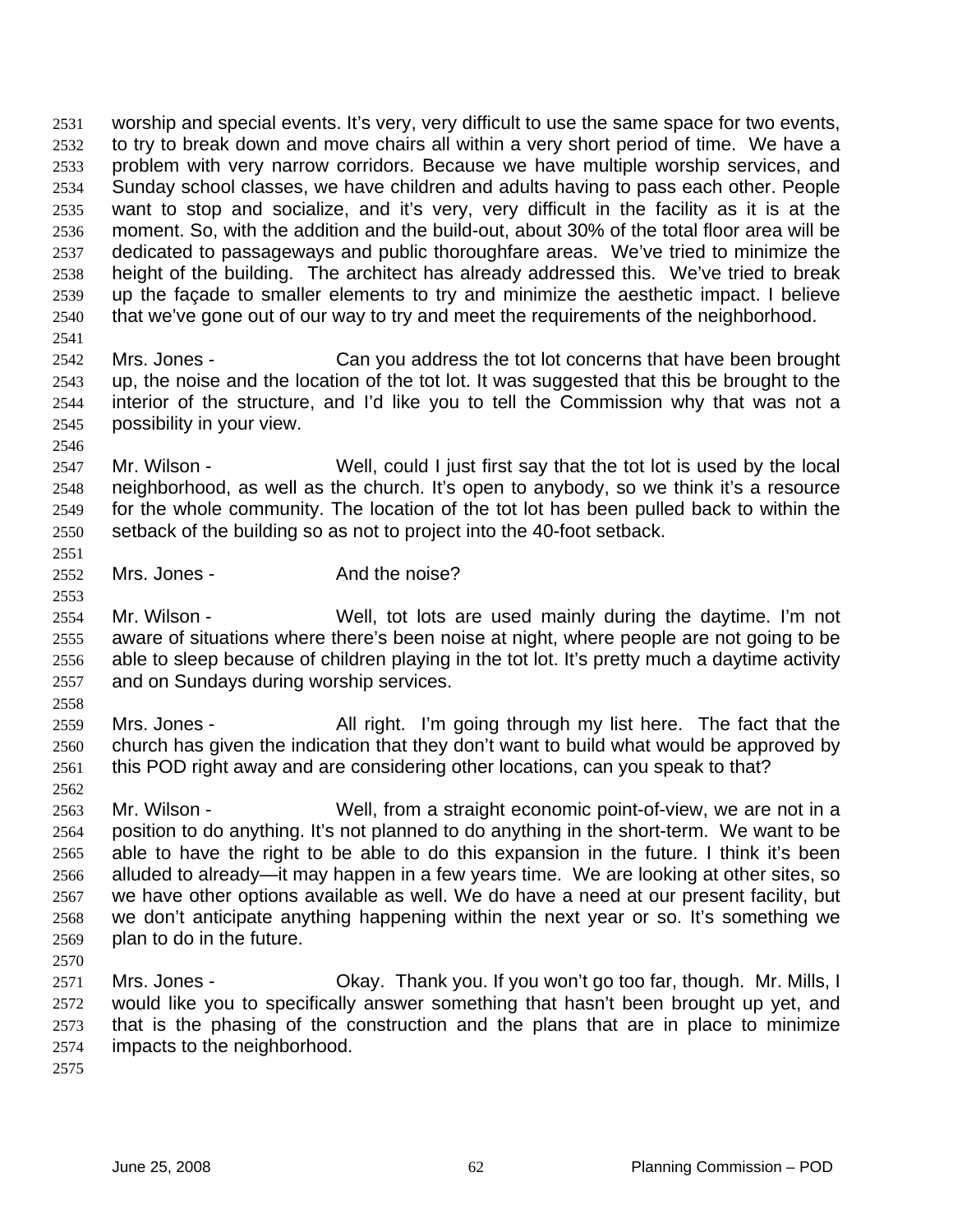Mr. Mills - Yes ma'am. Initially, the POD was designed for satisfying the needs, providing the footprint, the parking, and all the drainage issues all at one time. As we've done this timeline, we've looked at the practicality of building this. Some of this timeline that Mr. Wilson was speaking to as well is we know that parking is an issue. We wouldn't want to just suddenly be on the north parking lot, the west parking lot, trying to build a building. We realize the first thing we can do is our first phase, now within the POD documents that we've designed. Phase 1 is the north parking lot expansion. Being that it's critical on parking issues as it relates to the neighborhood, it's critical on drainage as it relates to the neighborhood, and also Tuckahoe Elementary where we do share parking. During the week, Tuckahoe parks in that northern parking lot. During Sundays and Wednesday evenings, we use the Tuckahoe parking lot. There are approximately 56 spaces that we share in this that we've done for decades. The north parking lot would be able to expand from the 49 spaces to 60 spaces. We could then achieve the underground detention that would relieve the acre or so of drainage that runs down through Frayser and Hotchkiss, to then direct it to a conveyance that is adequately sized with our detention. That would be done and finished before we would go to what we phased in as Phase 2, which would include any work on Silverspring. 2576 2577 2578 2579 2580 2581 2582 2583 2584 2585 2586 2587 2588 2589 2590 2591 2592 2593

2594 2595 2596 2597 2598 2599 2600 2601 2602 2603 2604 2605 2606 2607 2608 The portion of improvement along our frontage in front of the two houses is a widening, where we would provide—it varies, but it's from zero to about a six-foot widening of asphalt and a straight extension of the curb and gutter that's there. We would close off the driveway that accesses that portion of the western parking lot onto Silverspring, which is a key element in breaking the bad habits of the 20 to 30 folks that seem to want to park down Silverspring and towards Carriage Lane. We're impeding that cut-through to take traffic conveniently out of the neighborhood. It's not convenient for them, but convenient for, say, a parishioner who comes in, the parking lot's full, and they want to just pull down Silverspring and find a parking place. We try to discourage it as best we can, but habits are hard to break. Physically separating that from Silverspring is a big deterrent to people parking. They are really going off site, because we're providing the landscaping, the hedgerow, the curb. There won't be any vehicular access, and eventually when we do the building, the fencing—no doors are accessible into the structure from there, they are really remote to a reasonable access to the sanctuary or fellowship gathering areas for assembly. We feel like we will break that chain.

2609

2610 2611 2612 2613 2614 It's also a matter of if, when we do get into the Option C and the downstream drainage improvement, we would effectively do that as well. The timing of issues would be smart that we would do this parking lot when school isn't in, and do these improvements on Silverspring when there's no bus traffic and other issues to minimize it during the summer, and it's also the driest season.

2615

2616 2617 2618 2619 2620 2621 Phase 3 would then be we would demolish the homes, the two homes, springing everything off with the fencing and whatnot, and then we would only be onsite dealing with the displacement of the smaller parking lot. Then by way of all of that phasing, that's how we would see it being built in a sequence. I think the biggest concern would be that year, year and a half that the construction team would be on site physically building buildings. In discussions with Brett Graves, the project manager that has been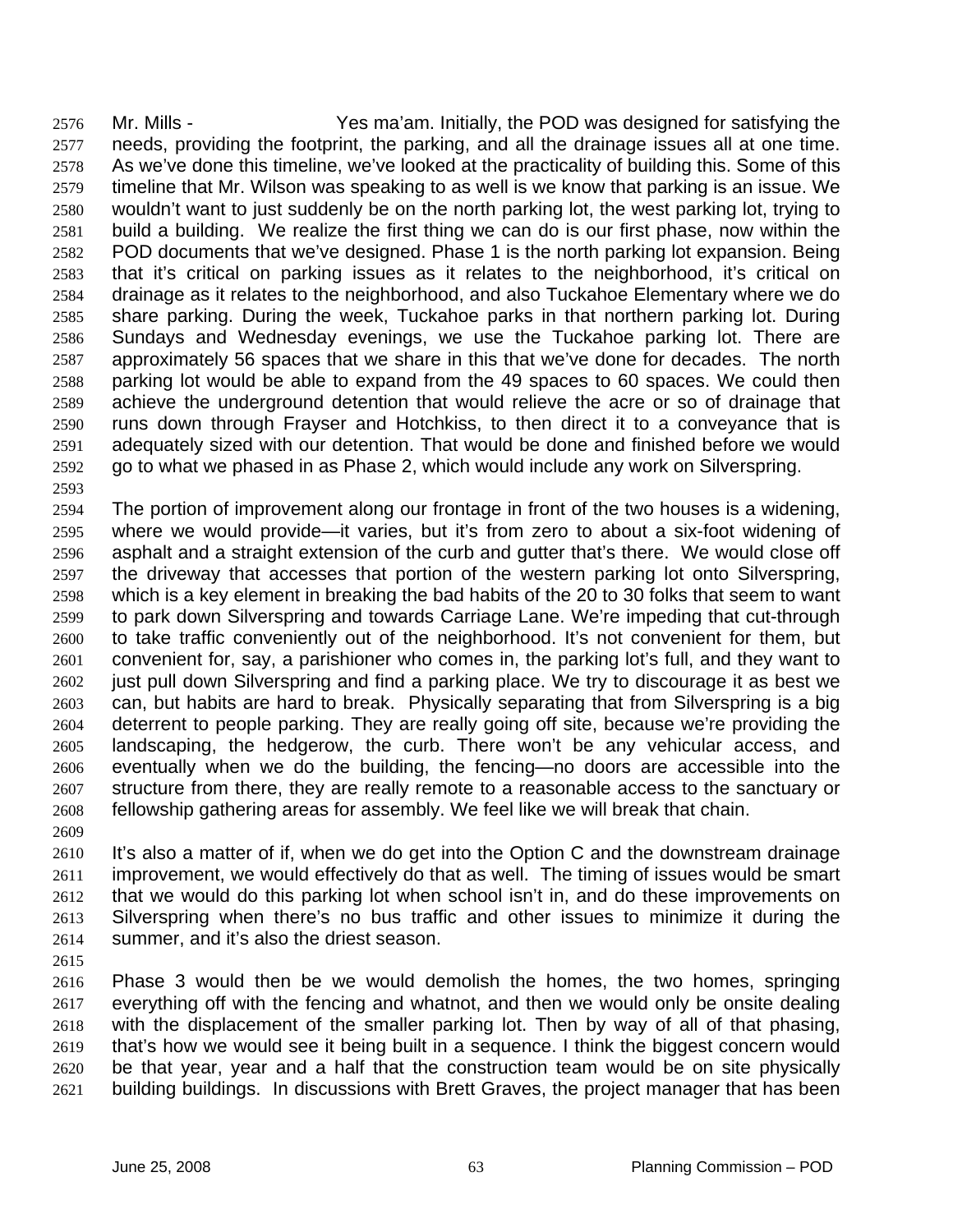working through us on the value engineering, he and I have had detailed discussions on how to actually deal with the construction traffic. They specialize in this kind of tight knit, or even more urbanized areas. He clearly tells me that we would sit down with the school officials and the neighborhood. I think the timing would dovetail together that, obviously, the folks leaving for businesses would be early in the morning, but then you'd have that little bit later for students, folks with their kids, and also the school traffic. If it would conflict with school hours from the standpoint of the season, we would look to modify any kind of work schedules to accommodate the school and the neighborhood from 8 to 3 construction time, and traffic in and out, or periods that had stopped. Mr. Graves is aware that he's going to have stage everything and only deliver during certain hours. 2622 2623 2624 2625 2626 2627 2628 2629 2630 2631 2632 2633 2634 2635 2636 2637 2638 2639 2640 2641 2642 2643 2644 2645 2646 2647 2648 2649 2650 2651 2652 2653 2654 2655 2656 2657 2658 2659 2660 2661 2662 2663 2664 2665 2666 2667 Mrs. Jones - Right. Mr. Mills - The Music of the midday when the kindergartners aren't breaking out, or the kids coming and going. He has told me that he's very clear with any crew that's assigned to this job, if a guy shows up in a work van and tries to park, he's no longer welcomed on the job. Mrs. Jones - This would be settled before the permits are in place. Mr. Mills - Correct. When we know the timing. Again, the season will tell us an awful lot, too. We'd like to do most of it when it's non-school, in the summer months. Mrs. Jones - Ckay. Mr. Mills - The weather's good and there's not as much traffic during the day-to-day. Mrs. Jones - Would you just give me a yes or no on will the proposed— This is difficult; there are so many issues, I realize. Will the proposed ditch take 10% of Mr. Hotchkiss' front yard, as proposed? Mr. Mills - No ma'am. The ten feet I think Mr. Hotchkiss is concerned about is actually right-of-way from the edge of the pavement where there is no ditch. We do not need to go onto his property to achieve this standard ditch section. Mrs. Jones - Okay. I just wanted to be clear about that. All right, I thank you. Mr. Jennings, I just have one question, please, about parking, and then I think we'll have addressed the issues that were raised. Mr. Jennings - Yes, Mrs. Jones. Mrs. Jones - Thello, Mr. Jennings.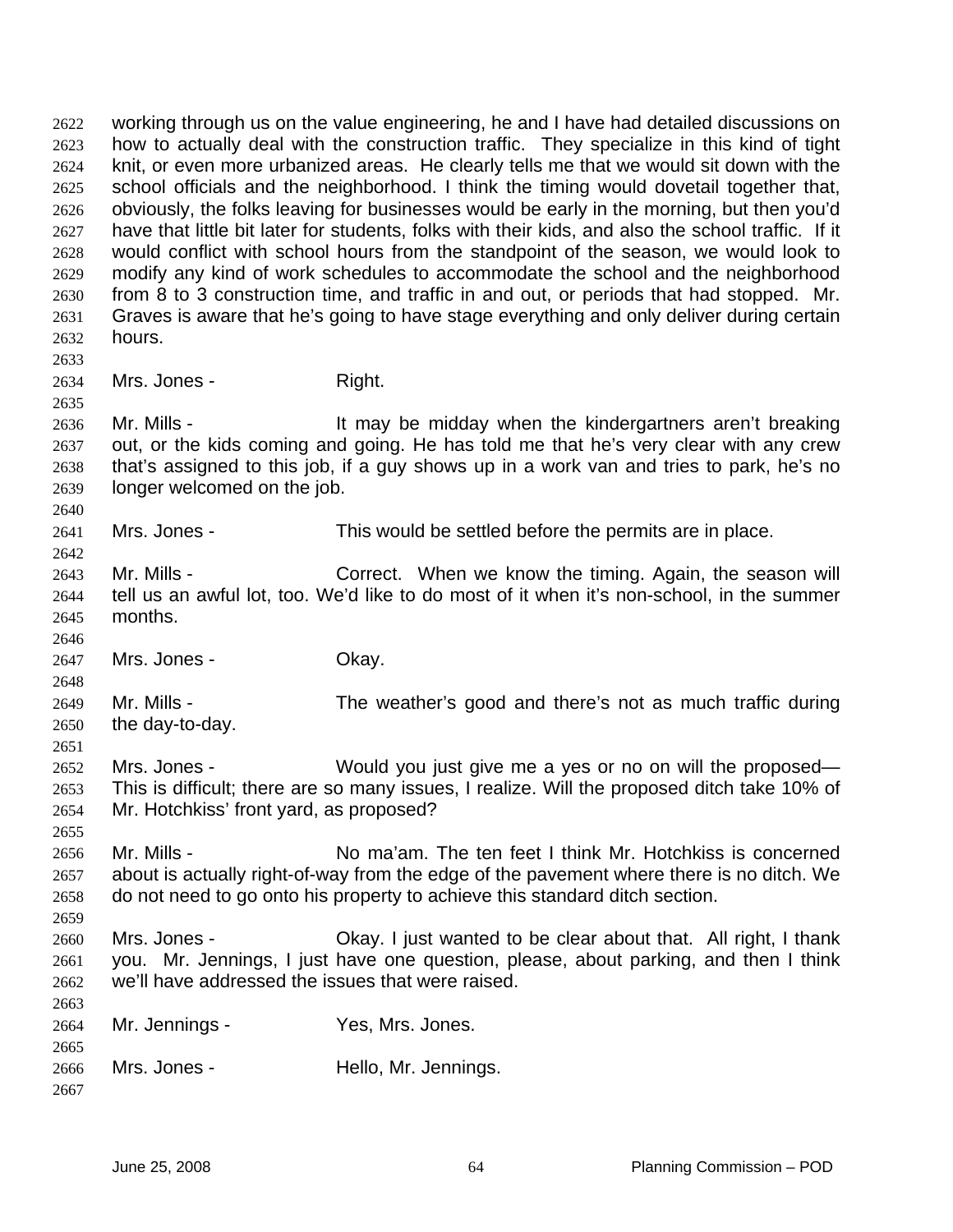2668 Mr. Jennings - Hello. 2669 2670 2671 2672 2673 2674 2675 2676 2677 2678 2679 2680 2681 2682 2683 2684 2685 2686 2687 2688 2689 2690 2691 2692 2693 2694 2695 2696 2697 2698 2699 2700 2701 2702 2703 2704 2705 2706 2707 2708 2709 2710 2711 2712 Mrs. Jones - We've had quite a few discussions about parking, and certainly about line-of-sight issues, and the streets around this proposal. It is a key element to this. I think that the on-street parking, while it is not counted in our number, has been a concern on your part, certainly for safety if nothing else. Mr. Jennings - Yes ma'am. Mrs. Jones - You have signed the curve on Silverspring, and there's also signage in place to prohibit parking in front of residences along Forest. Do you anticipate that additional signage is needed for the safety of this project or for any other reason? Mr. Jennings - Along this side of Forest, along Silverspring, no. But on the other side of Forest, I've noticed that cars have been parked there that cause sight distance problems getting out of some businesses over there. I will need to restrict some additional parking on Forest on the opposite side of the church. On their side, I feel that it's adequately signed. Mrs. Jones - **Okay.** Thank you very much. Unless there's anything else you'd like to add to this— Mr. Branin - I'd like to ask Mr. Jennings a question, if I may. Mrs. Jones - Please. Mr. Branin - The Mr. Jennings, if the neighborhood itself, Silverspring in particularly, requests "No Parking" signs on their street, will the County, by request, provide those? Mr. Jennings - The Unit of the state of the sign, the regulation type, and if they agree to not park in front of their houses also. It'll also apply to them. Mr. Branin - But that's—Answer the question I ask. If they request it and it was explained the definition and parameters, would the County provide it? Mr. Jennings - Yes, if it's an acceptable sign and it's able to be enforced by police. Mr. Branin - **Do** we have signs that limit parking from 8 to 6 p.m. or anything like that? Mr. Jennings - We have some signs in some neighborhoods near some schools that we've restricted parking from, like, 9 to 2 p.m. The reason we restricted those is because the cars were parking blocking sight distances, they were blocking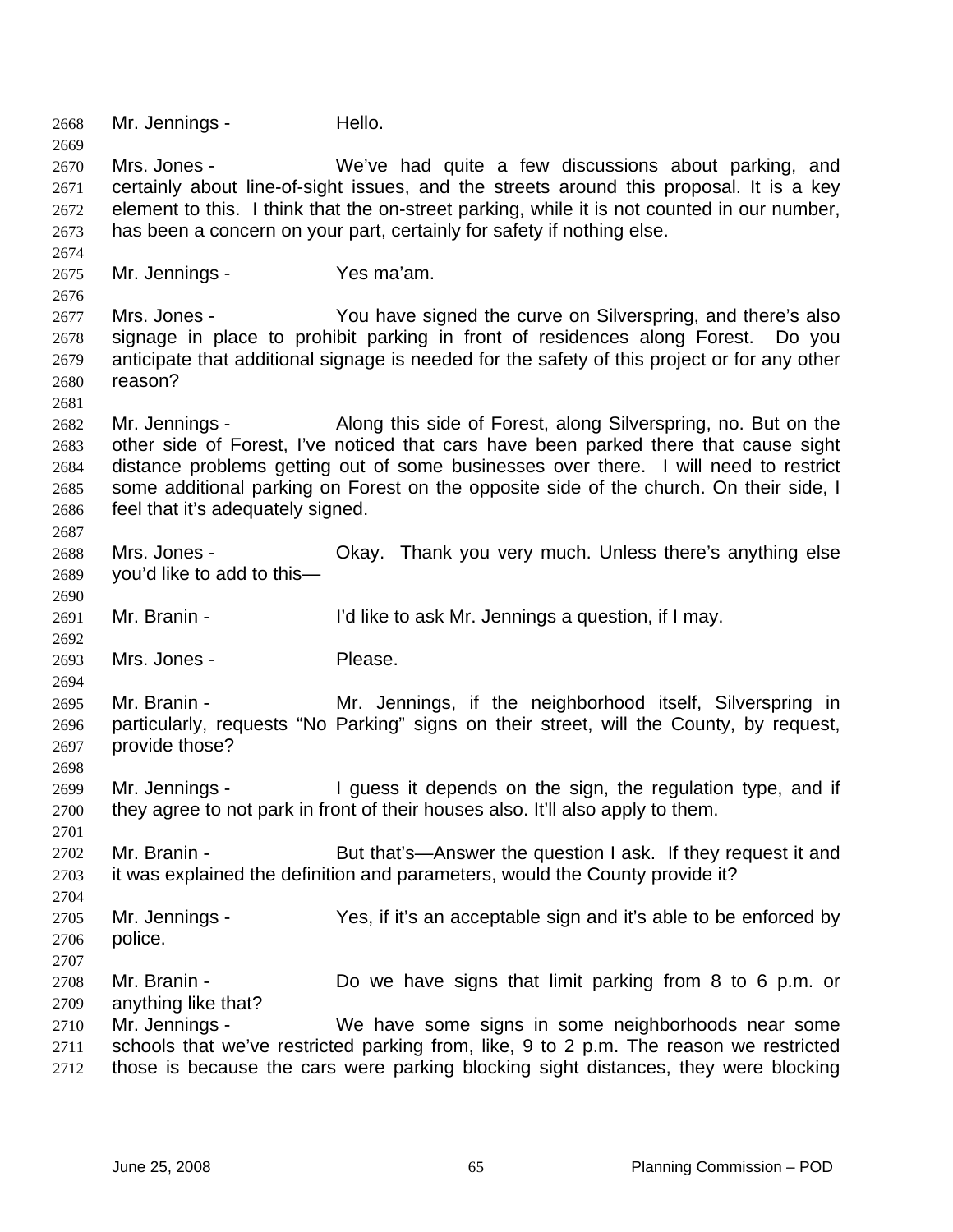- mailboxes, and they were making it very difficult to get in and out of driveways, so it was a traffic safety hazard. So, yes it has been done in other locations. 2713 2714
- 2715

2718

2720

2716 2717 Mr. Branin - If we have numerous cars parked on a neighborhood road, and people are trying to get out of their driveways, would that cause sight problems?

- 2719 Mr. Jennings - The Music of the If it's a traffic safety hazard, yes sir.
- 2721 Mr. Branin - Thank you. That's all I had to ask.
- 2722

2731

2736

2723 2724 2725 2726 2727 2728 2729 2730 Mrs. Jones - Mr. Branin, we did talk about a lot of those options, and for various reasons, feeling that it was difficult for enforcement to have some of the neighborhood streets signed for specific times only, that the enforcement may not make this a desirable result. However, obviously, Mr. Jennings is willing to take a look at situations that arise, and would be happy to accommodate something that is needed, realizing that restrictions apply to everybody, including residents, and guests of residents. We do have problems with the neighborhood being affected, as well as those who come to the church. But those are certainly valid considerations.

2732 2733 2734 2735 All right. The only other thing I'd like to do is to ask of our director if he would please address—if you'd like to—the issue that's been brought up about the appraisal and property values, if there has been any indication in past cases with churches in close proximity to homes and the diminution of property values.

2737 2738 2739 2740 2741 2742 2743 2744 2745 2746 2747 2748 2749 2750 2751 2752 Mr. Emerson - Mrs. Jones, I really couldn't provide an opinion in regards to property values in relation to adjacent churches. I do think that's, obviously, in the eye of beholder, and whoever's appraising the property, and wants to purchase it, or sell it. In the decision that you're making today, the appraised value of a property and the impact really don't have a role. The Commission does have two different types of decisions they make. They make recommendations to the Board of Supervisors on zoning issues. Those are allowed uses, and that becomes a legislative decision. There is much more discretion in those decisions to consider other extraneous issues, such as possibly property value impacts. Those are then made by the Board of Supervisors after recommendation by the Planning Commission. The decision in front of you today is based on a development plan for a use that's already allowed, so the use decision has already been made. The decision in front of you today is, does this use fit on this property based on the regulations that are contained in the zoning ordinance. That decision is what's in front of you today and, of course, you have staff's opinion on that. We feel that it does fit the regulations as consistently applied to other uses of this type, and we've recommended approval.

2753 2754

2755

Mrs. Jones - Thank you, Mr. Director. All right.

2756 2757 2758 Male - May I say one thing? I have one request. This letter that you've asked Mr. Mills to address, the neighbors that are directly affected on this drainage issue would like to be included as a part of that letter or part of that agreement,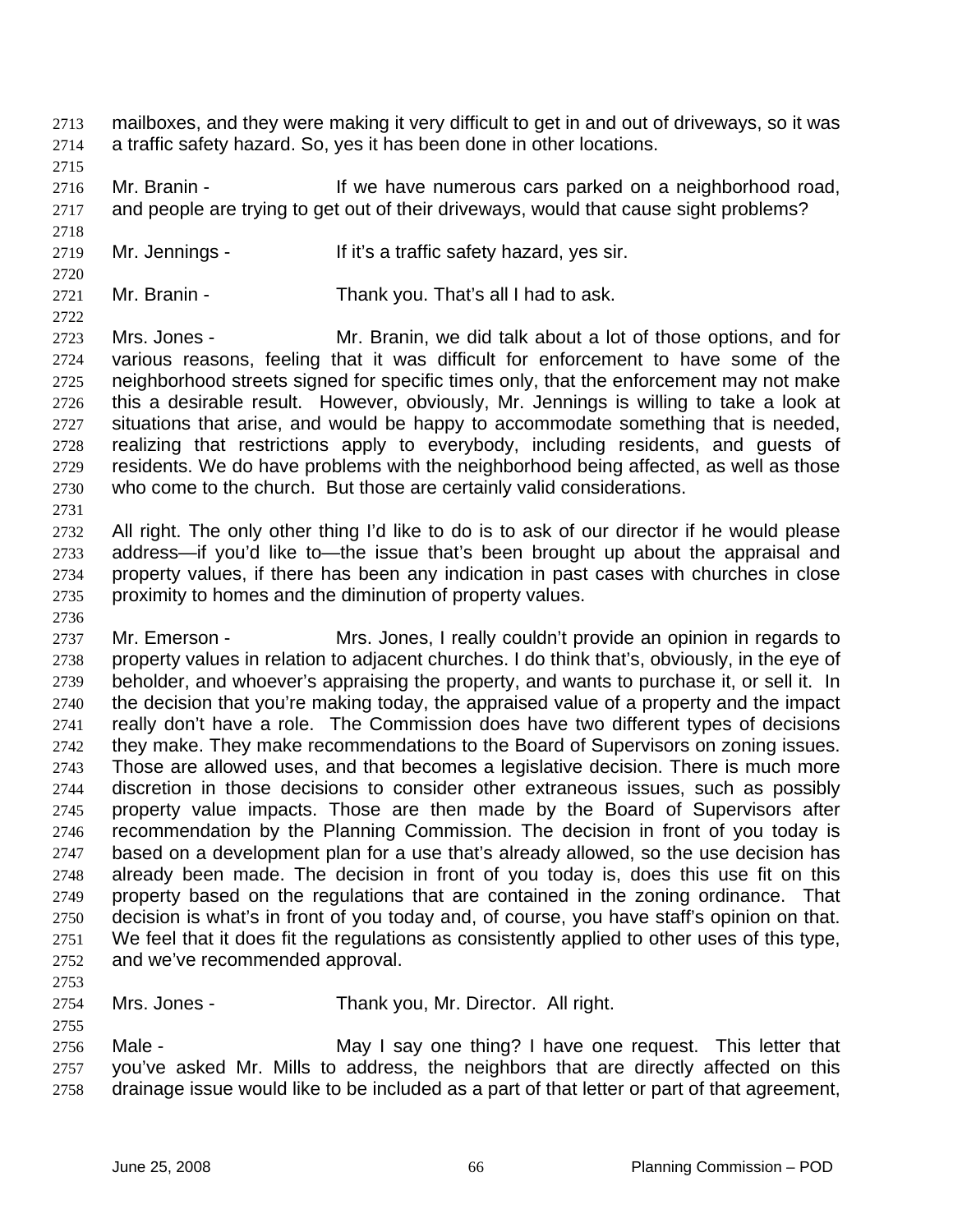if at possible, so that they would have some standing in the event something was not done properly as to what the applicant agreed to do. 2759 2760

2761

2763

2762 Mr. Emerson - Mrs. Jones, I don't believe that we could do that.

2764 2765 2766 2767 Mrs. Jones - I don't believe that they can be involved in the signing of the letter; this is from the applicant. However, the applicant and the County have been very open with the neighborhood as to what those elements are that will be considered in Option C.

2768

2769 2770 2771 2772 I will tell you I am very, very happy that this has come to this point only because I feel it is time. I am not happy with the decision-making process because I know that at the end of the day, we will all wish that something could have been worked out differently. That's the essence of decision-making.

2773

2777

2774 2775 2776 We've heard a lot about the case. I do have some comments I'd like to make because I'd like to bring together my thoughts about it for you to hear. With that, I think I'll just let you know how I feel about it, and then I will make a motion.

2778 2779 2780 2781 2782 2783 2784 This POD in front of us today represents almost limitless effort and absolutely untold hours of scrutiny, consideration, and discussion by the neighbors in Spottswood Park Civic Association; by the church through their representatives and their consultants; by the Planning Department staff; other County agencies, myself, your elected official; and administrators within Henrico County. I cannot overstate how much attention this case has received, because it should. This has been a very important case in that it has brought many, many issues into focus and under discussion.

2785

2786 2787 2788 2789 2790 2791 2792 2793 2794 2795 I also can't overstate how supportive Jim Strauss has been to me, to the neighborhood, and to the church as we've worked through each and every detail. He has met individually with many of you in the neighborhood. He's attended group meetings at night. He's worked with the applicant, he's directed questions to appropriate agencies, he's researched other issues, and he generally has spent the last year on speed dial for all of us. I do believe that he has been incredibly patient and of invaluable help. I can't thank him enough. Many others in the County, and that includes certainly Mr. Jennings, Mr. Woodburn, everyone that has been involved in this, I'm grateful for their support as well, but Jim has been the point man for everyone and he's really done a wonderful job.

2796 2797 2798 2799 2800 2801 2802 The Spottswood Park community has raised the bar of civic involvement to a new level, at least in my experience. You are a very close-knit group. Some of you are professionals in the fields of law, planning, and in building. Others of you have an incredible passion for being involved in the public process. You've represented your neighborhood well. You have shown great conviction, and it really has been my privilege to work with you throughout this POD process. I admire your energy, your organization, and absolutely your tenacity with this project.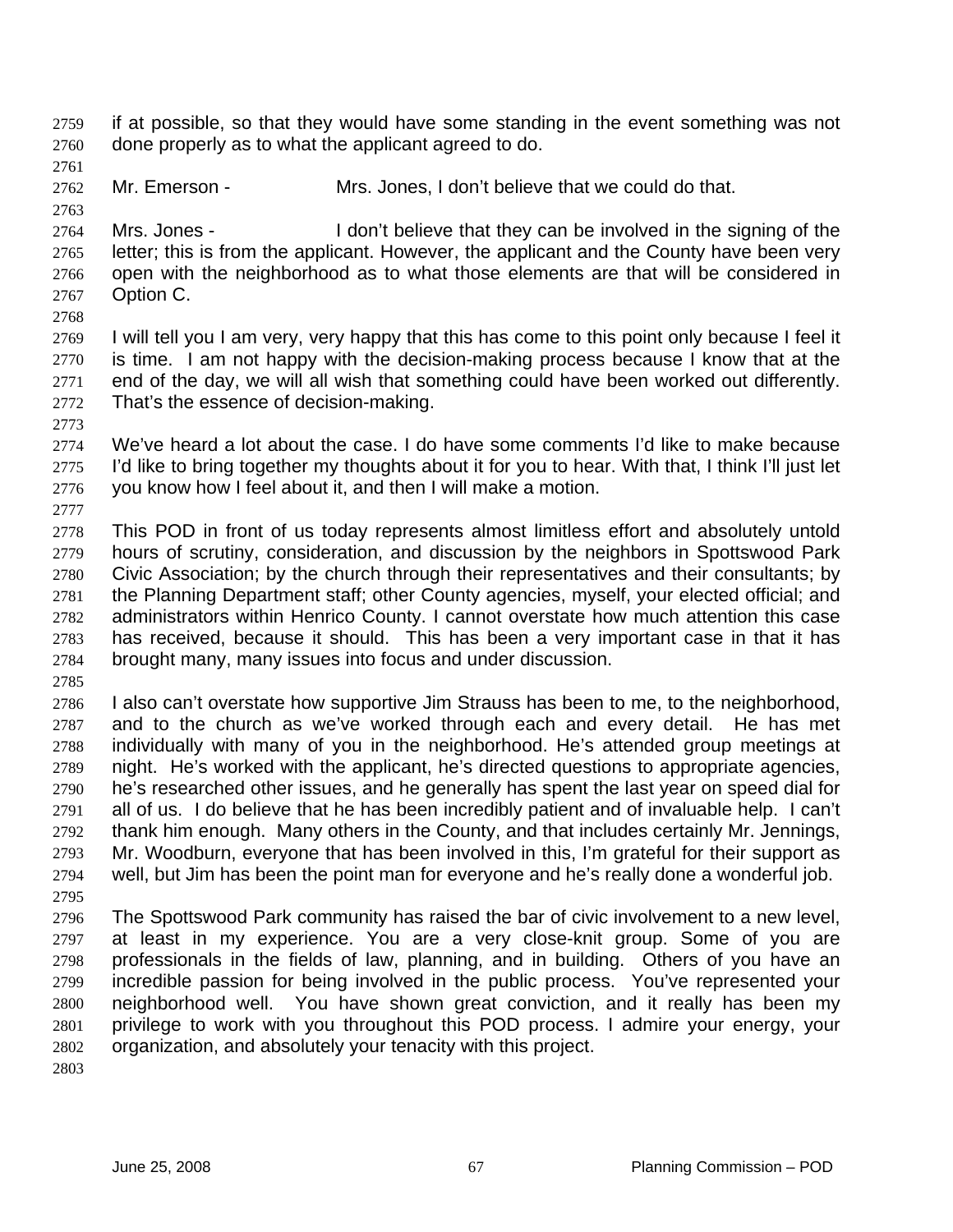The church has spent considerable time and resources to design a building that they feel will accomplish their goals for their worship and the needs of their membership. And to their credit, they have pursued some County and neighborhood concerns far beyond what is normally done at this stage of plan of development, and in an effort to accommodate requested aspects of drainage and landscaping, primarily. Plans have been revised and deferrals have been granted in order to have time for further discussion. I do want to thank the church for their responsiveness to some of these issues. The one element of the plan which the church has not wished to change, and the one which is arguably most important to the neighborhood, is the size of the requested addition. Everything else emanates from that. It is the driver for the entire issue we're here discussing today. On this one aspect, we could not find compromise. 2804 2805 2806 2807 2808 2809 2810 2811 2812 2813 2814 2815

2816 2817 2818 2819 2820 2821 2822 2823 2824 2825 2826 2827 This POD has focused attention on many aspects of our plan of development process, in particular on the changing role of large community churches within residential zoning districts. I suggest that the Code is clear as to the requirements which this POD must meet; however, as churches fulfill expanded roles from those in decades past, there is certainly a question as to whether these changes are fully reflected in our ordinances. There is history to this case, as those who've spoken today, all of you, have described. This is documented through pages and pages of testimony through previous additions, the variance lot, and other testimonies. We've seen that an agreement in one case has the potential, unfortunately, to limit the ability to craft solutions in another. This is what we call "unintended consequences," and I think we've seen a little of that at work here. The right of a property owner to use their property for permitted by-right development within the requirements of the Code is also a key element in this case.

2828

2829 2830 2831 2832 2833 2834 2835 2836 2837 2838 2839 2840 2841 The church's request to expand to meet the vision and scope of their ministry in an ideal situation could be balanced perfectly with the neighborhood's desire to maintain the look and feel of their current community. That would be perfect. But since that balance is never perfect, many neighborhood meetings, as well as smaller meetings to address specific aspects of this POD, have all been geared to find common ground and areas of compromise that would lead to a reasonable blend of the church's permitted development and resolution of the neighbors' concerns. These included, as you heard today, architectural compatibility with the residential setting, the drainage implications, the traffic, the parking, the use of the facility, the construction phrasing specifics, landscaping to screen and help with noise and light mitigation, and other items. County staff and I have tried to help facilitate those compromises between the church and the neighbors. We've succeeded, I believe, in some respects, and unfortunately, we have not succeeded in others.

2842

2843 2844 2845 2846 2847 2848 2849 The church has submitted a plan of development that has been approved by all departments following extensive and prolonged evaluation, received a recommendation of approval from the Planning staff, and which meets all of the requirements of the County's ordinance. This case has been evaluated with the same standards and regulations applied to other church expansions in our County, and will have to be approved or denied based on those same standards and regulations. If approved, it will move forward to landscape plan and lighting plan, which will involve further meetings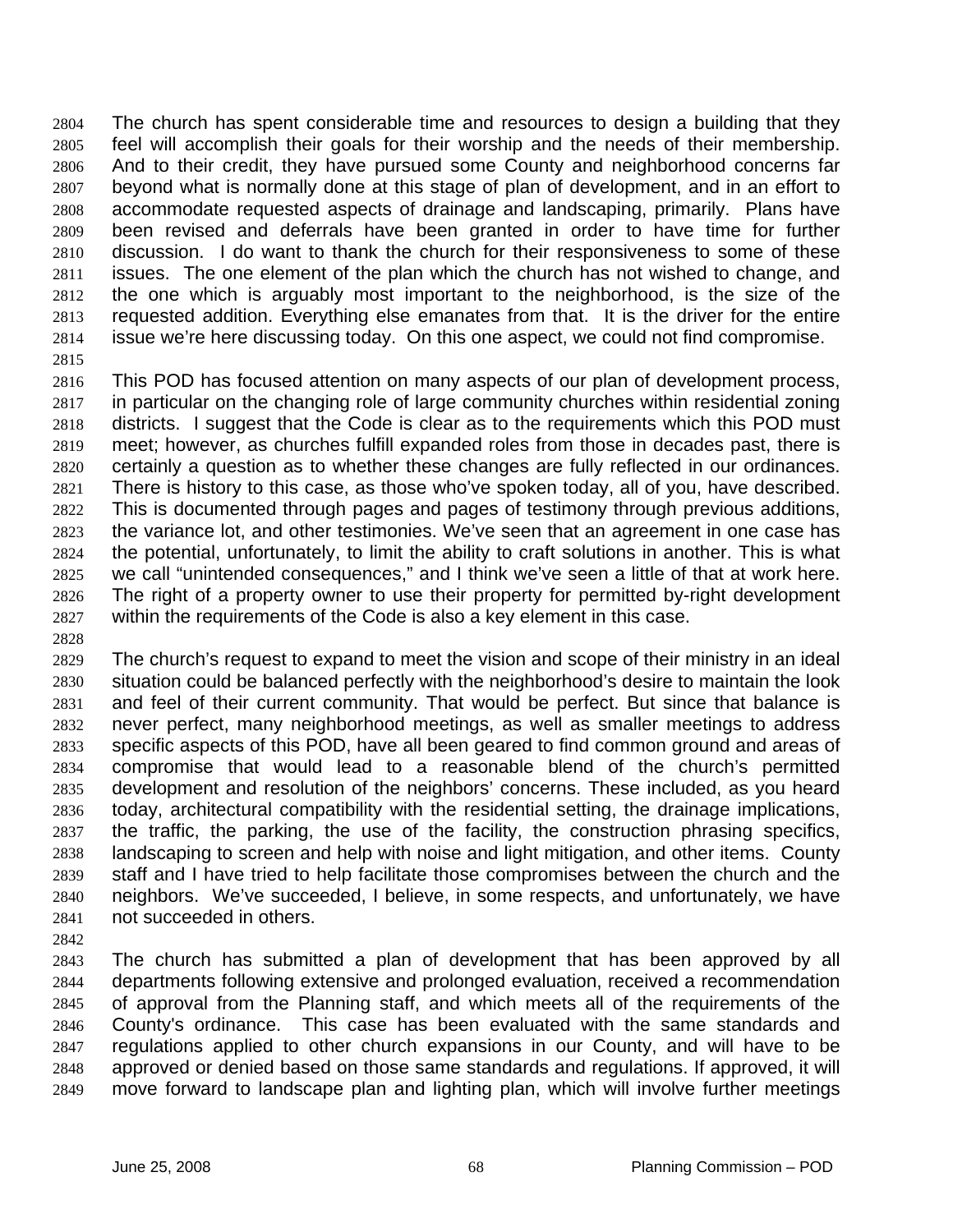with neighbors, and a hearing before the Planning Commission. There will be conditions in place that must be satisfied prior to the approval of final construction plans. 2850 2851 2852

2853 2854 2855 2856 2857 2858 2859 2860 2861 Still, I must tell you that of course I realize that the perfect balance has not been struck. That balance that we would love to meet with every case between the needs and request of the applicant, their ability to do what they wish to do by right, and the requests and the feelings of the surrounding neighbors. That balance is elusive. We try always to get it perfect. We always can't. At the end of the day, all parties involved, I would hope, could at least agree that the process has been fair, and this incredibly extensive review of the POD has insured compliance with applicable requirements of the County zoning ordinance, as well as the fact that it's uncovered some specific points of compromise wherever that was possible.

2863 2864 2865 2866 2867 2868 2869 2870 2871 2872 As you've heard other folks tell you—both Mr. Strauss and our Director—zoning cases are legislative in nature. In those particular cases, the governing body has the discretion to reject them if reasonable people can disagree about the propriety of granting or denying them. On the other hand, this is a POD, and POD cases are administrative in nature. You've heard them referred to as ministerial. This means they should be approved if they meet all the requirements of the County Code. Along the way, it is my hope that the discussions that we've held, the understandings we've reached in some aspects have made this a better case for everybody. I have tremendous respect for both sides of this issue. I am bound to operate by the legal requirements of my authority.

2874 2875 2876 2877 2878 With that, I must move for approval of POD-3-08, Third Presbyterian Church Addition, with the annotations on the plan, the standard conditions for developments of this type, and additional conditions #9 amended, #11 amended, #29 through #33, #34 as amended today with the insertion of the words, "by letter of agreement dated 6/25/08" between "provided" and "along," and with condition #35.

- 2880 Mr. Jernigan - We have a motion by Mrs. Jones. Do we have a second?
- 2882 Mr. Archer - Second, Mr. Chairman.
- 2884 2885 Mr. Jernigan - Motion by Mrs. Jones, seconded by Mr. Archer. All in favor say aye. All opposed say no. The ayes have it; the motion passes.
- 2887 2888 2889 The Planning Commission approved POD-3-08, Third Presbyterian Church Addition, subject to the annotations on the plans, the standard conditions attached to these minutes for developments of this type, and the following additional conditions:
- 2890

2862

2873

2879

2881

2883

- 2891 2892 2893 9. **AMENDED** - A detailed landscaping plan shall be submitted to the Department of Planning for review and Planning Commission approval prior to the issuance of any occupancy permits.
- 2894 2895 11. **AMENDED** - Prior to the approval of an electrical permit application and installation of the site lighting equipment, a plan including depictions of light spread and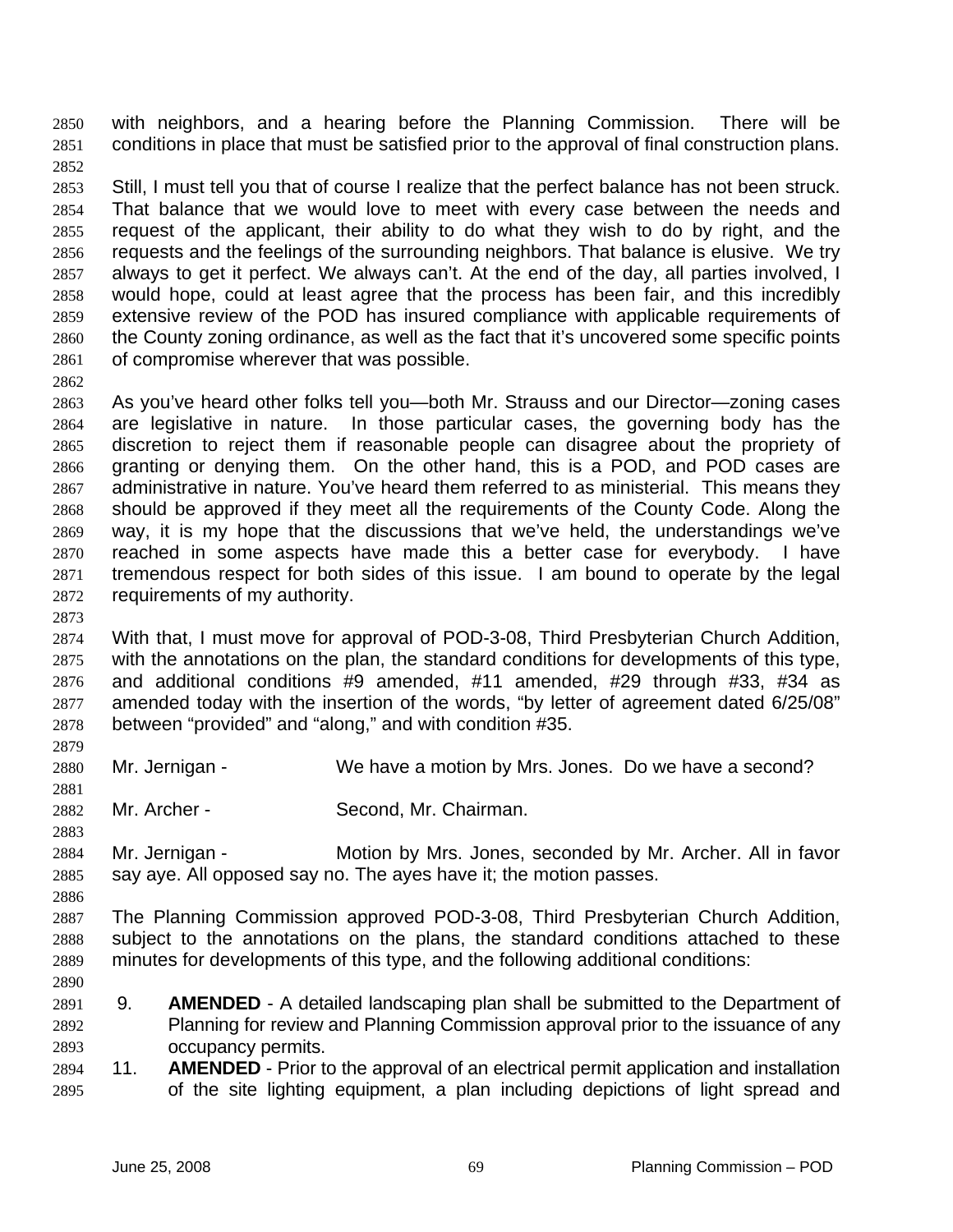intensity diagrams, and fixture specifications and mounting height details shall be submitted for Department of Planning review and Planning Commission approval. 2896 2897

- 2898 2899 2900 29. Approval of the construction plans by the Department of Public Works does not establish the curb and gutter elevations along the Henrico County maintained right-of-way. The elevations will be set by Henrico County.
- 2901 2902 2903 2904 2905 30. The location of all existing and proposed utility and mechanical equipment (including HVAC units, electric meters, junction and accessory boxes, transformers, and generators) shall be identified on the landscape plans. All equipment shall be screened by such measures as determined appropriate by the Director of Planning or the Planning Commission at the time of plan approval.
- 2906 2907 2908 2909 31. A construction staging plan which includes details for traffic control, fire protection, stockpile locations, construction fencing and hours of construction shall be submitted for County review and prior to the approval of any final construction plans.
- 2910 2911 2912 32. In addition to the required parking for the sanctuary, the owner shall provide additional parking for the proposed multi-use room at the parking rate for assembly use (1 parking space per 100 square feet.)
- 2913 2914 33. The existing fellowship hall shall not be used for a third concurrent church service.
- 2915 2916 2917 34. Drainage improvements will be provided **by letter of agreement dated 6/25/08**  along Silverspring Drive in accordance with the Director of Public Works approval of Option C, as outlined in Public Works letter dated June 5, 2008.
- 2918 2919 2920 2921 2922 35. The Trustees of the church should continue to pursue methods to handle current and future traffic to and from the church during peak use, such as shuttle service from adjacent parking areas. The church's parking study and analysis shall be revised to reflect permissions granted for offsite parking as well as be updated for any planned shuttle service prior to approval of final construction plans.
- 2924 Mr. Archer - Mr. Chairman, can we take five?
- 2926 Mr. Jernigan - We're going to take a five-minute break.

2928 2929 Mr. Archer - Tough one, Mrs. Jones. But you were not arbitrary, you were not capricious. You did what you had to do.

- 2931 **COMMISSION TAKES A FIVE-MINUTE BREAK**
- 2932 2933 2934 2935 Mr. Jernigan - All right, it's 12:08; we'll reconvene. Mr. Secretary, what's the next case?
- 2936 Mr. Emerson - Yes sir, Mr. Chairman.
- 2938 **PLAN OF DEVELOPMENT**

| POD-42-08            | Rummel, Klepper & Kahl, LLP for Staples Mill Square |
|----------------------|-----------------------------------------------------|
| Union Bank & Trust @ | Associates, LLC and Union Bankshares Corporation:   |

2923

2925

2927

2930

2937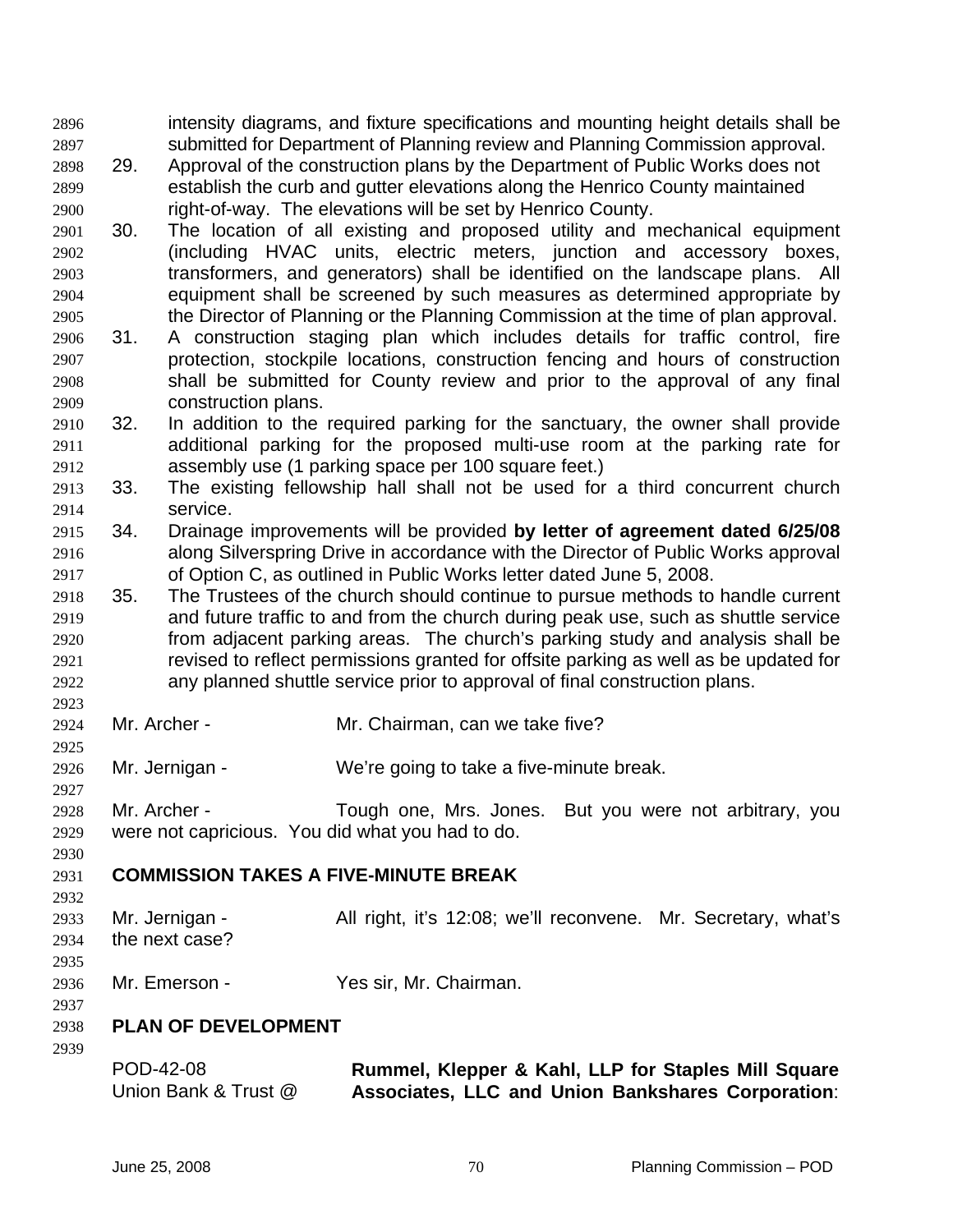Staples Mill Square -Staples Mill Road Request for approval of a plan of development, as required by Chapter 24, Section 24-106 of the Henrico County Code, to construct a one-story, 3,500 square-foot bank with drive-thru facilities in an existing shopping center. The 1.12-acre site is located along the north line of Staples Mill Road (U.S. Route 33), approximately 690 feet east of Hungary Spring Road on parcel 768-758-7024. The zoning is B-2C, Business District (Conditional). County water and sewer. **(Brookland)** 

2940

2943

2951

2955

2958

2960

2962

2964

2973

2941 2942 Mr. Jernigan - Is there any opposition to POD-42-08, Union Bank & Trust @ Staples Mill Square? There is no opposition. Mr. Ward?

2944 2945 2946 2947 2948 2949 2950 Mr. Ward - The As previously stated, this application is for a 3500-squarefoot Union Bank & Trust with drive-thru facilities at Staples Mill Square Shopping Center. The site does meet shopping center calculations and setbacks for outparcels in the shopping center. The building elevations show red brick, gray seam metal roof, and knee walls that hide the HVAC equipment. The building should be similar to another Union Bank & Trust built two years ago at the corner of Hickory Park Drive and Nuckols Road.

2952 2953 2954 Staff recommends approval subject to the standard conditions for developments of this type, the annotations on the plan, 9 and 11 amended on page 4 of your addendum, and the following additional conditions 29 through 35.

2956 2957 Malachi Mills, engineer, is here for any questions. I'm also happy to answer any questions you have.

2959 Mr. Jernigan - Are there any questions for Mr. Ward from the Commission?

2961 Mr. Vanarsdall - I don't have any, because we've talked back and forth.

2963 Mr. Jernigan - All right, Mr. Vanarsdall.

2965 2966 2967 2968 2969 2970 2971 2972 Mr. Vanarsdall - Before I make the motion, I just want to say that Union Bank & Trust is one of the oldest, and a real solid bank. It was headquartered in Bowling Green for a number of years, and now has a holding company that took in banks in Warsaw and down in the Northern Neck, Tappahannock. They have one in Charlottesville, and I don't know how many more. I think they have about 12, maybe 13 branches in this region. I'm very glad that they're coming to the Staples Mill Shopping Center. As Mr. Ward mentioned, they only have one other branch in Henrico, and that's in Twin Hickory, so we're glad to have them.

2974 2975 With that, I recommend POD-42-08, Union Bank & Trust @ Staples Mill Square, for approval with the annotations on the plan, standard conditions for developments of this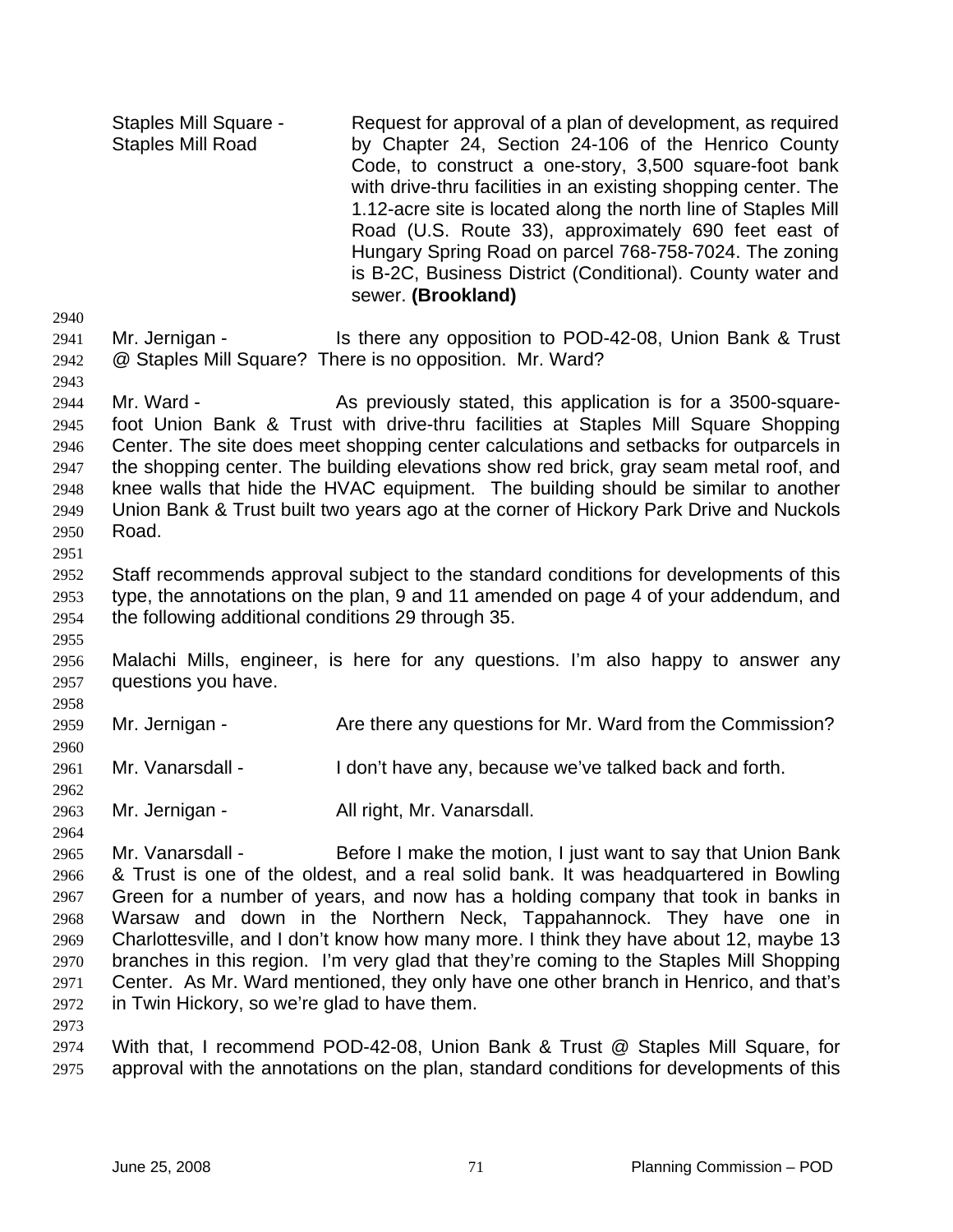- type, and the following conditions on the addendum #9 and #11 amended, and 29 through 35. 2976 2977
- 2978

2980

2983

2987

2979 Mrs. Jones - Second.

2981 2982 Mr. Jernigan - **Motion by Mr. Vanarsdall, seconded by Mrs. Jones. All in** favor say aye. All opposed say no. The ayes have it; the motion passes.

2984 2985 2986 The Planning Commission approved POD-42-08, Union Bank & Trust @ Staples Mill Square, subject to the annotations on the plans, the standard conditions attached to these minutes for developments of this type, and the following additional conditions:

- 2988 2989 2990 9. **AMENDED** - A detailed landscaping plan shall be submitted to the Department of Planning for review and Planning Commission approval prior to the issuance of any occupancy permits.
- 2991 2992 2993 2994 11. **AMENDED** - Prior to the approval of an electrical permit application and installation of the site lighting equipment, a plan including depictions of light spread and intensity diagrams, and fixture specifications and mounting height details shall be submitted for Department of Planning review and Planning Commission approval.
- 2995 29. Outdoor storage shall not be permitted.
- 2996 2997 30. The proffers approved as a part of zoning cases C-77C-94 and C-35C-97 shall be incorporated in this approval.
- 2998 2999 3000 3001 31. In the event of any traffic backup which blocks the public right-of-way as a result of congestion caused by the drive-up teller facilities, the owner/occupant shall close the drive-up teller facilities until a solution can be designed to prevent traffic backup.
- 3002 3003 3004 3005 3006 3007 32. The location of all existing and proposed utility and mechanical equipment (including HVAC units, electric meters, junctions and accessory boxes, transformers, and generators) shall be identified on the landscape plan. All building mounted equipment shall be painted to match the building, and all equipment shall be screened by such measures as determine appropriate by the Director of Planning or the Planning Commission at the time of plan approval.
- 3008 3009 33. The ground area covered by all the buildings shall not exceed in the aggregate 25 percent of the total site area.
- 3010 3011 35. No merchandise shall be displayed or stored outside of the building(s) or on sidewalk(s).
- 3012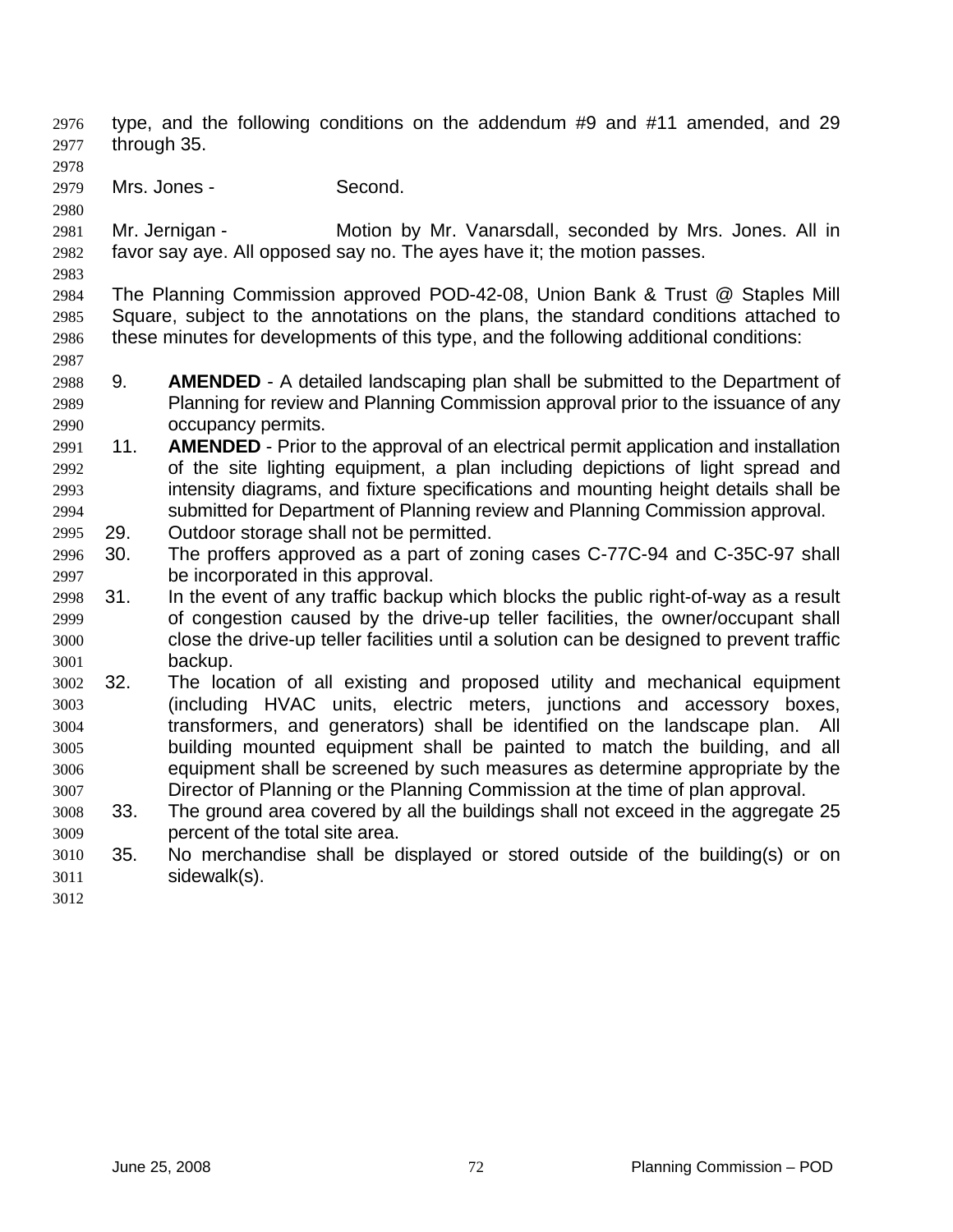## 3013 **PLAN OF DEVELOPMENT (Deferred from the May 28, 2008 Meeting)**

|                                                              | POD-32-08<br>Wallace Gymnasium -<br>2206 Westwood Avenue                                                                                                                                                                                                                                                                                                                                                                                                                                   | Engineering Design Associates for BCW 45 <sup>th</sup> , LLC and<br>Gordon Construction, Inc.: Request for approval of a<br>plan of development, as required by Chapter 24, Section<br>24-106 of the Henrico County Code, to construct a one-<br>story, 22,220 square foot private basketball gymnasium.<br>The 3.24-acre site is located on the north line of Westwood<br>Avenue at the intersection with Westwood Trail on parcel<br>779-735-7361. The zoning is M-2, General Industrial<br>District. County water and City sewer. (Brookland) |  |  |  |
|--------------------------------------------------------------|--------------------------------------------------------------------------------------------------------------------------------------------------------------------------------------------------------------------------------------------------------------------------------------------------------------------------------------------------------------------------------------------------------------------------------------------------------------------------------------------|--------------------------------------------------------------------------------------------------------------------------------------------------------------------------------------------------------------------------------------------------------------------------------------------------------------------------------------------------------------------------------------------------------------------------------------------------------------------------------------------------------------------------------------------------|--|--|--|
| 3015<br>3016                                                 | Mr. Jernigan -                                                                                                                                                                                                                                                                                                                                                                                                                                                                             | Is there any opposition to POD-32-08, Wallace Gymnasium?                                                                                                                                                                                                                                                                                                                                                                                                                                                                                         |  |  |  |
| 3017<br>3018                                                 |                                                                                                                                                                                                                                                                                                                                                                                                                                                                                            | There is no opposition. Mr. Pambid, you may proceed, sir.                                                                                                                                                                                                                                                                                                                                                                                                                                                                                        |  |  |  |
| 3019<br>3020<br>3021                                         | Mr. Pambid -<br>Commission members.                                                                                                                                                                                                                                                                                                                                                                                                                                                        | Thank you. Good morning again, Mr. Chairman and                                                                                                                                                                                                                                                                                                                                                                                                                                                                                                  |  |  |  |
| 3022                                                         | Mrs. Jones -                                                                                                                                                                                                                                                                                                                                                                                                                                                                               | Good morning.                                                                                                                                                                                                                                                                                                                                                                                                                                                                                                                                    |  |  |  |
| 3023<br>3024<br>3025<br>3026<br>3027<br>3028<br>3029<br>3030 | Mr. Pambid -<br>As of the preparation date of the agenda, staff was still<br>awaiting comments from VDOT regarding the appropriateness of the fire lane's and the<br>BMP's placement under the I-195 overpass. Once VDOT's comments have been<br>issued to us and to the engineer, they will be addressed at time of final construction<br>plan review. Condition #30 in your agenda covers this. As a side note, Public Works is<br>recommending approval in the absence of VDOT comment. |                                                                                                                                                                                                                                                                                                                                                                                                                                                                                                                                                  |  |  |  |
| 3031<br>3032<br>3033<br>3034                                 | The building is located on Westwood Avenue, which is State Route 197, a VDOT-<br>maintained right-of-way, and the building will be served by City sewer. That's the City of<br>Richmond.<br>The floor plan includes one regulation-size basketball court with two others overlapping,<br>and oriented at a 90-degree angle. No fixed seating or bleachers within the court area<br>are proposed.                                                                                           |                                                                                                                                                                                                                                                                                                                                                                                                                                                                                                                                                  |  |  |  |
| 3035<br>3036<br>3037<br>3038                                 |                                                                                                                                                                                                                                                                                                                                                                                                                                                                                            |                                                                                                                                                                                                                                                                                                                                                                                                                                                                                                                                                  |  |  |  |
| 3039<br>3040<br>3041<br>3042<br>3043                         | The exterior of the portion of the building housing the offices, lounges, and locker rooms<br>is a combination of brick and CMU. That will have a standing seam metal roof. The<br>exterior of the portion of the building housing the courts is metal siding, and that's the<br>larger portion of the building that's to the rear of the offices, lounges, and locker rooms.                                                                                                              |                                                                                                                                                                                                                                                                                                                                                                                                                                                                                                                                                  |  |  |  |
| 3044<br>3045<br>3046<br>3047                                 | Staff recommends approval subject to the annotations on the plans, the standard for<br>developments of this type, 9 and 11 amended—which is in your addendum—and<br>conditions 29 through 37 in your agenda.                                                                                                                                                                                                                                                                               |                                                                                                                                                                                                                                                                                                                                                                                                                                                                                                                                                  |  |  |  |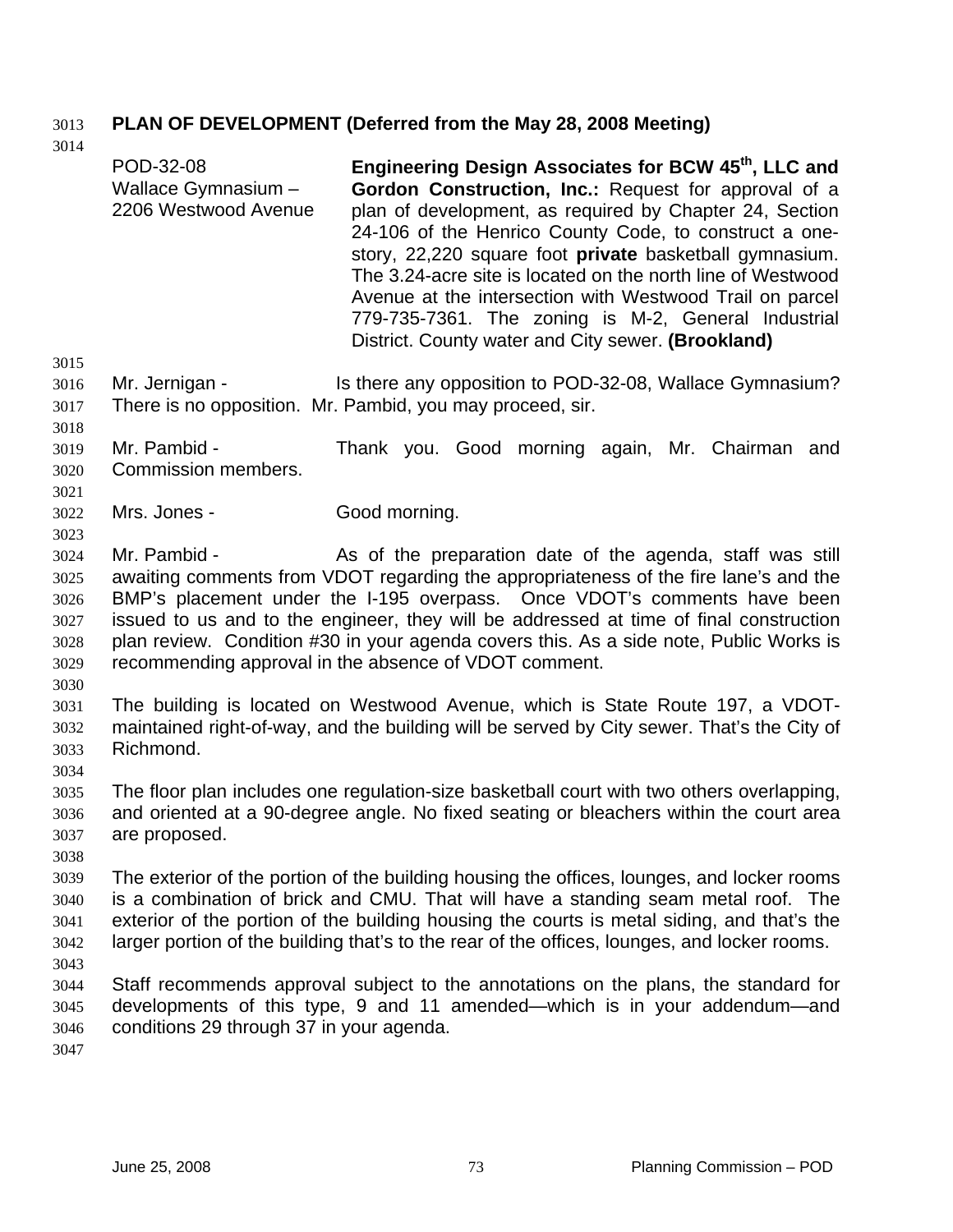I'm happy to answer any questions that you might have, and Randy Hooker with Engineering Design Associates is also here on behalf of the applicant to answer your questions as well. 3048 3049 3050 3051 3052 3053 3054 3055 3056 3057 3058 3059 3060 3061 3062 3063 3064 3065 3066 3067 3068 3069 3070 3071 3072 3073 3074 3075 3076 3077 3078 3079 3080 3081 3082 3083 3084 3085 3086 3087 3088 3089 3090 3091 3092 3093 Mr. Jernigan - The Are there any questions for Mr. Pambid from the Commission? Mr. Vanarsdall - We've discussed this—Mr. Pambid and I—and I don't have any. Mr. Branin - Can I ask a question of the applicant? Mr. Vanarsdall - Yes sir. Mr. Branin - Think it's great that Ben Wallace is building a gymnasium, but what confused me was Condition #37, "The gymnasium will operated for private use, shall not be open to the general public, nor shall membership be offered to the general public." That would lead me to believe that it's for his private use only. Mr. Hooker - Yes sir. Mr. Branin - Ithink it's great, all right, but then I look at the drawings and we have vending machines. Why would you have vending machines? I could see if it had refrigerators and cabinets for food, but vending machines for private use? Again, I think it's great, I just didn't understand the conflict. Mr. Hooker - There is the potential that they could rent the facility out to a high school or something like that for practices. It's not going to be a facility—It has the potential for somebody to come in and rent the facility to use it for practice. It will not be a venue for any events or anything like that. Mr. Vanarsdall - Mr. Jernigan, you can also notice that they have private women's locker rooms, and private men's locker rooms, and then they have the others. I think he might have some groups of people, particularly young people, because he's very involved in this. I think that might be the reason. Mr. Branin - When I read 37, I said the design doesn't match the condition. Mr. Vanarsdall - That confused me, too, when I looked at it. Mr. Branin - Chay. Mr. Jernigan - The might want to invite the Boston Celtics or somebody to come down and play, who knows? It's his club.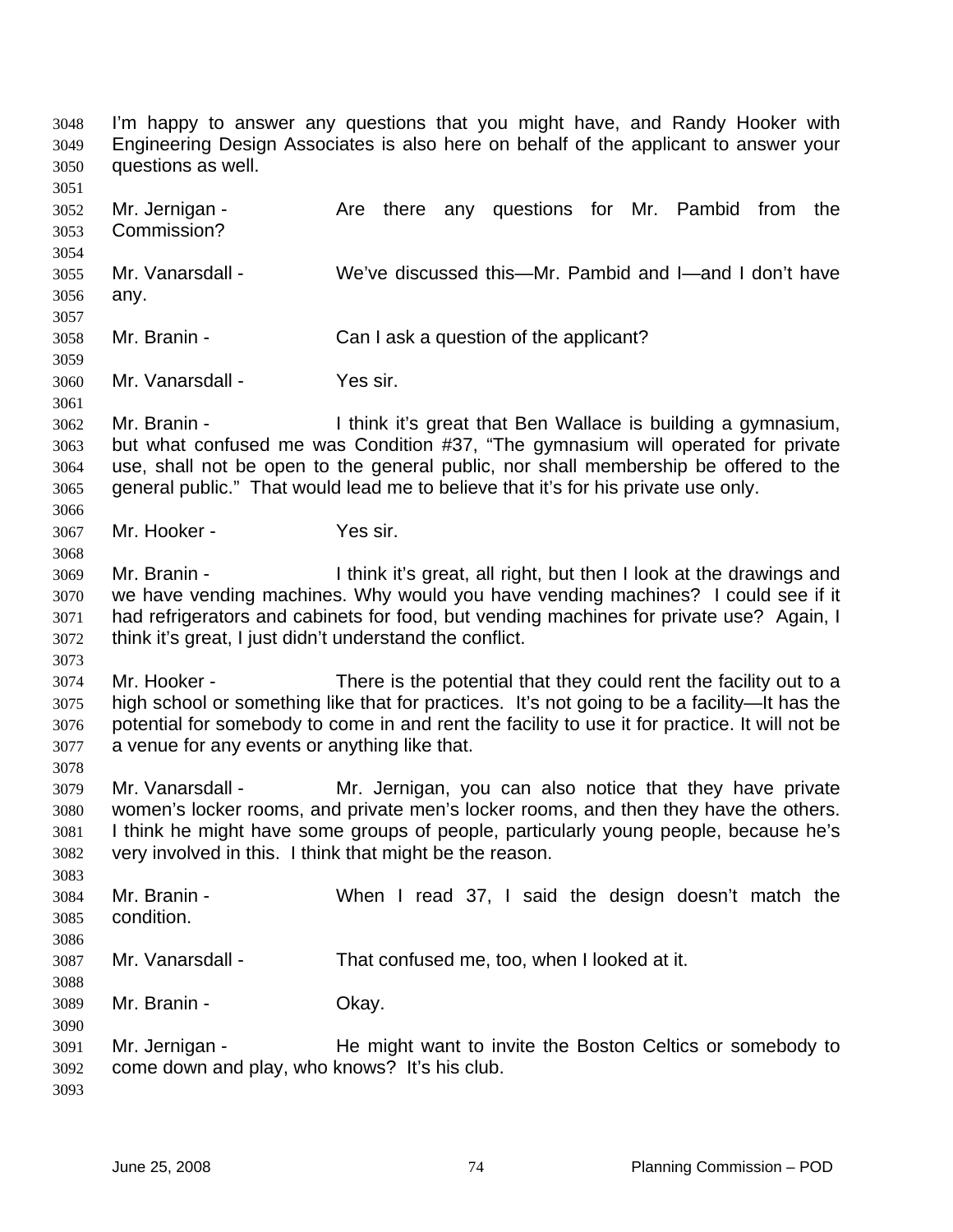| 3094<br>3095 | Mr. Archer -                                                                                                                                           |                                               | Not the Celtics.                                                                                                                                                               |  |  |
|--------------|--------------------------------------------------------------------------------------------------------------------------------------------------------|-----------------------------------------------|--------------------------------------------------------------------------------------------------------------------------------------------------------------------------------|--|--|
| 3096         | Mr. Branin -                                                                                                                                           |                                               | That was my only question. I just didn't understand.                                                                                                                           |  |  |
| 3097<br>3098 |                                                                                                                                                        | Mr. Jernigan -                                | That was who I could think of right off hand, because Jay                                                                                                                      |  |  |
| 3099         |                                                                                                                                                        | Leno's been talking about him.                |                                                                                                                                                                                |  |  |
| 3100         |                                                                                                                                                        |                                               |                                                                                                                                                                                |  |  |
| 3101         |                                                                                                                                                        | Mr. Vanarsdall -                              | Ready for a motion?                                                                                                                                                            |  |  |
| 3102         |                                                                                                                                                        |                                               |                                                                                                                                                                                |  |  |
| 3103         |                                                                                                                                                        | Mr. Jernigan -                                | Yes sir.                                                                                                                                                                       |  |  |
| 3104         |                                                                                                                                                        |                                               |                                                                                                                                                                                |  |  |
| 3105         |                                                                                                                                                        | Mr. Vanarsdall -                              | All right. For those of you who don't know who Ben Wallace                                                                                                                     |  |  |
| 3106         |                                                                                                                                                        |                                               | is, he was in yesterday's paper on the sports page. He was in it this summer. He's going                                                                                       |  |  |
| 3107         |                                                                                                                                                        |                                               | to have another summer league like he has every year. He plays for Cleveland in the                                                                                            |  |  |
| 3108         | NBA, and he's a star there and was a star at Virginia Union. The only problem we have                                                                  |                                               |                                                                                                                                                                                |  |  |
| 3109         |                                                                                                                                                        |                                               | with this is, is part of it belongs to VDOT—he wants to put the BMP under the I-195                                                                                            |  |  |
| 3110         |                                                                                                                                                        |                                               | there, and they're going to decide on that. To cover us, we have Condition 30 that<br>states that they're going to have to get approval for that. And our Department of Public |  |  |
| 3111<br>3112 |                                                                                                                                                        | Works has already approved it, so we're okay. |                                                                                                                                                                                |  |  |
| 3113         |                                                                                                                                                        |                                               |                                                                                                                                                                                |  |  |
| 3114         |                                                                                                                                                        |                                               | With that, I move that POD-32-08, Wallace Gymnasium, be approved with 9 and 11                                                                                                 |  |  |
| 3115         |                                                                                                                                                        |                                               | amended, standard conditions for developments of this type, and the following                                                                                                  |  |  |
| 3116         |                                                                                                                                                        | additional conditions 29 through 37.          |                                                                                                                                                                                |  |  |
| 3117         |                                                                                                                                                        |                                               |                                                                                                                                                                                |  |  |
| 3118         | Mr. Archer -                                                                                                                                           |                                               | Second.                                                                                                                                                                        |  |  |
| 3119         |                                                                                                                                                        |                                               |                                                                                                                                                                                |  |  |
| 3120         |                                                                                                                                                        | Mr. Jernigan -                                | Motion by Mr. Vanarsdall, seconded by Mr. Archer. All in                                                                                                                       |  |  |
| 3121         |                                                                                                                                                        |                                               | favor say aye. All opposed say no. The ayes have it; the motion passes.                                                                                                        |  |  |
| 3122         |                                                                                                                                                        |                                               |                                                                                                                                                                                |  |  |
| 3123         | The Planning Commission approved POD-32-08, Wallace Gymnasium, subject to the                                                                          |                                               |                                                                                                                                                                                |  |  |
| 3124<br>3125 | annotations on the plans, the standard conditions attached to these minutes for<br>developments of this type, and the following additional conditions: |                                               |                                                                                                                                                                                |  |  |
| 3126         |                                                                                                                                                        |                                               |                                                                                                                                                                                |  |  |
| 3127         | 9.                                                                                                                                                     |                                               | <b>AMENDED</b> - A detailed landscaping plan shall be submitted to the Department of                                                                                           |  |  |
| 3128         |                                                                                                                                                        |                                               | Planning for review and Planning Commission approval prior to the issuance of any                                                                                              |  |  |
| 3129         |                                                                                                                                                        | occupancy permits.                            |                                                                                                                                                                                |  |  |
| 3130         | 11.                                                                                                                                                    |                                               | <b>AMENDED</b> - Prior to the approval of an electrical permit application and installation                                                                                    |  |  |
| 3131         |                                                                                                                                                        |                                               | of the site lighting equipment, a plan including depictions of light spread and                                                                                                |  |  |
| 3132         |                                                                                                                                                        |                                               | intensity diagrams, and fixture specifications and mounting height details shall be                                                                                            |  |  |
| 3133         |                                                                                                                                                        |                                               | submitted for Department of Planning review and Planning Commission approval.                                                                                                  |  |  |
| 3134         | 29.                                                                                                                                                    |                                               | There shall be no outdoor storage, or outdoor storage in moveable storage                                                                                                      |  |  |
| 3135         |                                                                                                                                                        |                                               | containers including, but not limited to, cargo containers and portable on demand                                                                                              |  |  |
| 3136         |                                                                                                                                                        | storage containers.                           |                                                                                                                                                                                |  |  |
| 3137         | 30.                                                                                                                                                    |                                               | Prior to approval of construction plans for any work within the Virginia                                                                                                       |  |  |
| 3138         |                                                                                                                                                        |                                               | Department of Transportation (VDOT) I-195 easement, the developer shall                                                                                                        |  |  |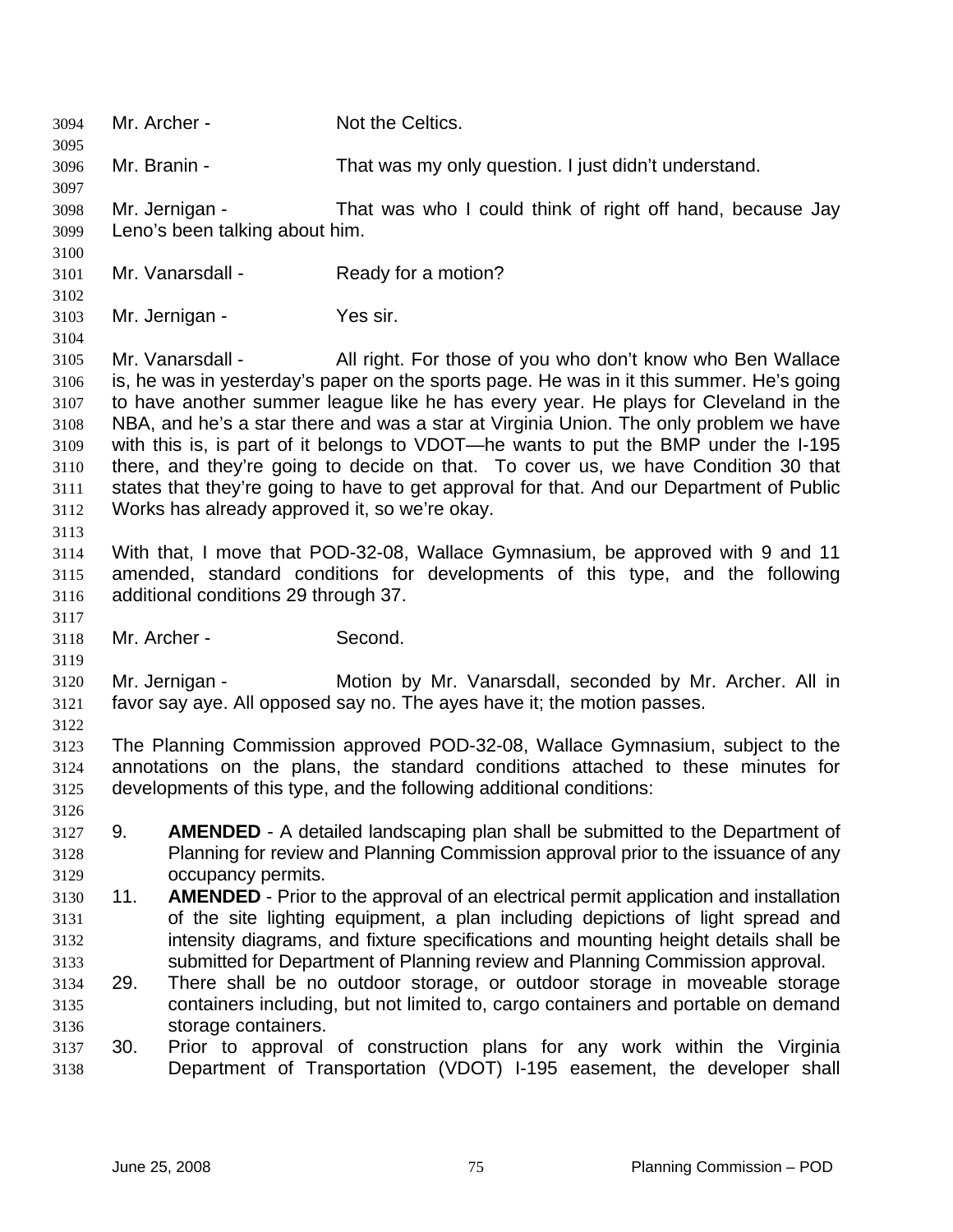furnish a letter from VDOT stating that this development does not conflict with their facilities. 3139 3140

- 3141 3142 31. The entrances and drainage facilities on Westwood Avenue (State Route 197) shall be approved by the Virginia Department of Transportation and the County.
- 3143 3144 3145 3146 32. A notice of completion form, certifying that the requirements of the Virginia Department of Transportation entrances permit have been completed, shall be submitted to the Department of Planning prior to any occupancy permits being issued.
- 3147 3148 3149 3150 33. Approval of the construction plans by the Department of Public Works does not establish the curb and gutter elevations along the Virginia Department of Transportation maintained right-of-way. The elevations will be set by the contractor and approved by the Virginia Department of Transportation.
- 3151 3152 3153 34. Evidence of a joint ingress/egress and maintenance agreement must be submitted to the Department of Planning and approved prior to issuance of a certificate of occupancy for this development.
- 3154 3155 3156 3157 3158 35. The location of all existing and proposed utility and mechanical equipment (including HVAC units, electric meters, junction and accessory boxes, transformers, and generators) shall be identified on the landscape plans. All equipment shall be screened by such measures as determined appropriate by the Director of Planning or the Planning Commission at the time of plan approval**.**
- 3159 3160 3161 3162 3163 36. The limits and elevations of the Special Flood Hazard Area shall be conspicuously noted on the plan and labels **"**Limits of Special Flood Hazard Area.**"** In addition, the delineated Special Flood Hazard Area must be labeled "Variable Width Drainage and Utility Easement." The easement shall be granted to the County prior to the issuance of any occupancy permits.
- 3164 3165 37. The gymnasium shall be operated for private use and shall not be open to the general public nor shall memberships be offered to the general public.
- 3166 3167 3168 3169 3170 3171 3172 Mr. Vanarsdall - I believe Chris just told me that he was 6 foot 9—not Chris, but Wallace. Mr. Jernigan - That's somebody I can look up to. Mr. Vanarsdall - The Readler was tall, because if he fell down he could be
- 3173 halfway home.
- 3174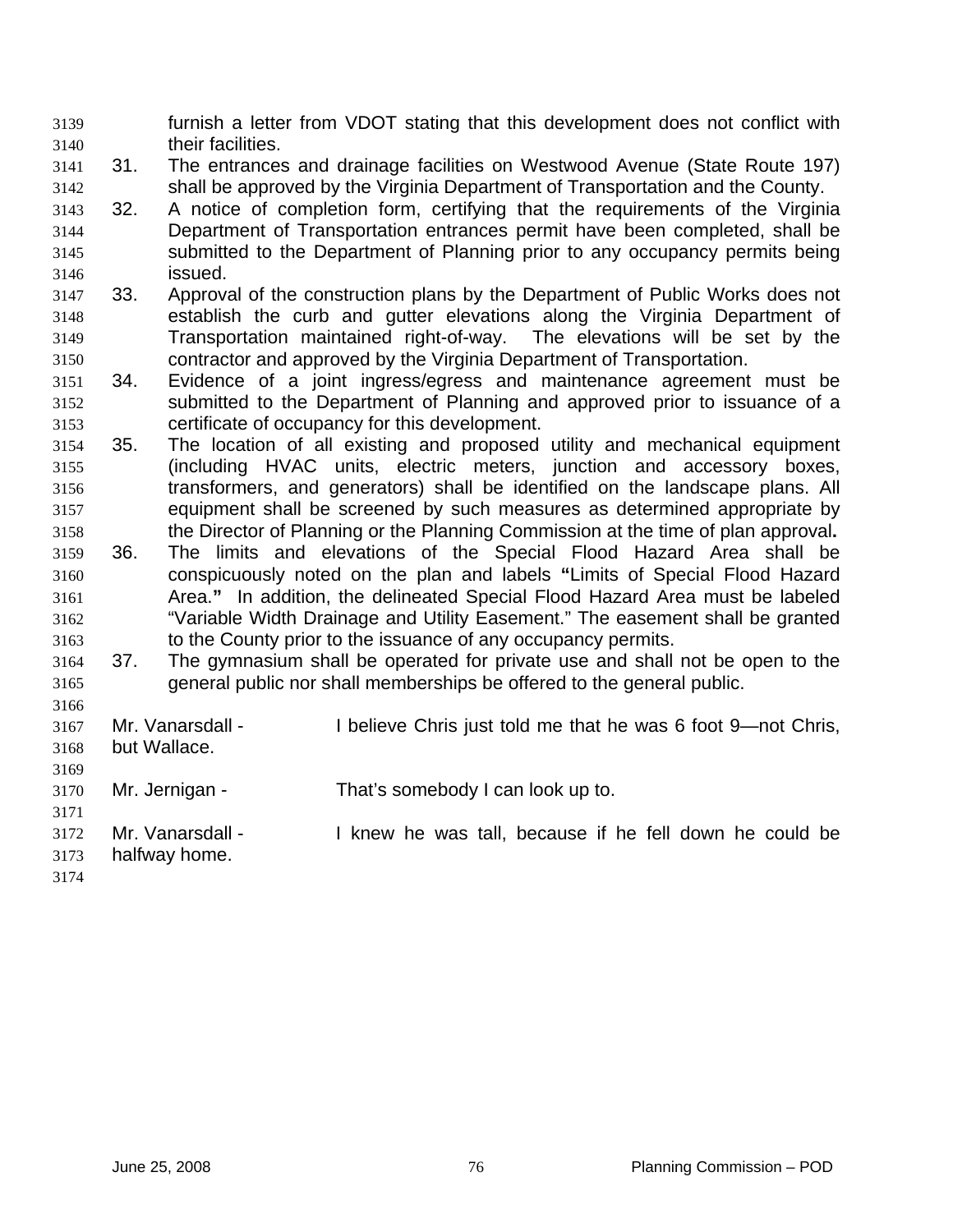## 3175 **PLAN OF DEVELOPMENT**

| v | ٠ |
|---|---|
|   | × |
| × |   |
|   |   |

| 3176 |                                                                                               |                                                                                                                                                                                                                                                                                                                                                                                                                                                                                                                                                                                                                                          |  |  |  |
|------|-----------------------------------------------------------------------------------------------|------------------------------------------------------------------------------------------------------------------------------------------------------------------------------------------------------------------------------------------------------------------------------------------------------------------------------------------------------------------------------------------------------------------------------------------------------------------------------------------------------------------------------------------------------------------------------------------------------------------------------------------|--|--|--|
|      | POD-34-08<br>Audubon South Shopping<br>Center - Audubon Drive<br>and Oakleys Lane             | Resource International, LC and Tetra Investment<br>Group 16, LLC: Request for approval of a plan of<br>development, as required by Chapter 24, Section 24-106<br>of the Henrico County Code, to construct a shopping<br>center with two, one-story retail buildings totaling 422,560<br>122,600 square feet. The 23.00-acre site is located on the<br>north line of Audubon Drive, approximately 1,500 feet east<br>of Laburnum Avenue on parcels 816-717-4209 and 817-<br>171-4199 (part). The zoning is M-1C, Light Industrial<br>District (Conditional) and ASO, Airport Safety Overlay<br>District. County water and sewer. (Varina) |  |  |  |
| 3177 |                                                                                               |                                                                                                                                                                                                                                                                                                                                                                                                                                                                                                                                                                                                                                          |  |  |  |
| 3178 | Ms. Goggin -                                                                                  | Good afternoon.                                                                                                                                                                                                                                                                                                                                                                                                                                                                                                                                                                                                                          |  |  |  |
| 3179 |                                                                                               |                                                                                                                                                                                                                                                                                                                                                                                                                                                                                                                                                                                                                                          |  |  |  |
| 3180 | Mr. Jernigan -                                                                                | Good afternoon.                                                                                                                                                                                                                                                                                                                                                                                                                                                                                                                                                                                                                          |  |  |  |
| 3181 |                                                                                               |                                                                                                                                                                                                                                                                                                                                                                                                                                                                                                                                                                                                                                          |  |  |  |
| 3182 | Ms. Goggin -                                                                                  | The proposed shopping center is adjacent to White Oak                                                                                                                                                                                                                                                                                                                                                                                                                                                                                                                                                                                    |  |  |  |
| 3183 | Shopping Center, which is currently under construction. Here's the shopping center that       |                                                                                                                                                                                                                                                                                                                                                                                                                                                                                                                                                                                                                                          |  |  |  |
| 3184 | we're hearing right now, and here is White Oak. A revised plan is in your handout             |                                                                                                                                                                                                                                                                                                                                                                                                                                                                                                                                                                                                                                          |  |  |  |
| 3185 | addendum revising the traffic engineer's comments to reflect this project. Inadvertently,     |                                                                                                                                                                                                                                                                                                                                                                                                                                                                                                                                                                                                                                          |  |  |  |
| 3186 | staff put the wrong annotations on the plan, so I had to do a revised staff plan for that.    |                                                                                                                                                                                                                                                                                                                                                                                                                                                                                                                                                                                                                                          |  |  |  |
| 3187 |                                                                                               |                                                                                                                                                                                                                                                                                                                                                                                                                                                                                                                                                                                                                                          |  |  |  |
| 3188 | There is a proffer that limits the size of individual buildings to 75,000 square feet, unless |                                                                                                                                                                                                                                                                                                                                                                                                                                                                                                                                                                                                                                          |  |  |  |
| 3189 | they have Planning Commission approval, and the applicant proposes a 100,000-                 |                                                                                                                                                                                                                                                                                                                                                                                                                                                                                                                                                                                                                                          |  |  |  |
| 3190 | square-foot building. Staff has added an additional condition-42 in your handout              |                                                                                                                                                                                                                                                                                                                                                                                                                                                                                                                                                                                                                                          |  |  |  |
| 3191 | addendum—requiring review and approval of any architecturals if the building converts         |                                                                                                                                                                                                                                                                                                                                                                                                                                                                                                                                                                                                                                          |  |  |  |
| 3192 | from multiple users—as shown on your floor plan in the packet—to a single user, to            |                                                                                                                                                                                                                                                                                                                                                                                                                                                                                                                                                                                                                                          |  |  |  |
| 3193 |                                                                                               | ensure that the architecturals provided in the proffers, as well as with this POD, are still                                                                                                                                                                                                                                                                                                                                                                                                                                                                                                                                             |  |  |  |
| 3194 | met.                                                                                          |                                                                                                                                                                                                                                                                                                                                                                                                                                                                                                                                                                                                                                          |  |  |  |
| 3195 |                                                                                               | $\alpha$ , and the second control of all controls to the second control of the second control of the second control of $\alpha$                                                                                                                                                                                                                                                                                                                                                                                                                                                                                                          |  |  |  |

3196 3197 3198 3199 3200 3201 Staff can recommend approval of the revised staff plan with standard conditions for developments of this type, conditions 29 through 41 in the agenda, and 42 in the addendum. I am happy to answer any questions the Commission may have, and we have representatives from Tetra, as well as their engineer, should you have any questions.

3202 Mr. Jernigan - Do we have to waive the time limits on 42?

3204 3205 3206 Ms. Goggin - No sir. That was just a condition that we came up with to address the architectural concern.

3207 3208 3209 Mr. Jernigan - I didn't ask—Is there any opposition to POD-34-08, Audubon South Shopping Center? There is no opposition.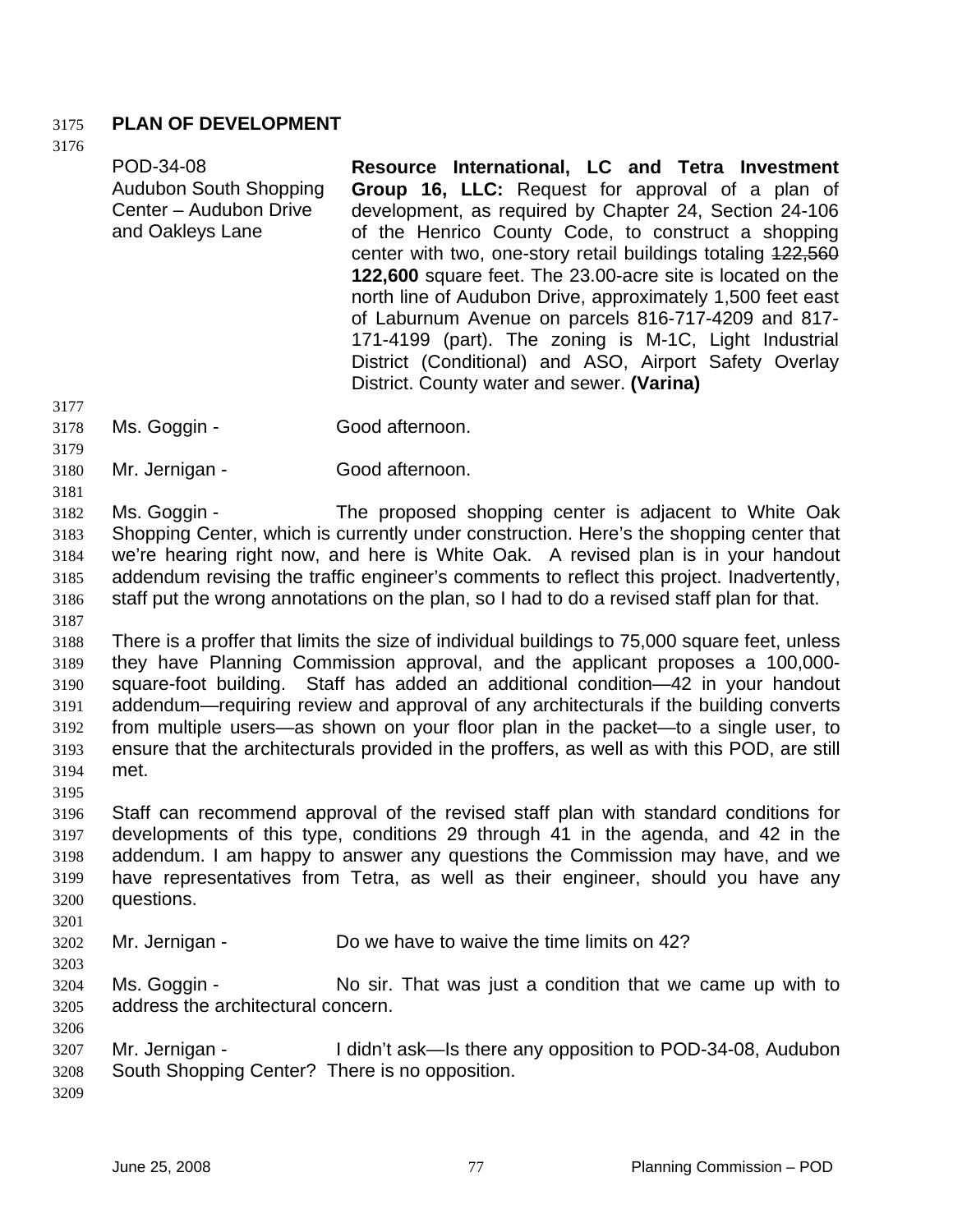All right. I don't need to hear from the applicant, and Christina, I appreciate your help on this. I'm ready to make a motion. I'd like to move that POD-34-08, Audubon South Shopping Center, be approved subject to the annotations on the plans, standard conditions for developments of this type, and the following additional conditions #29 through #41, and then #42 added on the addendum. 3210 3211 3212 3213 3214

- 3216 Mr. Archer - Second.
- 3218 3219 Mr. Jernigan - Motion made by Mr. Jernigan, seconded by Mr. Archer. All in favor say aye. All opposed say no. The ayes have it; the motion passes.
- 3220

3224

3215

- 3221 3222 3223 The Planning Commission approved POD-34-08, Audubon South Shopping Center, subject to the annotations on the plans, the standard conditions attached to these minutes for developments of this type, and the following additional conditions:
- 3225 3226 29. Only retail business establishments permitted in a M-1 zone may be located in this center.
- 3227 3228 30. The ground area covered by all the buildings shall not exceed in the aggregate 25 percent of the total site area.
- 3229 3230 31. No merchandise shall be displayed or stored outside of the building(s) or on sidewalk(s).
- 3231 3232 3233 3234 3235 32. The right-of-way for widening of Audubon Drive as shown on approved plans shall be dedicated to the County prior to any occupancy permits being issued. The right-of-way dedication plat and any other required information shall be submitted to the County Real Property Agent at least sixty (60) days prior to requesting occupancy permits.
- 3236 3237 33. A concrete sidewalk meeting County standards shall be provided along the north side of Audubon Drive.
- 3238 34. Outside storage shall not be permitted.
- 3239 3240 35. There shall be no outdoor storage in moveable storage containers including, but not limited to, cargo containers and portable on demand storage containers.
- 3241 3242 36. The proffers approved as a part of zoning case C-60C-04 shall be incorporated in this approval.
- 3243 3244 3245 3246 3247 3248 37. The developer shall install an adequate restaurant ventilating and exhaust system to minimize smoke, odors, and grease vapors. The plans and specifications shall be included with the building permit application for review and approval. If, in the opinion of the County, the type system provided is not effective, the Commission retains the rights to review and direct the type of system to be used.
- 3249 3250 3251 38. Evidence of a joint ingress/egress and maintenance agreement must be submitted to the Department of Planning and approved prior to issuance of a certificate of occupancy for this development.
- 3252 3253 39. The loading areas shall be subject to the requirements of Chapter 24, Section 24-97(b) of the Henrico County Code.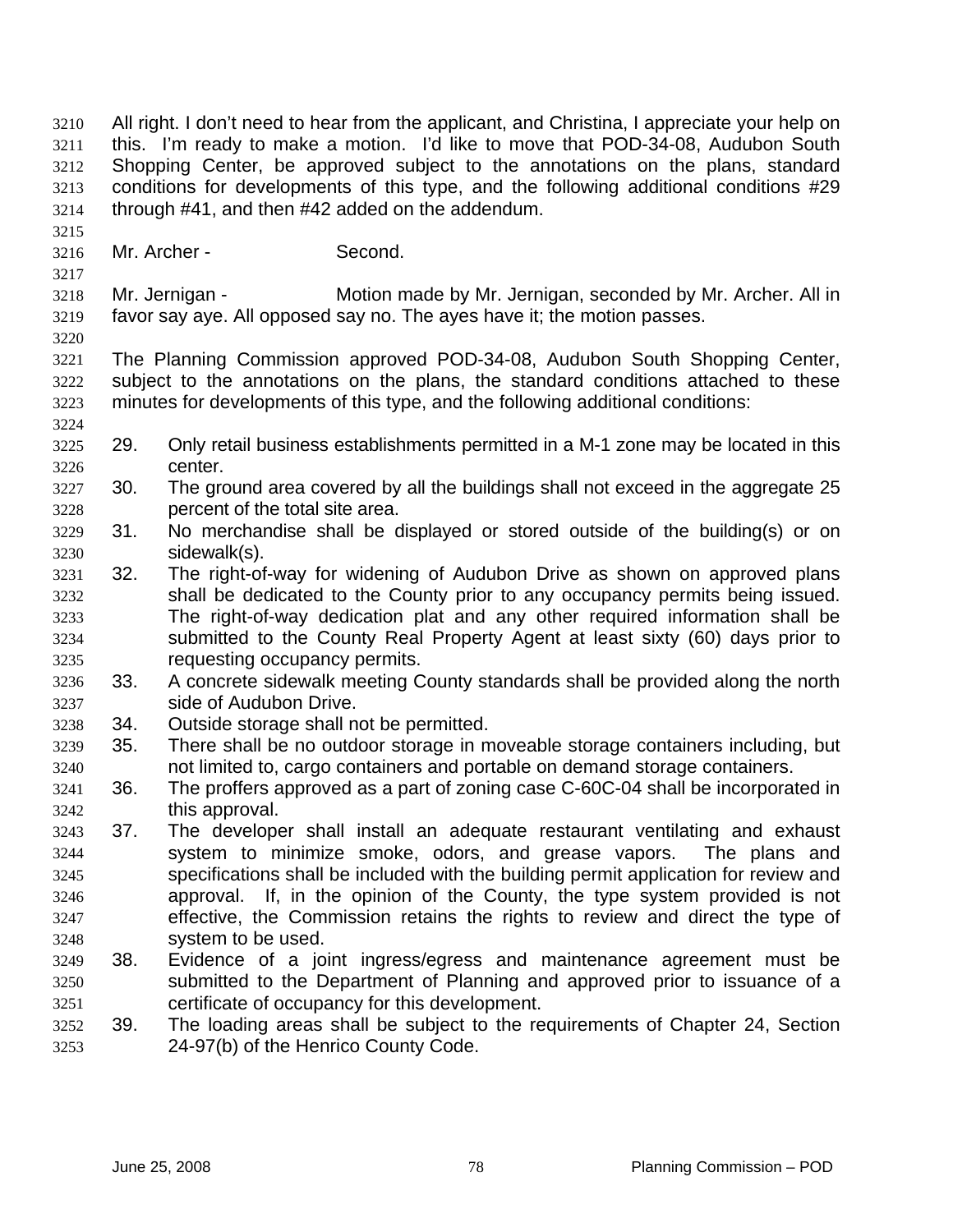40. Approval of the construction plans by the Department of Public Works does not establish the curb and gutter elevations along the Henrico County maintained right-of-way. The elevations will be set by Henrico County. 3254 3255 3256

- 3257 3258 3259 3260 3261 3262 41. The location of all existing and proposed utility and mechanical equipment (including HVAC units, electric meters, junction and accessory boxes, transformers, and generators) shall be identified on the landscape plans. All equipment shall be screened by such measures as determined appropriate by the Director of Planning or the Planning Commission at the time of plan approval**.** 42. Should the applicant convert the 100,000 square foot building from individual
- 3263 3264 3265 3266 tenants to a single tenant, the applicant shall submit revised architectural elevations for review and approval by the Director of Planning prior to approval at a building permit.
- 3267 **PLAN OF DEVELOPMENT**

3268

POD-40-08 Klockner Drive Fueling Station (POD-31-08 Rev.) Klockner Drive and Charles City Road **Balzer & Associates, Inc. for D & R Associates, Inc. and JR Charles, LLC:** Request for approval of a plan of development, as required by Chapter 24, Section 24-106 of the Henrico County Code, to construct a one-story, 1,900 square-foot private fueling station canopy and a 64 square-foot storage shed. The 3.0-acre site is located on the northwest corner of the intersection of Charles City Road and Klockner Drive on parcel 812-711-3575. The zoning is M-1, Light Industrial District and ASO, Airport Safety Overlay District. County water and sewer. **(Varina)** 

- 3270 3271 Mr. Jernigan - Is there any opposition to POD-40-08, Klockner Drive Fueling Station (POD-31-08 Revised)? There is no opposition.
- 3272

3269

- 3273 Ms. Berndt - Good afternoon.
- 3274
- 
- 3275 3276 Mr. Jernigan - Good afternoon.

3277 3278 3279 3280 3281 3282 3283 Ms. Berndt - This is kind of like a sister/brother case to one that we heard last month. This would be the remaining, southern portion of the parcel. The applicant proposes to use this portion for a private fueling station with a canopy. As you can see, there will be a 50-foot transitional buffer along Charles City Road and the adjacent A-1 property. It's pretty set back in the site. Staff received some calls in opposition, but they were more satisfied with knowing that the buffer was going to be there, and their concerns have been met, as far as we can tell.

- 3284
- 3285 3286 3287 Staff recommends approval, subject to the annotations on the plan, standard conditions for developments of this type, and additional conditions 29 through 31 in your agenda.

3288 3289 Simon Mueller from Balzer and Associates is here representing the applicant, Mr. Lloyd Little. If you have any questions of me, I'd be happy to answer those, too.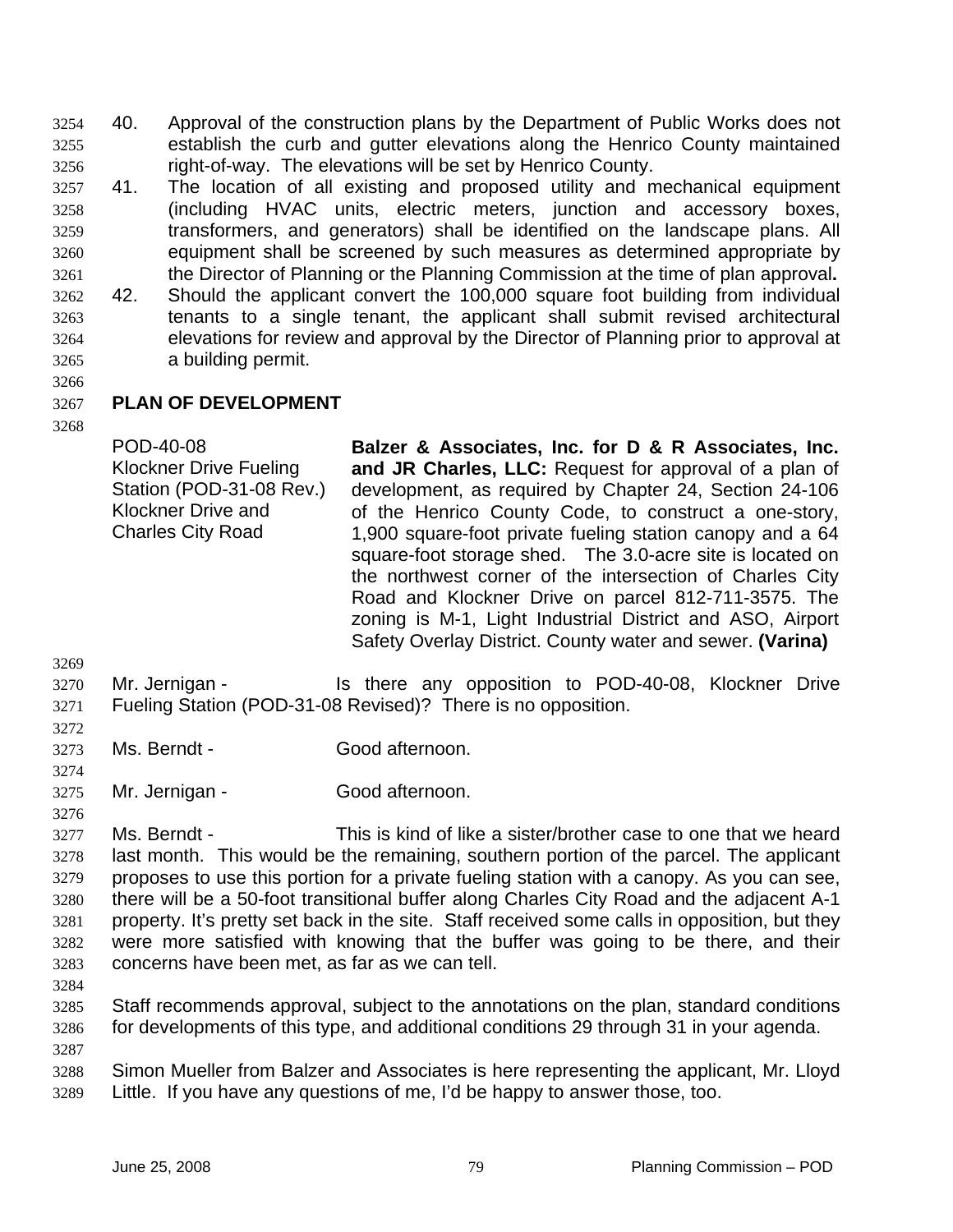3290 3291 3292 3293 3294 3295 3296 Mr. Jernigan - The Are there any questions for Ms. Berndt from the Commission? Thank you. We have the architecturals on this filling station, and it's pretty normal with what these look like today. With that, I will move for approval of POD-40-08, Klockner Drive Fueling Station (POD-31-08 Revised), subject to the annotations on the plan, the standard conditions for developments of this, and additional conditions 29 through 31.

3297 3298

3299

3302

3307

Mr. Vanarsdall - Second.

3300 3301 Mr. Jernigan - Motion by Mr. Jernigan, seconded by Mr. Vanarsdall. All in favor say aye. All opposed say no. The ayes have it; the motion passes.

3303 3304 3305 3306 The Planning Commission approved POD-40-08, Klockner Drive Fueling Station (POD-31-08 Revised), subject to the annotations on the plans, the standard conditions attached to these minutes for developments of this type, and the following additional conditions:

- 3308 3309 3310 3311 3312 29. The right-of-way for widening of the intersection of Charles City Road and Klockner Drive as shown on approved plans shall be dedicated to the County prior to any occupancy permits being issued. The right-of-way dedication plat and any other required information shall be submitted to the County Real Property Agent at least sixty (60) days prior to requesting occupancy permits.
- 3313 30. Outside storage shall not be permitted.
- 3314 3315 3316 31. Approval of the construction plans by the Department of Public Works does not establish the curb and gutter elevations along the Henrico County maintained right-of-way. The elevations will be set by Henrico County.
- 3317

## 3318 **PLAN OF DEVELOPMENT**

3319

POD-37-08 Talbots @ Short Pump Town Center – W. Broad **Street Richard L. Bowen & Associates, Inc. for Forest City Commercial Group:** Request for approval of a plan of development, as required by Chapter 24, Section 24-106 of the Henrico County Code, to construct a 13,500 squarefoot retail building in an existing shopping center. The 2.60-acre site is located at the northwest intersection of W. Broad Street (U.S. Route 250) and Lauderdale Drive on parcel 737-763-0900. The zoning is B-3C, Business District (Conditional) and WBSO, West Broad Street Overlay District. County water and sewer. **(Three Chopt)** 

3320

|      | $3321$ Mr. Jernigan -                     | Is there any opposition to POD-37-08, Talbots @ Short |  |  |  |
|------|-------------------------------------------|-------------------------------------------------------|--|--|--|
| 3322 | Pump Town Center? There is no opposition. |                                                       |  |  |  |

| 3324 | Mr. Branin - | Mr. Chairman? |
|------|--------------|---------------|
|      |              |               |

3325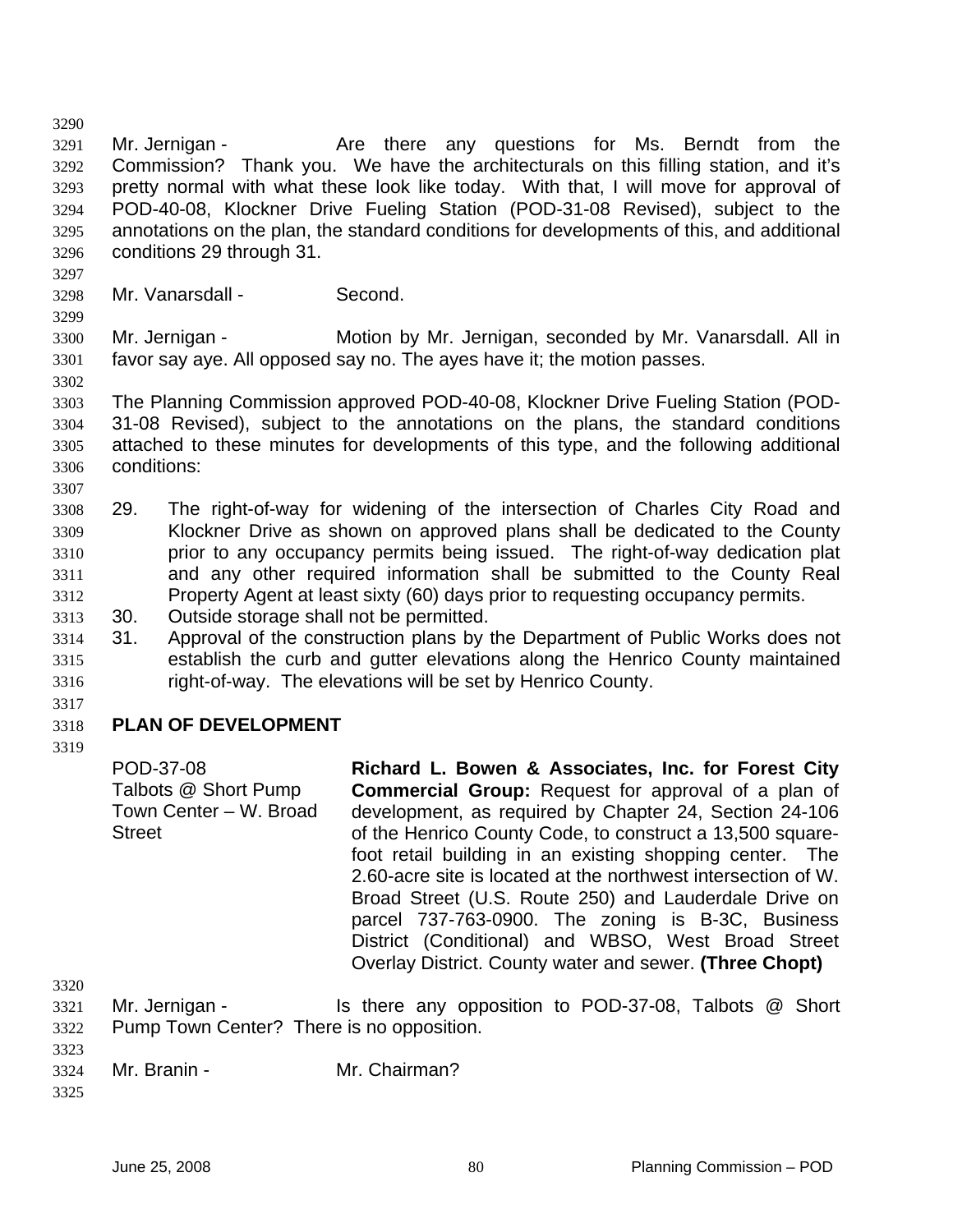3326 Mr. Jernigan - I guess we knew that. 3327 3328 3329 3330 3331 3332 3333 3334 3335 3336 3337 3338 3339 3340 3341 3342 3343 3344 3345 3346 3347 3348 3349 3350 3351 3352 3353 3354 3355 3356 3357 3358 3359 3360 3361 3362 3363 3364 3365 3366 3367 3368 3369 3370 3371 Mr. Branin - Mr. Chairman, I'd like to move for approval. Mr. Jernigan - Thave to ask it anyway. Mr. Vanarsdall - Not unless the staff is— Mr. Jernigan - Well, I wanted to make sure in case somebody was outside. Mr. Branin - Ckay. Mr. Jernigan - We're cleared up legally. All right, Mr. Wilhite. Mr. Branin - **Make it quick, Mr. Wilhite.** Mr. Wilhite - The was here earlier this morning. Staff was satisfied with the site plan that was provided to the County. We did request revised architectural plans. They were provided in your addendum packet this morning. We did receive these on Monday, so it will be necessary for the Commission to waive time limits in order to accept it. Staff did have some concerns about the rear façade of the building facing the ring road. This outparcel is at a prominent location at the main entrance into Short Pump Town Center. We requested some additional detailing on the back of the building. The applicant has responded by providing additional pilasters, EIFS panels at the top on half of it, and a EIFS band that runs the full length of the rear façade, more or less the same height as the fabric awnings on the front of the building. Staff is in a position to recommend approval. On page 5 of your addendum, there is a revised recommendation for approval. We have also had indication from Forest City that they have approved the revised elevations as well. Mr. Jernigan - Are there any questions for Mr. Wilhite from the Commission? Mr. Branin? Mr. Branin - Thank you, sir. I'd like to move that POD-37-08, Talbots @ Short Pump Town Center—What? Mr. Jernigan - Time limits. Mr. Branin - **Oh.** That time limits be waived. Mr. Vanarsdall - Second. Mr. Jernigan - Motion by Mr. Branin, seconded by Mr. Vanarsdall to waive the time limits on case POD-37-08, Talbots @ Short Pump Town Center. All in favor say aye. All opposed say no. The ayes have it; the motion passes.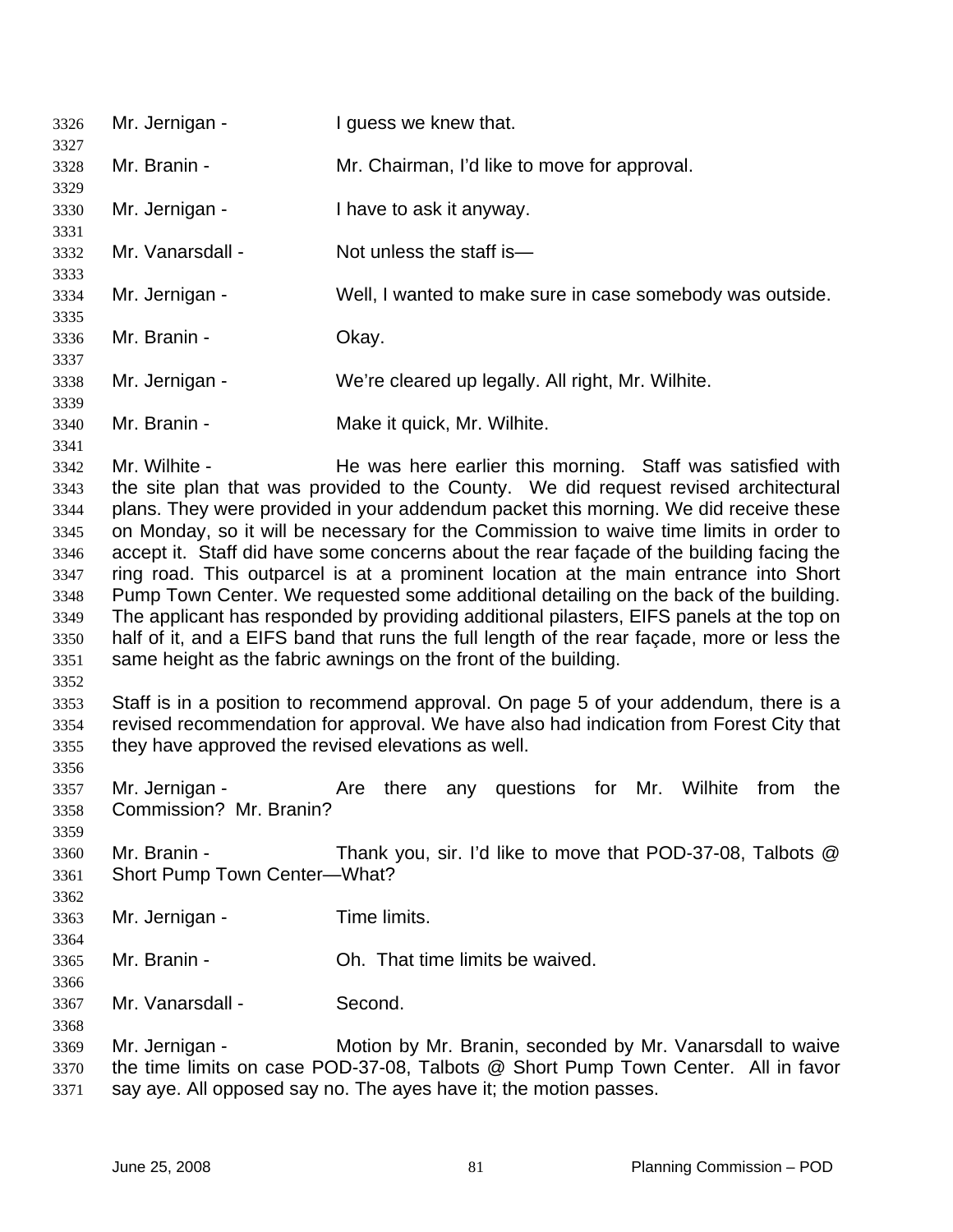Mr. Branin - With that, I'd like to move that POD-37-08, Talbots @ Short Pump Town Center, be approved with staff recommendation, the standard conditions for developments of this type, additional conditions 29 through 33, and the addendum. Mr. Vanarsdall - Second. Mr. Jernigan - Motion by Mr. Branin, seconded by Mr. Vanarsdall. All those in favor say aye. All opposed say no. The ayes have it; the motion passes. The Planning Commission approved POD-37-08, Talbots @ Short Pump Town Center, subject to the annotations on the plans, the standard conditions attached to these minutes for developments of this type, and the following additional conditions: 29. Outside storage shall not be permitted. 30. The proffers approved as a part of zoning case C-29C-98 shall be incorporated in this approval. 31. The location of all existing and proposed utility and mechanical equipment (including HVAC units, electric meters, junction and accessory boxes, transformers, and generators) shall be identified on the landscape plans. All equipment shall be screened by such measures as determined appropriate by the Director of Planning or the Planning Commission at the time of plan approval**.** 32. The ground area covered by all the buildings shall not exceed in the aggregate 25 percent of the total site area. 33. No merchandise shall be displayed or stored outside of the building(s) or on sidewalk(s). Mr. Emerson - The Mr. Chairman, that brings us to the last item on your agenda, which is consideration for the approval of the minutes of May 28, 2008. **APPROVAL OF MINUTES: May 28, 2008**  Mr. Jernigan - Do we have any changes to the minutes? Mrs. Jones - I wasn't here. Mr. Branin - The You could have read ours. Mr. Jernigan - We'll assume that that's a motion to approve. Do we have a motion to approve the minutes? Mr. Archer - So moved. Mr. Vanarsdall - Second.